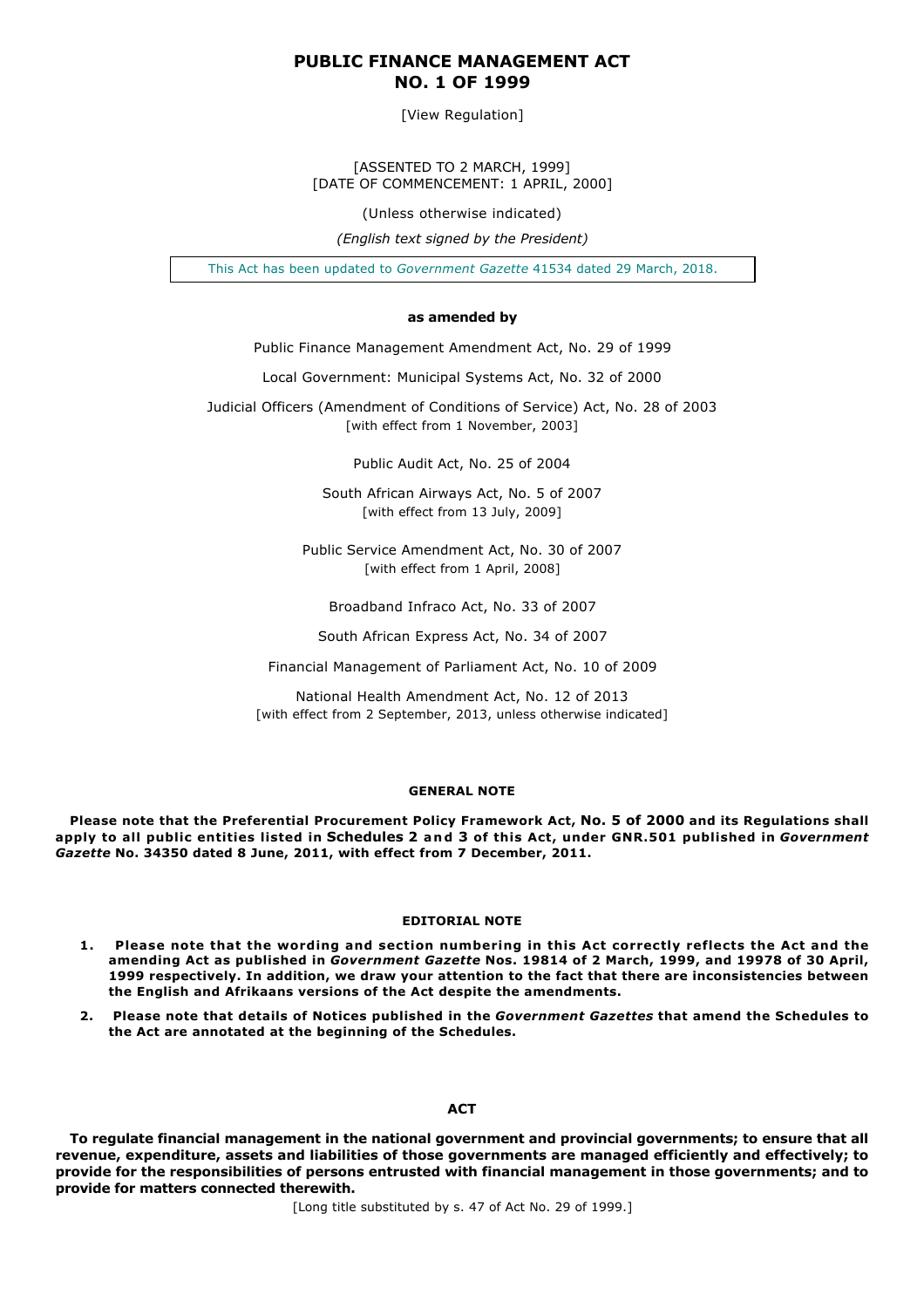### ARRANGEMENT OF SECTIONS

[Arrangement of sections amended by s. 48 of Act No. 29 of 1999.]

### CHAPTER 1

## INTERPRETATION, OBJECT, APPLICATION AND AMENDMENT OF THIS ACT

- 1. Definitions
- 2. Object of this Act
- 3. Institutions to which this Act applies<br>4 Amendments to this Act
- 4. Amendments to this Act

# CHAPTER 2

# NATIONAL TREASURY AND NATIONAL REVENUE FUND

# *Part 1: National Treasury*

- 5. Establishment
- 6. Functions and powers
- 7. Banking, cash management and investment framework
- 8. Annual consolidated financial statements
- 9. Financial statistics and aggregations
- 10. Delegations by National Treasury

## *Part 2: National Revenue Fund*

- 11. Control of National Revenue Fund
- 12. Deposits and withdrawals by South African Revenue Services in
- Revenue Funds
- 13. Deposits into National Revenue Fund
- 14. Withdrawal of exclusions
- 15. Withdrawals and investments from National Revenue Fund
- 16. Use of funds in emergency situations

# CHAPTER 3

## PROVINCIAL TREASURIES AND PROVINCIAL REVENUE FUNDS

## *Part 1: Provincial Treasuries*

- 17. Establishment
- 18. Functions and powers<br>19 **Annual consolidated filt**
- 19. **Annual consolidated financial statements**<br>20. **Delegations by provincial treasuries**
- Delegations by provincial treasuries

## *Part 2: Provincial Revenue Funds*

- 21. Control of Provincial Revenue Fund
- 22. Deposits by provincial departments into Provincial Revenue Fund
- 23. Withdrawal of exclusions from Provincial Revenue Funds<br>24 Withdrawals from Provincial Revenue Funds
- 24. Withdrawals from Provincial Revenue Funds<br>25. Use of funds in emergency situations
- Use of funds in emergency situations

# CHAPTER 4

# NATIONAL AND PROVINCIAL BUDGETS

- 26. Annual appropriations
- 27. National annual budgets
- 28. Multi-year budget projections<br>29. Expenditure before annual bu
- 29. Expenditure before annual budget is passed<br>30. National adjustments budgets
- National adjustments budgets
- 31. Provincial adjustments budgets
- 32. Publishing of reports on state of budget
- 33. Withholding of appropriated funds
- 34. Unauthorised expenditure
- 35. Unfunded mandates

# CHAPTER 5

# DEPARTMENTS AND CONSTITUTIONAL INSTITUTIONS

## *Part 1: Appointment of Accounting Officers*

36. **Accounting officers**<br>37 **Acting accounting c** 

## Acting accounting officers

## *Part 2: Responsibilities of Accounting Officers*

- 38. General responsibilities of accounting officers
- 39. Accounting officers' responsibilities relating to budgetary control
- 40. Accounting officers' reporting responsibilities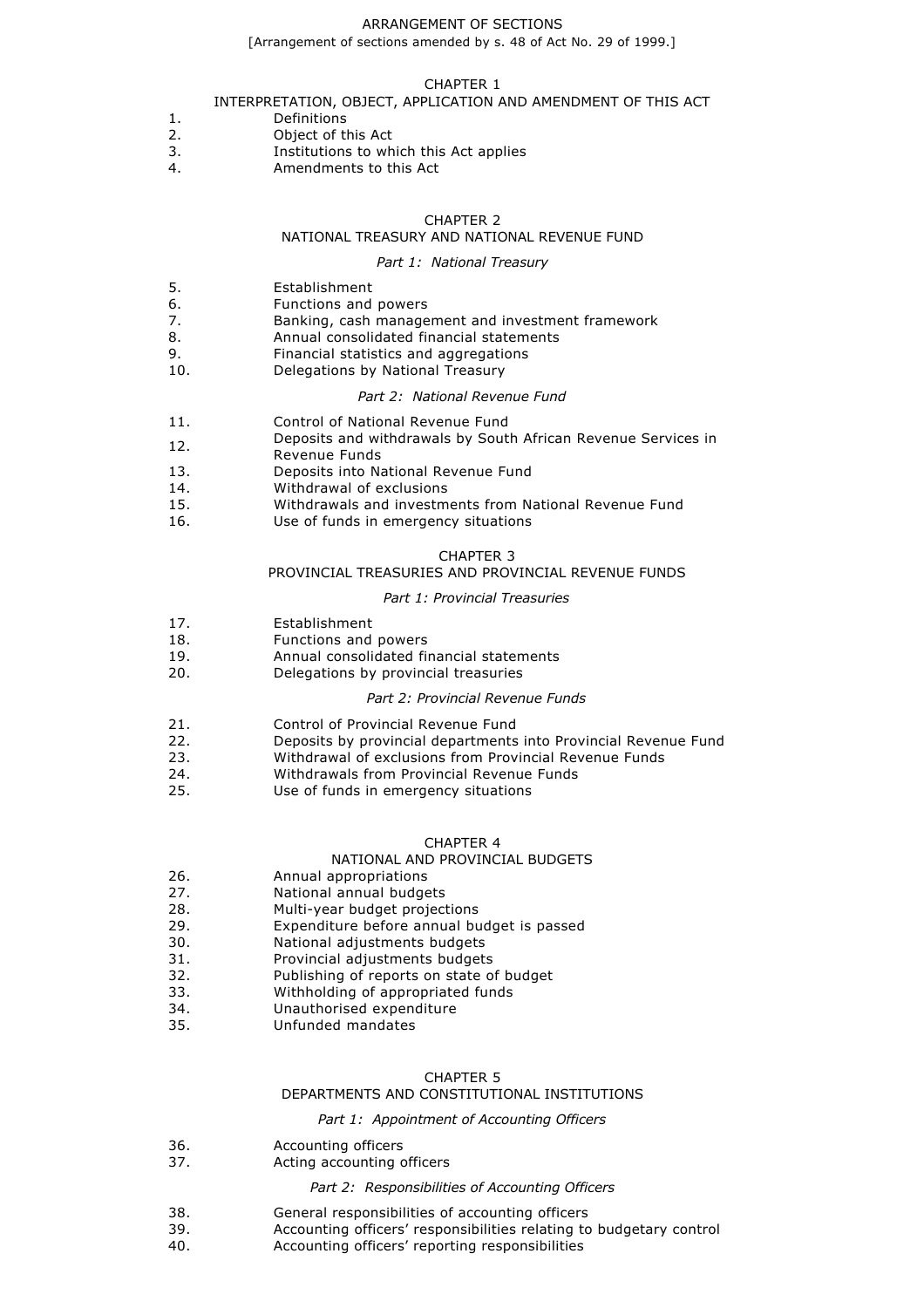- 41. Information to be submitted by accounting officers
- 42. Accounting officers' responsibilities when assets and liabilities are transferred
- 43. Virement between main divisions within votes
	- *Part 3: Other Officials of Departments and Constitutional Institutions*
- 44. Assignment of powers and duties by accounting officers
- 45. Responsibilities of other officials

# CHAPTER 6

# PUBLIC ENTITIES

## *Part 1: Application of this Chapter*

- 46. Application
- 47. Unlisted public entities
- 48. Classification of public entities

# *Part 2: Accounting Authorities for Public Entities*

- 49. Accounting authorities
- 50. Fiduciary duties of accounting authorities
- 51. General responsibilities of accounting authorities
- 52. Annual budget and corporate plan by Schedule 2 public entities and
- government business enterprises
- 53. Annual budgets by non-business Schedule 3 public entities
- 54. Information to be submitted by accounting authorities
- 55. Annual report and financial statements

## *Part 3: Other Officials of Public Entities*

- 56. Assignment of powers and duties by accounting authorities
- 57. Responsibilities of other officials

## *Part 4: External Auditors*

- 58. . . . . . .
- 59. . . . . . .
- 60. . . . . . .
- 61. . . . . . .
- 62. . . . . . .

# CHAPTER 7

# EXECUTIVE AUTHORITIES

- 63. Financial responsibilities of executive authorities
- 64. Executive directives having financial implications<br>65. Tabling in legislatures Tabling in legislatures
- 

## CHAPTER 8

## LOANS, GUARANTEES AND OTHER COMMITMENTS

# *Part 1: General Principles*

- 66. Restrictions on borrowing, guarantees and other commitments
- 67. No provincial foreign commitments
- 68. Consequences of unauthorised transactions
- 69. Regulations on borrowing by public entities
- 70. Guarantees, indemnities and securities by Cabinet members

# *Part 2: Loans by National Government*

- 71. Purposes for which Minister may borrow money
- 72. Signing of loan agreements<br>73 **Interest and renayments of**
- Interest and repayments of loans to be direct charges
- 74. Repayment, conversion and consolidation of loans
- 75. Obligations from lien over securities

## CHAPTER 9

## GENERAL TREASURY MATTERS

- 76. Treasury regulations and instructions
- 77. Audit committees
- 78. Publishing of draft treasury regulations for public comment
- 79. Departures from treasury regulations, instructions or conditions
- 80. Determination of interest rates for debt owing to state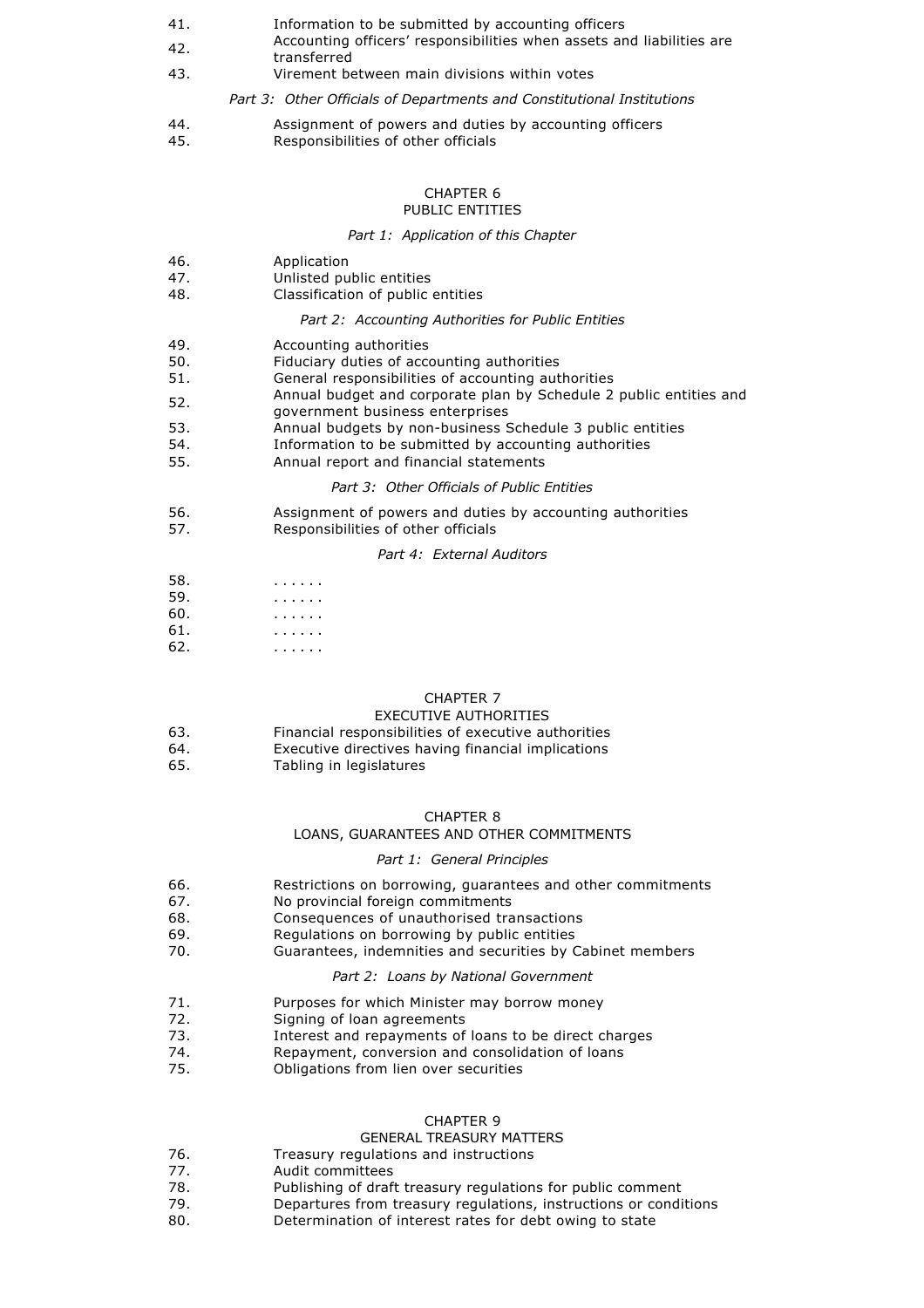## CHAPTER 10 FINANCIAL MISCONDUCT

# *Part 1: Disciplinary Proceedings*

| 81. | Financial misconduct by officials in departments and constitutional<br>institutions |
|-----|-------------------------------------------------------------------------------------|
| 82. | Financial misconduct by treasury officials                                          |
| 83. | Financial misconduct by accounting authorities and officials of public<br>entities  |
| 84. | Applicable legal regime for disciplinary proceedings                                |
| 85. | Regulations on financial misconduct procedures                                      |
|     |                                                                                     |

*Part 2: Criminal Proceedings*

86. Offences and penalties

## CHAPTER 11

## ACCOUNTING STANDARDS BOARD

- 87. Establishment
- 88. Composition
- 89. Functions of Board
- 90. Powers of Board
- 91. Regulations on accounting standards of Board

# CHAPTER 12

## MISCELLANEOUS

| 92.         | Exemptions                                   |
|-------------|----------------------------------------------|
| 93.         | Transitional provisions                      |
| 94.         | Repeal of legislation                        |
| 95.         | Short title and commencement                 |
| Schedule 1. | Constitutional institutions                  |
| Schedule 2. | Major public entities                        |
| Schedule 3. | Other public entities                        |
| Schedule 4. | Exclusions from revenue funds                |
| Schedule 5. | Direct charges against national revenue fund |
| Schedule 6. | Repeal of legislation                        |

## CHAPTER 1

INTERPRETATION, OBJECT, APPLICATION AND AMENDMENT OF THIS ACT

**1. Definitions.**—In this Act, unless the context otherwise indicates—

**"accounting officer"** means a person mentioned in section 36;

**"accounting authority"** means a body or person mentioned in section 49;

**"Accounting Standards Board"** means the board established in terms of section 87;

**"annual Division of Revenue Act"** means the Act of Parliament which must annually be enacted in terms of section 214 (1) of the Constitution;

**"constitutional institution"** means an institution listed in Schedule 1;

**"department"** means a national or provincial department or a national or provincial government component; [Definition of "department" substituted by s. 1 (a) of Act No. 29 of 1999 and by s. 43 of Act No. 30 of 2007.]

## **"executive authority"**—

- (*a*) in relation to a national department, means the Cabinet member who is accountable to Parliament for that department;
- (*b*) in relation to a provincial department, means the member of the Executive Council of a province who is accountable to the provincial legislature for that department;
- (*c*) in relation to a national public entity, means the Cabinet member who is accountable to Parliament for that public entity or in whose portfolio it falls; and
- (*d*) in relation to a provincial public entity, means the member of the provincial Executive Council who is accountable to the provincial legislature for that public entity or in whose portfolio it falls; [Definition of "executive authority" substituted by s. 1 (b) of Act No. 29 of 1999.]

**"financial year"**—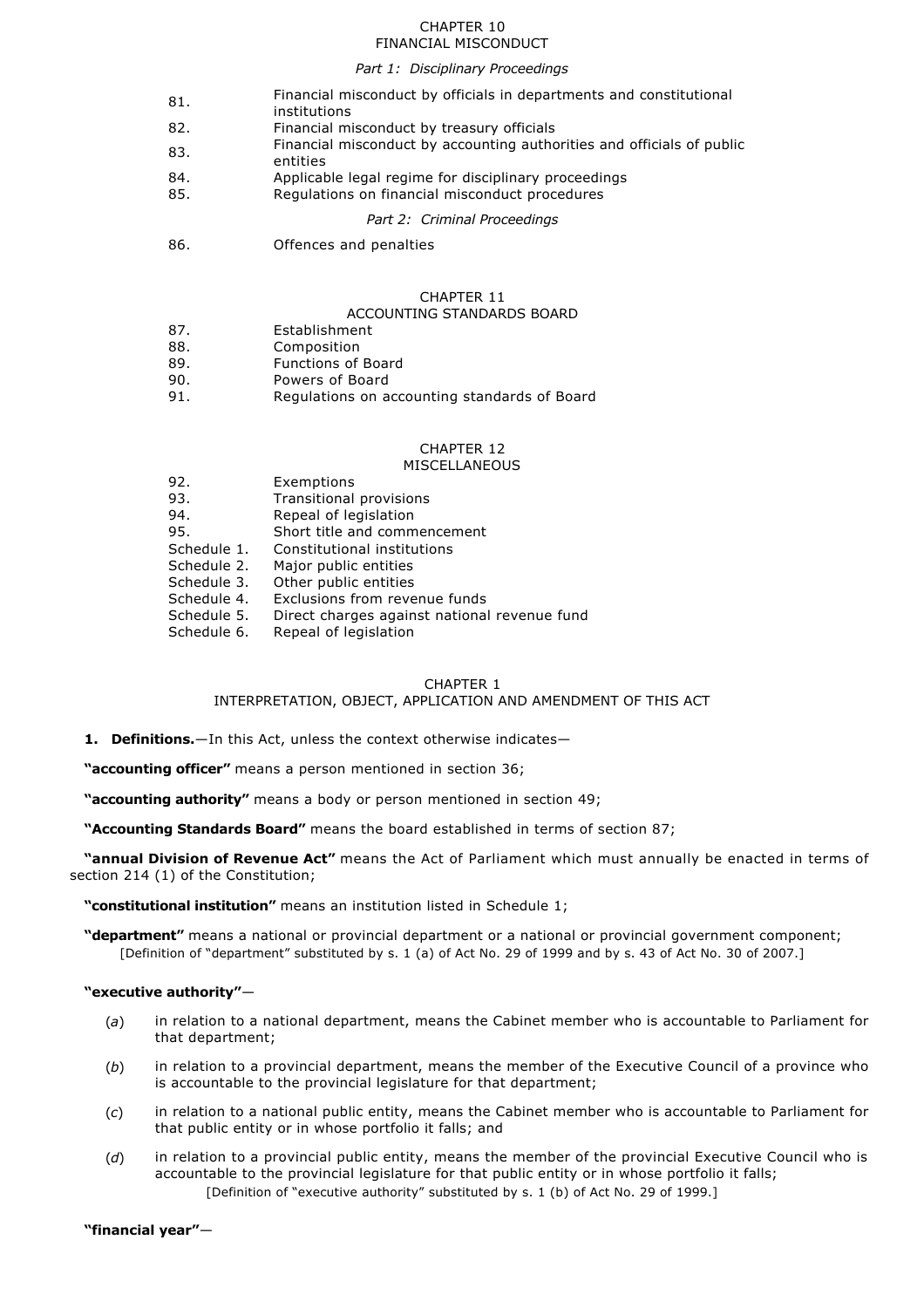- (*a*) means a year ending 31 March; or
- (*b*) in relation to a public entity that existed when this Act took effect and that has a different financial year in terms of other legislation, means that financial year, provided the National Treasury has approved that other financial year; [Para. (b) amended by s. 1 (c) of Act No. 29 of 1999.]

**"financial statements"** means statements consisting of at least—

- (*a*) a balance sheet;
- (*b*) an income statement;
- (c) a cash-flow statement;
- (*d*) any other statements that may be prescribed; and
- (*e*) any notes to these statements;

**"fruitless and wasteful expenditure"** means expenditure which was made in vain and would have been avoided had reasonable care been exercised;

**"generally recognised accounting practice"** means an accounting practice complying in material respects with standards issued by the Accounting Standards Board;

**"irregular expenditure"** means expenditure, other than unauthorised expenditure, incurred in contravention of or that is not in accordance with a requirement of any applicable legislation, including—

- (*a*) this Act; or
- (*b*) the State Tender Board Act, 1968 (Act No. 86 of 1968), or any regulations made in terms of that Act; or
- (*c*) any provincial legislation providing for procurement procedures in that provincial government; [Definition of "irregular expenditure" amended by s. 1 (d) of Act No. 29 of 1999.]

**"main division within a vote"** means one of the main segments into which a vote is divided and which—

- (*a*) specifies the total amount which is appropriated for the items under that segment; and
- (*b*) is approved by Parliament or a provincial legislature, as may be appropriate, as part of the vote; [Definition of "main division within a vote" amended by s. 1 (e) of Act No. 29 of 1999.]

**"MEC for finance"** means the member of an Executive Council of a province responsible for finance in the province;

[Definition of "MEC for finance" inserted by s. 1 ( f ) of Act No. 29 of 1999.]

**"Minister"** means the Minister of Finance;

**"national department"** means a department listed in Schedule 1 to the Public Service Act, 1994 (Proclamation No. 103 of 1994), but excluding the Office of a Premier;

[Definition of "national department" substituted by s. 43 of Act No. 30 of 2007.]

**"national government business enterprise"** means an entity which—

- (*a*) is a juristic person under the ownership control of the national executive;
- (*b*) has been assigned financial and operational authority to carry on a business activity;
- (*c*) as its principal business, provides goods or services in accordance with ordinary business principles; and
- (*d*) is financed fully or substantially from sources other than—
	- (i) the National Revenue Fund; or
	- (ii) by way of a tax, levy or other statutory money;

**"national government component"** means a national government component listed in Part A of Schedule 3 to the Public Service Act, 1994;

[Definition of "national government component" added by s. 43 of Act No. 30 of 2007.]

## **"national public entity"** means—

- (*a*) a national government business enterprise; or
- (*b*) a board, commission, company, corporation, fund or other entity (other than a national government business enterprise) which is—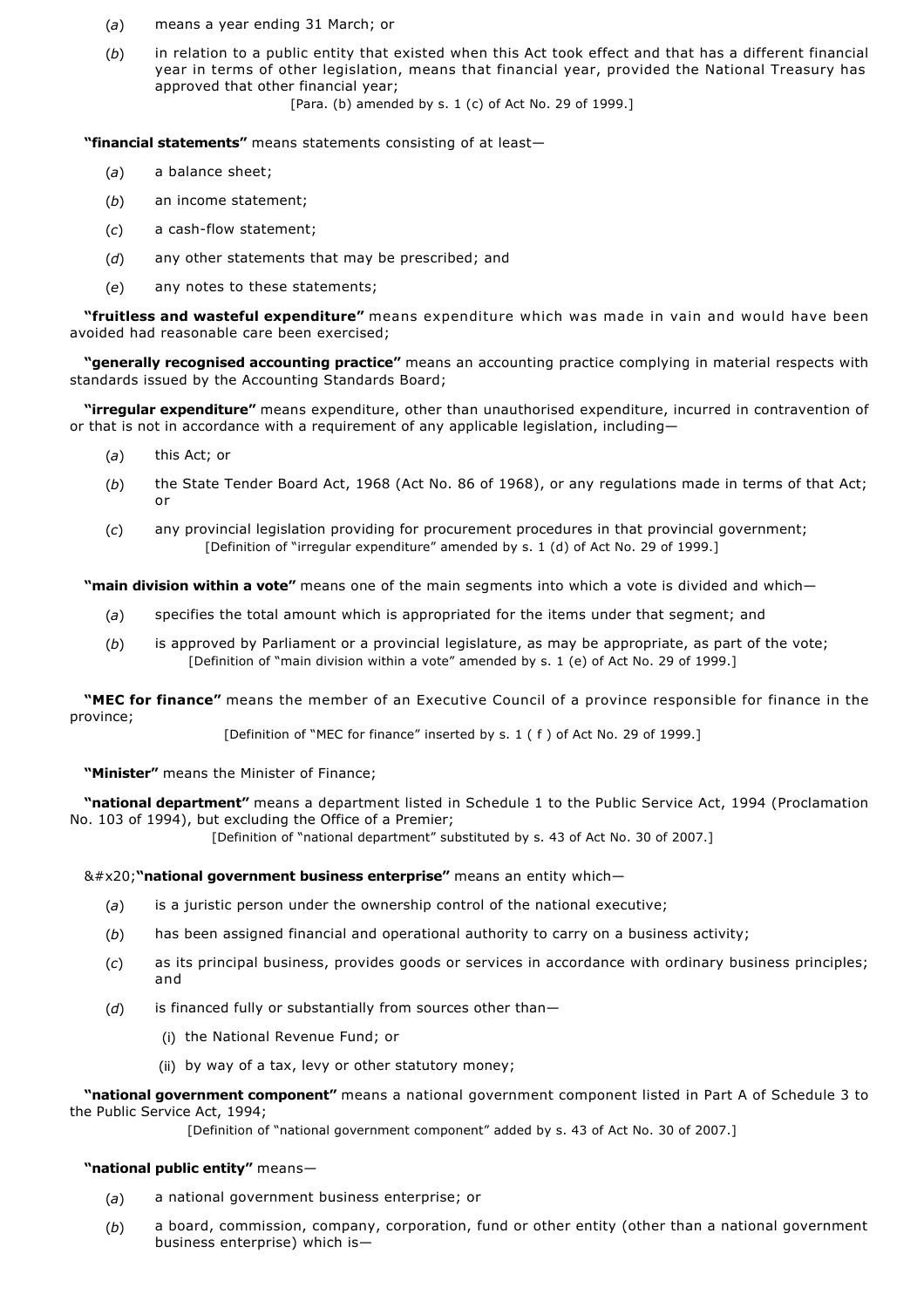- (i) established in terms of national legislation;
- (ii) fully or substantially funded either from the National Revenue Fund, or by way of a tax, levy or other money imposed in terms of national legislation; and
- (iii) accountable to Parliament;

**"National Treasury"** means the National Treasury established by section 5;

## **"overspending"**—

- (*a*) in relation to a vote, means when expenditure under the vote exceeds the amount appropriated for that vote; or
- (*b*) in relation to a main division within a vote, means when expenditure under the main division exceeds the amount appropriated for that main division, subject to section 43;

**"ownership control"**, in relation to an entity, means the ability to exercise any of the following powers to govern the financial and operating policies of the entity in order to obtain benefits from its activities:

- (*a*) To appoint or remove all, or the majority of, the members of that entity's board of directors or equivalent governing body;
- (*b*) to appoint or remove that entity's chief executive officer;
- (*c*) to cast all, or the majority of, the votes at meetings of that board of directors or equivalent governing body; or
- (*d*) to control all, or the majority of, the voting rights at a general meeting of that entity;

**"prescribe"** means prescribe by regulation or instruction in terms of section 76;

## **"provincial department"** means—

- (*a*) the Office of a Premier listed in Schedule 1 to the Public Service Act, 1994;
- (*b*) a provincial department listed in Schedule 2 to the Public Service Act, 1994;

[Definition of "provincial department" inserted by s. 1 (g) of Act No. 29 of 1999 and substituted by s. 43 of Act No. 30 of 2007.]

**"provincial government business enterprise"** means an entity which—

- (*a*) is a juristic person under the ownership control of a provincial executive;
- (*b*) has been assigned financial and operational authority to carry on a business activity;
- (*c*) as its principal business, provides goods or services in accordance with ordinary business principles; and
- (*d*) is financed fully or substantially from sources other than—
	- (i) a Provincial Revenue Fund; or
	- (ii) by way of a tax, levy or other statutory money;

[Definition of "provincial government business enterprise" inserted by s. 1 (g) of Act No. 29 of 1999.]

**"provincial government component"** means a provincial government component listed in Part B of Schedule 3 to the Public Service Act, 1994;

[Definition of "provincial government component" added by s. 43 of Act No. 30 of 2007.]

## **"provincial public entity"** means—

- (*a*) a provincial government business enterprise; or
- (*b*) a board, commission, company, corporation, fund or other entity (other than a provincial government business enterprise) which is—
	- (i) established in terms of legislation or a provincial constitution;
	- (ii) fully or substantially funded either from a Provincial Revenue Fund or by way of a tax, levy or other money imposed in terms of legislation; and
	- (iii) accountable to a provincial legislature; [Definition of "provincial public entity" inserted by s. 1 (g) of Act No. 29 of 1999.]

**"provincial treasury"** means a treasury established in terms of section 17;

[Definition of "provincial treasury" inserted by s. 1 (g) of Act No. 29 of 1999.]

## **"public entity"** means a national or provincial public entity;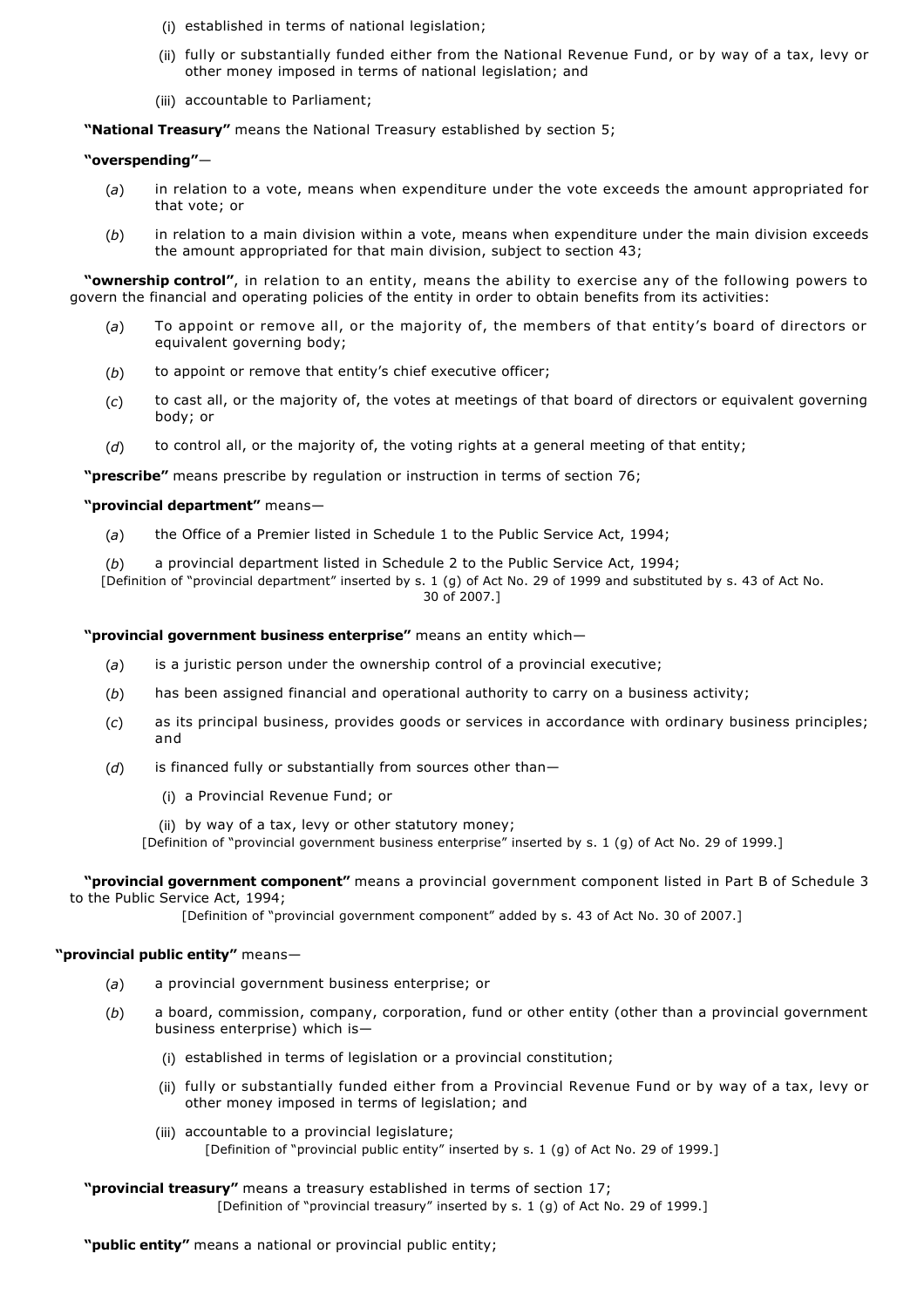**"Revenue Fund"** means—

- (*a*) the National Revenue Fund mentioned in section 213 of the Constitution; or
- (*b*) a Provincial Revenue Fund mentioned in section 226 of the Constitution; [Definition of "Revenue Fund" amended by s. 1 (i) of Act No. 29 of 1999.]

**"this Act"** includes any regulations and instructions in terms of section 69, 76, 85 or 91;

**"trading entity"** means an entity operating within the administration of a department for the provision or sale of goods or services, and established—

- (*a*) in the case of a national department, with the approval of the National Treasury; or
- (*b*) in the case of a provincial department, with the approval of the relevant provincial treasury acting within a prescribed framework;

[Definition of "trading entity" amended by s. 1 ( j) of Act No. 29 of 1999.]

**"treasury"** means the National Treasury or a provincial treasury, as may be appropriate in the circumstances; [Definition of "treasury" substituted by s. 1 (k) of Act No. 29 of 1999.]

## **"unauthorised expenditure"** means—

- (*a*) overspending of a vote or a main division within a vote;
- (*b*) expenditure not in accordance with the purpose of a vote or, in the case of a main division, not in accordance with the purpose of the main division;

**"vote"** means one of the main segments into which an appropriation Act is divided and which—

- (*a*) specifies the total amount which is usually appropriated per department in an appropriation Act; and
- (*b*) is separately approved by Parliament or a provincial legislature, as may be appropriate, before it approves the relevant draft appropriation Act as such. [Definition of "vote" amended by s. 1 (I) of Act No. 29 of 1999.]

**2. Object of this Act.**—The object of this Act is to secure transparency, accountability, and sound management of the revenue, expenditure, assets and liabilities of the institutions to which this Act applies.

- **3. Institutions to which this Act applies.**—(1) This Act, to the extent indicated in the Act, applies to—
	- (*a*) departments;
	- (*b*) public entities listed in Schedule 2 or 3;
	- (*c*) constitutional institutions; and
	- (*d*) the provincial legislatures, subject to subsection (2). [Para. (d) substituted by s. 2 (a) of Act No. 29 of 1999 and amended by s. 72 (b) (i) of Act No. 10 of 2009.]
	- (2) To the extent that a provision of this Act applies to-

(*a*) . . . . . .

[Para. (a) repealed by s. 72 (b) (ii) of Act No. 10 of 2009.]

(*b*) a provincial legislature, any controlling and supervisory functions of the National Treasury and a provincial treasury in terms of that provision are performed by the Speaker of the provincial legislature.

[Para. (b) added by s. 2 (b) of Act No. 29 of 1999.]

(3) In the event of any inconsistency between this Act and any other legislation, this Act prevails.

**4. Amendments to this Act.**—Draft legislation directly or indirectly amending this Act, or providing for the enactment of subordinate legislation that may conflict with this Act, may be introduced in Parliament—

- (*a*) by the Minister only; or
- (*b*) only after the Minister has been consulted on the contents of the draft legislation.

CHAPTER 2 NATIONAL TREASURY AND NATIONAL REVENUE FUND

*Part 1: National Treasury*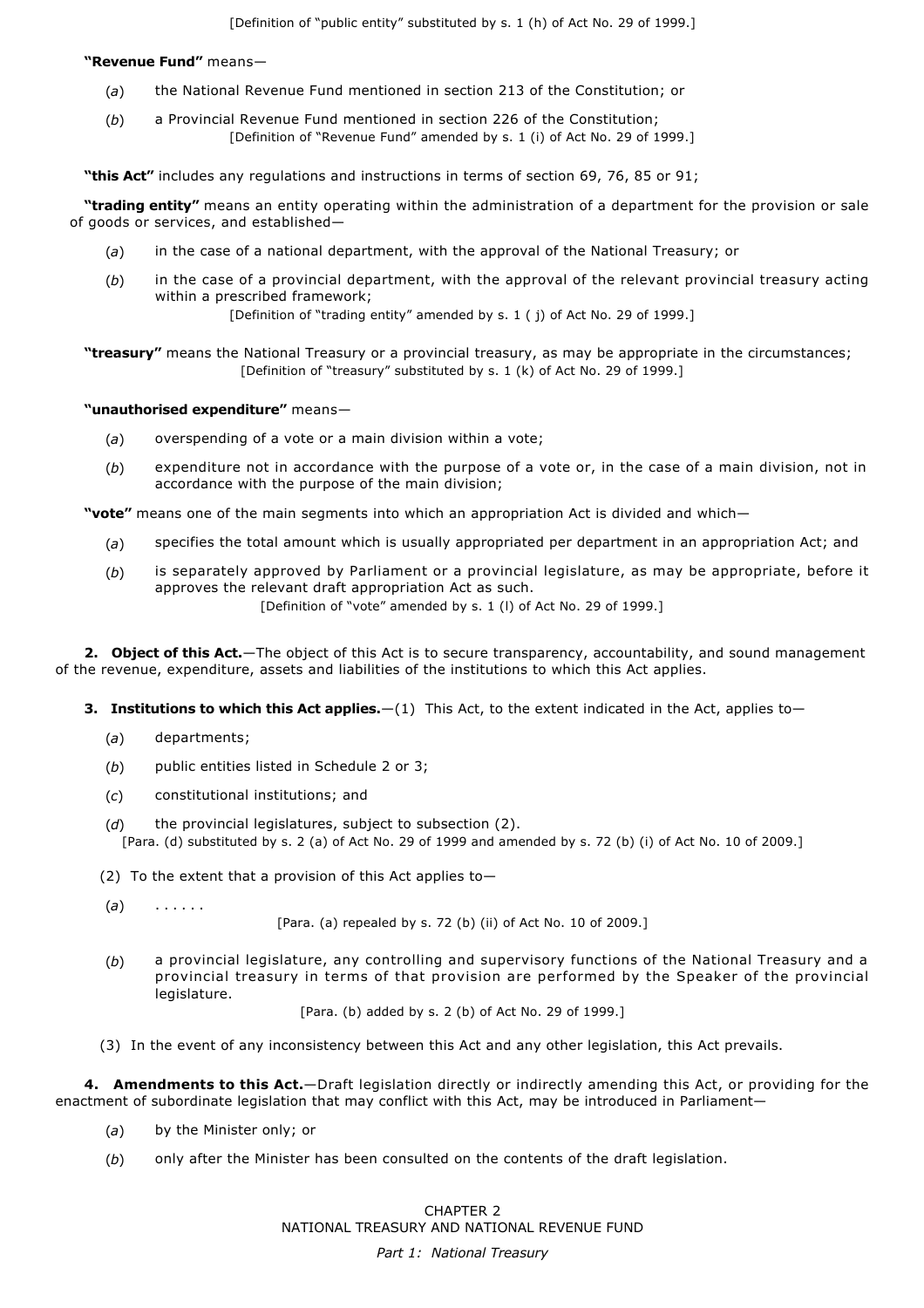# **5. Establishment.**—(1) A National Treasury is hereby established, consisting of—

- (*a*) the Minister, who is the head of the Treasury; and
- (*b*) the national department or departments responsible for financial and fiscal matters.

(2) The Minister, as the head of the National Treasury, takes the policy and other decisions of the Treasury, except those decisions taken as a result of a delegation or instruction in terms of section 10.

**6. Functions and powers.** - (1) The National Treasury must-

- (a) promote the national government's fiscal policy framework and the co-ordination of macro-economic policy;
- (b) co-ordinate inter-governmental financial and fiscal relations;
- (*c*) manage the budget preparation process;
- (*d*) exercise control over the implementation of the annual national budget, including any adjustments budgets;
- (*e*) facilitate the implementation of the annual Division of Revenue Act;
- ( *f* ) monitor the implementation of provincial budgets;
- (*g*) promote and enforce transparency and effective management in respect of revenue, expenditure, assets and liabilities of departments, public entities and constitutional institutions; and
- (*h*) perform the other functions assigned to the National Treasury in terms of this Act.
- (2) To the extent necessary to perform the functions mentioned in subsection  $(1)$ , the National Treasury-
- (*a*) must prescribe uniform treasury norms and standards;
- (*b*) must enforce this Act and any prescribed norms and standards, including any prescribed standards of generally recognised accounting practice and uniform classification systems, in national departments;
- (*c*) must monitor and assess the implementation of this Act, including any prescribed norms and standards, in provincial departments, in public entities and in constitutional institutions; [Para. (c) substituted by s. 3 of Act No. 29 of 1999.]
- (*d*) may assist departments and constitutional institutions in building their capacity for efficient, effective and transparent financial management;
- (*e*) may investigate any system of financial management and internal control in any department, public entity or constitutional institution;
- ( *f* ) must intervene by taking appropriate steps, which may include steps in terms of section 100 of the Constitution or the withholding of funds in terms of section 216 (2) of the Constitution, to address a serious or persistent material breach of this Act by a department, public entity or constitutional institution; and
- (*g*) may do anything further that is necessary to fulfil its responsibilities effectively.

(3) Subsections (1) (g) and (2) apply to public entities listed in Schedule 2 only to the extent provided for in this Act.

**7. Banking, cash management and investment framework.**—(1) The National Treasury must prescribe a framework within which departments, public entities listed in Schedule 3 and constitutional institutions must conduct their cash management.

(2) A department authorised to open a bank account in terms of the prescribed framework, a public entity or a constitutional institution may open a bank account only—

- (*a*) with a bank registered in South Africa and approved in writing by the National Treasury; and
- (*b*) after any prescribed tendering procedures have been complied with.

(3) A department, public entity listed in Schedule 3 or constitutional institution may not open a bank account abroad or with a foreign bank except with the written approval of the National Treasury.

(4) The National Treasury may prescribe an investment policy for public entities, constitutional institutions and those departments authorised to open a bank or other account in terms of the prescribed framework.

(5) A bank which has opened a bank account for a department, a public entity listed in Schedule 3 or a constitutional institution, or any other institution that holds money for a department, a public entity listed in Schedule 3 or a constitutional institution, must promptly disclose information regarding the account when so requested by the National Treasury or the Auditor-General, or, in the case of a provincial department or provincial public entity, by the National Treasury, the Auditor-General or the relevant provincial treasury.

[Sub-s. (5) substituted by s. 4 of Act No. 29 of 1999.]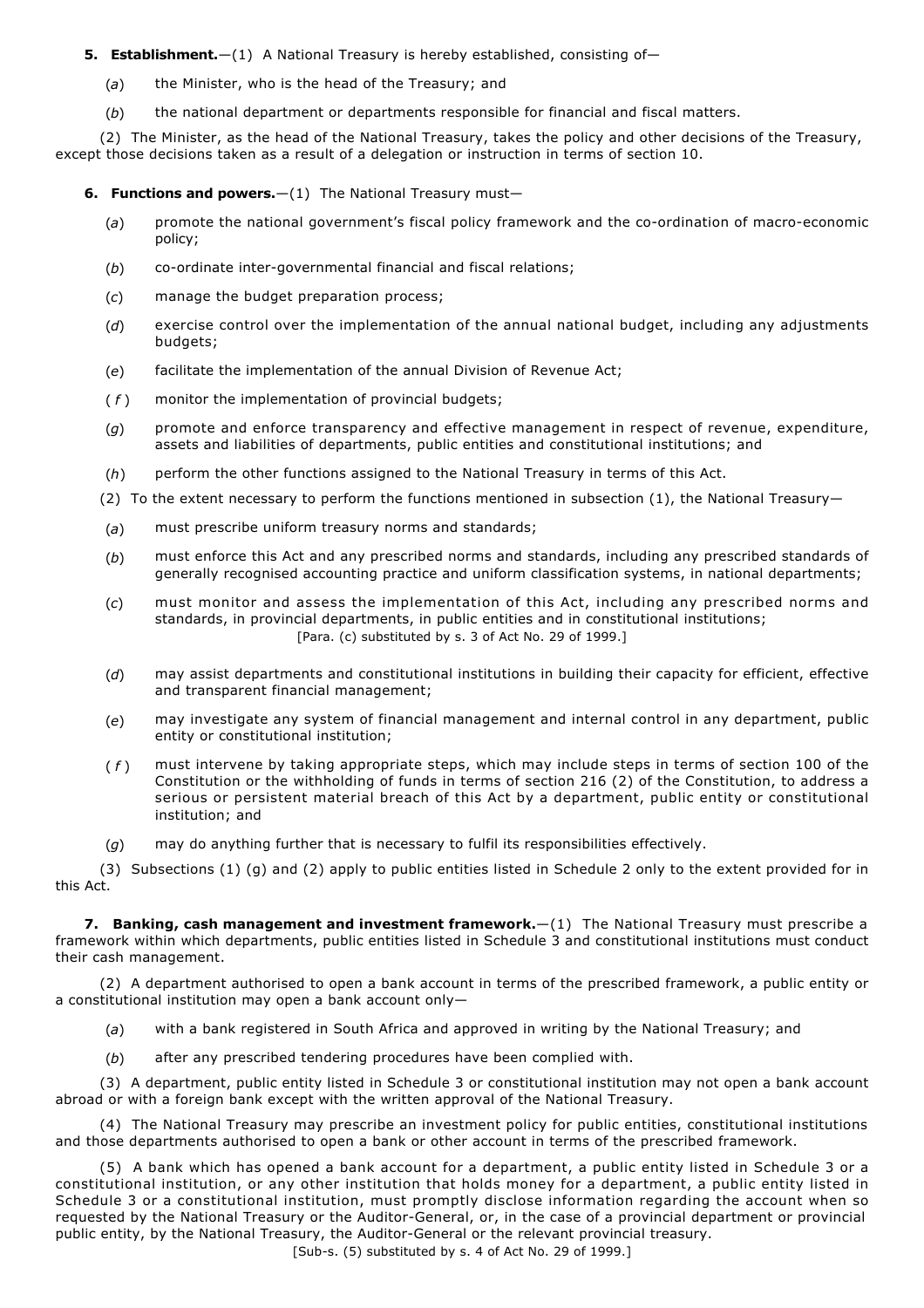## **8. Annual consolidated financial statements.**—(1) The National Treasury must—

- (*a*) prepare consolidated financial statements in accordance with generally recognised accounting practice for each financial year in respect of—
	- (i) national departments;
	- (ii) public entities under the ownership control of the national executive;
	- (iii) constitutional institutions;
	- (iv) the South African Reserve Bank;
	- $(v)$  the Auditor-General; and
	- (vi) Parliament; and
- (b) submit those statements for audit to the Auditor-General within three months after the end of that financial year.

(2) The Auditor-General must audit the consolidated financial statements and submit an audit report on the statements to the National Treasury within three months of receipt of the statements.

(3) The Minister must submit the consolidated financial statements and the audit report on those statements within one month of receiving the report from the Auditor-General, to Parliament for tabling in both Houses.

(4) The consolidated financial statements must be made public when submitted to Parliament.

(5) If the Minister fails to submit the consolidated financial statements and the Auditor-General's audit report on those statements to Parliament within seven months after the end of the financial year to which those statements relate—

- (*a*) the Minister must submit to Parliament a written explanation setting out the reasons why they were not submitted; and
- (b) the Auditor-General may issue a special report on the delay.

(Date of commencement of s. 8: 1 April, 2003.)

**9. Financial statistics and aggregations.**—The National Treasury may annually compile in accordance with international standards, and publish in the national *Government Gazette*, financial statistics and aggregations concerning all spheres of government.

## **10. Delegations by National Treasury.**  $-(1)$  The Minister may-

- (*a*) in writing delegate any of the powers entrusted to the National Treasury in terms of this Act, to the head of a department forming part of the National Treasury, or instruct that head of department to perform any of the duties assigned to the National Treasury in terms of this Act; and
- (*b*) in relation to a provincial department or provincial public entity, in writing delegate any of the powers entrusted to the National Treasury in terms of this Act to a provincial treasury, or request that treasury to perform any of the duties assigned to the National Treasury in terms of this Act, as the Minister and the relevant MEC for finance may agree.

[Para. (b) added by s. 5 (a) of Act No. 29 of 1999.]

(2) A delegation, instruction or request in terms of subsection (1) to the head of a department forming part of the National Treasury, or to a provincial treasury—

- (*a*) is subject to any limitations or conditions that the Minister may impose;
- (*b*) may authorise that head, in the case of subsection (1) (a)—
	- (i) to sub-delegate, in writing, the delegated power to another National Treasury official, or to the holder of a specific post in the National Treasury, or to the accounting officer of a constitutional institution or a department, or to the accounting authority for a public entity; or
	- (ii) to instruct another National Treasury official, or the holder of a specific post in the National Treasury, or the accounting officer for a constitutional institution or a department, or the accounting authority for a public entity, to perform the assigned duty;
- (*c*) may authorise a provincial treasury, in the case of subsection (1) (b)—
	- (i) to sub-delegate, in writing, the delegated power to an official in that provincial treasury, or to the holder of a specific post in that provincial treasury, or to the accounting officer for a provincial department, or to the accounting authority for a provincial public entity; or
	- (ii) to instruct an official in that provincial treasury, or the holder of a specific post in that provincial treasury, or the accounting officer for a provincial department, or the accounting authority for a provincial public entity, to perform the assigned duty; and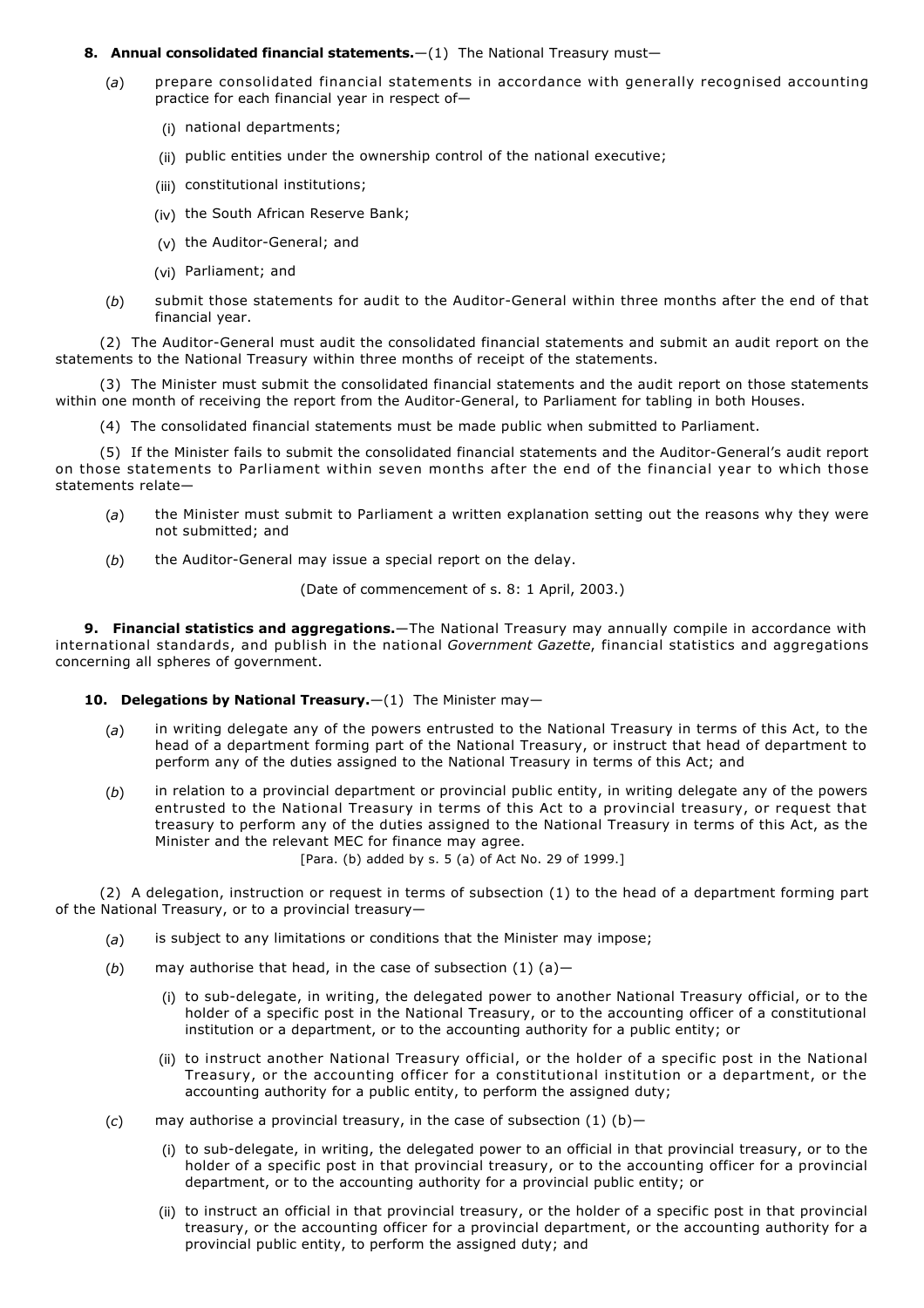(*d*) does not divest the Minister of the responsibility concerning the exercise of the delegated power or the performance of the assigned duty.

[Sub-s. (2) amended by s. 5 (b) of Act No. 29 of 1999.]

(3) The Minister may confirm, vary or revoke any decision taken by the head of a department forming part of the National Treasury, or by a provincial treasury, as a result of a delegation, instruction or request in terms of subsection (1) (a) or (b), or by a treasury official or accounting officer or accounting authority as a result of an authorisation in terms of subsection (2) (b) or (c), subject to any rights that may have become vested as a consequence of the decision.

 $[Sub-s. (3)$  substituted by s. 5 (e) of Act No. 29 of 1999.]

*Part 2: National Revenue Fund*

**11. Control of National Revenue Fund.**—(1) The National Treasury is in charge of the National Revenue Fund and must enforce compliance with the provisions of section 213 of the Constitution, namely that-

- (*a*) all money received by the national government must be paid into the Fund, except money reasonably excluded by this Act or another Act of Parliament; and
- (*b*) no money may be withdrawn from the Fund except—
	- (i) in terms of an appropriation by an Act of Parliament; or
	- (ii) as a direct charge against the Fund, subject to section  $15(1)(a)(ii)$ .

(2) Draft legislation that provides for a withdrawal from the National Revenue Fund as a direct charge against the Fund, may be introduced in Parliament only after the Minister has been consulted and has consented to the direct charge.

(3) Money that must be paid into the National Revenue Fund is paid into the Fund by depositing it into a bank account of the Fund in accordance with any requirements that may be prescribed.

(4) The National Treasury must establish appropriate and effective cash management and banking arrangements for the National Revenue Fund.

(5) The National Treasury must ensure that there is at all times sufficient money in the National Revenue Fund.

**12. Deposits and withdrawals by South African Revenue Services in Revenue Funds.**—(1) The South African Revenue Services must promptly deposit into a Revenue Fund all taxes, levies, duties, fees and other moneys collected by it for that Revenue Fund, in accordance with a framework determined by the National Treasury.

(2) The South African Revenue Services may, despite section 15 (1), withdraw money from the National Revenue Fund—

- (*a*) to refund any tax, levy or duty credits or any other charges in connection with taxes, levies or duties;
- (*b*) to make other refunds approved by the National Treasury; or
- (*c*) to transfer to a member of the South African Customs Union any money collected on its behalf.

(3) The National Treasury must promptly transfer all taxes, levies, duties, fees and other moneys collected by the South African Revenue Services for a province and deposited into the National Revenue Fund, to that province's Provincial Revenue Fund.

(4) Withdrawals in terms of subsection (2) or (3) are direct charges against the National Revenue Fund.

**13. Deposits into National Revenue Fund.**—(1) All money received by the national government must be paid into the National Revenue Fund, except money received by—

(*a*) . . . . . .

[Para. (a) repealed by s. 72 (b) (iii) of Act No. 10 of 2009.]

- (*b*) a national public entity;
- (*c*) the South African Reserve Bank;
- (d) the Auditor-General;
- (*e*) the national government from donor agencies which in terms of legislation or the agreement with the donor, must be paid to the Reconstruction and Development Programme Fund;
- (*f*) a national department-
	- (i) operating a trading entity, if the money is received in the ordinary course of operating the trading entity;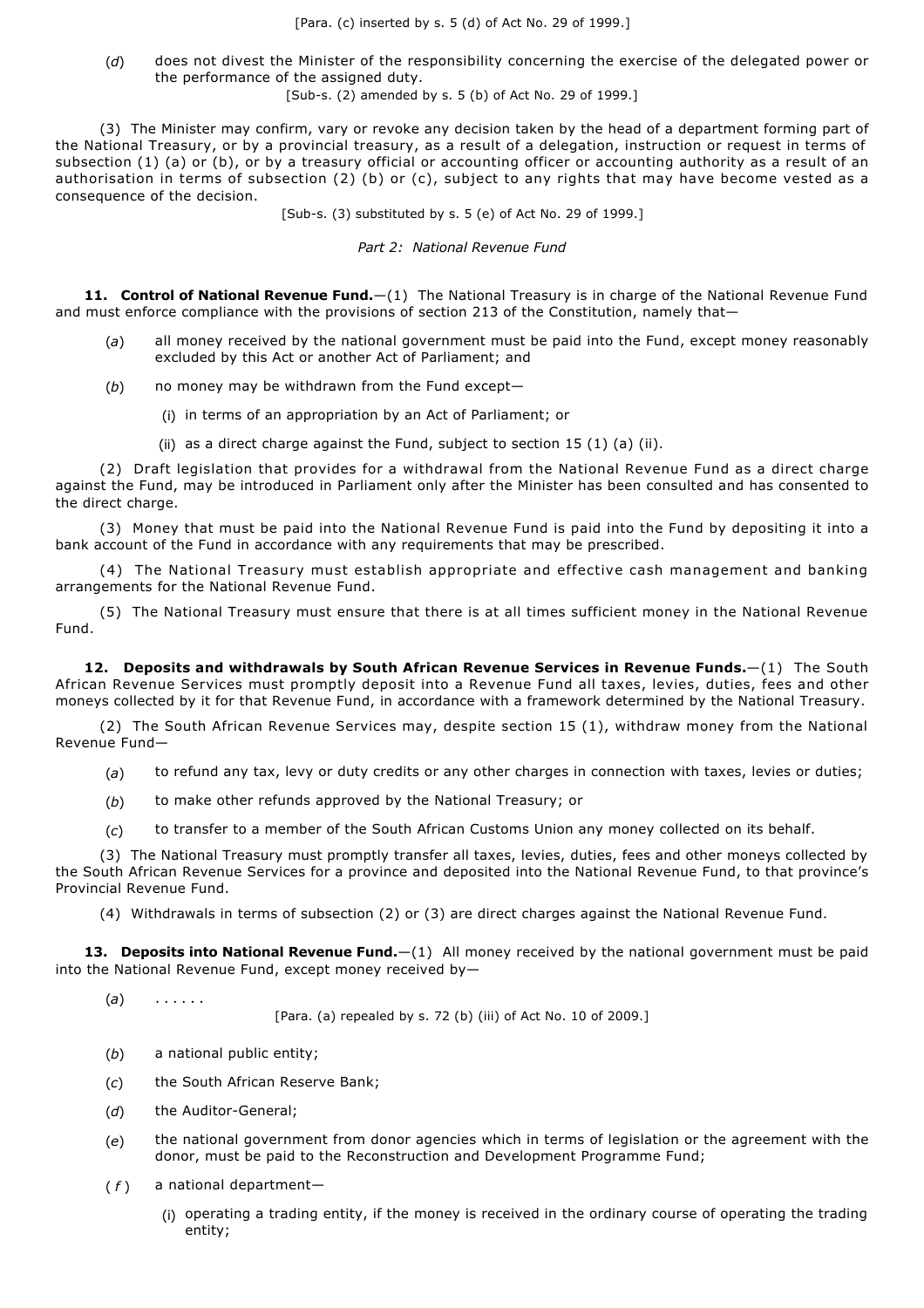- (ii) in trust for a specific person or category of persons or for a specific purpose;
- (iii) from another department to render an agency service for that department; or
- (iv) if the money is of a kind described in Schedule 4; or
- (*g*) a constitutional institution—
	- (i) in trust for a specific person or category of persons or for a specific purpose; or
	- (ii) if the money is of a kind described in Schedule 4.

(2) The exclusion in subsection (1) (b) does not apply to a national public entity which is not listed in Schedule 2 or 3 but which in terms of section 47 is required to be listed.

(Date of commencement of sub-s. (2): 1 April, 2001.)

(3) Draft legislation that excludes money from payment into the National Revenue Fund may be introduced in Parliament only after the Minister has been consulted on the reasonableness of the exclusion and has consented to the exclusion.

(4) Any legislation inconsistent with subsection (1) is of no force and effect to the extent of the inconsistency.

(5) Money received by a national public entity listed in Schedule 2 or 3, the South African Reserve Bank or the Auditor-General must be paid into a bank account opened by the institution concerned.

[Sub-s. (5) amended by s. 72 (b) (iv) of Act No. 10 of 2009.]

**14. Withdrawal of exclusions.**—(1) The National Treasury may withdraw, from a date determined by it, any exclusion granted to a national department, a constitutional institution or a national public entity in terms of section 13 (1), either with regard to all money or with regard to money of a specific kind received by that department, constitutional institution or public entity, if—

- (*a*) the exclusion is not reasonable within the context of section 213 of the Constitution; or
- (*b*) the National Treasury regards the withdrawal of the exclusion to be necessary for transparency or more effective and accountable financial management.
- (2) The exclusion in terms of section 13 (1) of the following public entities may not be withdrawn:
- (*a*) A national government business enterprise which is a company and in which the state is not the sole shareholder; and
- (*b*) the national public entities listed in Schedule 2.

(3) From the date on which the withdrawal of an exclusion in terms of subsection (1) takes effect until the end of the relevant financial year, the National Treasury may transfer money from the National Revenue Fund, as a direct charge against the Fund, to the national department or public entity affected by the withdrawal, provided that the amount of the transfer does not exceed the amount that would otherwise have been excluded from payment into the Fund.

(4) The Minister must promptly inform Parliament of any withdrawal of an exclusion in terms of subsection (1).

**15. Withdrawals and investments from National Revenue Fund.**—(1) Only the National Treasury may withdraw money from the National Revenue Fund, and may do so only—

- (*a*) to provide funds that have been authorised—
	- (i) in terms of an appropriation by an Act of Parliament; or
	- (ii) as a direct charge against the National Revenue Fund provided for in the Constitution or this Act, or in any other Act of Parliament provided the direct charge in such a case is listed in Schedule 5;

(Date of commencement of proviso: 31 August, 2001.)

- (*b*) to refund money invested by a province in the National Revenue Fund; or
- (*c*) to refund money incorrectly paid into, or which is not due to, the National Revenue Fund.
- (2) A payment in terms of subsection (1) (b) or (c) is a direct charge against the National Revenue Fund.

(3) (*a*) The National Treasury may invest temporarily, in the Republic or elsewhere, money in the National Revenue Fund that is not immediately needed.

(*b*) When money in the National Revenue Fund is invested, the investment, including interest earned, is regarded as part of the National Revenue Fund.

**16. Use of funds in emergency situations.**—(1) The Minister may authorise the use of funds from the National Revenue Fund to defray expenditure of an exceptional nature which is currently not provided for and which cannot, without serious prejudice to the public interest, be postponed to a future parliamentary appropriation of funds.

(2) The combined amount of any authorisations in terms of subsection (1), may not exceed two per cent of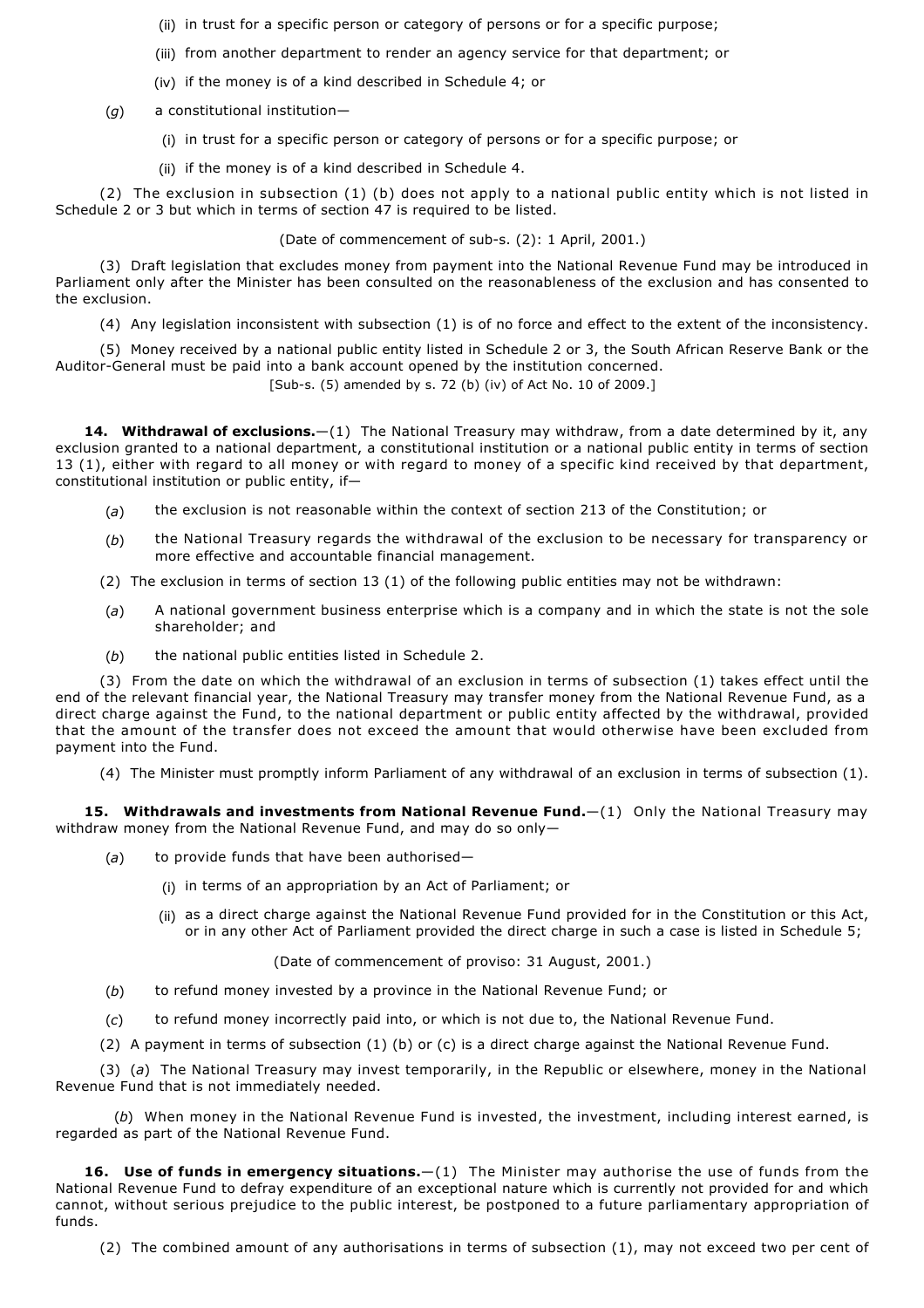the total amount appropriated in the annual national budget for the current financial year.

- (3) An amount authorised in terms of subsection (1) is a direct charge against the National Revenue Fund.
- (4) An amount authorised in terms of subsection (1) must—
- (a) be reported to Parliament and the Auditor-General within 14 days, or if the funds are authorised for the deployment of the security services, within a period determined by the President; and
- (*b*) be attributed to a vote.

(5) A report to Parliament in terms of subsection (4) (a) must be submitted to the National Assembly for tabling in the Assembly and made public.

(6) Expenditure in terms of subsection (1) must be included either in the next adjustments budget for the financial year in which the expenditure is authorised or in other appropriation legislation tabled in the National Assembly within 120 days of the Minister authorising the expenditure, whichever is the sooner.

# CHAPTER 3

PROVINCIAL TREASURIES AND PROVINCIAL REVENUE FUNDS [Chapter 3 inserted by s. 6 of Act No. 29 of 1999.]

# *Part 1: Provincial Treasuries*

- **17. Establishment.**—(1) There is a provincial treasury for each province, consisting of—
	- (*a*) the MEC for finance in the province, who is the head of the provincial treasury; and
	- (*b*) the provincial department responsible for financial matters in the province.

(2) The MEC for finance as the head of a provincial treasury takes the policy and other decisions of the treasury, except those decisions taken as a result of a delegation or instruction in terms of section 20. [S. 17 inserted by s. 6 of Act No. 29 of 1999.]

**18. Functions and powers.** - (1) A provincial treasury must-

- (*a*) prepare the provincial budget;
- (*b*) exercise control over the implementation of the provincial budget;
- (*c*) promote and enforce transparency and effective management in respect of revenue, expenditure, assets and liabilities of provincial departments and provincial public entities; and
- (*d*) ensure that its fiscal policies do not materially and unreasonably prejudice national economic policies.
- (2) A provincial treasury—
- (*a*) must issue provincial treasury instructions not inconsistent with this Act;

(Date of commencement of para. (a): 31 August, 2001.)

- (*b*) must enforce this Act and any prescribed national and provincial norms and standards, including any prescribed standards of generally recognised accounting practice and uniform classification systems, in provincial departments;
- (*c*) must comply with the annual Division of Revenue Act, and monitor and assess the implementation of that Act in provincial public entities;
- (*d*) must monitor and assess the implementation in provincial public entities of national and provincial norms and standards;
- (*e*) may assist provincial departments and provincial public entities in building their capacity for efficient, effective and transparent financial management;
- ( *f* ) may investigate any system of financial management and internal control applied by a provincial department or a provincial public entity;
- (*g*) must intervene by taking appropriate steps, which may include the withholding of funds, to address a serious or persistent material breach of this Act by a provincial department or a provincial public entity;
- (*h*) must promptly provide any information required by the National Treasury in terms of this Act; and
- (*i*) may do anything further that is necessary to fulfil its responsibilities effectively. [S. 18 inserted by s. 6 of Act No. 29 of 1999.]
- **19. Annual consolidated financial statements.**—(1) A provincial treasury must—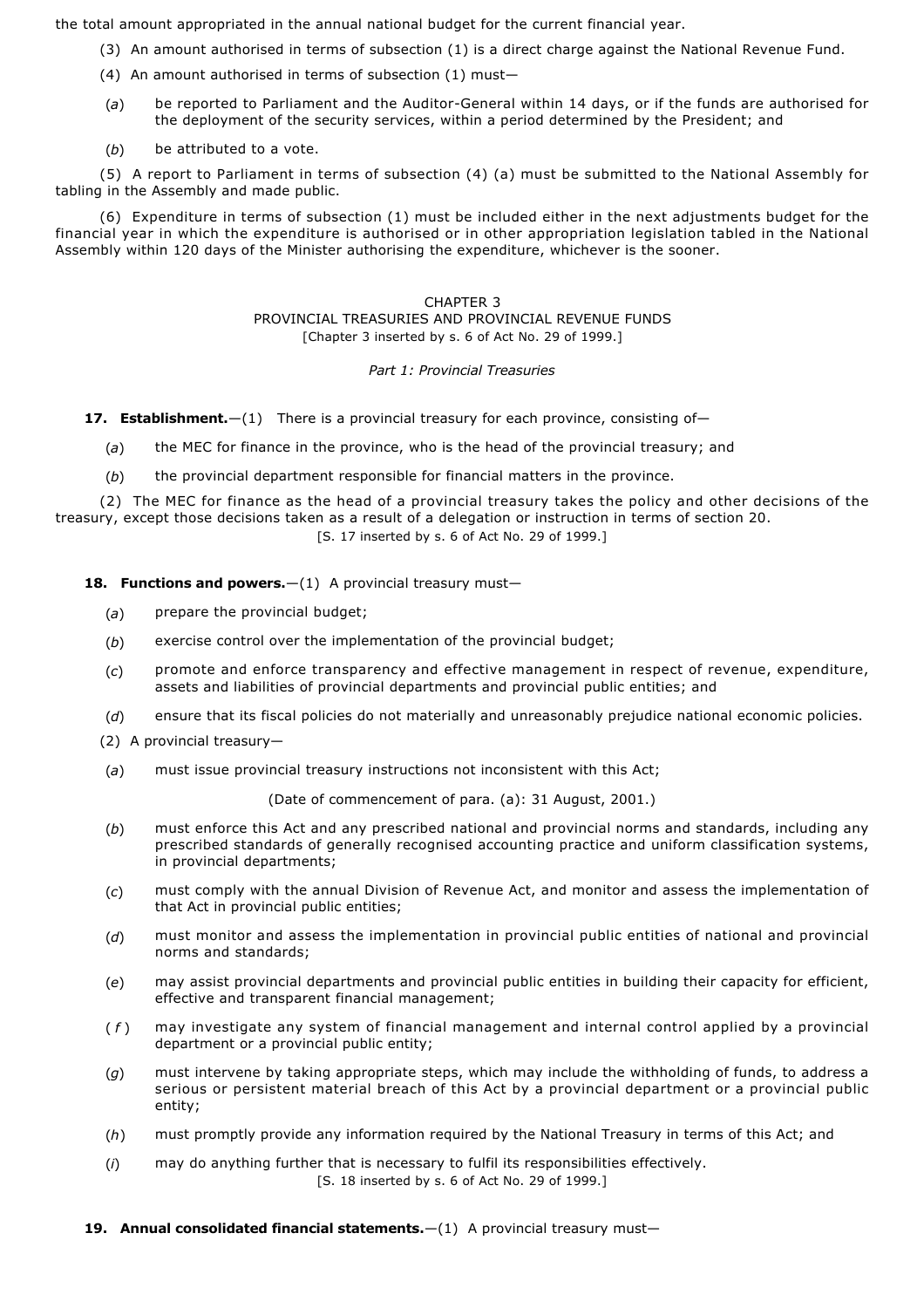- (*a*) prepare consolidated financial statements, in accordance with generally recognised accounting practice, for each financial year in respect of—
	- (i) provincial departments in the province;
	- (ii) public entities under the ownership control of the provincial executive of the province; and
	- (iii) the provincial legislature in the province; and
- (b) submit those statements to the Auditor-General within three months after the end of that financial year.

(2) The Auditor-General must audit the consolidated financial statements and submit an audit report on the statements to the provincial treasury of the province concerned within three months of receipt of the statements.

(3) The MEC for finance in a province must submit the consolidated financial statements and the audit report, within one month of receiving the report from the Auditor-General, to the provincial legislature for tabling in the legislature.

(4) The consolidated financial statements must be made public when submitted to the provincial legislature.

(5) If the MEC for finance fails to submit the consolidated financial statements and the Auditor-General's audit report on those statements to the provincial legislature within seven months after the end of the financial year to which those statements relate—

- (*a*) the MEC must submit to the legislature a written explanation setting out the reasons why they were not submitted; and
- (b) the Auditor-General may issue a special report on the delay. [S. 19 inserted by s. 6 of Act No. 29 of 1999.]

(Date of commencement of s. 19: 1 April, 2003.)

**20. Delegations by provincial treasuries.**—(1) The MEC for finance in a province may, in writing, delegate any of the powers entrusted or delegated to the provincial treasury in terms of this Act to the head of the department referred to in section 17 (1) (b), or instruct that head of department to perform any of the duties assigned to the provincial treasury in terms of this Act.

(2) A delegation or instruction in terms of subsection (1) to the head of the department referred to in section  $17(1)(b)$ -

- (*a*) is subject to any limitations or conditions that the MEC for finance may impose;
- (*b*) may authorise that head—
	- (i) to, in writing, sub-delegate the delegated power to another treasury official or the holder of a specific post in that treasury, or to the accounting officer for a provincial department, or to the accounting authority for a provincial public entity in the province; or
	- (ii) to instruct another provincial treasury official or the holder of a specific post in that treasury, or the accounting officer for a provincial department, or the accounting authority for a provincial public entity in the province, to perform the assigned duty; and
- (*c*) does not divest the MEC for finance of the responsibility concerning the exercise of the delegated power or the performance of the assigned duty.

(3) The MEC for finance may confirm, vary or revoke any decision taken by the head of the department referred to in section 17 (1) (b), as a result of a delegation or instruction in terms of subsection (1), or by a treasury official or accounting officer or accounting authority as a result of an authorisation in terms of subsection (2) (b), subject to any rights that may have become vested as a consequence of the decision.

[S. 20 inserted by s. 6 of Act No. 29 of 1999.]

## *Part 2: Provincial Revenue Funds*

**21. Control of Provincial Revenue Funds.**—(1) The provincial treasury of a province is in charge of that province's Provincial Revenue Fund and must enforce compliance with the provisions of section 226 of the Constitution, namely that—

- (*a*) all money received by the provincial government must promptly be paid into the Fund, except money reasonably excluded by this Act or another Act of Parliament; and
- (*b*) no money may be withdrawn from the Fund except—
	- (i) in terms of an appropriation by a provincial Act; or
	- (ii) as a direct charge against the Fund when it is provided for in the Constitution or a provincial Act.

(2) Money that must be paid into the Provincial Revenue Fund is paid into the Fund by depositing it into a bank account of the Fund in accordance with any requirements that may be prescribed.

(3) A provincial treasury must establish appropriate and effective cash management and banking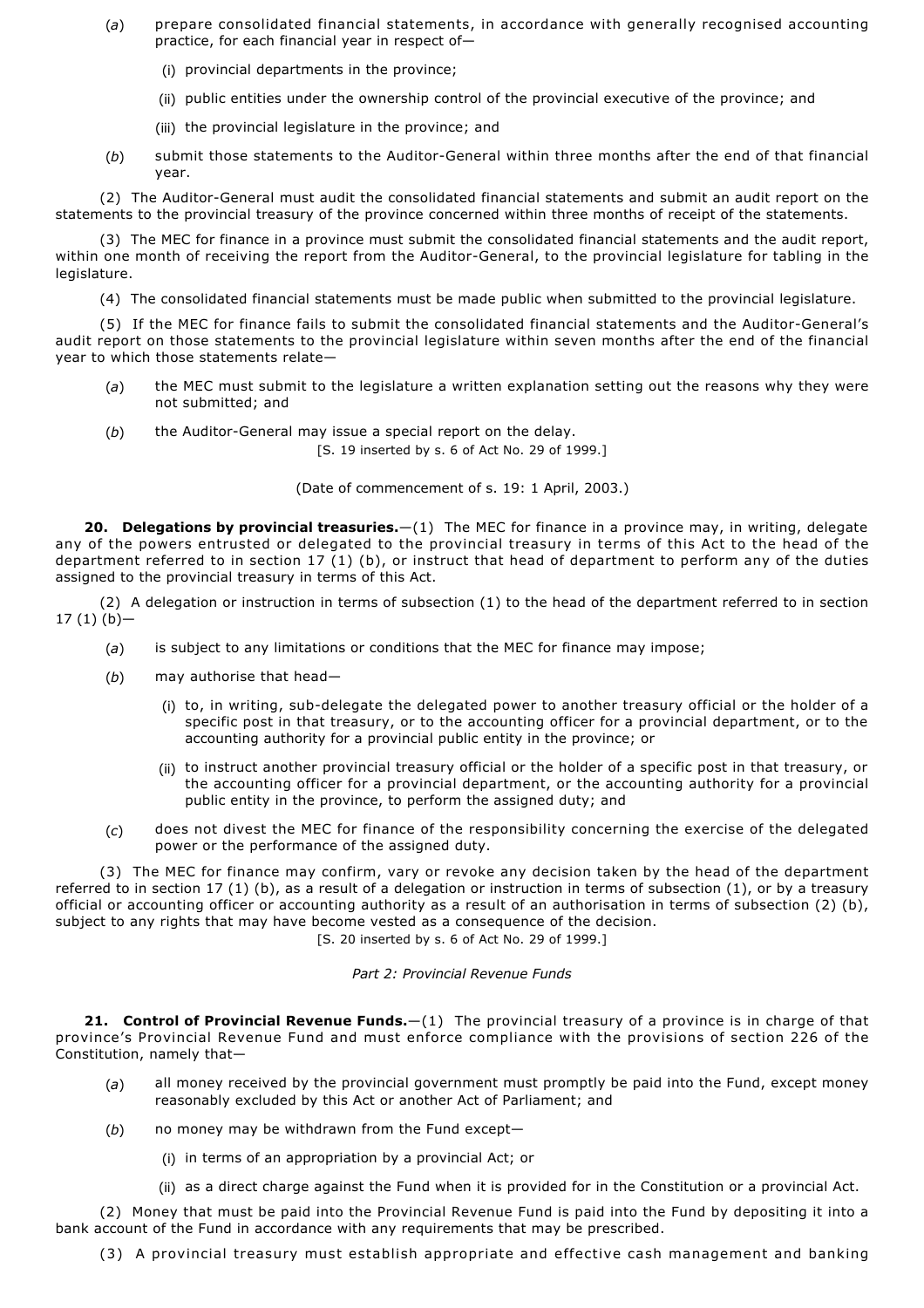arrangements for its Provincial Revenue Fund in accordance with the framework that must be prescribed in terms of section 7.

[S. 21 inserted by s. 6 of Act No. 29 of 1999.]

**22. Deposits into Provincial Revenue Funds.**—(1) All money received by a provincial government, including the province's equitable share, and grants made to it, in terms of the annual Division of Revenue Act, must be paid into the province's Provincial Revenue Fund, except money received by—

- (*a*) the provincial legislature in the province;
- (*b*) a provincial public entity in the province;
- (*c*) the provincial government from donor agencies which in terms of legislation or the agreement with the donor, must be paid to the Reconstruction and Development Programme Fund;
- (*d*) a provincial department in the province—
	- (i) operating a trading entity, if the money is received in the ordinary course of operating the trading entity;
	- (ii) in trust for a specific person or category of persons or for a specific purpose;
	- (iii) from another department to render an agency service on behalf of that department;
	- (iv) in terms of the annual Division of Revenue Act, if the money is exempted by that Act from payment into the Revenue Fund; or
	- (v) if the money is of a kind described in Schedule 4.

(2) The exclusion in subsection (1) (b) does not apply to a provincial public entity in the province which is not listed in Schedule 3 but which, in terms of section 47, is required to be listed.

(Date of commencement of sub-s. (2): 1 April, 2001.)

(3) Draft legislation that excludes money from payment into a Provincial Revenue Fund may be introduced in Parliament only after the Minister has been consulted on the reasonableness of the exclusion and has consented to the exclusion.

(4) Any legislation inconsistent with subsection (1) is of no force and effect to the extent of the inconsistency.

(5) Money received by a provincial legislature or a provincial public entity listed in Schedule 3 must be paid into a bank account opened by the entity concerned.

[S. 22 inserted by s. 6 of Act No. 29 of 1999.]

**23. Withdrawal of exclusions from Provincial Revenue Funds.**—(1) The National Treasury, after having consulted the relevant provincial treasury, may withdraw, from a date determined by it, any exclusion granted to a provincial department or provincial public entity in terms of section 22 (1), either with regard to all money or with regard to money of a specific kind received by that department or public entity, if—

- (*a*) the exclusion is not reasonable within the context of section 226 of the Constitution; or
- (*b*) the National Treasury regards the withdrawal of the exclusion to be necessary for transparency or more effective and accountable financial management.

(2) The exclusion in terms of section 22 (1) of a provincial government business enterprise which is a company and in which the relevant province is not the sole shareholder, may not be withdrawn, provided the National Treasury has given its prior written approval to the province to participate in a company that is not wholly owned by the province.

(3) From the date on which the withdrawal of an exclusion in terms of subsection (1) takes effect until the end of the relevant financial year, a provincial treasury may transfer money from the Provincial Revenue Fund, as a direct charge against the Fund, to the provincial department or provincial public entity affected by the withdrawal of the exclusion—

- (*a*) if a provincial Act provides for the transfer to be a direct charge; and
- (*b*) provided that the amount of the transfer does not exceed the amount that would otherwise have been excluded from payment into the Fund.
- (4) The Minister must promptly inform Parliament of any withdrawal of an exclusion in terms of subsection (1). [S. 23 inserted by s. 6 of Act No. 29 of 1999.]

**24. Withdrawals and investments from Provincial Revenue Funds.**—(1) Only a provincial treasury may withdraw money from a Provincial Revenue Fund, and may do so only—

- (*a*) to provide funds that have been authorised—
	- (i) in terms of an appropriation by a provincial Act; or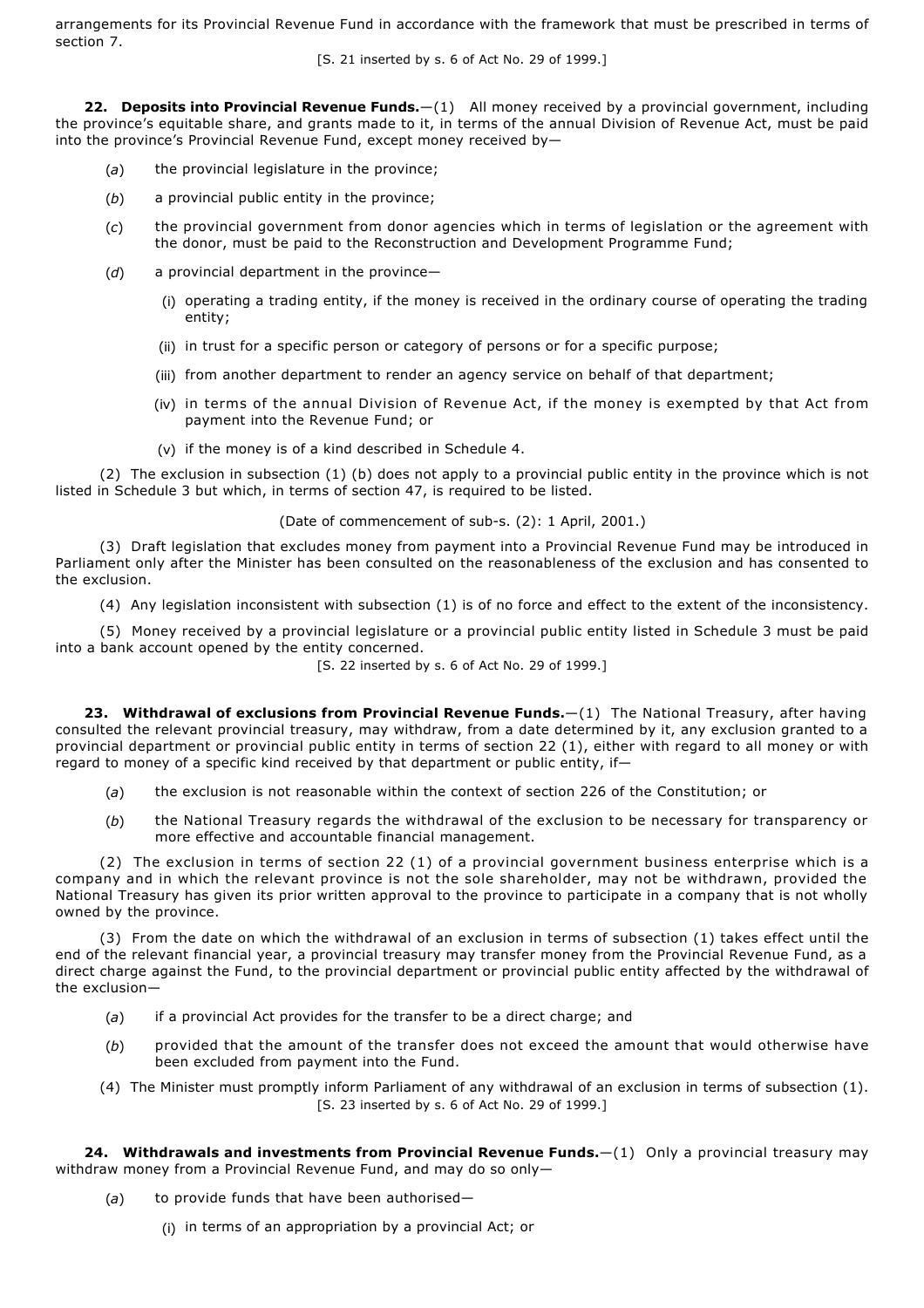- (ii) as a direct charge against the Provincial Revenue Fund provided for in the Constitution or a provincial Act;
- (*b*) to refund money incorrectly paid into, or which is not due to, the Provincial Revenue Fund; or
- (*c*) to deposit into or invest money in the National Revenue Fund.

(2) A payment in terms of subsection (1) (b) or (c) is a direct charge against a Provincial Revenue Fund if a provincial Act so provides.

(3) (*a*) A provincial treasury, in accordance with a prescribed framework, may invest temporarily in the Republic money in the province's Provincial Revenue Fund that is not immediately needed.

(*b*) When money in a Provincial Revenue Fund is invested, the investment, including interest earned, is regarded as part of that Fund.

[S. 24 inserted by s. 6 of Act No. 29 of 1999.]

**25. Use of funds in emergency situations.**—(1) The MEC for finance in a province may authorise the use of funds from that province's Provincial Revenue Fund to defray expenditure of an exceptional nature which is currently not provided for and which cannot, without serious prejudice to the public interest in the province, be postponed to a future appropriation by the provincial legislature.

(2) The combined amount of any authorisations in terms of subsection (1) may not exceed two per cent of the total amount appropriated in the annual provincial budget for the current financial year.

(3) An amount authorised in terms of subsection (1) is a direct charge against the Provincial Revenue Fund if a provincial Act so provides.

(4) An amount authorised in terms of subsection (1) must—

(a) be reported to the provincial legislature and the Auditor-General within 14 days; and

(*b*) be attributed to a vote.

(5) A report to a provincial legislature in terms of subsection (4) (a) must be submitted to the provincial legislature for tabling in the legislature and made public.

(6) Expenditure in terms of subsection (1) must be included either in the next provincial adjustments budget for the financial year in which the expenditure is authorised, or in other appropriation legislation tabled in the provincial legislature within 120 days of the MEC for finance in the province authorising the expenditure, whichever is the sooner.

[S. 25 inserted by s. 6 of Act No. 29 of 1999.]

## CHAPTER 4 NATIONAL AND PROVINCIAL BUDGETS [Heading substituted by s. 8 of Act No. 29 of 1999.]

**26. Annual appropriations.**—Parliament and each provincial legislature must appropriate money for each financial year for the requirements of the state and the province, respectively.

[S. 26 substituted by s. 9 of Act No. 29 of 1999.]

**27. National annual budgets.**—(1) The Minister must table the annual budget for a financial year in the National Assembly before the start of that financial year or, in exceptional circumstances, on a date as soon as possible after the start of that financial year, as the Minister may determine.

(2) The MEC for finance in a province must table the provincial annual budget for a financial year in the provincial legislature not later than two weeks after the tabling of the national annual budget, but the Minister may approve an extension of time for the tabling of a provincial budget.

[Sub-s. (2) inserted by s. 10 (a) of Act No. 29 of 1999.]

- (3) An annual budget must be in accordance with a format as may be prescribed, and must at least contain—
- (*a*) estimates of all revenue expected to be raised during the financial year to which the budget relates;
- (*b*) estimates of current expenditure for that financial year per vote and per main division within the vote;
- (*c*) estimates of interest and debt servicing charges, and any repayments on loans;
- (*d*) estimates of capital expenditure per vote and per main division within a vote for that financial year and the projected financial implications of that expenditure for future financial years;
- (*e*) estimates of revenue excluded in terms of section 13 (1) or 22 (1) from the relevant Revenue Fund for that financial year;

[Para. (e) substituted by s. 10 (b) of Act No. 29 of 1999.]

(Date of commencement of para. (e): 31 August, 2001.)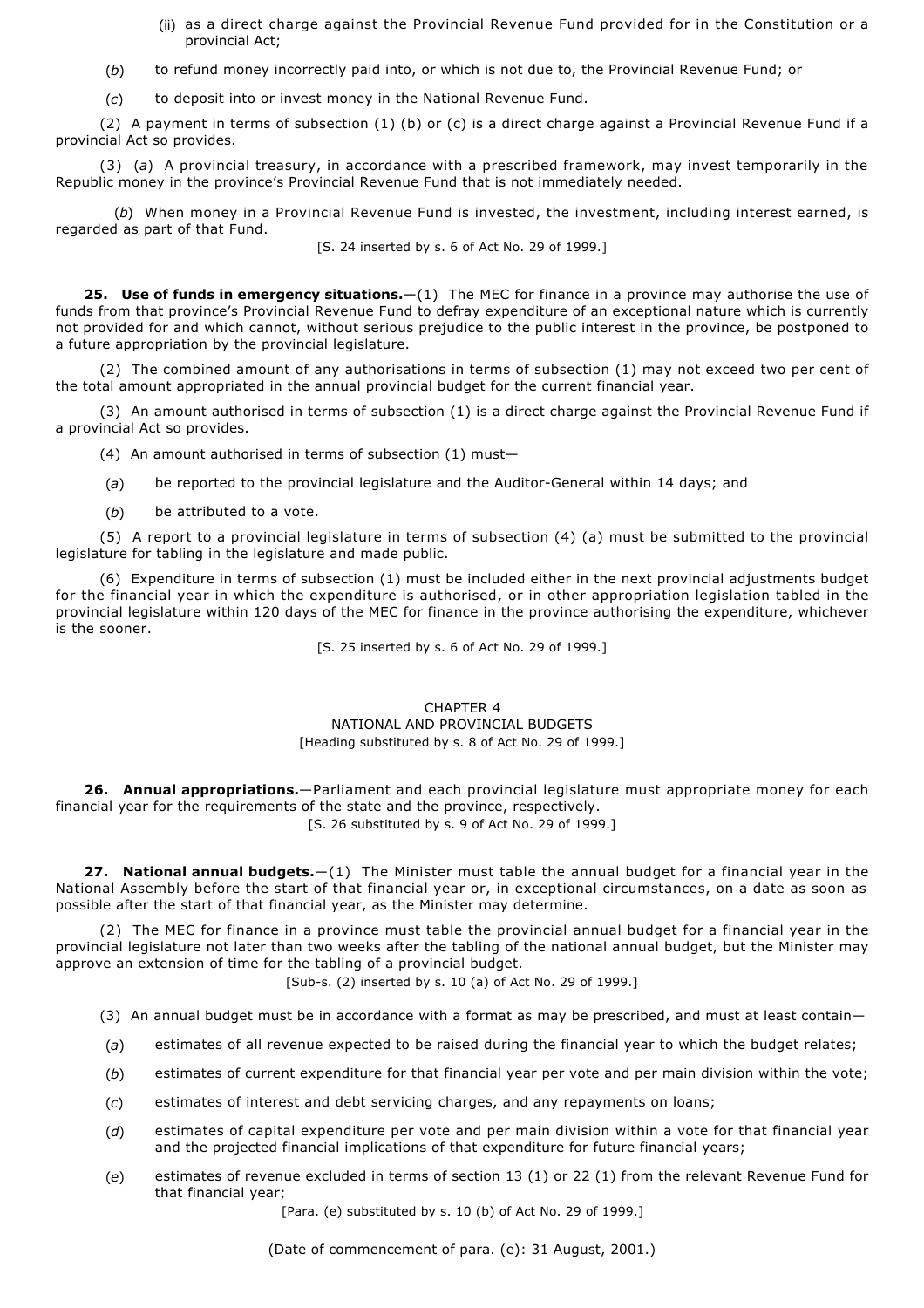( *f* ) estimates of all direct charges against the relevant Revenue Fund and standing appropriations for that financial year;

[Para. ( f ) substituted by s. 10 (c) of Act No. 29 of 1999.]

- (*g*) proposals for financing any anticipated deficit for that financial year;
- (*h*) an indication of intentions regarding borrowing and other forms of public liability that will increase public debt during that financial year and future financial years;
- (*i*) the projected—
	- (i) revenue for the previous financial year;
	- (ii) expenditure per vote, and per main division within the vote, for the previous financial year; and
	- (iii) borrowing for the previous financial year; and
- $(j)$  any other information as may be prescribed, including any multi-year budget information.

(4) When the annual budget is introduced in the National Assembly or a provincial legislature, the accounting officer for each department must submit to Parliament or the provincial legislature, as may be appropriate, measurable objectives for each main division within the department's vote. The relevant treasury may co-ordinate these submissions and consolidate them in one document.

 $[Sub-s. (4)$  substituted by s. 10 (d) of Act No. 29 of 1999.]

(Date of commencement of sub-s. (4): 1 August, 2002.)

**28. Multi-year budget projections.**—(1) The Minister and the MEC for finance in a province must annually table in the National Assembly and in that province's provincial legislature, respectively, a multi-year budget projection of—

- $(a)$  the estimated revenue expected to be raised during each year of the multi-year period; and
- (b) the estimated expenditure expected to be incurred per vote during each year of the multi-year period, differentiating between capital and current expenditure.

[Sub-s. (1) amended by s. 11 of Act No. 29 of 1999.]

(2) A multi-year budget projection tabled by the Minister must contain the Minister's key macro-economic projections.

**29. Expenditure before annual budget is passed.**—(1) If an annual budget is not passed before the start of the financial year to which it relates, funds may be withdrawn in accordance with this section from the relevant Revenue Fund for the services of the state or the province concerned during that financial year as direct charges against the Fund until the budget is passed.

[Sub-s. (1) substituted by s. 12 (a) of Act No. 29 of 1999.]

- (2) Funds withdrawn from a Revenue Fund in terms of subsection  $(1)$ -
- (*a*) may be utilised only for services for which funds were appropriated in the previous annual budget or adjustments budget; and
- (*b*) may not—
	- (i) during the first four months of that financial year, exceed 45 per cent of the total amount appropriated in the previous annual budget;
	- (ii) during each of the following months, exceed 10 per cent of the total amount appropriated in the previous annual budget; and
	- (iii) in aggregate, exceed the total amount appropriated in the previous annual budget.

(3) The funds provided for in subsection (1) are not additional to funds appropriated for the relevant financial year, and any funds withdrawn in terms of that subsection must be regarded as forming part of the funds appropriated in the relevant annual budget for that financial year.

 $[Sub-s, (3)$  substituted by s. 12 (b) of Act No. 29 of 1999.

(4) This section does not apply in respect of a province unless a provincial Act provides that the withdrawal of funds in terms of this section is a direct charge against that province's Revenue Fund. [Sub-s. (4) added by s. 12 (c) of Act No. 29 of 1999.]

**30. National adjustments budgets.**—(1) The Minister may table an adjustments budget in the National Assembly as and when necessary.

- (2) A national adjustments budget may only provide for—
- (*a*) adjustments required due to significant and unforeseeable economic and financial events affecting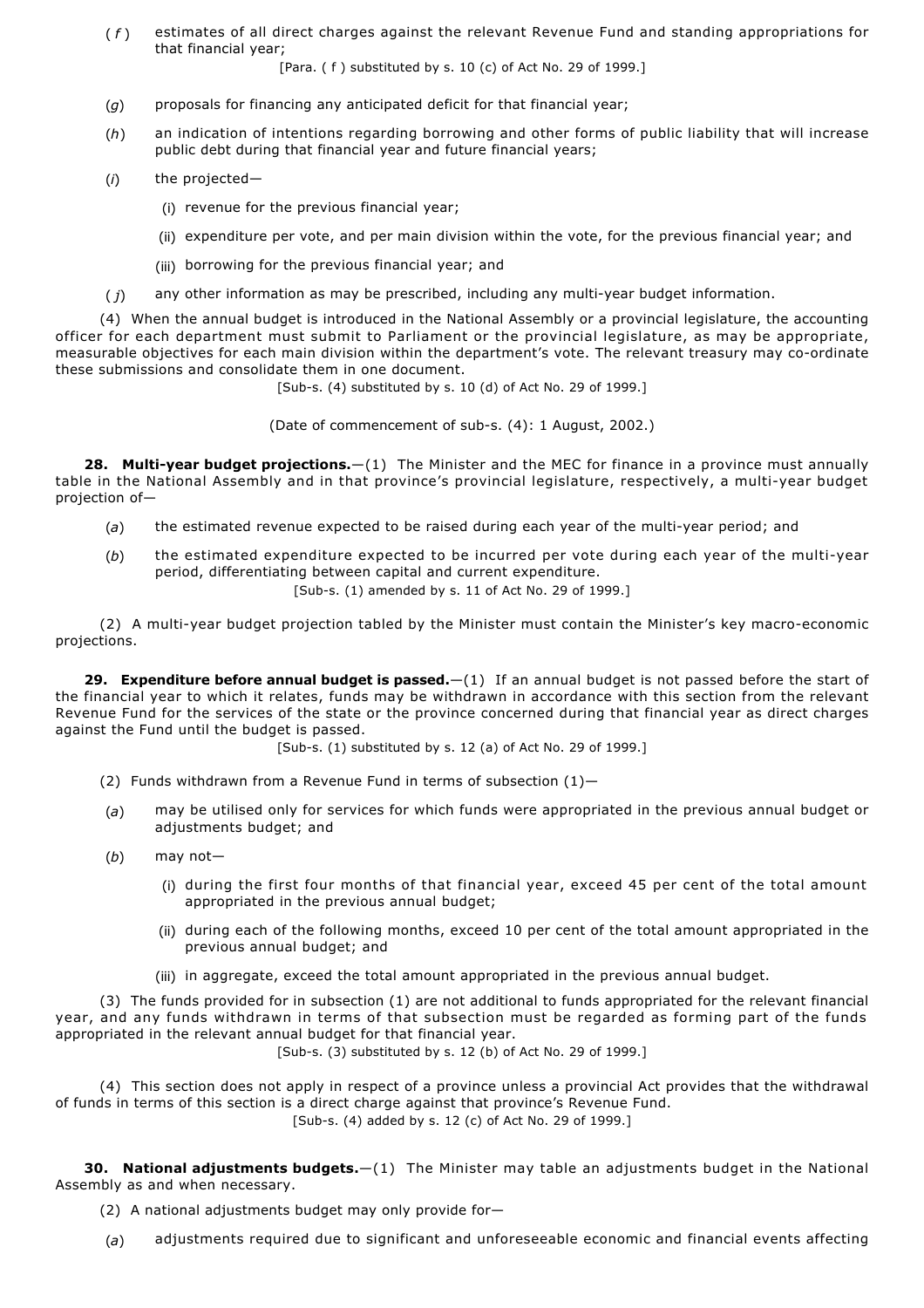the fiscal targets set by the annual budget;

- (*b*) unforeseeable and unavoidable expenditure recommended by the national executive or any committee of Cabinet members to whom this task has been assigned;
- (*c*) any expenditure in terms of section 16;
- (*d*) money to be appropriated for expenditure already announced by the Minister during the tabling of the annual budget;
- (*e*) the shifting of funds between and within votes or to follow the transfer of functions in terms of section 42;
- ( *f* ) the utilisation of savings under a main division of a vote for the defrayment of excess expenditure under another main division of the same vote in terms of section 43; and
- (g) the roll-over of unspent funds from the preceding financial year.

**31. Provincial adjustments budgets.**—(1) The MEC for finance in a province may table an adjustments budget in the provincial legislature, subject to subsection (3).

- (2) An adjustments budget of a province may only provide for—
- (*a*) the appropriation of funds that have become available to the province;
- (*b*) unforeseeable and unavoidable expenditure recommended by the provincial Executive Council of the province within a framework determined by the Minister;
- (*c*) any expenditure in terms of section 25;
- (*d*) money to be appropriated for expenditure already announced by the MEC for finance during the tabling of the annual budget;
- (*e*) the shifting of funds between and within votes or to follow the transfer of functions in terms of section 42;
- ( *f* ) the utilisation of savings under a main division within a vote for the defrayment of excess expenditure under another main division within the same vote in terms of section 43; and
- $(q)$  the roll-over of unspent funds from the preceding financial year.

(3) The Minister may determine the time when an adjustments budget may be tabled in a provincial legislature, as well as the format for such budgets.

[S. 31 inserted by s. 13 of Act No. 29 of 1999.]

**32. Publishing of reports on state of budget.**—(1) Within 30 days after the end of each month, the National Treasury must publish in the national *Government Gazette* a statement of actual revenue and expenditure with regard to the National Revenue Fund.

(2) After the end of a prescribed period, but at least quarterly, every provincial treasury must submit to the National Treasury a statement of revenue and expenditure with regard to the Revenue Fund for which that treasury is responsible, for publication in the national *Government Gazette* within 30 days after the end of each prescribed period.

[Sub-s. (2) inserted by s. 14 of Act No. 29 of 1999.]

(3) The statement must specify the following amounts and compare those amounts in each instance with the corresponding budgeted amounts for the relevant financial year:

- (*a*) The actual revenue for the relevant period, and for the financial year up to the end of that period;
- (*b*) the actual expenditure per vote (distinguishing between capital and current expenditure) for that period, and for the financial year up to the end of that period; and
- (*c*) actual borrowings for that period, and for the financial year up to the end of that period.
- (4) The National Treasury may determine—
- (*a*) the format of the statement of revenue and expenditure; and
- (*b*) any other detail the statement must contain.

# **33. Withholding of appropriated funds.**—The relevant treasury—

- (*a*) may withhold from a department any remaining funds appropriated for a specific function if that function is transferred to another department or any other institution; and
- (*b*) must allocate those remaining funds to that other department or institution. [S. 33 amended by s. 15 of Act No. 29 of 1999.]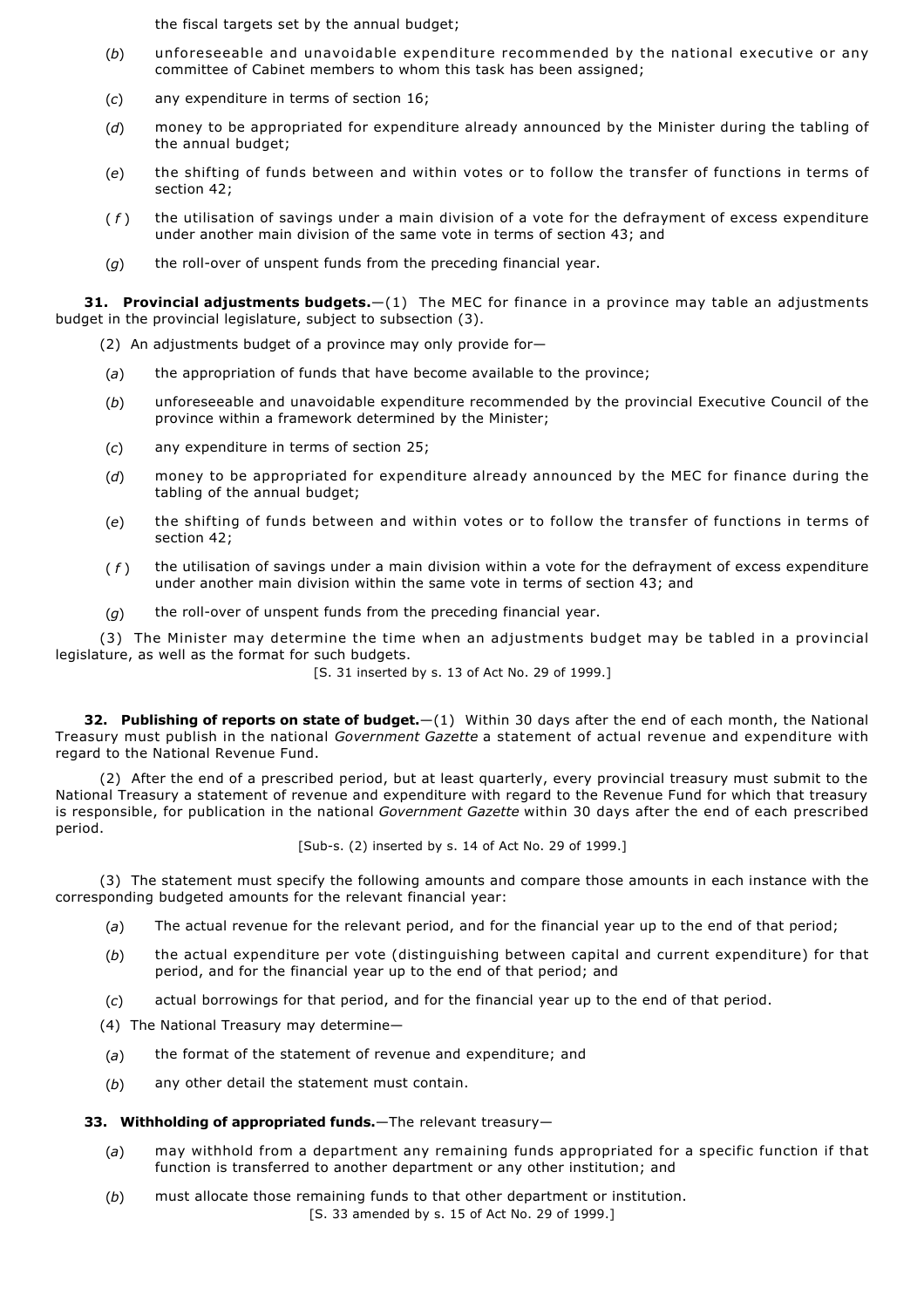**34. Unauthorised expenditure.**—(1) Unauthorised expenditure does not become a charge against a Revenue Fund except when—

- (*a*) the expenditure is an overspending of a vote and Parliament or a provincial legislature, as may be appropriate, approves, as a direct charge against the relevant Revenue Fund, an additional amount for that vote which covers the overspending; or
- (*b*) the expenditure is unauthorised for another reason and Parliament or a provincial legislature, as may be appropriate, authorises the expenditure as a direct charge against the relevant Revenue Fund.

(2) If Parliament or a provincial legislature does not approve in terms of subsection (1) (a) an additional amount for the amount of any overspending, that amount becomes a charge against the funds allocated for the next or future financial years under the relevant vote.

[S. 34 substituted by s. 16 of Act No. 29 of 1999.]

**35. Unfunded mandates.**—Draft national legislation that assigns an additional function or power to, or imposes any other obligation on, a provincial government, must, in a memorandum that must be introduced in Parliament with that legislation, give a projection of the financial implications of that function, power or obligation to the province.

[S. 35 inserted by s. 17 of Act No. 29 of 1999.]

# CHAPTER 5 DEPARTMENTS AND CONSTITUTIONAL INSTITUTIONS *Part 1: Appointment of Accounting Officers*

**36. Accounting officers.**—(1) Every department and every constitutional institution must have an accounting officer.

(2) Subject to subsection (3)—

- (*a*) the head of a department must be the accounting officer for the department; and
- (*b*) the chief executive officer of a constitutional institution must be the accounting officer for that institution.

(3) The relevant treasury may, in exceptional circumstances, approve or instruct in writing that a person other than the person mentioned in subsection (2) be the accounting officer for—

- (*a*) a department or a constitutional institution; or
- (*b*) a trading entity within a department.

[Sub-s. (3) amended by s. 18 (a) of Act No. 29 of 1999.]

(4) The relevant treasury may at any time withdraw in writing an approval or instruction in terms of subsection (3).

 $[Sub-s. (4)$  substituted by s. 18 (b) of Act No. 29 of 1999.]

(5) The employment contract of an accounting officer for a department, trading entity or constitutional institution must be in writing and, where possible, include performance standards. The provisions of sections 38 to 42, as may be appropriate, are regarded as forming part of each such contract.

**37. Acting accounting officers.**—When an accounting officer is absent or otherwise unable to perform the functions of accounting officer, or during a vacancy, the functions of accounting officer must be performed by the official acting in the place of that accounting officer.

*Part 2: Responsibilities of Accounting Officers*

**38. General responsibilities of accounting officers.**—(1) The accounting officer for a department, trading entity or constitutional institution—

- (*a*) must ensure that that department, trading entity or constitutional institution has and maintains—
	- (i) effective, efficient and transparent systems of financial and risk management and internal control;
	- (ii) a system of internal audit under the control and direction of an audit committee complying with and operating in accordance with regulations and instructions prescribed in terms of sections 76 and 77;
	- (iii) an appropriate procurement and provisioning system which is fair, equitable, transparent, competitive and cost-effective;
	- (iv) a system for properly evaluating all major capital projects prior to a final decision on the project;
- (*b*) is responsible for the effective, efficient, economical and transparent use of the resources of the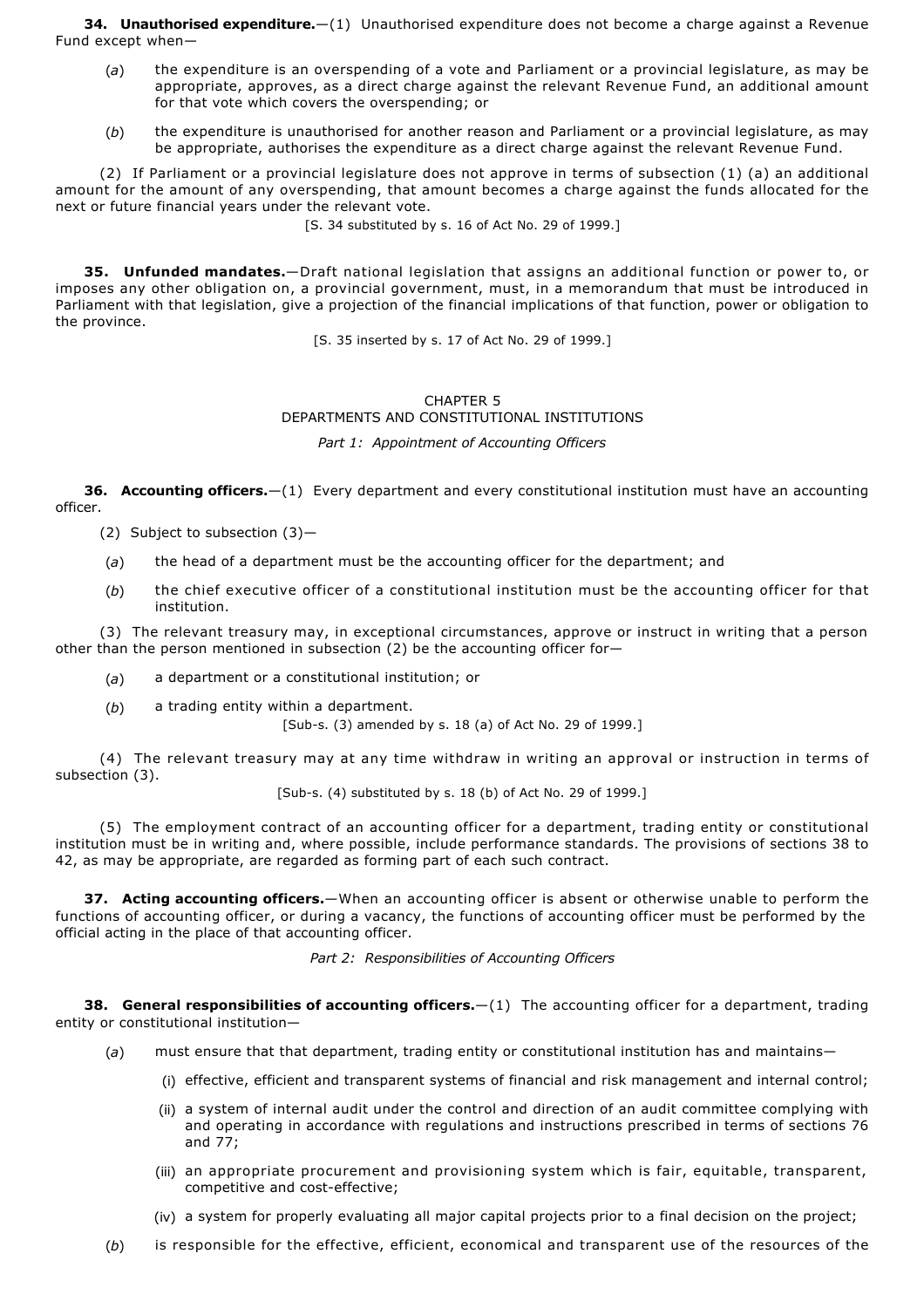department, trading entity or constitutional institution;

- (*c*) must take effective and appropriate steps to—
	- (i) collect all money due to the department, trading entity or constitutional institution;
	- (ii) prevent unauthorised, irregular and fruitless and wasteful expenditure and losses resulting from criminal conduct; and
	- (iii) manage available working capital efficiently and economically;
- (d) is responsible for the management, including the safe-guarding and the maintenance of the assets, and for the management of the liabilities, of the department, trading entity or constitutional institution;
- (*e*) must comply with any tax, levy, duty, pension and audit commitments as may be required by legislation;
- (f) must settle all contractual obligations and pay all money owing, including inter-governmental claims, within the prescribed or agreed period;
- (*g*) on discovery of any unauthorised, irregular or fruitless and wasteful expenditure, must immediately report, in writing, particulars of the expenditure to the relevant treasury and in the case of irregular expenditure involving the procurement of goods or services, also to the relevant tender board; [Para. (g) substituted by s. 19 of Act No. 29 of 1999.]
- (*h*) must take effective and appropriate disciplinary steps against any official in the service of the department, trading entity or constitutional institution who—
	- (i) contravenes or fails to comply with a provision of this Act;
	- (ii) commits an act which undermines the financial management and internal control system of the department, trading entity or constitutional institution; or
	- (iii) makes or permits an unauthorised expenditure, irregular expenditure or fruitless and wasteful expenditure;
- (*i*) when transferring funds in terms of the annual Division of Revenue Act, must ensure that the provisions of that Act are complied with;
- ( *j*) before transferring any funds (other than grants in terms of the annual Division of Revenue Act or to a constitutional institution) to an entity within or outside government, must obtain a written assurance from the entity that that entity implements effective, efficient and transparent financial management and internal control systems, or, if such written assurance is not or cannot be given, render the transfer of the funds subject to conditions and remedial measures requiring the entity to establish and implement effective, efficient and transparent financial management and internal control systems;
- (*k*) must enforce compliance with any prescribed conditions if the department, trading entity or constitutional institution gives financial assistance to any entity or person;
- (*l*) must take into account all relevant financial considerations, including issues of propriety, regularity and value for money, when policy proposals affecting the accounting officer's responsibilities are considered, and when necessary, bring those considerations to the attention of the responsible executive authority;
- (*m*) must promptly consult and seek the prior written consent of the National Treasury on any new entity which the department or constitutional institution intends to establish or in the establishment of which it took the initiative; and
- (*n*) must comply, and ensure compliance by the department, trading entity or constitutional institution, with the provisions of this Act.

(2) An accounting officer may not commit a department, trading entity or constitutional institution to any liability for which money has not been appropriated.

(Date of commencement of sub-s. (2): 31 August, 2001.)

**39. Accounting officers' responsibilities relating to budgetary control.**—(1) The accounting officer for a department is responsible for ensuring that—

- (*a*) expenditure of that department is in accordance with the vote of the department and the main divisions within the vote; and
- (*b*) effective and appropriate steps are taken to prevent unauthorised expenditure.
- (2) An accounting officer, for the purposes of subsection (1), must—
- (*a*) take effective and appropriate steps to prevent any overspending of the vote of the department or a main division within the vote;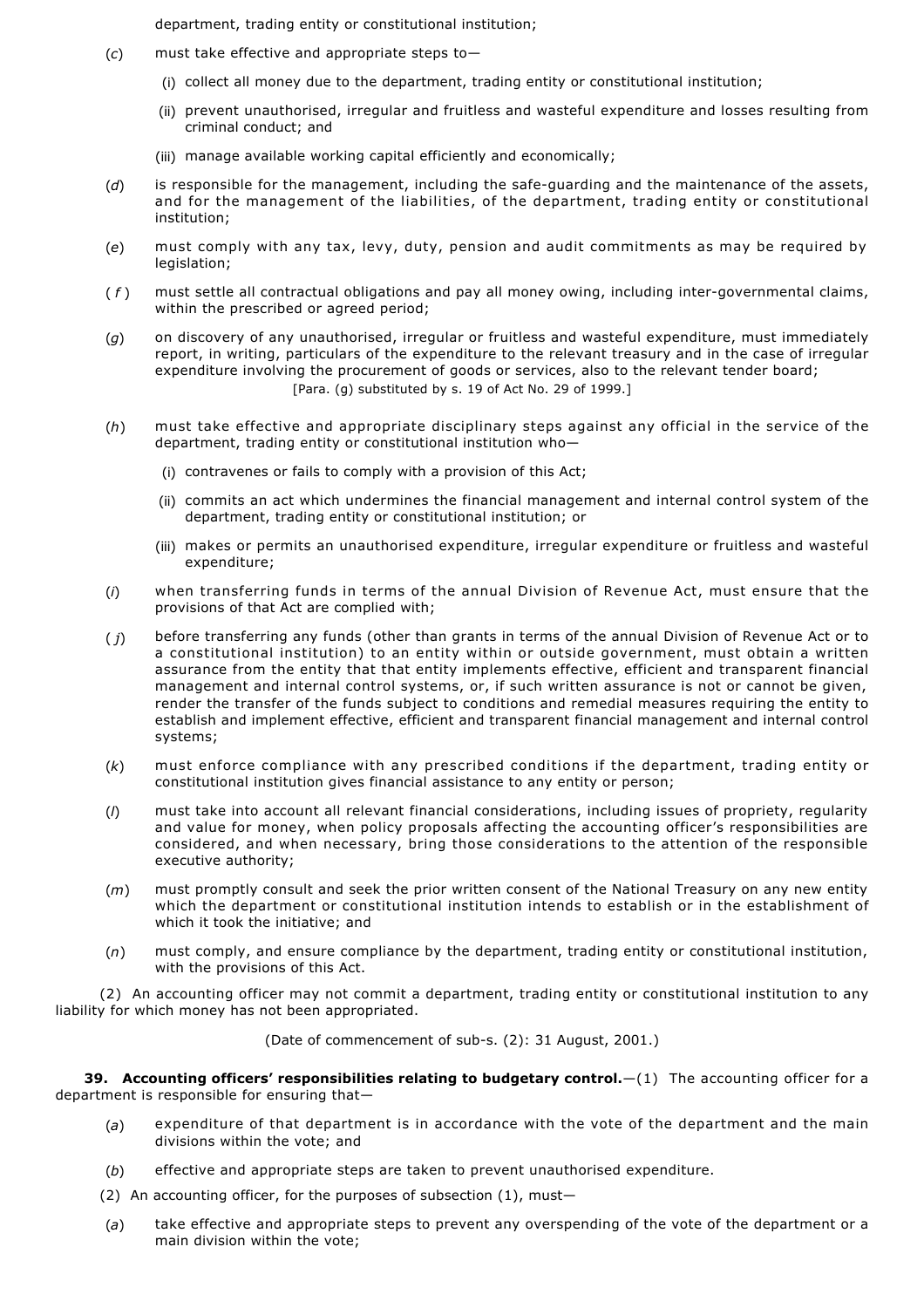- (*b*) report to the executive authority and the relevant treasury any impending—
	- (i) under collection of revenue due;
	- (ii) shortfalls in budgeted revenue; and
	- (iii) overspending of the department's vote or a main division within the vote; and [Para. (b) amended by s. 20 (a) of Act No. 29 of 1999.]
- (*c*) comply with any remedial measures imposed by the relevant treasury in terms of this Act to prevent overspending of the vote or a main division within the vote. [Para. (c) substituted by s. 20 (b) of Act No. 29 of 1999.]

**40. Accounting officers' reporting responsibilities.**—(1) The accounting officer for a department, trading entity or constitutional institution—

- (*a*) must keep full and proper records of the financial affairs of the department, trading entity or constitutional institution in accordance with any prescribed norms and standards;
- (*b*) must prepare financial statements for each financial year in accordance with generally recognized accounting practice;
- (*c*) must submit those financial statements within two months after the end of the financial year to—
	- (i) the Auditor-General for auditing; and
	- (ii) the relevant treasury to enable that treasury to prepare consolidated financial statements in terms of section 8 or 19;

[Sub-para. (ii) substituted by s. 21 (a) of Act No. 29 of 1999.]

- (*d*) must submit within five months of the end of a financial year to the relevant treasury and, in the case of a department or trading entity, also to the executive authority responsible for that department or trading entity—
	- (i) an annual report on the activities of that department, trading entity or constitutional institution during that financial year;
	- (ii) the financial statements for that financial year after those statements have been audited; and
	- (iii) the Auditor-General's report on those statements; [Para. (d) amended by s. 21 (b) of Act No. 29 of 1999.]
- (*e*) must, in the case of a constitutional institution, submit to Parliament that institution's annual report and financial statements referred to in paragraph (d), and the Auditor-General's report on those statements, within one month after the accounting officer received the Auditor-General's audit report; and
- ( *f* ) is responsible for the submission by the department or constitutional institution of all reports, returns, notices and other information to Parliament, the relevant provincial legislature, an executive authority, the relevant treasury or the Auditor-General, as may be required by this Act. [Para. ( f ) substituted by s. 21 (c) of Act No. 29 of 1999.]

(2) The Auditor-General must audit the financial statements referred to in subsection (1) (b) and submit an audit report on those statements to the accounting officer within two months of receipt of the statements.

- (3) The annual report and audited financial statements referred to in subsection  $(1)$   $(d)$  must-
- (*a*) fairly present the state of affairs of the department, trading entity or constitutional institution, its business, its financial results, its performance against predetermined objectives and its financial position as at the end of the financial year concerned; and
- (*b*) include particulars of—
	- (i) any material losses through criminal conduct, and any unauthorised expenditure, irregular expenditure and fruitless and wasteful expenditure, that occurred during the financial year;
	- (ii) any criminal or disciplinary steps taken as a result of such losses, unauthorised expenditure, irregular expenditure and fruitless and wasteful expenditure;
	- (iii) any material losses recovered or written off; and
	- (iv) any other matters that may be prescribed.
- (4) The accounting officer of a department must—
- (*a*) each year before the beginning of a financial year provide the relevant treasury in the prescribed format with a breakdown per month of the anticipated revenue and expenditure of that department for that financial year;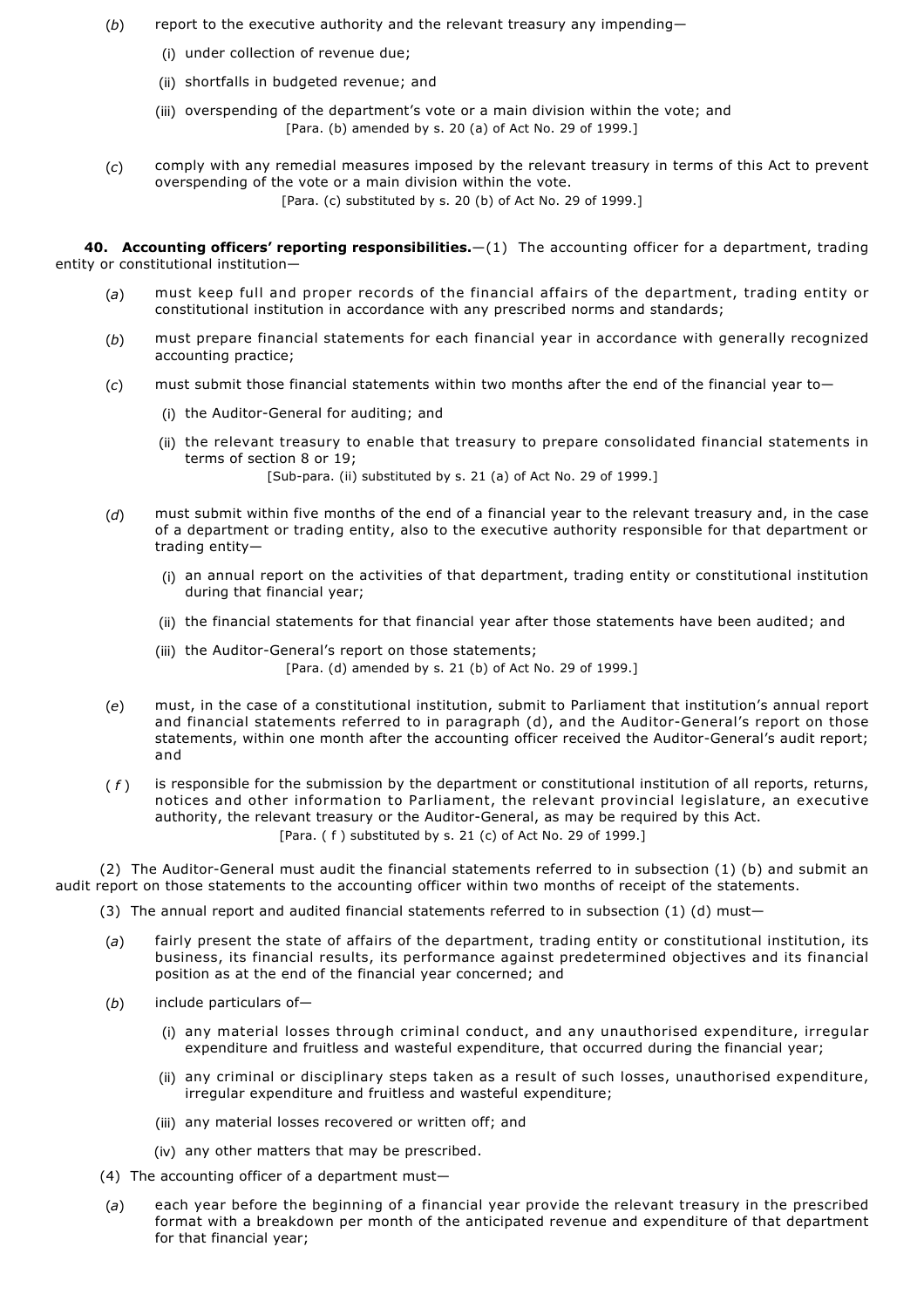- (*b*) each month submit information in the prescribed format on actual revenue and expenditure for the preceding month and the amounts anticipated for that month in terms of paragraph (a); and
- (*c*) within 15 days of the end of each month submit to the relevant treasury and the executive authority responsible for that department—
	- (i) the information for that month;
	- (ii) a projection of expected expenditure and revenue collection for the remainder of the current financial year; and
	- (iii) when necessary, an explanation of any material variances and a summary of the steps that are taken to ensure that the projected expenditure and revenue remain within budget. [Para. (c) amended by s. 21 (e) of Act No. 29 of 1999.]

(5) If an accounting officer is unable to comply with any of the responsibilities determined for accounting officers in this Part, the accounting officer must promptly report the inability, together with reasons, to the relevant executive authority and treasury.

**41. Information to be submitted by accounting officers.**—An accounting officer for a department, trading entity or constitutional institution must submit to the relevant treasury or the Auditor-General, such information, returns, documents, explanations and motivations as may be prescribed or as the relevant treasury or the Auditor-General may require.

[S. 41 substituted by s. 22 of Act No. 29 of 1999.]

**42. Accounting officers' responsibilities when assets and liabilities are transferred.**—(1) When assets or liabilities of a department are transferred to another department or other institution in terms of legislation or following a reorganisation of functions, the accounting officer for the transferring department must-

- (*a*) draw up an inventory of such assets and liabilities; and
- (*b*) provide the accounting officer for the receiving department or other institution with substantiating records, including personnel records of staff to be transferred.

(2) Both the accounting officer for the transferring department and the accounting officer for the receiving department or other institution must sign the inventory when the transfer takes place.

(3) The accounting officer for the transferring department must file a copy of the signed inventory with the relevant treasury and the Auditor-General within 14 days of the transfer.

[Sub-s. (3) substituted by s. 23 of Act No. 29 of 1999.]

**43. Virement between main divisions within votes.**—(1) An accounting officer for a department may utilise a saving in the amount appropriated under a main division within a vote towards the defrayment of excess expenditure under another main division within the same vote, unless the relevant treasury directs otherwise. [Sub-s. (1) substituted by s. 24 (a) of Act No. 29 of 1999.]

(2) The amount of a saving under a main division of a vote that may be utilised in terms of subsection (1), may not exceed eight per cent of the amount appropriated under that main division.

(3) An accounting officer must within seven days submit a report containing the prescribed particulars concerning the utilisation of a saving in terms of subsection (1), to the executive authority responsible for the department and to the relevant treasury.

[Sub-s. (3) substituted by s. 24 (b) of Act No. 29 of 1999.]

- (4) This section does not authorise the utilisation of a saving in-
- (*a*) an amount specifically and exclusively appropriated for a purpose mentioned under a main division within a vote;
- (*b*) an amount appropriated for transfer to another institution; and
- (*c*) an amount appropriated for capital expenditure in order to defray current expenditure.

(5) A utilisation of a saving in terms of subsection (1) is a direct charge against the relevant Revenue Fund provided that, in the case of a province, that province enacts such utilisation as a direct charge.

 $[Sub-s. (5)$  substituted by s. 24 (c) of Act No. 29 of 1999.

(6) The National Treasury may by regulation or instruction in terms of section 76 regulate the application of this section.

## *Part 3: Other Officials of Departments and Constitutional Institutions*

**44. Assignment of powers and duties by accounting officers.**—(1) The accounting officer for a department, trading entity or constitutional institution may—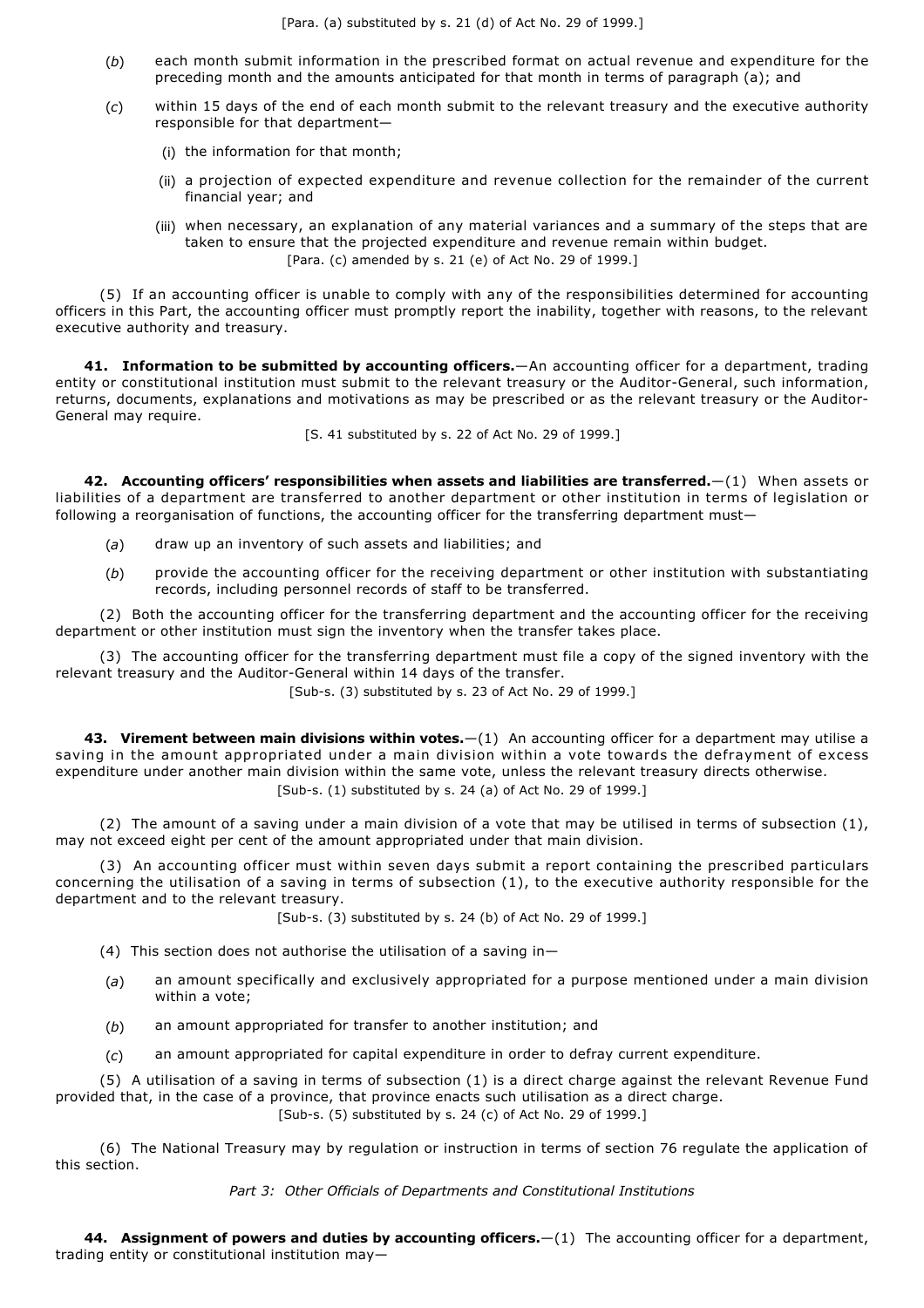- (*a*) in writing delegate any of the powers entrusted or delegated to the accounting officer in terms of this Act, to an official in that department, trading entity or constitutional institution; or
- (*b*) instruct any official in that department, trading entity or constitutional institution to perform any of the duties assigned to the accounting officer in terms of this Act.
- (2) A delegation or instruction to an official in terms of subsection  $(1)$ -
- (*a*) is subject to any limitations and conditions prescribed in terms of this Act or as the relevant treasury may impose;

[Para. (a) substituted by s. 25 of Act No. 29 of 1999.]

- (*b*) is subject to any limitations and conditions the accounting officer may impose;
- (*c*) may either be to a specific individual or to the holder of a specific post in the relevant department, trading entity or constitutional institution; and
- (*d*) does not divest the accounting officer of the responsibility concerning the exercise of the delegated power or the performance of the assigned duty.

(3) The accounting officer may confirm, vary or revoke any decision taken by an official as a result of a delegation or instruction in terms of subsection (1), subject to any rights that may have become vested as a consequence of the decision.

- **45. Responsibilities of other officials.**—An official in a department, trading entity or constitutional institution—
	- (*a*) must ensure that the system of financial management and internal control established for that department, trading entity or constitutional institution is carried out within the area of responsibility of that official;
	- (*b*) is responsible for the effective, efficient, economical and transparent use of financial and other resources within that official's area of responsibility;
	- (*c*) must take effective and appropriate steps to prevent, within that official's area of responsibility, any unauthorised expenditure, irregular expenditure and fruitless and wasteful expenditure and any under collection of revenue due;
	- (*d*) must comply with the provisions of this Act to the extent applicable to that official, including any delegations and instructions in terms of section 44; and
	- (e) is responsible for the management, including the safe-guarding, of the assets and the management of the liabilities within that official's area of responsibility.

## CHAPTER 6 PUBLIC ENTITIES

## *Part 1: Application of this Chapter*

**46. Application.**—The provisions of this Chapter apply, to the extent indicated, to all public entities listed in Schedule 2 or 3.

**47. Unlisted public entities.**—(1) The Minister, by notice in the national *Government Gazette*—

- (*a*) must amend Schedule 3 to include in the list all public entities that are not listed; and
- (*b*) may make technical changes to the list.

[General Note: Amended list of public entities has been published under General Notice No. 3366 in *Government Gazette* 25778 of 5 December, 2003.]

(2) The accounting authority for a public entity that is not listed in either Schedule 2 or 3 must, without delay, notify the National Treasury, in writing, that the public entity is not listed.

(3) Subsection (2) does not apply to an unlisted public entity that is a subsidiary of a public entity, whether the latter entity is listed or not.

(4) The Minister may not list the following institutions in Schedule 3:

- (a) A constitutional institution, the South African Reserve Bank and the Auditor-General;
- (*b*) any public institution which functions outside the sphere of national or provincial government; and [Para. (b) substituted by s. 26 of Act No. 29 of 1999.]
- (*c*) any institution of higher education.

**48. Classification of public entities.**—(1) The Minister may by notice in the national *Government Gazette* classify public entities listed in Schedule 3 in accordance with the relevant definitions set out in section 1, as-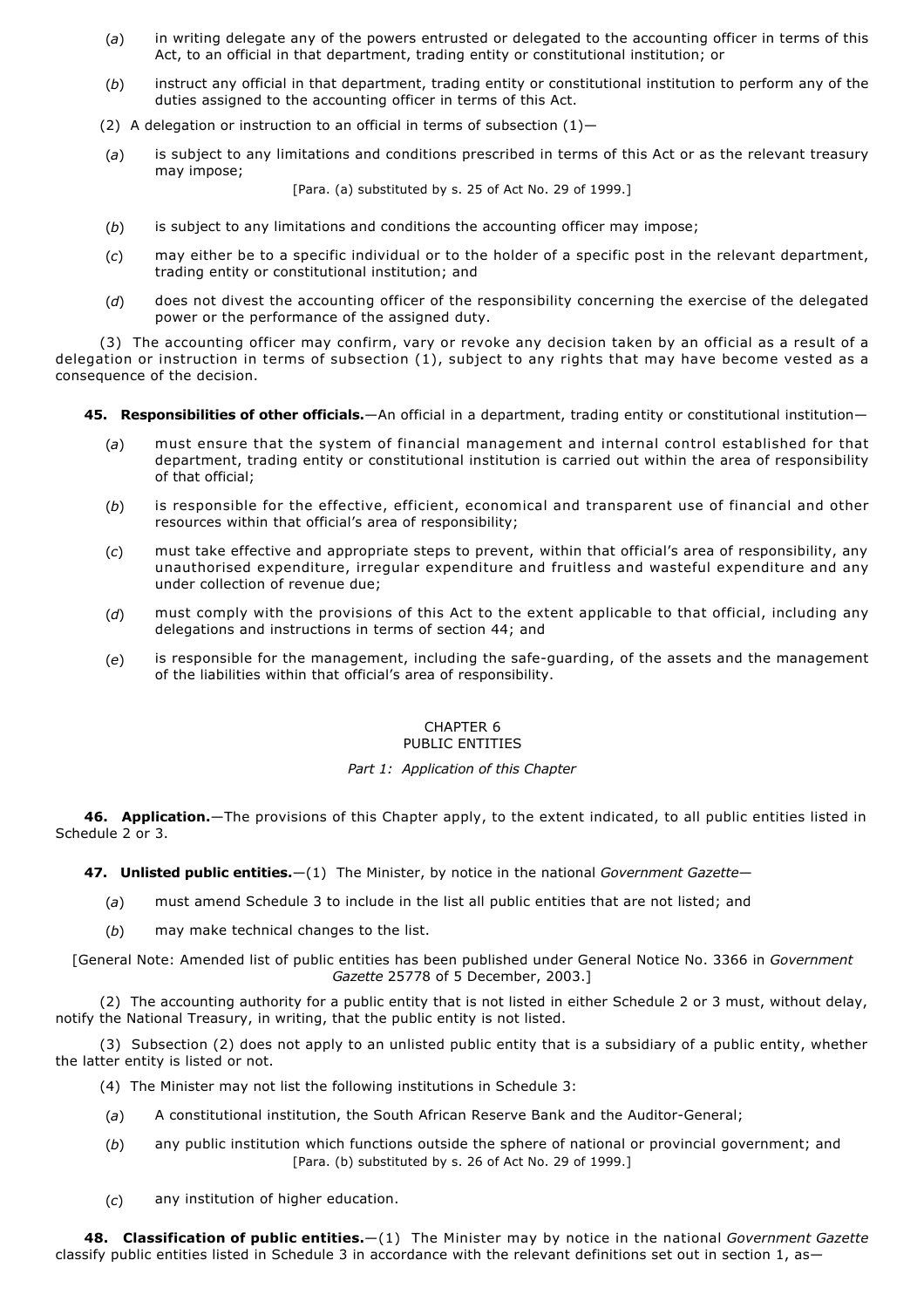- (*a*) national government business enterprises;
- (*b*) provincial government business enterprises;
- (*c*) national public entities; and
- (*d*) provincial public entities.

[Sub-s. (1) substituted by s. 27 of Act No. 29 of 1999.]

(2) A public entity is for the purposes of this Act regarded as belonging to the class in which it is classified in terms of subsection (1).

[General Note: Reclassification of public entities has been published under General Notice No. 504 in *Government Gazette* 22337 of 8 June, 2001.]

*Part 2: Accounting Authorities for Public Entities*

**49. Accounting authorities.**—(1) Every public entity must have an authority which must be accountable for the purposes of this Act.

- (2) If the public entity—
- (*a*) has a board or other controlling body, that board or controlling body is the accounting authority for that entity; or
- (*b*) does not have a controlling body, the chief executive officer or the other person in charge of the public entity is the accounting authority for that public entity unless specific legislation applicable to that public entity designates another person as the accounting authority.

(3) The relevant treasury, in exceptional circumstances, may approve or instruct that another functionary of a public entity must be the accounting authority for that public entity.

 $[Sub-s, (3)$  substituted by s. 28 (a) of Act No. 29 of 1999.

(4) The relevant treasury may at any time withdraw an approval or instruction in terms of subsection (3). [Sub-s.  $(4)$  substituted by s. 28  $(b)$  of Act No. 29 of 1999.]

(5) A public entity must inform the Auditor-General promptly and in writing of any approval or instruction in terms of subsection (3) and any withdrawal of an approval or instruction in terms of subsection (4).

**50. Fiduciary duties of accounting authorities.**—(1) The accounting authority for a public entity must—

- (*a*) exercise the duty of utmost care to ensure reasonable protection of the assets and records of the public entity;
- (*b*) act with fidelity, honesty, integrity and in the best interests of the public entity in managing the financial affairs of the public entity;
- (*c*) on request, disclose to the executive authority responsible for that public entity or the legislature to which the public entity is accountable, all material facts, including those reasonably discoverable, which in any way may influence the decisions or actions of the executive authority or that legislature; and
- (*d*) seek, within the sphere of influence of that accounting authority, to prevent any prejudice to the financial interests of the state.

(2) A member of an accounting authority or, if the accounting authority is not a board or other body, the individual who is the accounting authority, may not—

- (*a*) act in a way that is inconsistent with the responsibilities assigned to an accounting authority in terms of this Act; or
- (*b*) use the position or privileges of, or confidential information obtained as, accounting authority or a member of an accounting authority, for personal gain or to improperly benefit another person.
- (3) A member of an accounting authority must—
- (*a*) disclose to the accounting authority any direct or indirect personal or private business interest that that member or any spouse, partner or close family member may have in any matter before the accounting authority; and
- (*b*) withdraw from the proceedings of the accounting authority when that matter is considered, unless the accounting authority decides that the member's direct or indirect interest in the matter is trivial or irrelevant.
- **51. General responsibilities of accounting authorities.**—(1) An accounting authority for a public entity—
	- (*a*) must ensure that that public entity has and maintains—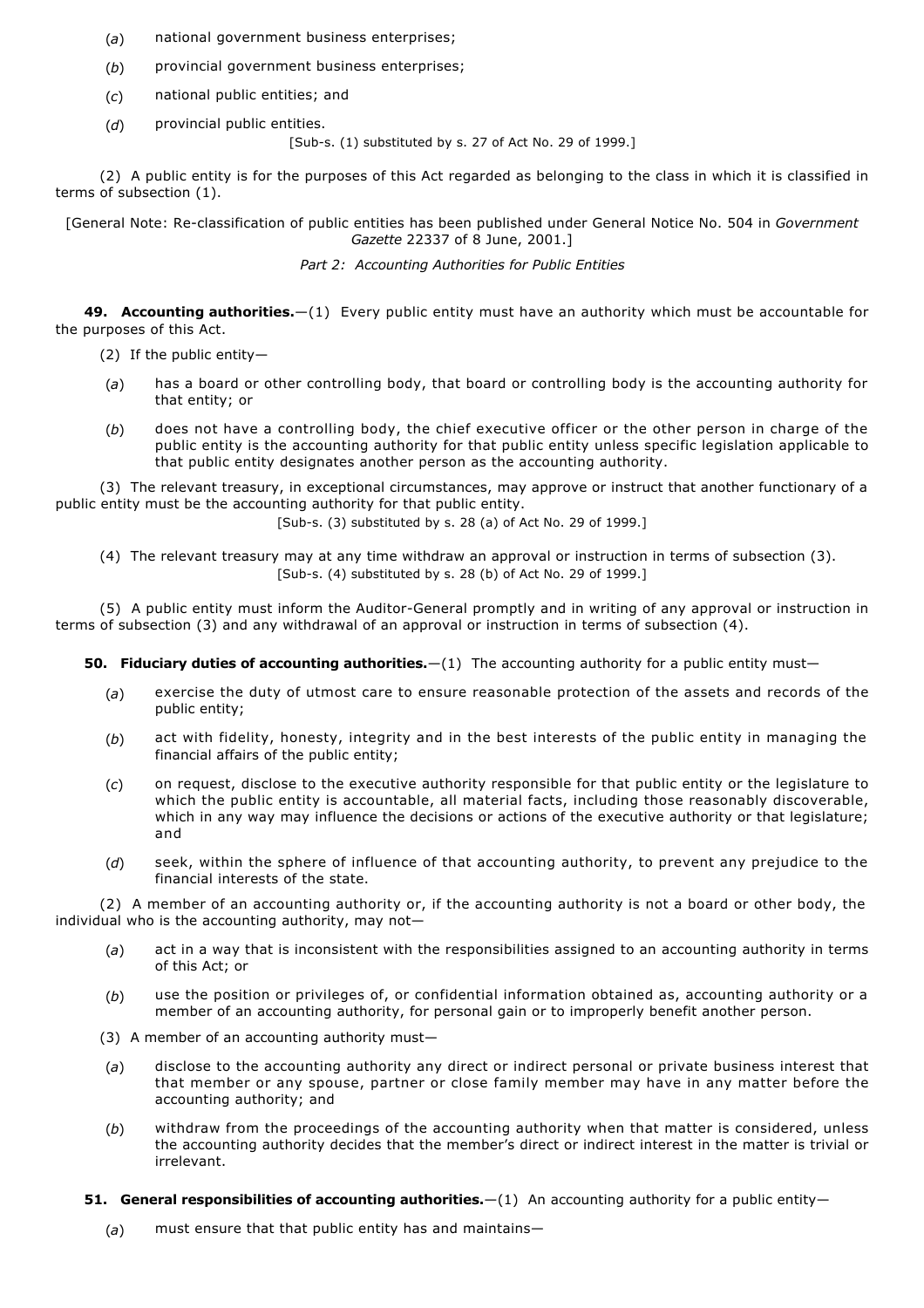- (i) effective, efficient and transparent systems of financial and risk management and internal control;
- (ii) a system of internal audit under the control and direction of an audit committee complying with and operating in accordance with regulations and instructions prescribed in terms of sections 76 and 77; and
- (iii) an appropriate procurement and provisioning system which is fair, equitable, transparent, competitive and cost-effective;
- (iv) a system for properly evaluating all major capital projects prior to a final decision on the project;
- (*b*) must take effective and appropriate steps to—
	- (i) collect all revenue due to the public entity concerned; and
	- (ii) prevent irregular expenditure, fruitless and wasteful expenditure, losses resulting from criminal conduct, and expenditure not complying with the operational policies of the public entity; and
	- (iii) manage available working capital efficiently and economically;
- (c) is responsible for the management, including the safe-guarding, of the assets and for the management of the revenue, expenditure and liabilities of the public entity;
- (*d*) must comply with any tax, levy, duty, pension and audit commitments as required by legislation;
- (*e*) must take effective and appropriate disciplinary steps against any employee of the public entity who —
	- (i) contravenes or fails to comply with a provision of this Act;
	- (ii) commits an act which undermines the financial management and internal control system of the public entity; or
	- (iii) makes or permits an irregular expenditure or a fruitless and wasteful expenditure;
- ( *f* ) is responsible for the submission by the public entity of all reports, returns, notices and other information to Parliament or the relevant provincial legislature and to the relevant executive authority or treasury, as may be required by this Act;
	- [Para. ( f ) substituted by s. 29 of Act No. 29 of 1999.]
- (*g*) must promptly inform the National Treasury on any new entity which that public entity intends to establish or in the establishment of which it takes the initiative, and allow the National Treasury a reasonable time to submit its decision prior to formal establishment; and
- (*h*) must comply, and ensure compliance by the public entity, with the provisions of this Act and any other legislation applicable to the public entity.

(2) If an accounting authority is unable to comply with any of the responsibilities determined for an accounting authority in this Part, the accounting authority must promptly report the inability, together with reasons, to the relevant executive authority and treasury.

**52. Annual budget and corporate plan by** Schedule 2 **public entities and government business enterprises.**—The accounting authority for a public entity listed in Schedule 2 or a government business enterprise listed in Schedule 3 must submit to the accounting officer for a department designated by the executive authority responsible for that public entity or government business enterprise, and to the relevant treasury, at least one month, or another period agreed with the National Treasury, before the start of its financial year—

- (*a*) a projection of revenue, expenditure and borrowings for that financial year in the prescribed format; and
- (*b*) a corporate plan in the prescribed format covering the affairs of that public entity or business enterprise for the following three financial years, and, if it has subsidiaries, also the affairs of the subsidiaries.

[S. 52 amended by s. 30 of Act No. 29 of 1999.]

(Date of commencement of s. 52: 1 April, 2001.)

**53. Annual budgets by non-business** Schedule 3 **public entities.**—(1) The accounting authority for a public entity listed in Schedule 3 which is not a government business enterprise must submit to the executive authority responsible for that public entity, at least six months before the start of the financial year of the department designated in terms of subsection (2) or another period agreed to between the executive authority and the public entity, a budget of estimated revenue and expenditure for that financial year, for approval by the executive authority.

(2) The budget must be submitted to the executive authority through the accounting officer for a department designated by the executive authority, who may make recommendations to the executive authority with regard to the approval or amendment of the budget.

(3) A public entity which must submit a budget in terms of subsection (1), may not budget for a deficit and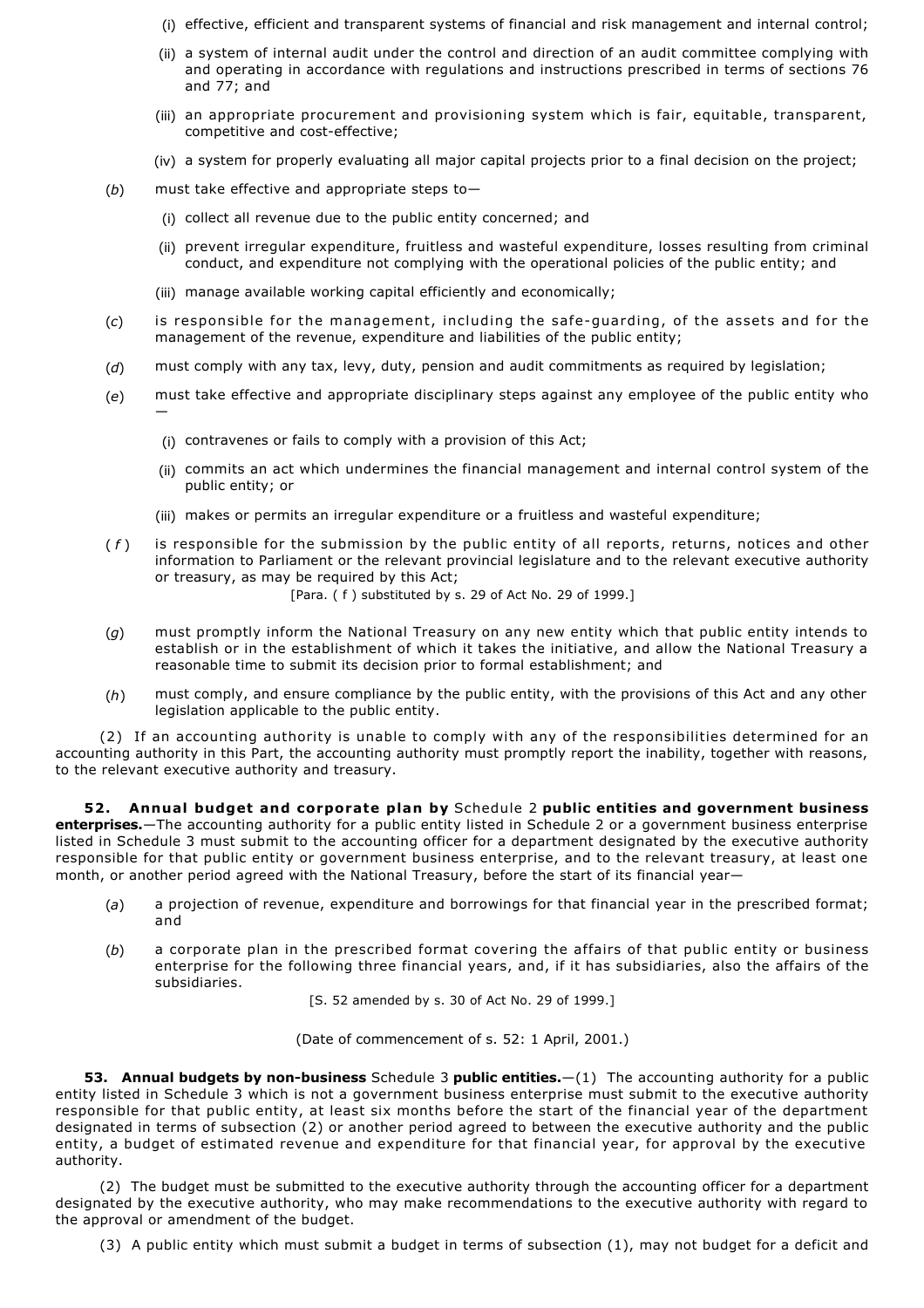may not accumulate surpluses unless the prior written approval of the National Treasury has been obtained.

(4) The accounting authority for such a public entity is responsible for ensuring that expenditure of that public entity is in accordance with the approved budget.

(5) The National Treasury may regulate the application of this section by regulation or instruction in terms of section 76.

**54. Information to be submitted by accounting authorities.** -(1) The accounting authority for a public entity must submit to the relevant treasury or the Auditor-General such information, returns, documents, explanations and motivations as may be prescribed or as the relevant treasury or the Auditor-General may require. [Sub-s.  $(1)$  substituted by s. 31  $(a)$  of Act No. 29 of 1999.]

(2) Before a public entity concludes any of the following transactions, the accounting authority for the public entity must promptly and in writing inform the relevant treasury of the transaction and submit relevant particulars of the transaction to its executive authority for approval of the transaction:

- (*a*) establishment or participation in the establishment of a company;
- (*b*) participation in a significant partnership, trust, unincorporated joint venture or similar arrangement;
- (*c*) acquisition or disposal of a significant shareholding in a company;
- (*d*) acquisition or disposal of a significant asset;
- (*e*) commencement or cessation of a significant business activity; and
- ( *f* ) a significant change in the nature or extent of its interest in a significant partnership, trust, unincorporated joint venture or similar arrangement. [Sub-s. (2) amended by s. 31 (b) of Act No. 29 of 1999.]

(3) A public entity may assume that approval has been given if it receives no response from the executive authority on a submission in terms of subsection (2) within 30 days or within a longer period as may be agreed to between itself and the executive authority.

(4) The executive authority may exempt a public entity listed in Schedule 2 or 3 from subsection (2).

**55. Annual report and financial statements.**—(1) The accounting authority for a public entity—

- (*a*) must keep full and proper records of the financial affairs of the public entity;
- (*b*) prepare financial statements for each financial year in accordance with generally accepted accounting practice, unless the Accounting Standards Board approves the application of generally recognised accounting practice for that public entity;
- (*c*) must submit those financial statements within two months after the end of the financial year—
	- (i) to the auditors of the public entity for auditing; and
	- (ii) if it is a business enterprise or other public entity under the ownership control of the national or a provincial government, to the relevant treasury; and [Sub-para. (ii) substituted by s. 32 (a) of Act No. 29 of 1999.]
- (*d*) must submit within five months of the end of a financial year to the relevant treasury, to the executive authority responsible for that public entity and, if the Auditor-General did not perform the audit of the financial statements, to the Auditor-General-
	- (i) an annual report on the activities of that public entity during that financial year;
	- (ii) the financial statements for that financial year after the statements have been audited; and
	- (iii) the report of the auditors on those statements. [Para. (d) amended by s. 32 (b) of Act No. 29 of 1999.]
- (2) The annual report and financial statements referred to in subsection  $(1)$  (d) must-
- (*a*) fairly present the state of affairs of the public entity, its business, its financial results, its performance against predetermined objectives and its financial position as at the end of the financial year concerned;
- (*b*) include particulars of—
	- (i) any material losses through criminal conduct and any irregular expenditure and fruitless and wasteful expenditure that occurred during the financial year:
	- (ii) any criminal or disciplinary steps taken as a consequence of such losses or irregular expenditure or fruitless and wasteful expenditure;
	- (iii) any losses recovered or written off;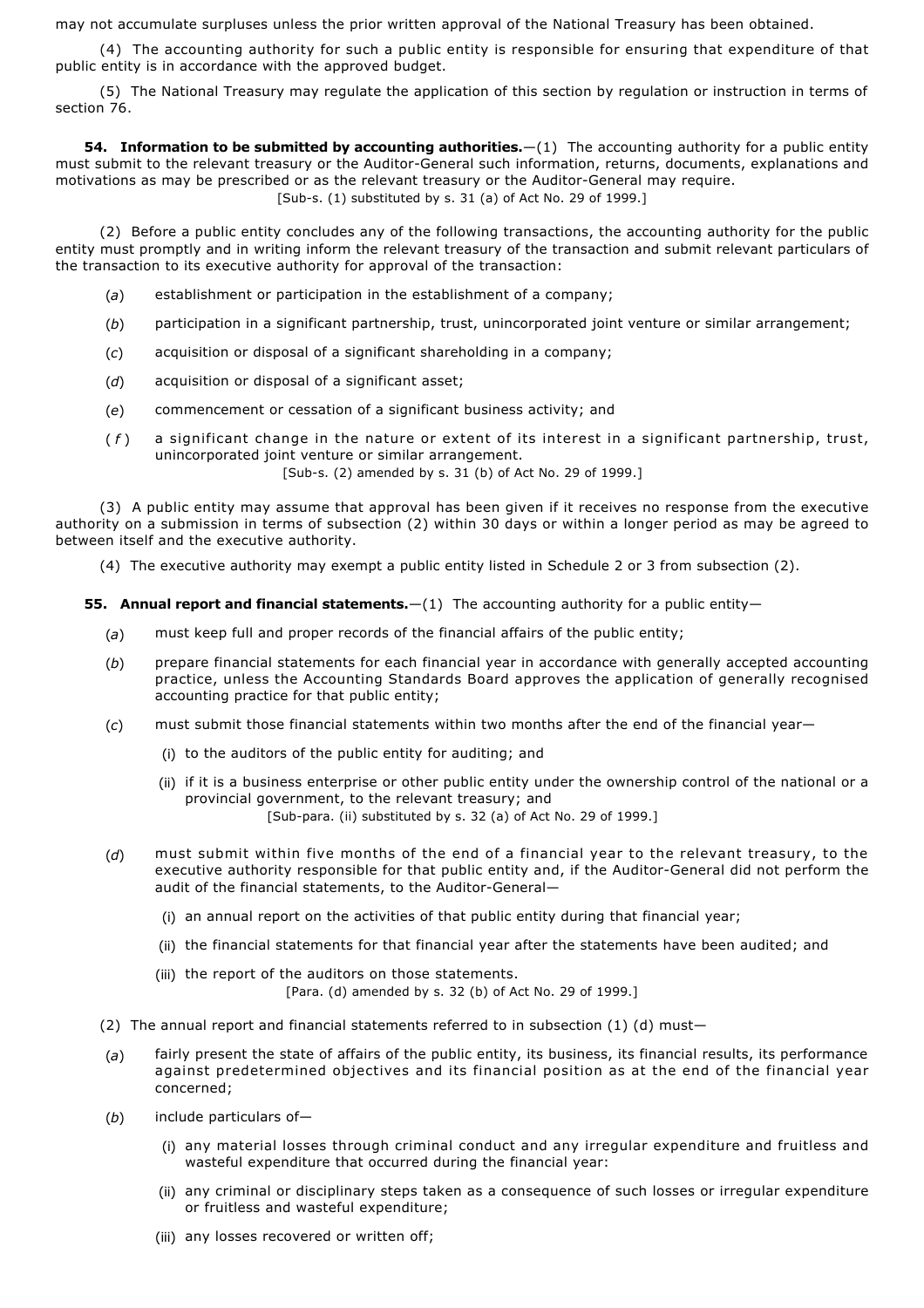- (iv) any financial assistance received from the state and commitments made by the state on its behalf; and
- (v) any other matters that may be prescribed; and
- (*c*) include the financial statements of any subsidiaries.

(3) An accounting authority must submit the report and statements referred to in subsection (1) (d), for tabling in Parliament or the provincial legislature, to the relevant executive authority through the accounting officer of a department designated by the executive authority.

[Sub-s. (3) substituted by s. 32 (c) of Act No. 29 of 1999.]

(4) The relevant treasury may direct that, instead of a separate report, the audited financial statements of a Schedule 3 public entity which is not a government business enterprise must be incorporated in those of a department designated by that treasury.

[Sub-s. (4) substituted by s. 32 (d) of Act No. 29 of 1999.]

*Part 3: Other Officials of Public Entities*

**56. Assignment of powers and duties by accounting authorities.**—(1) The accounting authority for a public entity may—

- (*a*) in writing delegate any of the powers entrusted or delegated to the accounting authority in terms of this Act, to an official in that public entity; or
- (*b*) instruct an official in that public entity to perform any of the duties assigned to the accounting authority in terms of this Act.
- (2) A delegation or instruction to an official in terms of subsection  $(1)$ -
- (*a*) is subject to any limitations and conditions the accounting authority may impose;
- (*b*) may either be to a specific individual or to the holder of a specific post in the relevant public entity; and
- (*c*) does not divest the accounting authority of the responsibility concerning the exercise of the delegated power or the performance of the assigned duty.

(3) The accounting authority may confirm, vary or revoke any decision taken by an official as a result of a delegation or instruction in terms of subsection (1), subject to any rights that may have become vested as a consequence of the decision.

## **57. Responsibilities of other officials.**—An official in a public entity—

- (*a*) must ensure that the system of financial management and internal control established for that public entity is carried out within the area of responsibility of that official;
- (*b*) is responsible for the effective, efficient, economical and transparent use of financial and other resources within that official's area of responsibility;
- (*c*) must take effective and appropriate steps to prevent, within that official's area of responsibility, any irregular expenditure and fruitless and wasteful expenditure and any under collection of revenue due;
- (*d*) must comply with the provisions of this Act to the extent applicable to that official, including any delegations and instructions in terms of section 56; and
- (e) is responsible for the management, including the safe-guarding, of the assets and the management of the liabilities within that official's area of responsibility.

## *Part 4: External Auditors*

| 58.<br>1.1.1.1.1   | [S. 58 repealed by s. 53 of Act No. 25 of 2004.] |
|--------------------|--------------------------------------------------|
| 59.<br>1.1.1.1.1.1 | [S. 59 repealed by s. 53 of Act No. 25 of 2004.] |
| $60.$              | [S. 60 repealed by s. 53 of Act No. 25 of 2004.] |
| 61.<br>$\sim$      | [S. 61 repealed by s. 53 of Act No. 25 of 2004.] |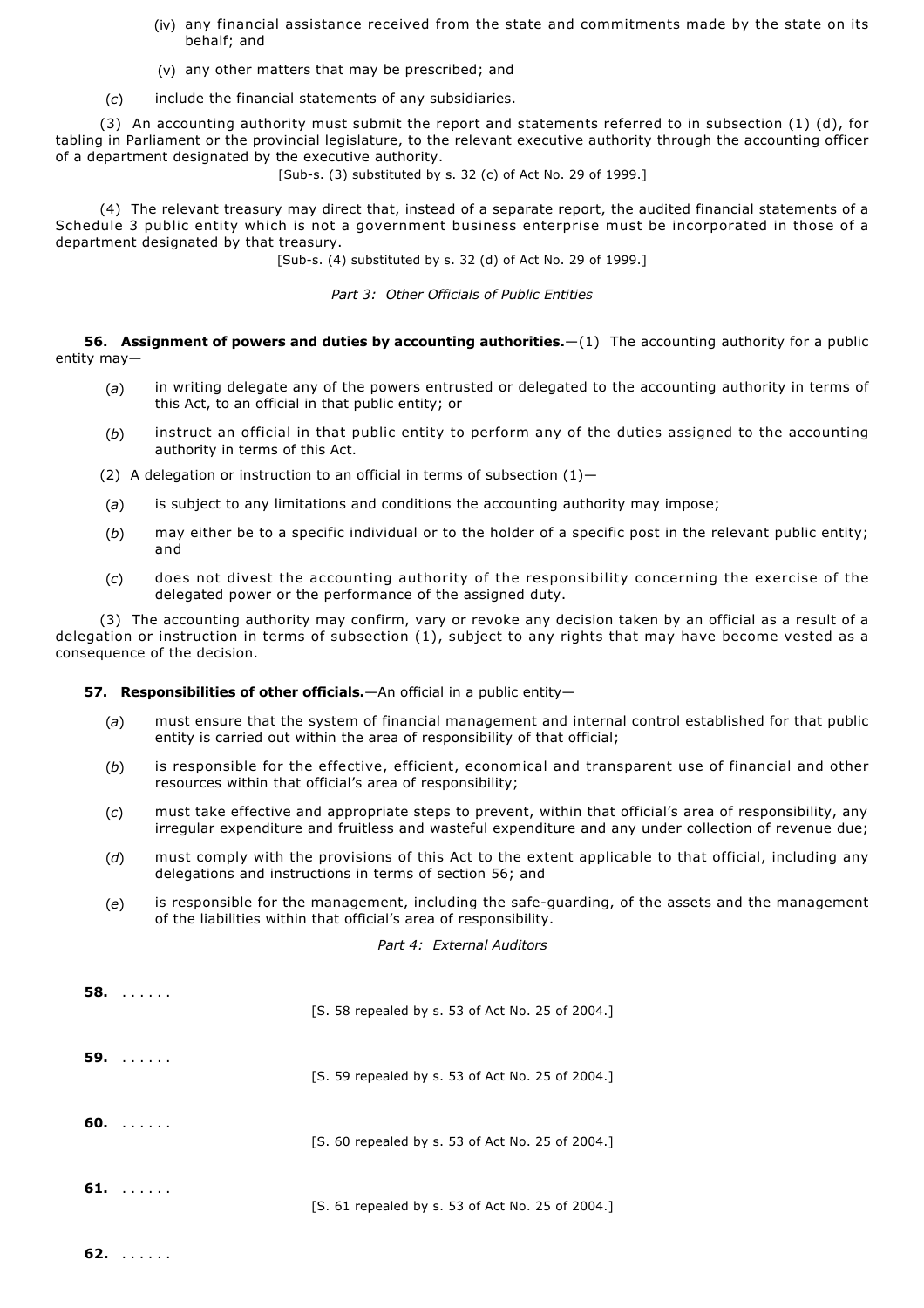## CHAPTER 7 EXECUTIVE AUTHORITIES

**63. Financial responsibilities of executive authorities.**—(1) (*a*) Executive authorities of departments must perform their statutory functions within the limits of the funds authorised for the relevant vote.

(*b*) In performing their statutory functions executive authorities must consider the monthly reports submitted to them in terms of section 39 (2) (b) and 40 (4) (c).

(2) The executive authority responsible for a public entity under the ownership control of the national or a provincial executive must exercise that executive's ownership control powers to ensure that that public entity complies with this Act and the financial policies of that executive.

[Sub-s. (2) substituted by s. 34 of Act No. 29 of 1999.]

**64. Executive directives having financial implications.**—(1) Any directive by an executive authority of a department to the accounting officer of the department having financial implications for the department must be in writing.

(2) If implementation of the directive is likely to result in unauthorised expenditure, the accounting officer will be responsible for any resulting unauthorised expenditure unless the accounting officer has informed the executive authority in writing of the likelihood of that unauthorised expenditure.

(3) Any decision of the executive authority to proceed with the implementation of the directive, and the reasons for the decision, must be in writing, and the accounting officer must promptly file a copy of this document with the National Treasury and the Auditor-General, and if a provincial department is involved, also with the relevant provincial treasury.

[Sub-s. (3) substituted by s. 35 of Act No. 29 of 1999.]

**65. Tabling in legislatures.**—(1) The executive authority responsible for a department or public entity must table in the National Assembly or a provincial legislature, as may be appropriate—

- (*a*) the annual report and financial statements referred to in section 40 (1) (d) or 55 (1) (d) and the audit report on those statements, within one month after the accounting officer for the department or the accounting authority for the public entity received the audit report; and
- (*b*) the findings of a disciplinary board, and any sanctions imposed by such a board, which heard a case of financial misconduct against an accounting officer or accounting authority in terms of section 81 or 83.

[Sub-s. (1) amended by s. 36 of Act No. 29 of 1999.]

(2) If an executive authority fails to table, in accordance with subsection (1) (a), the annual report and financial statements of the department or the public entity, and the audit report on those statements, in the relevant legislature within six months after the end of the financial year to which those statements relate—

- (*a*) the executive authority must table a written explanation in the legislature setting out the reasons why they were not tabled; and
- (b) the Auditor-General may issue a special report on the delay.

# CHAPTER 8

# LOANS, GUARANTEES AND OTHER COMMITMENTS

## *Part 1: General principles*

**66. Restrictions on borrowing, guarantees and other commitments.**—(1) An institution to which this Act applies may not borrow money or issue a guarantee, indemnity or security, or enter into any other transaction that binds or may bind that institution or the Revenue Fund to any future financial commitment, unless such borrowing, guarantee, indemnity, security or other transaction—

- (*a*) is authorised by this Act; and
- (*b*) in the case of public entities, is also authorised by other legislation not in conflict with this Act; and
- (*c*) in the case of loans by a province or a provincial government business enterprise under the ownership control of a provincial executive, is within the limits as set in terms of the Borrowing Powers of Provincial Governments Act, 1996 (Act No. 48 of 1996).

[Para. (c) added by s. 37 (a) of Act No. 29 of 1999.]

(2) A government may only through the following persons borrow money, or issue a guarantee, indemnity or security, or enter into any other transaction that binds or may bind a Revenue Fund to any future financial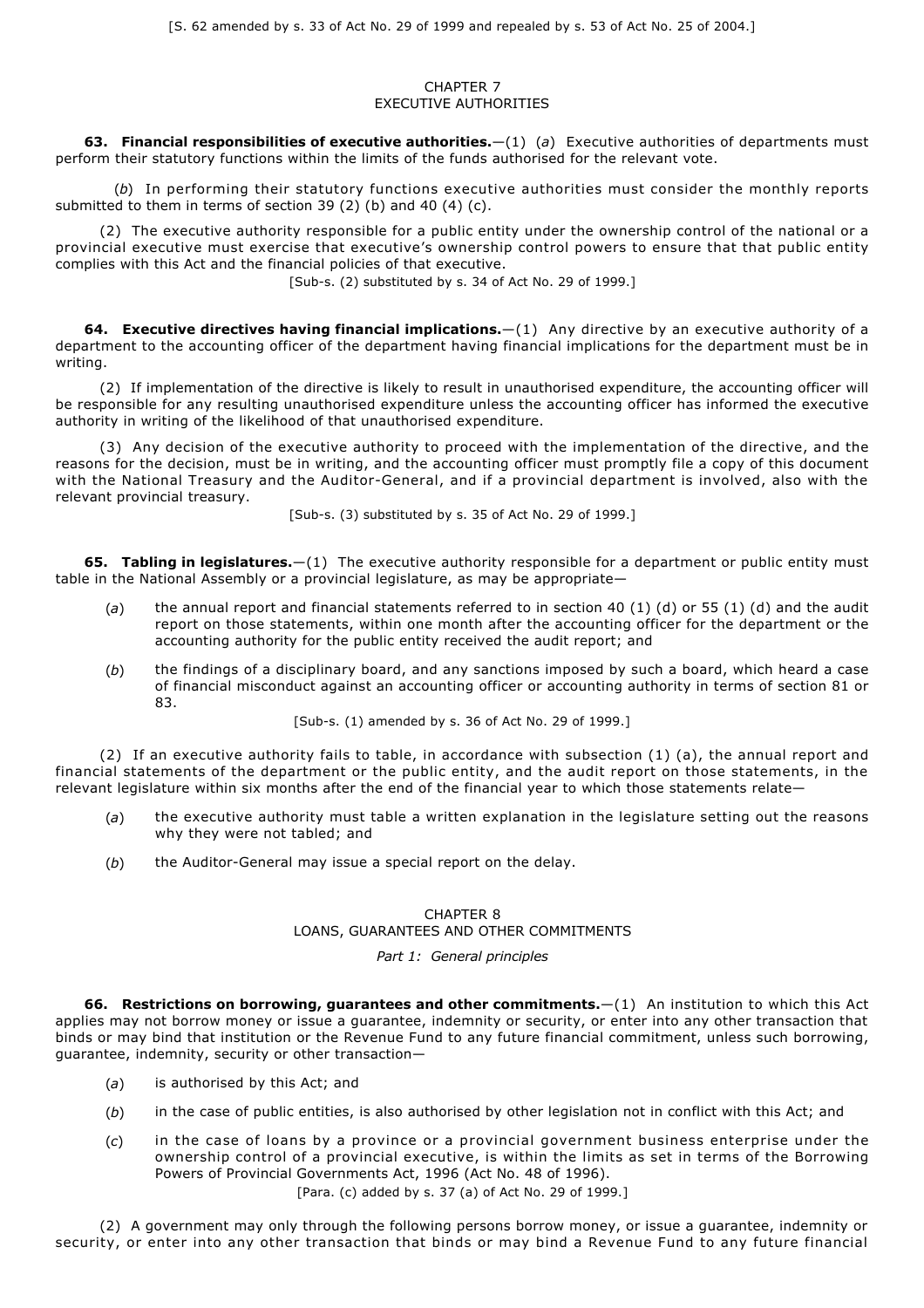- (*a*) The National Revenue Fund: The Minister or, in the case of the issue of a guarantee, indemnity or security, the responsible Cabinet member acting with the concurrence of the Minister in terms of section 70.
- (*b*) A Provincial Revenue Fund: The MEC for finance in the province, acting in accordance with the Borrowing Powers of Provincial Governments Act, 1996.

[Sub-s. (2) substituted by s. 37 (b) of Act No. 29 of 1999.]

(3) Public entities may only through the following persons borrow money, or issue a guarantee, indemnity or security, or enter into any other transaction that binds or may bind that public entity to any future financial commitment:

- (*a*) A public entity listed in Schedule 2: The accounting authority for that Schedule 2 public entity.
- (*b*) A national government business enterprise listed in Schedule 3 and authorised by notice in the national *Government Gazette* by the Minister: The accounting authority for that government business enterprise, subject to any conditions the Minister may impose.
- [General Note: Approval published under General Notice No. 972 in *Government Gazette* 29033 of 21 July, 2006 with effect from 21 July, 2006 and subject to Rand Water not exceeding their debt limit as provided in the *Government Gazette* Notice 23450 of 31 May, 2002.]
	- (*c*) Any other national public entity: The Minister or, in the case of the issue of a guarantee, indemnity or security, the Cabinet member who is the executive authority responsible for that public entity, acting with the concurrence of the Minister in terms of section 70.
	- (*d*) A provincial government business enterprise listed in Schedule 3 and authorised by notice in the national *Government Gazette* by the Minister: The MEC for finance in the province, acting with the concurrence of the Minister, subject to any conditions that the Minister may impose. [Para. (d) added by s. 37 (c) of Act No. 29 of 1999.]

(Date of commencement of sub-s. (3): 1 April, 2001.)

(4) Constitutional institutions and provincial public entities not mentioned in subsection (3) (d) may not borrow money, nor issue a guarantee, indemnity or security, nor enter into any other transaction that binds or may bind the institution or entity to any future financial commitment.

 $[Sub-s, (4)$  substituted by s. 37 (d) of Act No. 29 of 1999.

(5) Despite subsection (4), the Minister may in writing permit a public entity mentioned in subsection (3) (c) or (d) or a constitutional institution to borrow money for bridging purposes up to a prescribed limit, including a temporary bank overdraft, subject to such conditions as the Minister may impose.

[Sub-s. (5) substituted by s. 37 (e) of Act No. 29 of 1999.]

(6) A person mentioned in subsection (2) or (3) may not delegate a power conferred in terms of that subsection, except with the prior written approval of the Minister.

- (7) A public entity authorised to borrow money—
- (*a*) must annually submit to the Minister a borrowing Programme for the year; and
- (*b*) may not borrow money in a foreign currency above a prescribed limit, except when that public entity is a company in which the state is not the only shareholder.

(Date of commencement of para. (b): 1 April, 2001.)

**67. No provincial foreign commitments.**—A provincial government, including any provincial public entity, may not borrow money or issue a guarantee, indemnity or security or enter into any other transaction that binds itself to any future financial commitment, denominated in a foreign currency or concluded on a foreign financial market. [S. 67 inserted by s. 38 of Act No. 29 of 1999.]

**68. Consequences of unauthorised transactions.**—If a person, otherwise than in accordance with section 66, lends money to an institution to which this Act applies or purports to issue on behalf of such an institution a guarantee, indemnity or security, or enters into any other transaction which purports to bind such an institution to any future financial commitment, the state and that institution is not bound by the lending contract or the guarantee, indemnity, security or other transaction.

**69. Regulations on borrowing by public entities.**—The Minister may regulate by regulation in terms of section 76 the borrowing of money by or for or on behalf of public entities referred to in section 66 (3) (b), (c) and (d). [S. 69 substituted by s. 39 of Act No. 29 of 1999.]

**70. Guarantees, indemnities and securities by Cabinet members.**—(1) A Cabinet member, with the written concurrence of the Minister (given either specifically in each case or generally with regard to a category of cases and subject to any conditions approved by the Minister), may issue a quarantee, indemnity or security which binds—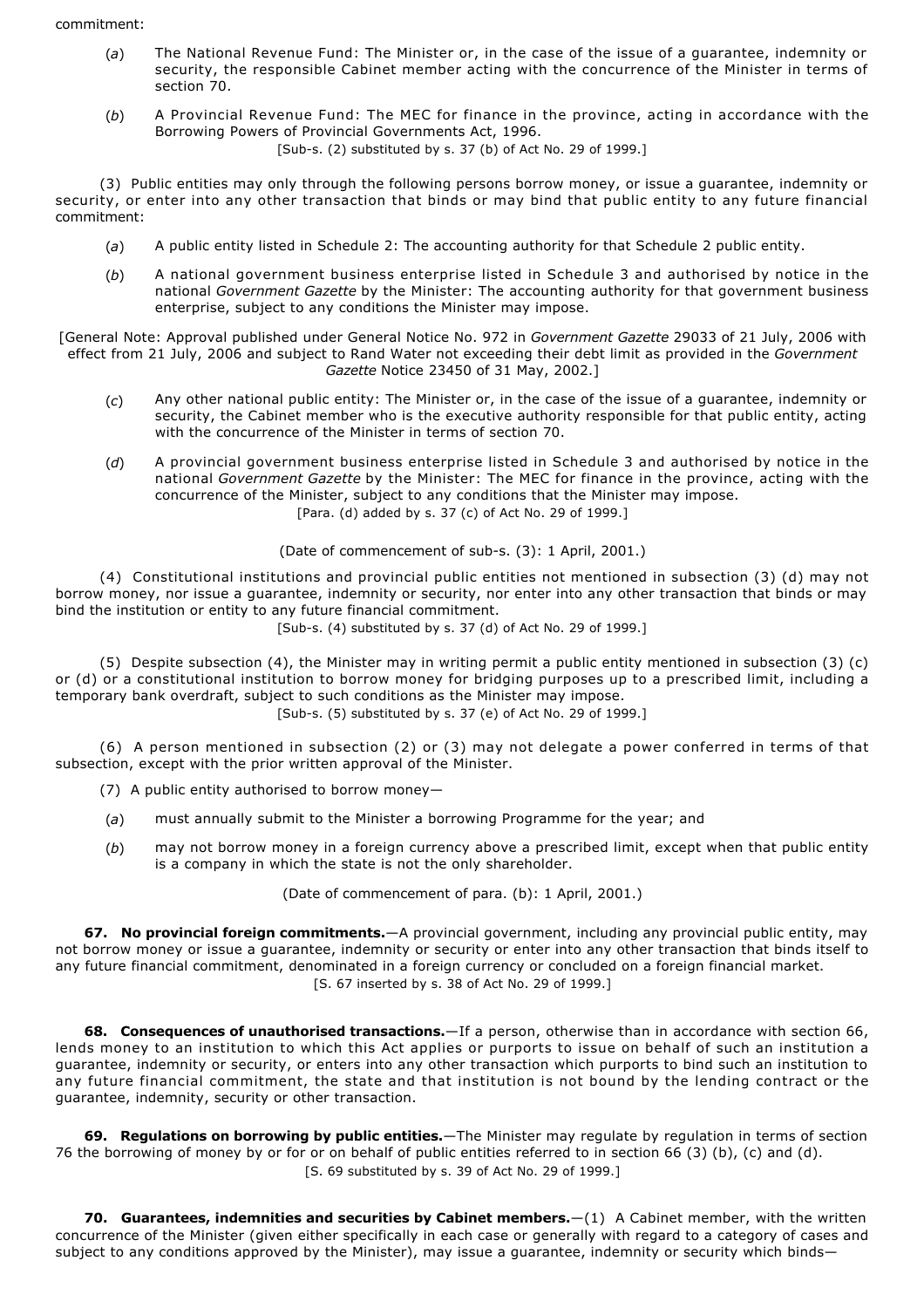- (*a*) the National Revenue Fund in respect of a financial commitment incurred or to be incurred by the national executive; or
- (*b*) a national public entity referred to in section 66 (3) (c) in respect of a financial commitment incurred or to be incurred by that public entity.

(Date of commencement of para. (b): 1 April, 2001.)

- (2) Any payment under a guarantee, indemnity or security issued in terms of—
- (*a*) subsection (1) (a), is a direct charge against the National Revenue Fund, and any such payment must in the first instance be defrayed from the funds budgeted for the department that is concerned with the issue of the guarantee, indemnity or security in question; and
- (*b*) subsection (1) (b), is a charge against the national public entity concerned.

(3) A Cabinet member who seeks the Minister's concurrence for the issue of a guarantee, indemnity or security in terms of subsection (1) (a) or (b), must provide the Minister with all relevant information as the Minister may require regarding the issue of such guarantee, indemnity or security and the relevant financial commitment.

(4) The responsible Cabinet member must at least annually report the circumstances relating to any payments under a guarantee, indemnity or security issued in terms of subsection (1) (a) or (b), to the National Assembly for tabling in the National Assembly.

## *Part 2: Loans by National Government*

**71. Purposes for which Minister may borrow money.**—The Minister may borrow money in terms of section 66 (2) (a) for the following purposes only:

- (*a*) To finance national budget deficits;
- (*b*) to refinance maturing debt or a loan paid before the redemption date;
- (*c*) to obtain foreign currency;
- (*d*) to maintain credit balances on a bank account of the National Revenue Fund;
- (*e*) to regulate internal monetary conditions should the necessity arise; or
- ( *f* ) any other purpose approved by the National Assembly by special resolution.

**72. Signing of loan agreements.**—The Minister, on conditions determined by the Minister, may authorise another person to sign a loan agreement when the Minister borrows money in terms of section 66 (2) (a).

**73. Interest and repayments of loans to be direct charges.**—The following payments in connection with loans are direct charges against the National Revenue Fund:

- (*a*) the repayment of money borrowed by the Minister in terms of section 66 (2) (a) or repaid in terms of section 74;
- (*b*) the interest payable on money borrowed; and
- (*c*) any costs associated with such borrowing and approved by the National Treasury.

**74. Repayment, conversion and consolidation of loans.**—The Minister may, on such terms and conditions as the Minister may determine, and, when necessary, with the concurrence of the lender—

- (*a*) repay any loan prior to the redemption date of that loan;
- (*b*) convert the loan into any other loan, or
- (*c*) consolidate two or more loans into an existing or new loan.

**75. Obligations from lien over securities.**—Neither the Minister, nor the National Treasury is responsible for the fulfilment of any obligation resulting from any lien, whether expressed, implied or construed, held over any security issued in terms of this Act, despite the fact that the Minister or the National Treasury was notified of the lien.

## CHAPTER 9 GENERAL TREASURY MATTERS

**76. Treasury regulations and instructions.**—(1) The National Treasury must make regulations or issue instructions applicable to departments, concerning—

- (*a*) any matter that must be prescribed for departments in terms of this Act;
- (*b*) the recovery of losses and damages;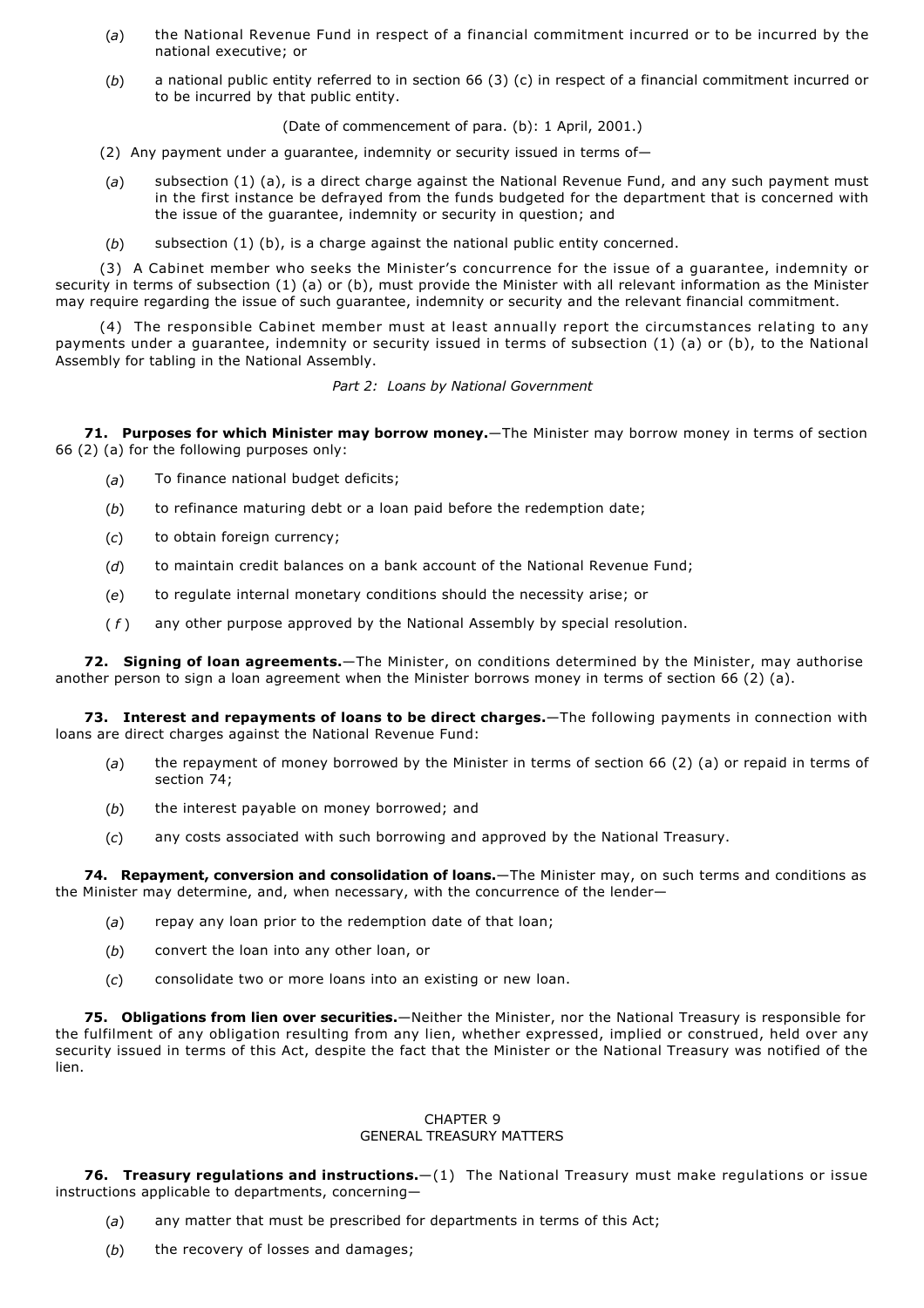- (*c*) the handling of, and control over, trust money and property;
- (*d*) the rendering of free services;
- (*e*) the writing off of losses of state money or other state assets or amounts owed to the state;
- ( *f* ) liability for losses and damages and procedures for recovery;
- (*g*) the cancellation or variation of contracts to the detriment of the state;
- (*h*) the settlement of claims by or against the state;
- (*i*) the waiver of claims by the state;
- ( *j*) the remission of money due to the Revenue Fund, refunds of revenue and payments from the Revenue Fund, as an act of grace;
- (*k*) the alienation, letting or other disposal of state assets; and
- (*l*) gifts or donations by or to the state.

—

- (2) The National Treasury may make regulations or issue instructions applicable to departments, concerning
	- (*a*) any matter that may be prescribed for departments in terms of this Act;
	- (*b*) the charging of expenditure against particular votes;
	- (*c*) the establishment of and control over trading entities;
	- (*d*) the improvement and maintenance of immovable state assets;
	- (*e*) fruitless and wasteful, unauthorised and irregular expenditure;
	- ( *f* ) the determination of any scales of fees, other charges or rates relating to revenue accruing to, or expenditure from, a Revenue Fund;
	- (*g*) the treatment of any specific expenditure;
	- (*h*) vouchers or other proofs of receipts or payments, which are defective or have been lost or damaged;
	- (*i*) assets which accrue to the state by operation of any law; or
	- ( *j*) any other matter that may facilitate the application of this Act.

(3) Regulations in terms of subsection (1) or (2) may prescribe matters for which the prior approval of a treasury must be obtained.

(4) The National Treasury may make regulations or issue instructions applicable to all institutions to which this Act applies concerning—

- (*a*) any matter that may be prescribed for all institutions in terms of this Act;
- (*b*) financial management and internal control;
- (*c*) the determination of a framework for an appropriate procurement and provisioning system which is fair, equitable, transparent, competitive and cost-effective;
- (*d*) audit committees, their appointment and their functioning;
- (*e*) internal audit components and their functioning;
- (*f*) the administration of this Act; and
- (*g*) any other matter that may facilitate the application of this Act.
- (5) A treasury regulation or instruction in terms of this section may—
- (*a*) differentiate between different categories of—
	- (i) institutions to which this Act applies;
	- (ii) accounting officers; or
	- (iii) accounting authorities; or
- (*b*) be limited in its application to a specific category of—
	- (i) institutions to which this Act applies;
	- (ii) accounting officers; or
	- (iii) accounting authorities.
- **77. Audit committees.**—An audit committee—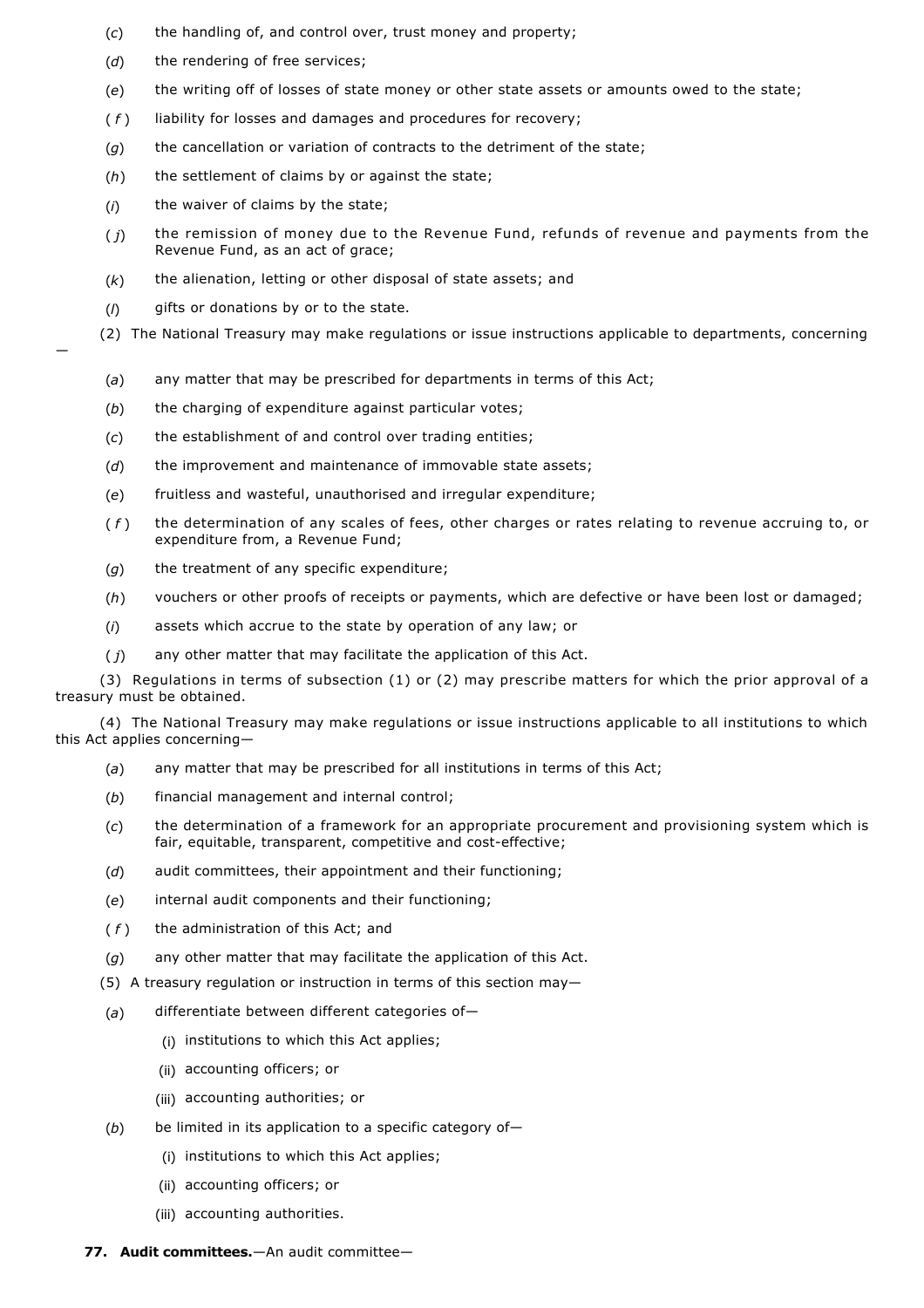- (*a*) must consist of at least three persons of whom, in the case of a department—
	- (i) one must be from outside the public service;
	- (ii) the majority may not be persons in the employ of the department, except with the approval of the relevant treasury; and

[Sub-para. (ii) substituted by s. 40 (a) of Act No. 29 of 1999.]

- (iii) the chairperson may not be in the employ of the department;
- (*b*) must meet at least twice a year; and
- (*c*) may be established for two or more departments or institutions if the relevant treasury considers it to be more economical.

[Para. (c) substituted by s. 40 (b) of Act No. 29 of 1999.]

**78. Publishing of draft treasury regulations for public comment.**—Draft regulations in terms of section 76 must be published for public comment in the national *Government Gazette* before their enactment.

**79. Departures from treasury regulations, instructions or conditions.**—The National Treasury may on good grounds approve a departure from a treasury regulation or instruction or any condition imposed in terms of this Act and must promptly inform the Auditor-General in writing when it does so.

**80. Determination of interest rates for debt owing to state.**—(1) The Minister, by notice in the national *Government Gazette*, must determine—

- (*a*) a uniform interest rate applicable to loans granted out of a Revenue Fund; and
- (*b*) a uniform interest rate applicable to all other debts which must be paid into a Revenue Fund. [Sub-s. (1) substituted by s. 41 of Act No. 29 of 1999.]

(2) An interest rate determined in terms of subsection (1) (b) may differentiate between different categories of debt.

# CHAPTER 10

# FINANCIAL MISCONDUCT

# *Part 1: Disciplinary proceedings*

**81. Financial misconduct by officials in departments and constitutional institutions.**—(1) An accounting officer for a department or a constitutional institution commits an act of financial misconduct if that accounting officer wilfully or negligently—

- (*a*) fails to comply with a requirement of section 38, 39, 40, 41 or 42; or
- (*b*) makes or permits an unauthorised expenditure, an irregular expenditure or a fruitless and wasteful expenditure.

(2) An official of a department, a trading entity or a constitutional institution to whom a power or duty is assigned in terms of section 44 commits an act of financial misconduct if that official wilfully or negligently fails to exercise that power or perform that duty.

**82. Financial misconduct by treasury officials.**—An official of a treasury to whom a power or duty is assigned in terms of section 10 or 20 commits an act of financial misconduct if that official wilfully or negligently fails to exercise that power or perform that duty.

[S. 82 substituted by s. 42 of Act No. 29 of 1999.]

**83. Financial misconduct by accounting authorities and officials of public entities.**—(1) The accounting authority for a public entity commits an act of financial misconduct if that accounting authority wilfully or negligently —

- (*a*) fails to comply with a requirement of section 50, 51, 52, 53, 54 or 55; or
- (*b*) makes or permits an irregular expenditure or a fruitless and wasteful expenditure.

(2) If the accounting authority is a board or other body consisting of members, every member is individually and severally liable for any financial misconduct of the accounting authority.

(3) An official of a public entity to whom a power or duty is assigned in terms of section 56 commits an act of financial misconduct if that official wilfully or negligently fails to exercise that power or perform that duty.

(4) Financial misconduct is a ground for dismissal or suspension of, or other sanction against, a member or person referred to in subsection (2) or (3) despite any other legislation.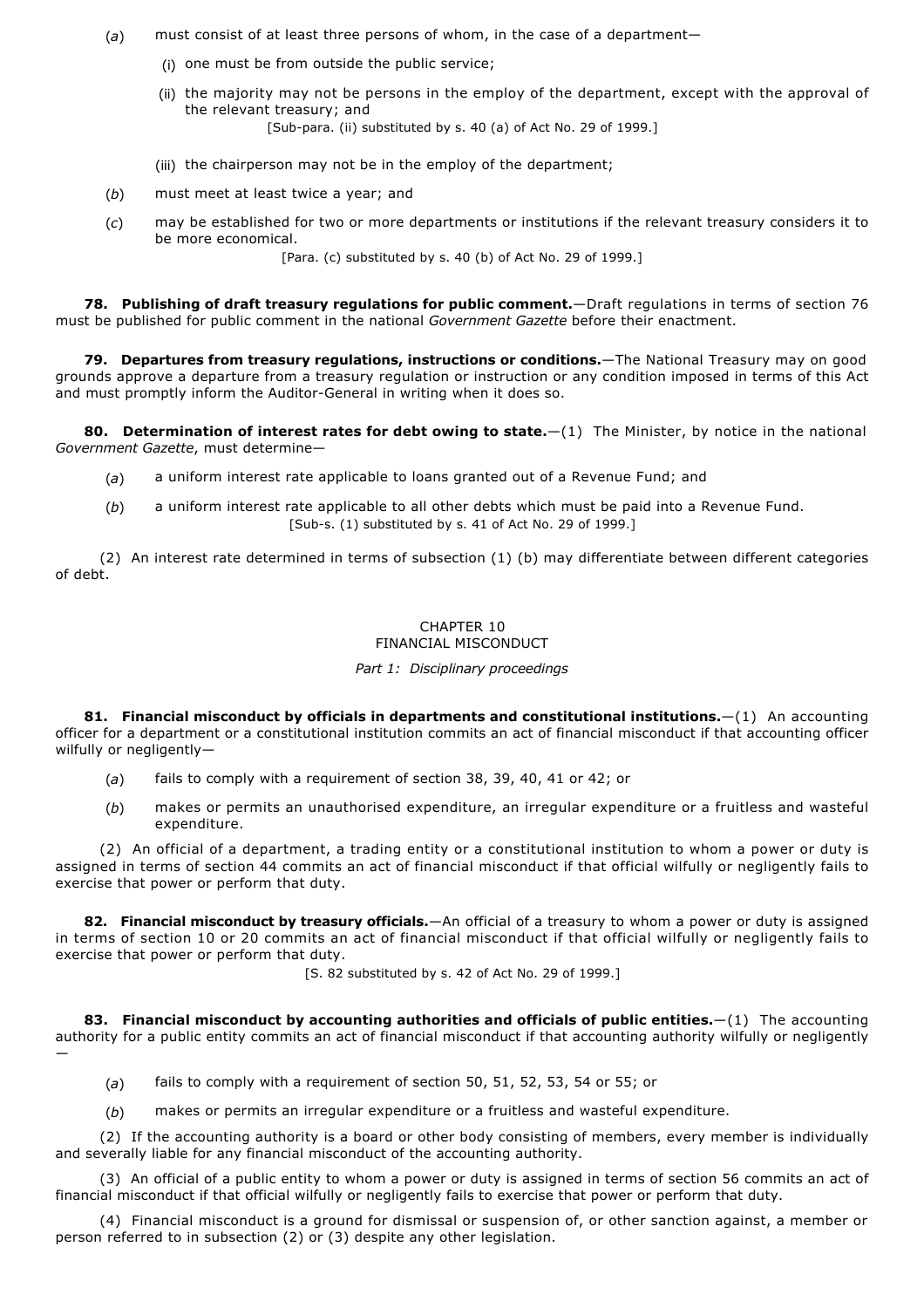**84. Applicable legal regime for disciplinary proceedings.**—A charge of financial misconduct against an accounting officer or official referred to in section 81 or 83, or an accounting authority or a member of an accounting authority or an official referred to in section 82, must be investigated, heard and disposed of in terms of the statutory or other conditions of appointment or employment applicable to that accounting officer or authority, or member or official, and any regulations prescribed by the Minister in terms of section 85.

**85. Regulations on financial misconduct procedures.**—(1) The Minister must make regulations prescribing—

- (*a*) the manner, form and circumstances in which allegations and disciplinary and criminal charges of financial misconduct must be reported to the National Treasury, the relevant provincial treasury and the Auditor-General, including-
	- (i) particulars of the alleged financial misconduct; and
	- (ii) the steps taken in connection with such financial misconduct; [Para. (a) amended by s. 43 (a) of Act No. 29 of 1999.]
- (*b*) matters relating to the investigation of allegations of financial misconduct;
- (*c*) the circumstances in which the National Treasury or a provincial treasury may direct that disciplinary steps be taken or criminal charges be laid against a person for financial misconduct; [Para. (c) substituted by s. 43 (b) of Act No. 29 of 1999.]
- (*d*) the circumstances in which a disciplinary board which hears a charge of financial misconduct must include a person whose name appears on a list of persons with expertise in state finances or public accounting compiled by the National Treasury;
- (*e*) the circumstances in which the findings of a disciplinary board and any sanctions imposed by the board must be reported to the National Treasury, the relevant provincial treasury and the Auditor-General; and

[Para. (e) substituted by s. 43 (c) of Act No. 29 of 1999.]

- ( *f* ) any other matters to the extent necessary to facilitate the object of this Chapter.
- (2) A regulation in terms of subsection (1) may—
- (*a*) differentiate between different categories of—
	- (i) accounting officers;
	- (ii) accounting authorities;
	- (iii) officials; and
	- (iv) institutions to which this Act applies; and
- (*b*) be limited in its application to a particular category of accounting officers, accounting authorities, officials or institutions only.

## *Part 2: Criminal proceedings*

**86. Offences and penalties.**—(1) An accounting officer is guilty of an offence and liable on conviction to a fine, or to imprisonment for a period not exceeding five years, if that accounting officer wilfully or in a grossly negligent way fails to comply with a provision of section 38, 39 or 40.

(2) An accounting authority is guilty of an offence and liable on conviction to a fine, or to imprisonment for a period not exceeding five years, if that accounting authority wilfully or in a grossly negligent way fails to comply with a provision of section 50, 51 or 55.

(3) Any person, other than a person mentioned in section 66 (2) or (3), who purports to borrow money or to issue a guarantee, indemnity or security for or on behalf of a department, public entity or constitutional institution, or who enters into any other contract which purports to bind a department, public entity or constitutional institution to any future financial commitment, is guilty of an offence and liable on conviction to a fine or to imprisonment for a period not exceeding five years.

## CHAPTER 11 ACCOUNTING STANDARDS BOARD

**87. Establishment.**—(1) The Minister by regulation in terms of section 91 must establish a board to be known as the Accounting Standards Board.

(2) The Accounting Standards Board is a juristic person.

(Date of commencement of s. 87: 2 March, 1999.)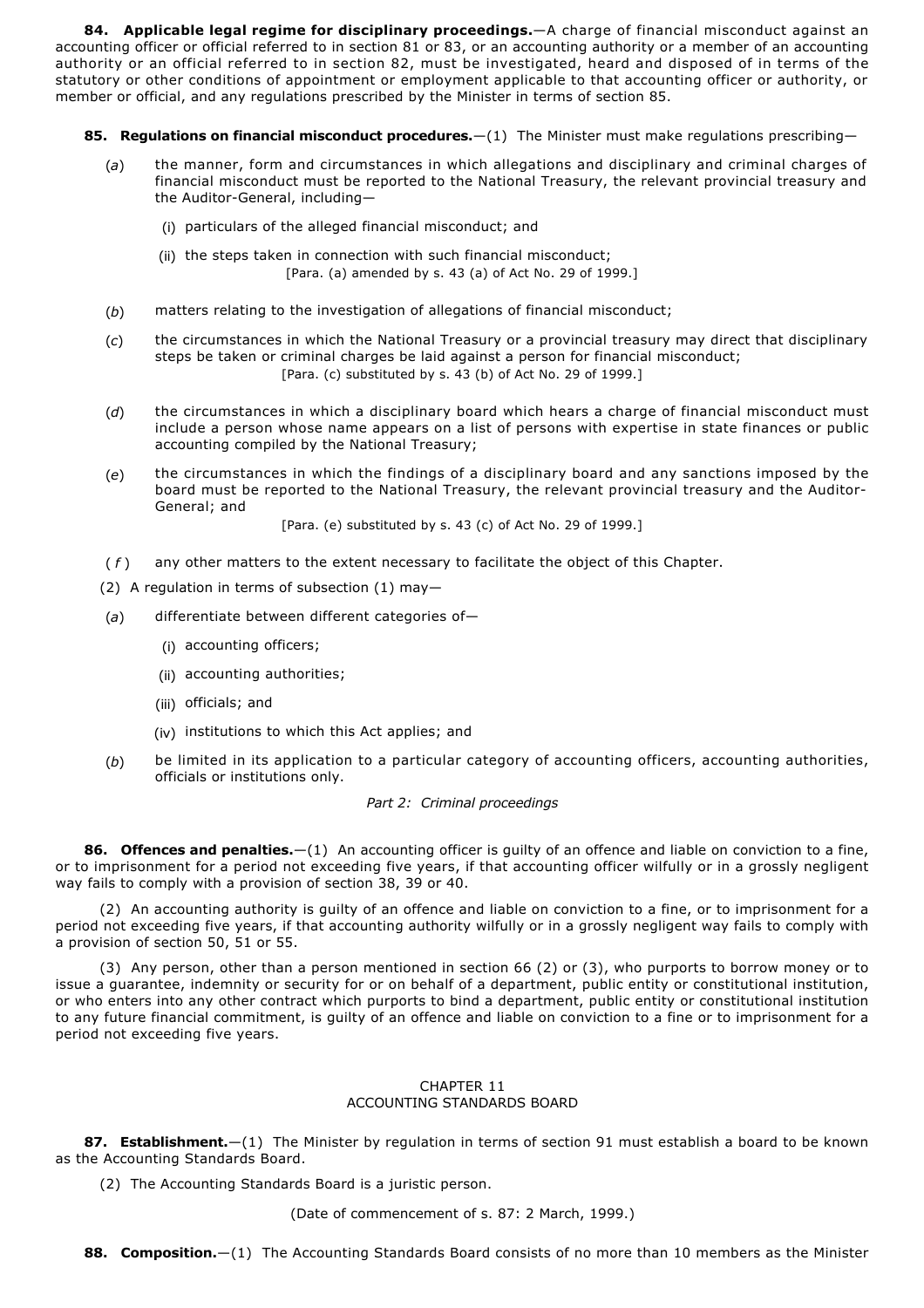## may determine.

- (2) The Minister, after consulting the Auditor-General, appoints the members of the Board.
- (3) The Board may establish its own operating procedures.

(Date of commencement of s. 88: 2 March, 1999.)

89. Functions of Board.-(1) The Accounting Standards Board must-

- (*a*) set standards of generally recognised accounting practice as required by section 216 (1) (a) of the Constitution, for the annual financial statements of—
	- (i) departments;
	- (ii) public entities;
	- (iii) constitutional institutions;
	- (iv) municipalities and boards, commissions, companies, corporations, funds or other entities under the ownership control of a municipality; and
	- (v) Parliament and the provincial legislatures;

[Sub-para. (v) substituted by s. 44 of Act No. 29 of 1999.]

- (*b*) prepare and publish directives and guidelines concerning the standards set in terms of paragraph (a);
- (*c*) recommend to the Minister effective dates of implementation of these standards for the different categories of institutions to which these standards apply; and
- (*d*) perform any other function incidental to advancing financial reporting in the public sector.
- (2) In setting standards the Board must take into account all relevant factors, including—
- (*a*) best accounting practices, both locally and internationally; and
- (*b*) the capacity of the relevant institutions to comply with the standards.

(3) The Board may set different standards for different categories of institutions to which these standards apply.

(4) The standards set by the Board must promote transparency in and effective management of revenue, expenditure, assets and liabilities of the institutions to which these standards apply.

(Date of commencement of s. 89: 2 March, 1999.)

**90. Powers of Board.**—The Accounting Standards Board may do all that is necessary or expedient to perform its functions effectively, which includes the power to—

- (*a*) determine its own staff establishment and appoint employees to posts on its staff establishment;
- (*b*) obtain the services of any person or entity to perform any specific act or function;
- (*c*) confer with any person or entity;
- (*d*) acquire or dispose of any right in or to property, but ownership in immovable property may be acquired or disposed of only with the consent of the Minister;
- (*e*) insure itself against any loss, damage, risk or liability;
- ( *f* ) perform legal acts, or institute or defend any legal action in its own name;
- (*g*) do research and publish reports; and
- (*h*) do anything that is incidental to the exercise of any of its powers.

(Date of commencement of s. 90: 2 March, 1999.)

91. Regulations on accounting standards of Board. $-(1)$  The Minister, after consulting the Auditor-General, may make regulations—

- (*a*) concerning the qualifications, remuneration, term of office and removal of members of the Accounting Standards Board, the filling of vacancies, the chairperson of the Board, and the finances and administration of the Board;
- (*b*) prescribing the standards set by the Board in terms of section 89; and
- (*c*) concerning any other matter that may facilitate the proper functioning of the Board or the implementation of those standards.

(2) The Minister must consult the Board on the implementation date of a regulation made in terms of subsection (1) (b).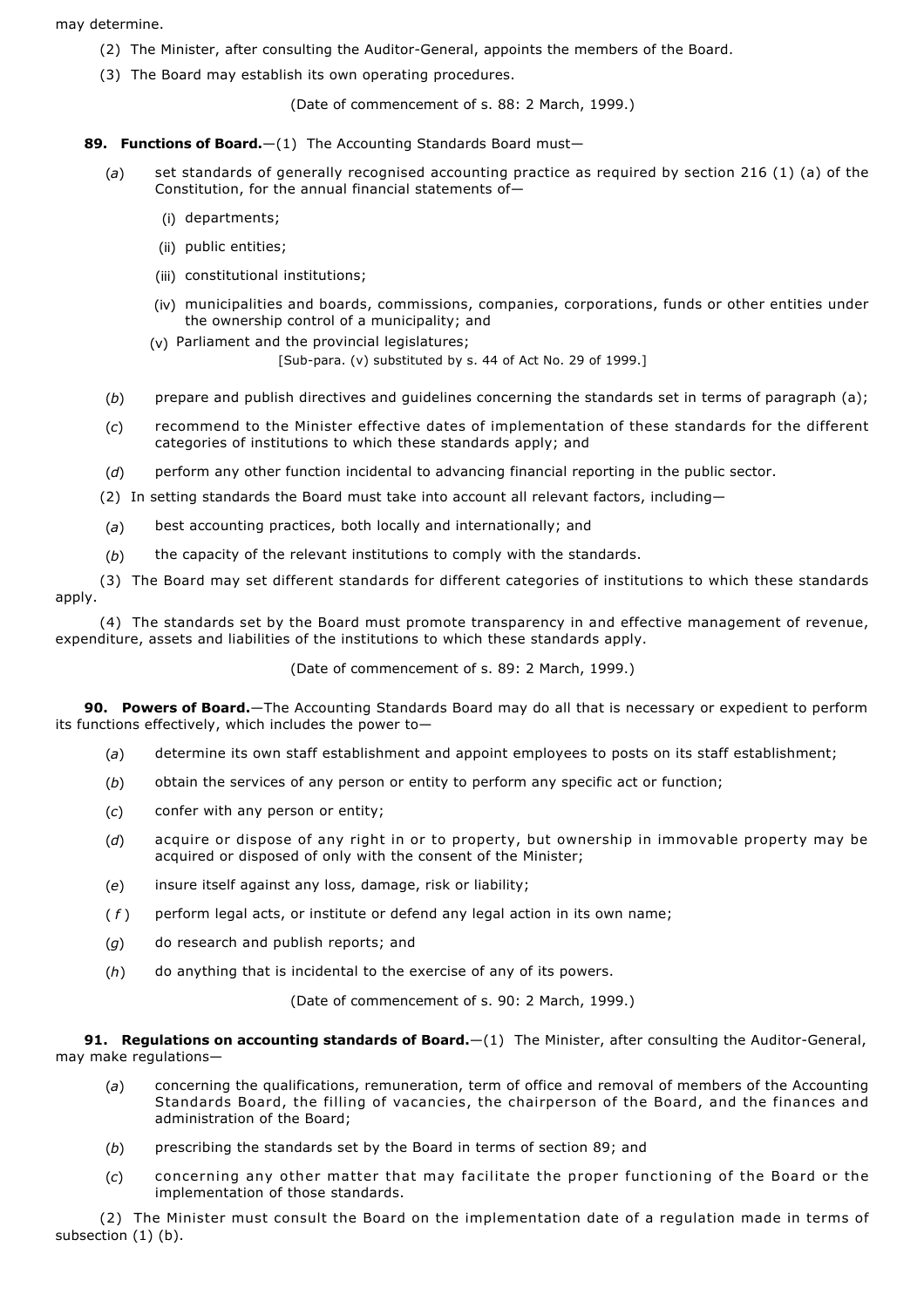(3) Different regulations may be made in terms of subsection (1) (b) for different categories of institutions to which the standards set in terms of section 89 apply.

(4) Draft regulations prescribing standards in terms of subsection (1) (b) must be published for public comment in the national *Government Gazette* before their enactment.

(Date of commencement of s. 91: 2 March, 1999.)

## CHAPTER 12 MISCELLANEOUS

**92. Exemptions.**—The Minister, by notice in the national *Government Gazette*, may exempt any institution to which this Act applies, or any category of those institutions, from any specific provisions of this Act for a period determined in the notice.

[General Note: Exemption of public entities has been published under General Notices No. 502 and No. 503 in *Government Gazette* 22337 of 8 June, 2001. Exemption of an institution has been published under Government Notice No. 1097 in *Government Gazette* 22801 of 9 November, 2001, Government Notice No. 886 in *Government Gazette* 26602 of 30 July, 2004, Government Notice No. 822 in *Government Gazette* 40129 of 8 July, 2016, Government Notice No. 824 in *Government Gazette* 40132 of 11 July, 2016, Government Notice No. 886 in *Government Gazette* 40183 of 2 August, 2016 and Government Notice No. 46 in *Government Gazette* 40574 of 26 January, 2017.]

**93. Transitional provisions.**—(1) Anything done in terms of a provision of the Exchequer Act, 1975 (Act No. 66 of 1975), which can be done in terms of a provision of this Act, must be regarded as having been done in terms of this Act.

(2) All treasury regulations and instructions made or issued in terms of the Exchequer Act, 1975, remain in force until repealed in terms of section 76 of this Act.

(3) Until the Accounting Standards Board is established, the National Treasury may perform the functions of the Board.

(4) The provisions of the Revenue Funds Interim Arrangements Act, 1997 (Act No. 95 of 1997), despite the fact that they have lapsed, must be regarded as forming part of this Act until 1 April 2000.

(Date of commencement of sub-s. (4): 2 March, 1999.)

**94. Repeal of legislation.**—The legislation mentioned in Schedule 6 is repealed to the extent specified in the third column.

**95. Short title and commencement.**—This Act is called the Public Finance Management Act, 1999, and takes effect on 1 April 2000 except—

- (*a*) Chapter 11 and section 93 (4), which take effect on the date of publication of this Act; and
- (*b*) those provisions determined by the Minister by notice in the national *Government Gazette*, which will take effect on a date determined in the notice, but which may not be a date later than 1 April 2003.

## **Schedule 1** CONSTITUTIONAL INSTITUTIONS

[General Note: Amended public entities have been published under General Notice No. 1863 in *Government Gazette* 22577 of 24 August, 2001 with effect from 24 August, 2001; under General Notice No. 2302 in *Government Gazette* 22860 of 30 November, 2001 with effect from 30 November, 2001; and under Government Notice No. 1396 in *Government Gazette* 24042 of 15 November, 2002 with effect from 15 November, 2002.]

The Commission for Gender Equality

The Commission for the Promotion and Protection of the Rights of Cultural, Religious and Linguistic Communities

. . . . . .

. . . . . .

["The Commission on the Remuneration of Persons Holding Public Office" deleted by GN 1396 in GG 24042 of 15 November, 2002.]

The Financial and Fiscal Commission

The Human Rights Commission

["The Independent Broadcasting Authority" deleted by GN 2302 in GG 22860 of 30 November, 2001.]

Independent Communications Authority of South Africa

["Independent Communications Authority of South Africa" previously "Independent Communications Authority" amended by GN 1863 in GG 22577 of 24 August, 2001.]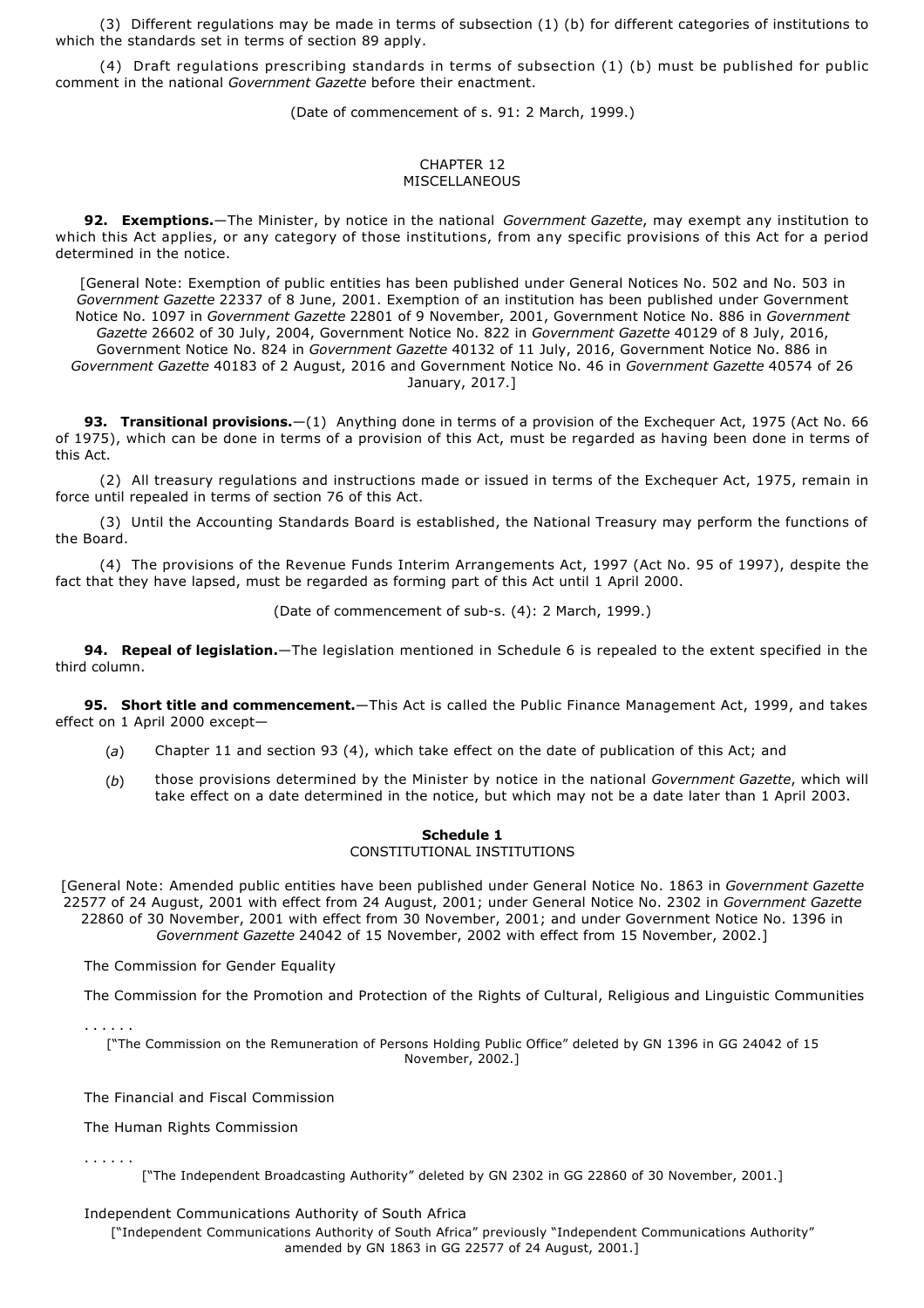The Independent Electoral Commission

The Municipal Demarcation Board

The Pan South African Language Board

The Public Protector

# **Schedule 2**

MAJOR PUBLIC ENTITIES

[General Note: Please note that the Preferential Procurement Policy Framework Act, No. 5 of 2000 and its Regulations shall apply to all public entities listed in Schedules 2 and 3 of this Act, under GNR.501 published in *Government Gazette* 34350 dated 8 June, 2011, with effect from 7 December, 2011. Amended public entities have been published under General Notice No. 1863 in *Government Gazette* 22577 of 24 August, 2001 with effect from 24 August, 2001; under General Notice No. 2302 in *Government Gazette* 22860 of 30 November, 2001 with effect from 30 November, 2001; under General Notice No. 683 in *Government Gazette* 23407 of 17 May, 2002, with effect from 17 May, 2002; under General Notice No. 1283 in *Government Gazette* 23619 of 19 July, 2002 with effect from 19 July, 2002; under General Notice No. 1261 in *Government Gazette* 24731 of 17 April, 2003 with effect from 17 April, 2003, under General Notice No. 765 in *Government Gazette* 27599 of 27 May, 2005 with effect from 27 May, 2005, under Act No. 5 of 2007 with effect from the transfer date (the date on which the transfer of shares and claims is finalised under an agreement between Transnet and the State) and the conversion date, (the date on which the conversion of South African Airways (Pty.) Ltd. into a public company is registered in terms of section 4 (3), under Act No. 33 of 2007 with effect from the transfer date, (the date on which the transfer of shares and claims is finalised under an agreement between Eskom and the State), and the conversion date (the date determined by the Minister in terms of section 8 (1)) and under Act No. 34 of 2007 with effect from the transfer date, (the date on which the transfer of shares and claims is finalised under an agreement between Transnet and the State), and the conversion date (the date on which the conversion of South African Express (Propriety) Limited into a public company is registered in terms of section 6 (1).]

Air Traffic and Navigation Services Company

Airports Company

Alexkor Limited

["Alexander Bay Development Corporation Limited" previously "Alexander Bay Development Corporation" amended by GN 683 in *Government Gazette* 23407 of 17 May, 2002.]

["Alexkor Limited" previously "Alexander Bay Development Corporation Limited" amended by GN 1283 in *Government Gazette* 23619 of 19 July, 2002.]

Armaments Corporation of South Africa

## Broadband Infraco (Proprietary) Limited

["Broadband Infraco (Proprietary) Limited" inserted by s. 11 (a) of Act No. 33 of 2007 with effect from the transfer date, (the date on which the transfer of shares and claims is finalised under an agreement between Eskom and the State).]

## Broadband Infraco Limited

["Broadband Infraco Limited" previously "Broadband Infraco (Proprietary) Limited" substituted by s. 11 (b) of Act No. 33 of 2007 with effect from the conversion date, (the date determined by the Minister in terms of section  $8(1)$ .]

CEF (Pty) Ltd

["Central Energy Fund (Pty) Ltd" previously "Central Energy Fund" amended by GN 1863 in GG 22577 of 24 August, 2001 and by GN 765 in *Government Gazette* 27599 of 27 May, 2005.]

DENEL

Development Bank of Southern Africa

ESKOM

Independent Development Trust

Industrial Development Corporation of South Africa Limited

Land and Agricultural Bank of South Africa

. . . . . .

["SA Abbattoir Corporation" deleted by GN 1863 in *Government Gazette* 22577 of 24 August, 2001.]

SA Broadcasting Corporation Limited

["SA Broadcasting Corporation" previously "SA Broadcasting Commission" amended by GN 1863 in GG 22577 of 24 August, 2001.]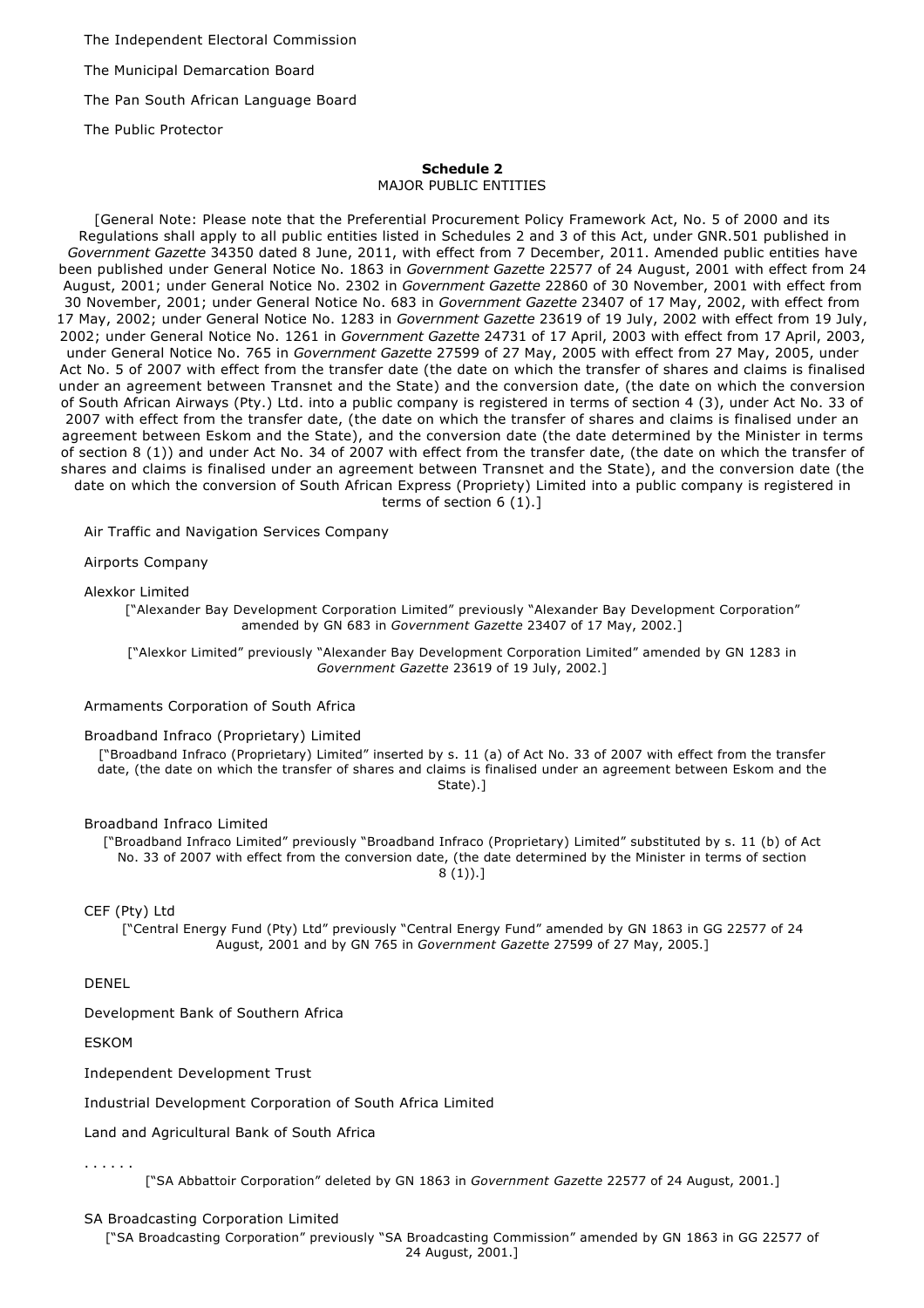## ["SA Broadcasting Corporation Limited" previously "SA Broadcasting Corporation" amended by GN 2302 in GG 22860 of 30 November, 2001.]

## South African Express (Proprietary) Limited

["South African Express (Proprietary) Limited" inserted by s. 9 (a) of Act No. 34 of 2007 with effect from the transfer date, (the date on which the transfer of shares and claims is finalised under an agreement between Transnet and the State) and substituted by s. 9 (b) of Act No. 34 of 2007 with effect from the conversion date, (the date on which the conversion of South African Express (Propriety) Limited into a public company is registered in terms of section 6 (1)).]

SA Forestry Company Limited

SA Nuclear Energy Corporation

["SA Nuclear Energy Corporation" previously "Atomic Energy Corporation of South Africa Limited" amended by GN 1261 in GG 24731 of 17 April, 2003.]

SA Post Office Limited

South African Airways Limited

["South African Airways Limited" previously known as "South African Airways (Proprietary) Limited" inserted by s. 9 (a) of Act No. 5 of 2007 with effect from the transfer date, (the date on which the transfer of shares and claims is finalised under an agreement between South African Airways (Proprietary) Limited and the State) and substituted by s. 9 (b) of Act No. 5 of 2007 with effect from the conversion date, (the date on which the conversion of South African Airways (Proprietary) Limited into a public company is registered in terms of section 6 (1)).]

(Editorial Note: S. 9 of Act No. 5 of 2007 inserts number 16A for "South African Airways (Proprietary) Limited" and "South African Airways Limited". Since numbering has not been effected in a prior *Gazette*, we will abide by the original format with no numbering.)

Telkom SA Limited

Trans-Caledon Tunnel Authority

Transnet Limited

Any subsidiary or entity under the ownership control of the above public entities

## **Schedule 3** OTHER PUBLIC ENTITIES

[General Note: Please note that the Preferential Procurement Policy Framework Act, No. 5 of 2000 and its Regulations shall apply to all public entities listed in Schedules 2 and 3 of this Act, under GNR.501 published in *Government Gazette* 34350 dated 8 June, 2011, with effect from 7 December, 2011.]

## **Part A: National Public Entities**

[General Note: Amended public entities have been published under General Notice No. 402 in *Government Gazette* 22047 of 16 February, 2001 with effect from 1 April, 2001; under General Notice No. 1397 in *Government Gazette* 22321 of 1 June, 2001 with effect from 1 June, 2001; under Government Notice No. 504 in *Government Gazette* 22337 of 8 June, 2001 with effect from 8 June, 2001; under General Notice No. 1863 in *Government Gazette* 22577 of 24 August, 2001 with effect from 24 August, 2001; under General Notice No. 2302 in *Government Gazette* 22860 of 30 November, 2001 with effect from 30 November, 2001; under General Notice No. 683 in *Government Gazette* 23407 of 17 May, 2002 with effect from 17 May, 2002; under General Notice No. 1283 in *Government Gazette* 23619 of 19 July, 2002 with effect from 19 July, 2002; under Government Notice No. 1396 in *Government Gazette* 24042 of 15 November, 2002 with effect from 15 November, 2002; under General Notice No. 1261 in *Government Gazette* 24731 of 17 April, 2003 with effect from 17 April, 2003; under General Notice No. 3366 in *Government Gazette* 25778 of 5 December, 2003 with effect from 5 December, 2003; under General Notice No. 1139 in *Government Gazette* 26477 of 25 June, 2004 with effect from 25 June, 2004; under General Notice No. 765 in *Government Gazette* 27599 of 27 May, 2005 with effect from 27 May, 2005; under General Notice No. 1114 in *Government Gazette* 27773 of 15 July, 2005 with effect from 15 July, 2005; under General Notices Nos. 1263, 1264, 1265, 1268, 1269 and 1271 in *Government Gazette* 28237 of 25 November, 2005 with effect from 25 November, 2005, under General Notice No. 230 in *Government Gazette* 28519 of 24 February, 2006 with effect from 24 February, 2006, under General Notice No. 396 in *Government Gazette* No. 28605 of 17 March, 2006 with effect from 17 March, 2006, under General Notices Nos. 436 and 441 in *Government Gazette* 28651 of 31 March, 2006 with effect from 31 March, 2006, under General Notice No. 602 in *Government Gazette* 28798 of 12 May, 2006 with effect from 12 May, 2006, under General Notice No. 667 in *Government Gazette* 28847 of 26 May, 2006 with effect from 26 May, 2006, under General Notice No. 972 in *Government Gazette* 29033 of 21 July, 2006 with effect from 21 July, 2006 and subject to Rand Water not exceeding their debt limit, as provided in the *Government Gazette* Notice 23450 of 31 May, 2002, under General Notice Nos. 1010 and 1011 in *Government Gazette* 29050 of 28 July, 2006 with effect from 28 July, 2006, under General Notices Nos. 1476 and 1477 in *Government Gazette* 29293 of 20 October, 2006 with effect from 20 October, 2006, under Government Notice No. 187 in *Government Gazette* 29669 of 9 March, 2007 with effect from 9 March, 2007, under Government Notice No. 1000 in *Government Gazette* 31417 of 19 September, 2008 with effect from 19 September, 2008, under Government Notice No. 1003 in *Government Gazette* 31417 of 19 September, 2008 with effect from 19 September, 2008; under Government Notice No. 311 in *Government Gazette* 32013 of 20 March, 2009 with effect from 20 March, 2009, under Government Notice No. 240 in *Government Gazette* 33059 of 1 April, 2010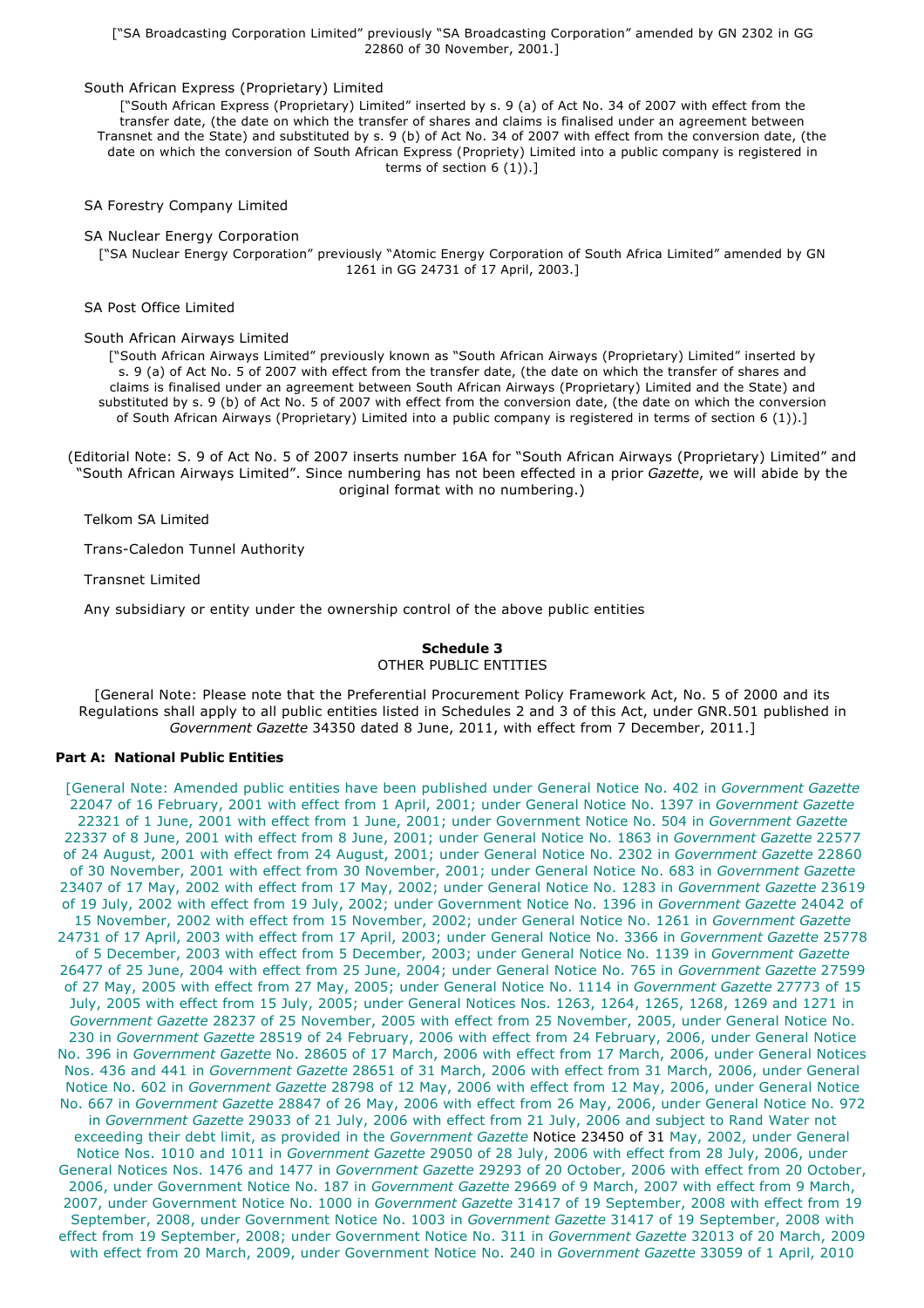with effect retrospectively from 1 July, 2005, under Government Notices Nos. 241 and 242 in *Government Gazette* 33059 of 1 April, 2010 with effect from 1 April, 2010, under Government Notice No. 1250 in *Government Gazette* 33900 of 31 December, 2010, under Government Notices Nos. 1253 and 1254 in *Government Gazette* 33900 of 31 December, 2010 with effect retrospectively from 1 April, 2010, under Government Notice No. 363 in *Government Gazette* 34233 of 29 April, 2011, with effect retrospectively from 1 April, 2011, under Government Notice Nos. 796, 797 (with effect retrospectively from 1 April, 2011) and 800 in *Government Gazette* 34631 of 30 September, 2011, under Government Notice No. 821 in *Government Gazette* 35759 of 12 October, 2012, with effect from 1 April, 2012, under Government Notice No. 824 in *Government Gazette* 35759 of 12 October, 2012, with effect from 1 April, 2011, under Government Notice No. 187 in *Government Gazette* 36225 of 15 March, 2013, with effect retrospectively from 16 February, 2001, under Government Notice No. 190 in *Government Gazette* 36225 of 15 March, 2013 with effect from 15 March, 2013, under Government Notice No. 392 in *Government Gazette* 37653 of 23 May, 2014, under Government Notice No. 393 in *Government Gazette* 37653 of 23 May, 2014 and s. 8 of Act No. 12 of 2013with effect from 1 April, 2014, under Government Notice No. 353 in *Government Gazette* 38735 of 30 April 2015 with effect from 30 April 2015, under Government Notice No. 354 in *Government Gazette* 38735 of 30 April, 2015 with effect from 1 April, 2015, under Government Notice No. 358 in *Government Gazette* 38735 of 30 April, 2015 w.e.f 31 March, 2015, under Government Notice Nos. 159 and 161 in *Government Gazette* 40637 of 24 February, 2017 w.e.f 24 February, 2017 and under Government Notice No. 388 in *Government Gazette* 41534 of 29 March, 2018 w.e.f. 29 March, 2018.]

#### Accounting Standards Board

# . . . . . .

["Africa Institute of South Africa, Pretoria" added by GN 402 in GG 22047 of 16 February, 2001 and deleted by GN 388 in GG 41534 of 29 March, 2018.]

#### African Renaissance and International Cooperation Fund

["African Renaissance and International Cooperation Fund" added by GN 1139 in GG 26477 of 25 June, 2004.]

#### Afrikaanse Taalmuseum, Paarl

["Afrikaanse Taalmuseum, Paarl" added by GN 402 in GG 22047 of 16 February, 2001.]

#### . . . . . .

["Agricultural Credit Board" deleted by GN 1863 in GG 22577 of 24 August, 2001.]

#### Agrément South Africa

["Agrément South Africa" added and classified by GN 159 in GG 40637 of 24 February, 2017.]

#### Agricultural Research Council

AGRISETA

["AGRISETA" added by GN 1010 in GG 29050 of 28 July, 2006.]

## . . . . . .

["Air Services Licensing Council" deleted by GN 1396 in GG 24042 of 15 November, 2002.]

## Artscape

["Cape Performing Arts Board (CAPAB), Cape Town" added by GN 402 in GG 22047 of 16 February, 2001.]

["Artscape" previously "Cape Performing Arts Board (CAPAB), Cape Town" amended by GN 1283 in GG 23619 of 19 July, 2002.]

#### Banking Sector Education and Training Authority

["Banking Sector Education and Training Authority" added by GN 402 in GG 22047 of 16 February, 2001.]

#### . . . . . .

["Board on Tariffs and Trade" deleted by GN 3366 in GG 25778 of 5 December, 2003.]

### Boxing South Africa

["Boxing South Africa" added by GN 3366 in GG 25778 of 5 December, 2003.]

#### Brand SA

["South African International Marketing Council Trust/Brand South Africa" previously "International Marketing Council" added by GN 1476 in GG 29293 of 20 October, 2006 and amended by GN 800 in GG 34631 of 30 September, 2011.]

["Brand SA" previously "South African International Marketing Council Trust/Brand South Africa" amended by GN 190 in GG 36225 of 15 March, 2013 with effect from 15 March, 2013.]

## Breede-Gouritz Catchment Management Agency

["Breede-Gouritz Catchment Management Agency", previously "Breede River Catchment Management Agency" added and classified by GN 1000 in GG 31417 of 19 September, 2008 and amended by GN 353 in GG 38735 of 30 April, 2015.]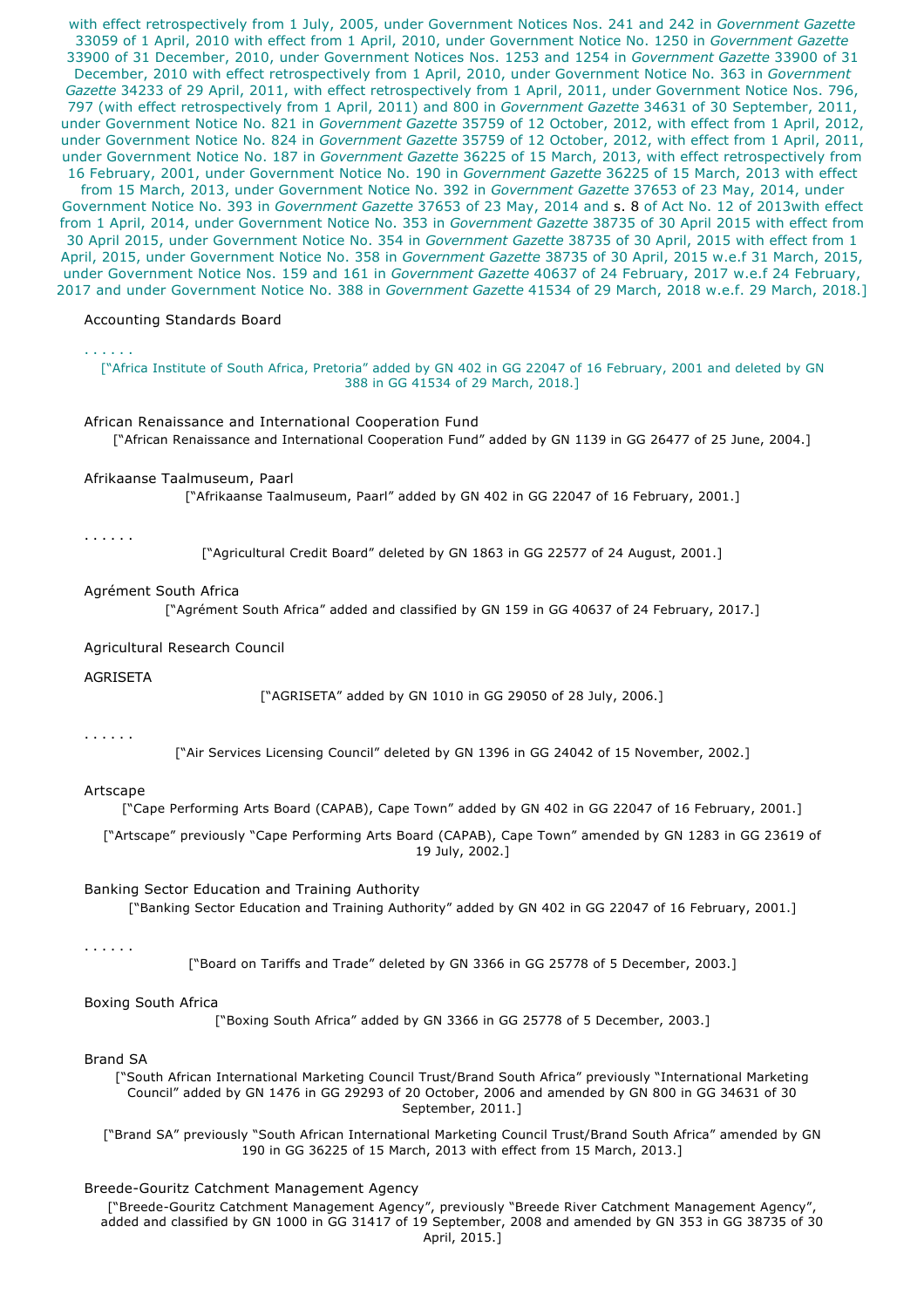["Business and Arts South Africa (BASA)" added by GN 402 in GG 22047 of 16 February, 2001 and deleted by GN 441 in GG 28651 of 31 March, 2006.]

Castle Control Board

["Castle Control Board" previously "Castle Management Board" added by GN 1397 in GG 22321 of 1 June, 2001 and amended by GN 1863 in GG 22577 of 24 August, 2001 and by GN 2302 in GG 22860 of 30 November, 2001.]

. . . . . .

. . . . . .

["Certification Council for Technikon Education" deleted by GN 683 in GG 23407 of 17 May, 2002.]

Chemical Industries Education and Training Authority

["Chemical Industries Education and Training Authority" added by GN 402 in GG 22047 of 16 February, 2001.]

. . . . . .

["Clothing, Textiles, Footwear and Leather Sector Education and Training Authority" added by GN 402 in GG 22047 of 16 February, 2001 and deleted by GN 797 in GG 34631 of 30 September, 2011.]

Commission for Conciliation, Mediation & Arbitration

Community Schemes Ombud Service

["Community Schemes Ombud Service" added by GN 821 in GG 35759 of 12 October, 2012 with effect from 1 April, 2012.]

Companies and Intellectual Property Commission

["Companies and Intellectual Property Commission" added by GN 1254 in GG 33900 of 31 December, 2010 with effect retrospectively from 1 April, 2010.]

Companies Tribunal

["Companies Tribunal" added by GN 363 in GG 34233 of 29 April, 2011 with effect retrospectively from 1 April, 2011.]

. . . . . .

["Compensation Board" deleted by GN 3366 in GG 25778 of 5 December, 2003.]

Compensation Fund, including Reserve Fund

["Compensation Fund, including Reserve Fund" added by GN 402 in GG 22047 of 16 February, 2001.]

. . . . . .

["Competition Board" deleted by GN 3366 in GG 25778 of 5 December, 2003.]

Competition Commission

["Competition Commission" added by GN 402 in GG 22047 of 16 February, 2001.]

Competition Tribunal

["Competition Tribunal" added by GN 402 in GG 22047 of 16 February, 2001.]

Construction Education and Training Authority ["Construction Education and Training Authority" added by GN 402 in GG 22047 of 16 February, 2001.]

Construction Industry Development Board ["Construction Industry Development Board" added by GN 2302 in GG 22860 of 30 November, 2001.]

Council for Built Environment (CBE)

["Council for Built Environment (CBE)" added by GN 765 in GG 27599 of 27 May, 2005.]

Council for Geoscience

Council for Medical Schemes

["Council for Medical Schemes" added by GN 402 in GG 22047 of 16 February, 2001.]

. . . . . .

["Council for Mineral Technology (Mintek)" moved from Schedule 3A to Schedule 3B by GN 504 in GG 22337 of 8 June, 2001.]

. . . . . .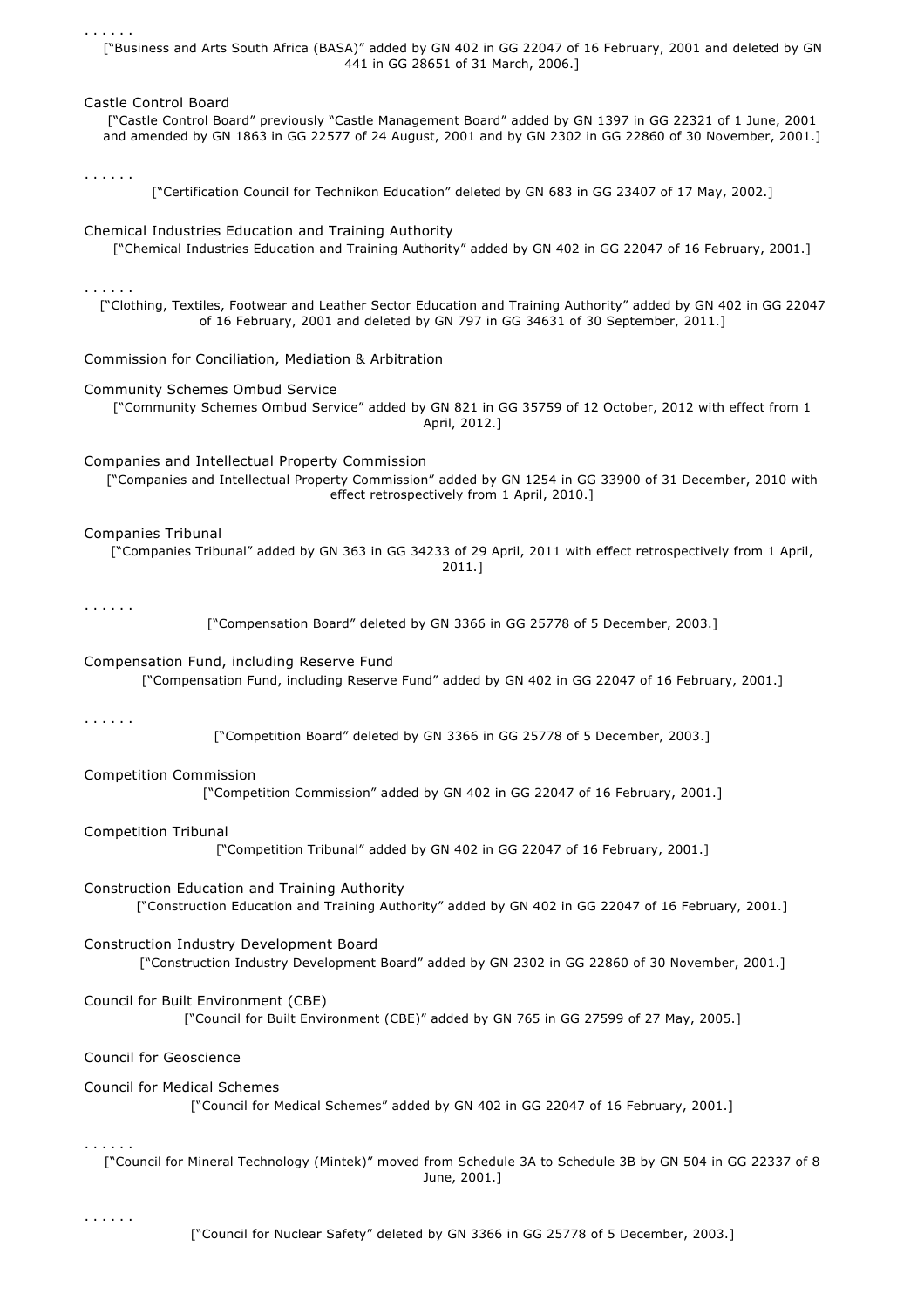. . . . . . ["Council for Scientific and Industrial Research (CSIR)" moved from Schedule 3A to Schedule 3B by GN 504 in GG 22337 of 8 June, 2001.] Council on Higher Education ["Council on Higher Education" added by GN 402 in GG 22047 of 16 February, 2001.] Cross-Border Road Transport Agency ["Cross-Border Road Transport Agency" added by GN 1397 in GG 22321 of 1 June, 2001.] Culture, Arts, Tourism, Hospitality and Sports Education and Training Authority (CATHSSETA) ["Culture, Arts, Tourism, Hospitality and Sports Education and Training Authority (CATHSSETA)" added and classified by GN 796 in GG 34631 of 30 September, 2011.] . . . . . . ["Diplomacy, Intelligence, Defence and Trade & Industry Sector Education and Training Authority" added by GN 402 in GG 22047 of 16 February, 2001 and deleted by GN 1000 in GG 31417 of 19 September, 2008.] . . . . . . ["Education and Labour Relations Council" added by GN 1396 in GG 24042 of 15 November, 2002 and deleted by GN 358 in GG 38735 of 30 April, 2015 w.e.f 31 March, 2015 (Editorial Note: GN 358 in GG 38735 made reference to "Education Labour Relations Council (ELRC)". We suggest "Education and Labour Relations Council" was intended).] Education, Training and Development Practices SETA (ETDP) ["Education, Training and Development Practices SETA (ETDP)" previously "Education, Training and Development Practices Sector Education and Training Authority" added by GN 402 in GG 22047 of 16 February, 2001 and amended by GN 800 in GG 34631 of 30 September, 2011.] Electricity Distribution Industry Holdings (Pty) Ltd ["Electricity Distribution Industry Holdings (Pty) Ltd" added by GN 3366 in GG 25778 of 5 December, 2003.] Electronic Communications Security (Pty) Ltd ["Electronic Communications Security (Pty) Ltd" added and classified by GN 311 in GG 32013 of 20 March, 2009.] . . . . . . ["Employment's Condition Commission" added by GN 402 in GG 22047 of 16 February, 2001 and deleted by GN 765 in GG 27599 of 27 May, 2005.] Energy and Water Sector Education and Training Authority (EWSETA) ["Energy and Water Sector Education and Training Authority (EWSETA)" previously "Energy Sector Education and Training Authority" added by GN 402 in GG 22047 of 16 February, 2001 and amended by GN 800 in GG 34631 of 30 September, 2011.] . . . . . . ["Engelenburg House Art Collection, Pretoria" added by GN 402 in GG 22047 of 16 February, 2001 and deleted by GN 1396 in GG 24042 of 15 November, 2002.] . . . . . . ["English Dictionary Unit of South Africa, Grahamstown" added by GN 402 in GG 22047 of 16 February, 2001 and deleted by GN 1283 in GG 23619 of 19 July, 2002.] Estate Agency Affairs Board ["Estate Agency Affairs Board" added by GN 1397 in GG 22321 of 1 June, 2001.] . . . . . . ["Export Credit Reinsurance Fund" added by GN 1397 in GG 22321 of 1 June, 2001 and deleted by GN 683 in GG 23407 of 17 May, 2002.] Fibre Processing Manufacturing Sector Education and Training Authority (FPMSETA) ["Fibre Processing Manufacturing Sector Education and Training Authority (FPMSETA)" added and classified by GN 796 in GG 34631 of 30 September, 2011.] Film and Publication Board ["Film and Publication Board" added by GN 1397 in GG 22321 of 1 June, 2001.] . . . . . .

["Film & Publications Review Board" added by GN 402 in GG 22047 of 16 February, 2001 and deleted by GN 1261 in GG 24731 of 17 April, 2003.]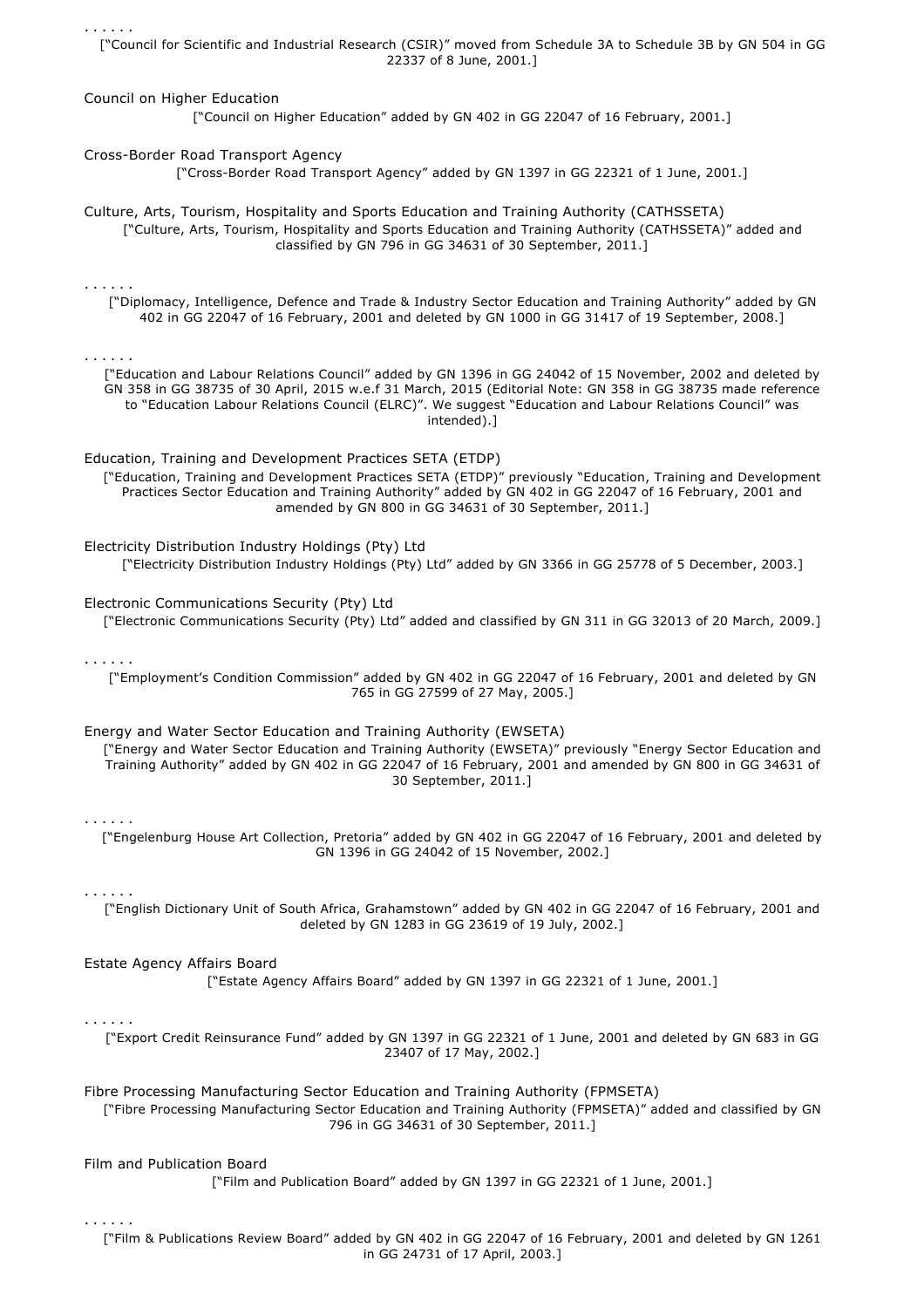| Financial and Accounting Services SETA (FASSET)<br>["Financial and Accounting Services SETA (FASSET)" previously "Financial and Accounting Services Training<br>Authority" added by GN 402 in GG 22047 of 16 February, 2001 and amended by GN 800 in GG 34631 of 30<br>September, 2011.]                                      |
|-------------------------------------------------------------------------------------------------------------------------------------------------------------------------------------------------------------------------------------------------------------------------------------------------------------------------------|
| Financial Intelligence Centre<br>["Financial Intelligence Centre" added by GN 3366 in GG 25778 of 5 December, 2003.]                                                                                                                                                                                                          |
| <b>Financial Services Board</b>                                                                                                                                                                                                                                                                                               |
| Food and Beverages Manufacturing Industry (FOODBEV)<br>["Food and Beverages Manufacturing Industry (FOODBEV)" previously "Food and Beverages Manufacturing<br>Industry Sector Education and Training Authority" added by GN 402 in GG 22047 of 16 February, 2001 and<br>amended by GN 800 in GG 34631 of 30 September, 2011.] |
| .<br>["Forest Industries Sector Education and Training Authority" added by GN 402 in GG 22047 of 16 February, 2001<br>and deleted by GN 797 in GG 34631 of 30 September, 2011.]                                                                                                                                               |
| .<br>["Foundation for Education, Science and Technology, Pretoria" added by GN 402 in GG 22047 of 16 February, 2001<br>and deleted by GN 1139 in GG 26477 of 25 June, 2004.]                                                                                                                                                  |
| .<br>["Foundation for Research and Development" added by GN 402 in GG 22047 of 16 February, 2001 and deleted by<br>GN 1283 in GG 23619 of 19 July, 2002.]                                                                                                                                                                     |
| Freedom Park Trust<br>["Freedom Park Trust" added by GN 1261 in GG 24731 of 17 April, 2003.]                                                                                                                                                                                                                                  |
| .<br>["Godisa Trust" added by GN 1139 in GG 26477 of 25 June, 2004 and deleted by GN 1000 in GG 31417 of 19<br>September, 2008.]                                                                                                                                                                                              |
| Health and Welfare Sector Education and Training Authority<br>["Health and Welfare Sector Education and Training Authority" added by GN 402 in GG 22047 of 16 February,<br>2001.]                                                                                                                                             |
| Housing Development Agency<br>["Housing Development Agency" added and classified by GN 311 in GG 32013 of 20 March, 2009.]                                                                                                                                                                                                    |
| Human Sciences Research Council                                                                                                                                                                                                                                                                                               |
| $\alpha$ , and $\alpha$ , and $\alpha$<br>["Immigrants Selection Board" added by GN 402 in GG 22047 of 16 February, 2001 and deleted by GN 1396 in GG<br>24042 of 15 November, 2002.]                                                                                                                                         |
| .<br>["Independent Communications Authority" added by GN 402 in GG 22047 of 16 February, 2001 and deleted by GN<br>1863 in GG 22577 of 24 August, 2001.]                                                                                                                                                                      |
| Independent Regulatory Board for Auditors<br>["Independent Regulatory Board for Auditors" added by GN 1011 in GG 29050 of 28 July, 2006.]                                                                                                                                                                                     |
| Information Systems, Electronics and Telecommunications Technologies Training Authority<br>["Information Systems, Electronics and Telecommunications Technologies Training Authority" added by GN 402 in<br>GG 22047 of 16 February, 2001.]                                                                                   |
| Ingonyama Trust Board<br>["Ingonyama Trust Board" added by GN 402 in GG 22047 of 16 February, 2001.]                                                                                                                                                                                                                          |
| Inkomati-Usuthu Catchment Management Agency<br>["Inkomati-Usuthu Catchment Management Agency", previously "Inkomati Catchment Management Agency",<br>added by GN 396 in GG 28605 of 17 March, 2006 and amended by GN 353 in GG 38735 of 30 April, 2015.]                                                                      |
| Insurance Sector Education and Training Authority                                                                                                                                                                                                                                                                             |

["Insurance Sector Education and Training Authority" added by GN 402 in GG 22047 of 16 February, 2001.]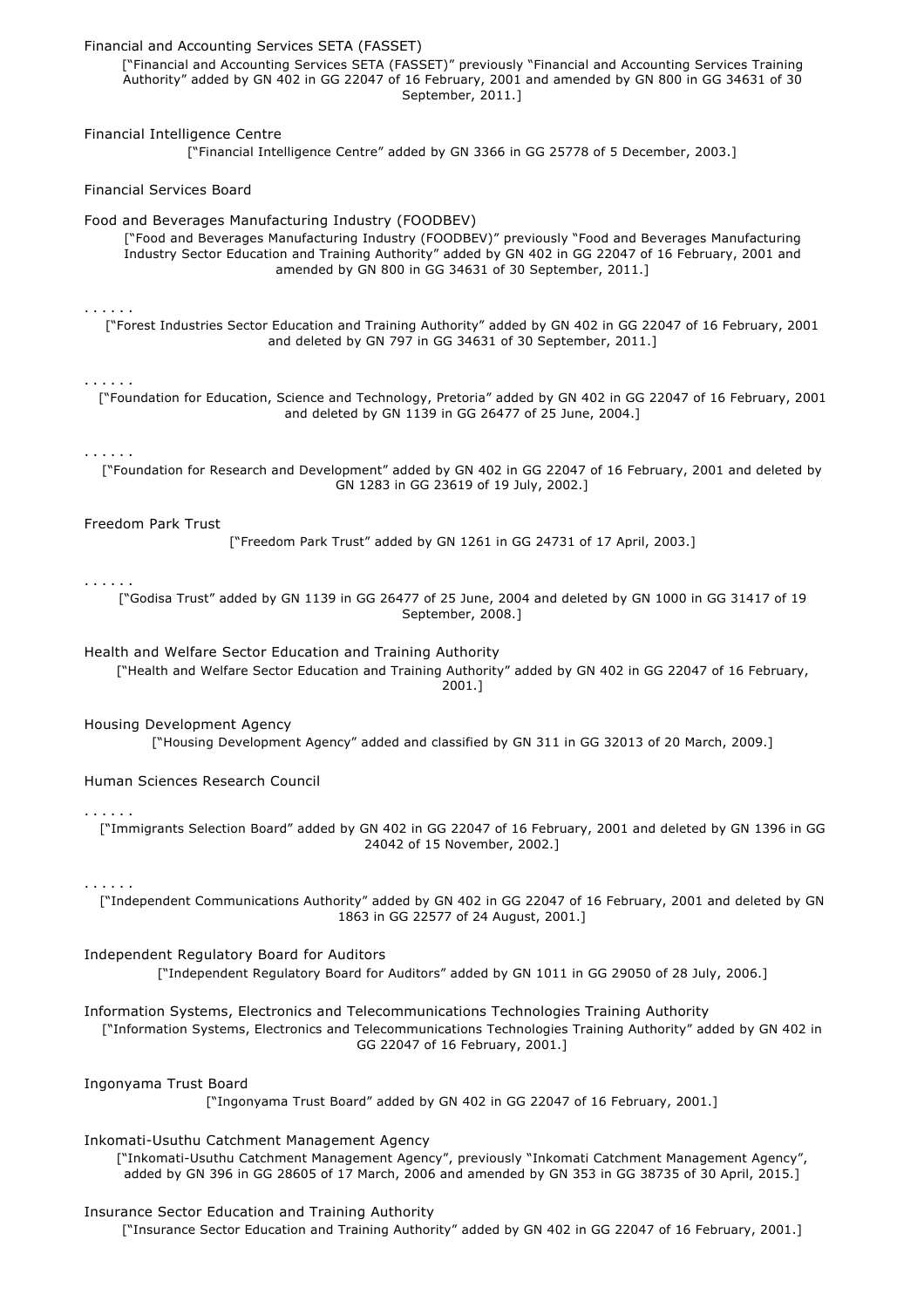| International Trade Administration Commission<br>["International Trade Administration" added by GN 1139 in GG 26477 of 25 June, 2004 and amended by GN 765 in<br>GG 27599 of 27 May, 2005.]                                                                                                                                                    |
|------------------------------------------------------------------------------------------------------------------------------------------------------------------------------------------------------------------------------------------------------------------------------------------------------------------------------------------------|
| .<br>["Investment South Africa" added by GN 402 in GG 22047 of 16 February, 2001 and deleted by GN 1863 in GG<br>22577 of 24 August, 2001.]                                                                                                                                                                                                    |
| iSimangaliso Wetland Park<br>["iSimangaliso Wetland Park" previously "Greater St. Lucia Wetland Park Authority" added by GN 1283 in GG<br>23619 of 19 July, 2002 and amended by GN 1003 in GG 31417 of 19 September, 2008.]                                                                                                                    |
| Iziko Museums of South Africa<br>["Iziko Museums of South Africa" previously "Iziko Museums of Cape Town" previously "Southern Flagship<br>Institution, Cape Town" added by GN 402 in GG 22047 of 16 February, 2001 and amended by GN 1283 in GG<br>23619 of 19 July, 2002 and by GN 392 of GG 37653 of 23 May, 2014.]                         |
| .<br>["JLB Institute of Itchyology" added by GN 402 in GG 22047 of 16 February, 2001 and deleted by GN 1283 in GG<br>23619 of 19 July, 2002.]                                                                                                                                                                                                  |
| (Editorial Note: Wording as per original Government Gazette. It is suggested that the word "Itchyology" is intended<br>to be "Ichthyology".)                                                                                                                                                                                                   |
| .<br>["Johannesburg World Summit" previously "Johannesburg Earth Summit" added by GN 1397 in GG 22321 of 1<br>June, 2001 and amended by GN 683 in GG 23407 of 17 May, 2002 and deleted by GN 1139 in GG 26477 of 25<br>June, 2004.]                                                                                                            |
| .<br>["Judicial Services Commission" deleted by GN 683 in GG 23407 of 17 May, 2002.]                                                                                                                                                                                                                                                           |
| KwaZulu-Natal Museum<br>["KwaZulu-Natal Museum" previously "Natal Museum, Pietermaritzburg" added by GN 402 in GG 22047 of 16<br>February, 2001 and amended by GN 800 in GG 34631 of 30 September, 2011.]                                                                                                                                      |
| .<br>["KwaZulu Ingonyama Trust" added by GN 402 in GG 22047 of 16 February, 2001 and deleted by GN 1261 in GG<br>24731 of 17 April, 2003.]                                                                                                                                                                                                     |
| Legal Aid South Africa<br>["Legal Aid South Africa" previously "Legal Aid Board" amended by GN 1250 in GG 33900 of 31 December, 2010.]                                                                                                                                                                                                         |
| Local Government Education and Training Authority (LGSETA)<br>["Local Government Education and Training Authority (LGSETA)" previously "Local Government, Water and Related<br>Services Sector Education and Training Authority" added by GN 402 in GG 22047 of 16 February, 2001 and<br>amended by GN 800 in GG 34631 of 30 September, 2011.] |
| Luthuli Museum<br>["Luthuli Museum" added by GN 1269 in GG 28237 of 25 November, 2005.]                                                                                                                                                                                                                                                        |
| .<br>["Manufacturing Advisory Council" added by GN 1397 in GG 22321 of 1 June, 2001 and deleted by GN 1000 in GG<br>31417 of 19 September, 2008.]                                                                                                                                                                                              |
| .<br>["Manufacturing Development Board" added by GN 1397 in GG 22321 of 1 June, 2001 and deleted by GN 3366 in<br>GG 25778 of 5 December, 2003.]                                                                                                                                                                                               |
| Manufacturing, Engineering and Related Services Education and Training Authority<br>["Manufacturing, Engineering and Related Services Education and Training Authority" added by GN 402 in GG<br>22047 of 16 February, 2001.]                                                                                                                  |
| Marine Living Resources Fund<br>["Marine Living Resources Fund" added by GN 402 in GG 22047 of 16 February, 2001.]                                                                                                                                                                                                                             |
| Market Theatre Foundation<br>["Market Theatre Foundation" added by GN 1283 in GG 23619 of 19 July, 2002.]                                                                                                                                                                                                                                      |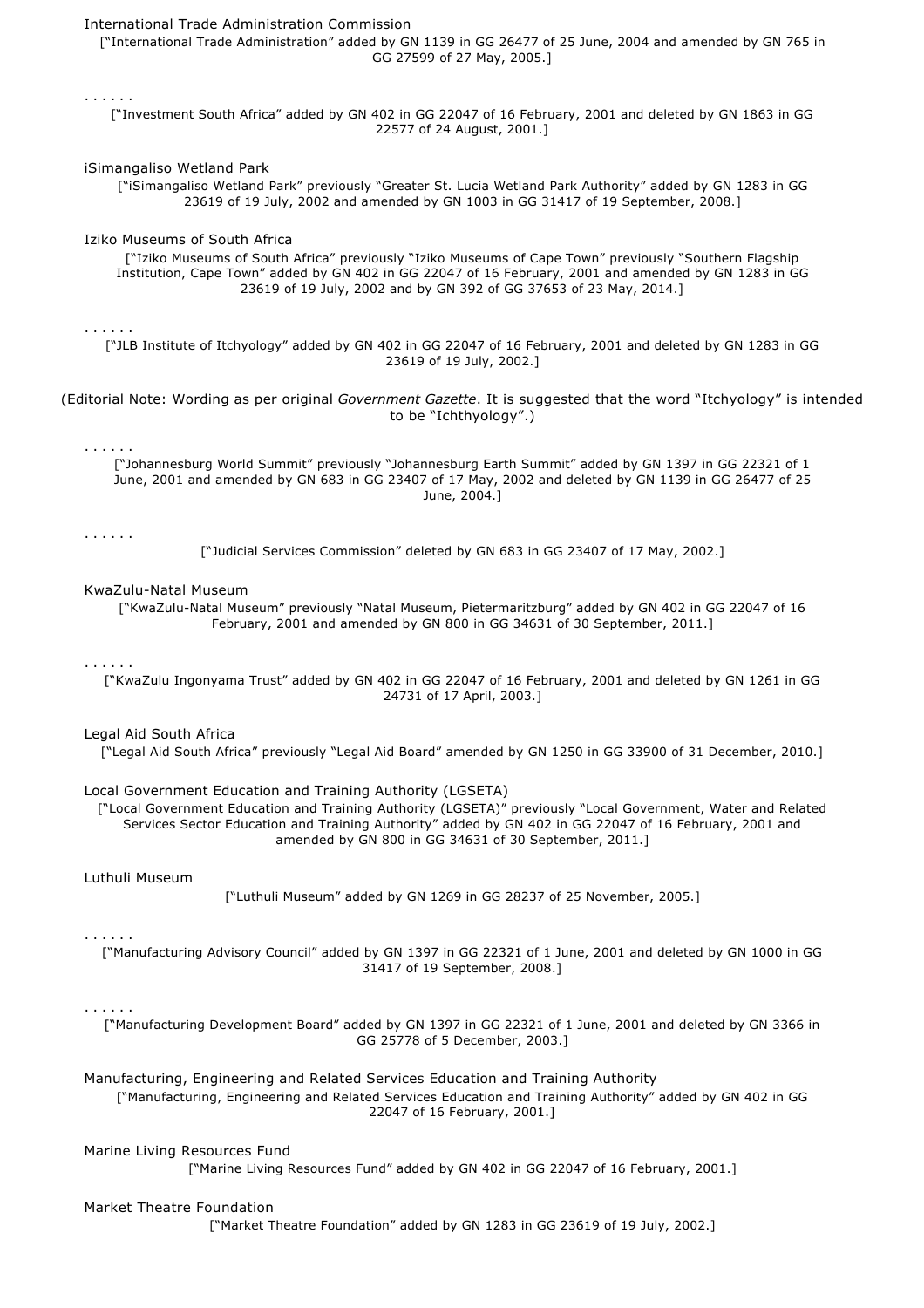["Market Theatre, Johannesburg" added by GN 402 in GG 22047 of 16 February, 2001 and deleted by GN 1396 in GG 24042 of 15 November, 2002.]

["Media, Advertising, Publishing, Printing and Packaging Training Authority" added by GN 402 in GG 22047 of 16 February, 2001 and deleted by GN 797 in GG 34631 of 30 September, 2011.]

### Media Development and Diversity Agency

["Media Development and Diversity Agency" added by GN 1261 in GG 24731 of 17 April, 2003.]

Media, Information and Communication Technologies Sector Education and Training Authority (MICTS) ["Media, Information and Communication Technologies Sector Education and Training Authority (MICTS)" added and classified by GN 796 in GG 34631 of 30 September, 2011.]

## Mine Health & Safety Council

["Mine Health & Safety Council" added by GN 402 in GG 22047 of 16 February, 2001.]

#### . . . . . .

. . . . . .

. . . . . .

["Mines and Works Compensation Fund" added by GN 402 in GG 22047 of 16 February, 2001 and deleted by GN 3366 in GG 25778 of 5 December, 2003.]

#### Mining Qualifications Authority

["Mining Qualifications Authority" added by GN 402 in GG 22047 of 16 February, 2001.]

#### . . . . . .

["Municipal Infrastructure Investment Unit" added by GN 1397 in GG 22321 of 1 June, 2001 and deleted by GN 388 in GG 41534 of 29 March, 2018.]

## National Agricultural Marketing Council

["National Agricultural Marketing Council" previously "National Agriculture Marketing Council" amended by GN 1283 in GG 23619 of 19 July, 2002.]

. . . . . .

["National Archives Commission" added by GN 402 in GG 22047 of 16 February, 2001 and deleted by GN 1283 in GG 23619 of 19 July, 2002.]

#### National Arts Council

["National Arts Council" added by GN 402 in GG 22047 of 16 February, 2001.]

#### . . . . . .

["National Botanical Institute" added by GN 402 in GG 22047 of 16 February, 2001 and deleted by GN 765 in GG 27599 of 27 May, 2005.]

#### National Consumer Commission

["National Consumer Commission" added and classified by GN 1000 in GG 31417 of 19 September, 2008.]

#### National Consumer Tribunal

["National Consumer Tribunal" added by GN 602 in GG 28798 of 12 May, 2006.]

## . . . . . .

["National Coordination Office of the Manufacturing Advisory Centre Programme—NAMAC" added by GN 402 in GG 22047 of 16 February, 2001 and deleted by GNs 1263, 1264 and 1265 in GG 28237 of 25 November, 2005.]

# National Credit Regulator

["National Credit Regulator" added by GN 602 in GG 28798 of 12 May, 2006.]

# National Development Agency

["National Development Agency" added by GN 402 in GG 22047 of 16 February, 2001.]

National Economic, Development and Labour Council

. . . . . .

["National Electricity Regulator" deleted by GN 1271 in GG 28237 of 25 November, 2005.]

## National Electronic Media Institute of SA

["National Electronic Media Institute of SA" added by GN 1397 in GG 22321 of 1 June, 2001.]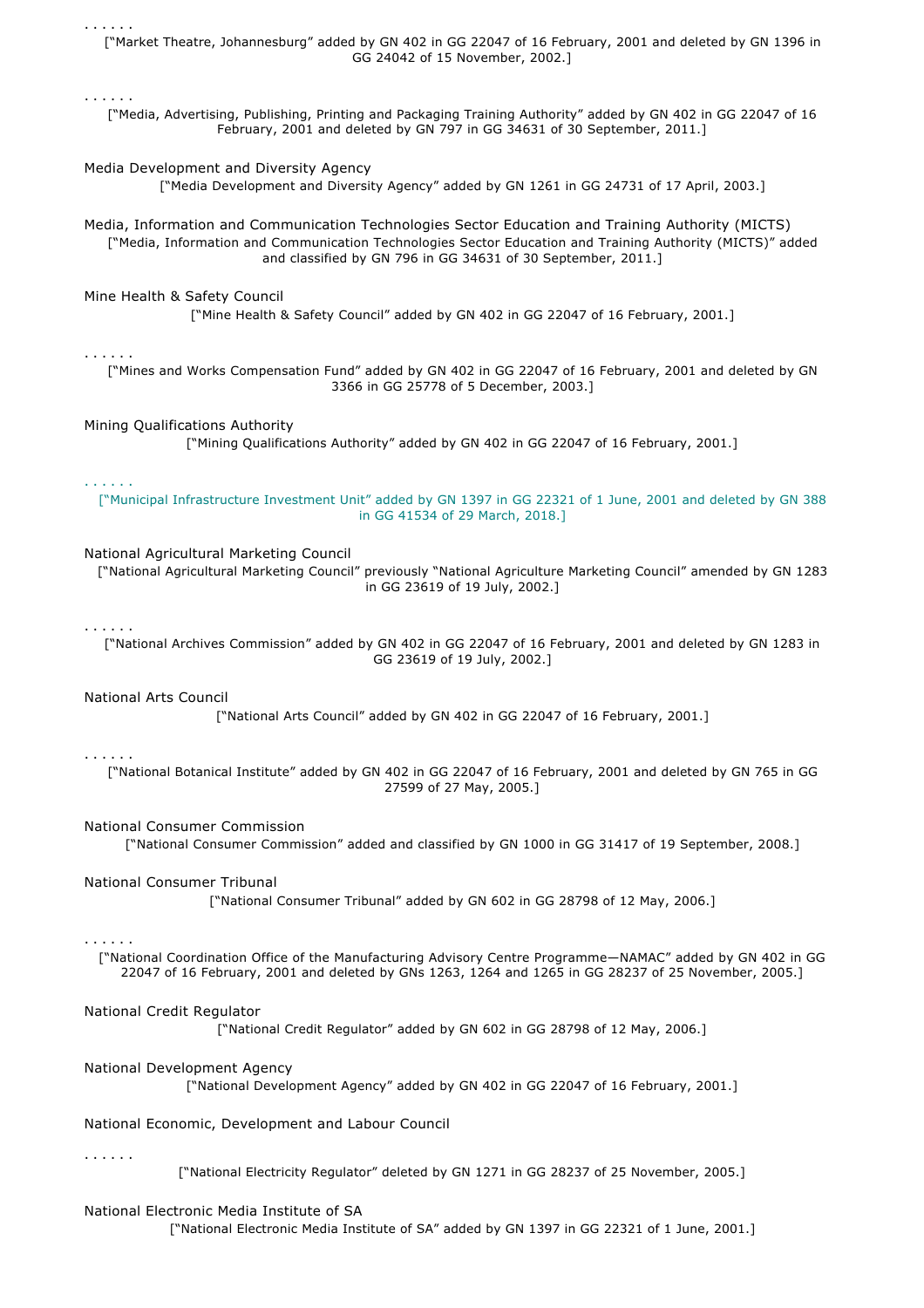| National Empowerment Fund<br>["National Empowerment Fund" added by GN 402 in GG 22047 of 16 February, 2001.]                                                                                                        |
|---------------------------------------------------------------------------------------------------------------------------------------------------------------------------------------------------------------------|
| National Energy Regulator of South Africa<br>["National Energy Regulator of South Africa" added by GN 1271 in GG 28237 of 25 November, 2005.]                                                                       |
| National Film and Video Foundation<br>["National Film and Video Foundation" added by GN 402 in GG 22047 of 16 February, 2001.]                                                                                      |
| $\mathbf{r}$ , and $\mathbf{r}$ , and $\mathbf{r}$<br>["National Film Board" deleted by GN 3366 in GG 25778 of 5 December, 2003.]                                                                                   |
| National Gambling Board of SA<br>["National Gambling Board of SA" added by GN 402 in GG 22047 of 16 February, 2001.]                                                                                                |
| National Health Laboratory Service<br>["National Health Laboratory Service" added by GN 683 in GG 23407 of 17 May, 2002.]                                                                                           |
| National Heritage Council (NHC)<br>["National Heritage Council (NHC)" added by GN 765 in GG 27599 of 27 May, 2005.]                                                                                                 |
| National Home Builders Registration Council-NHBRC<br>["National Home Builders Registration Council-NHBRC" added by GN 402 in GG 22047 of 16 February, 2001.]                                                        |
| National Housing Finance Corporation                                                                                                                                                                                |
| National Library, Pretoria/Cape Town<br>["National Library, Pretoria/Cape Town" added by GN 402 in GG 22047 of 16 February, 2001.]                                                                                  |
| National Lotteries Commission<br>["National Lotteries Commission", previously "National Lotteries Board", added by GN 402 in GG 22047 of 16<br>February, 2001 and amended by GN 353 in GG 38735 of 30 April, 2015.] |
| National Metrology Institute of South Africa<br>["National Metrology Institute of South Africa" added and classified by GN 1000 in GG 31417 of 19 September,<br>2008.1                                              |
| ["National Monuments Council" deleted by GN 1283 in GG 23619 of 19 July, 2002.]                                                                                                                                     |
| National Museum, Bloemfontein<br>["National Museum, Bloemfontein" added by GN 402 in GG 22047 of 16 February, 2001.]                                                                                                |
| National Nuclear Regulator<br>["National Nuclear Regulator" added by GN 402 in GG 22047 of 16 February, 2001.]                                                                                                      |
| National Regulator for Compulsory Specifications<br>["National Regulator for Compulsory Specifications" added and classified by GN 1000 in GG 31417 of 19<br>September, 2008.]                                      |
| National Research Foundation<br>["National Research Foundation" added by GN 402 in GG 22047 of 16 February, 2001.]                                                                                                  |
| .<br>["National Small Business Council" deleted by GN 3366 in GG 25778 of 5 December, 2003.]                                                                                                                        |
| National Student Financial Aid Scheme<br>["National Student Financial Aid Scheme" added by GN 402 in GG 22047 of 16 February, 2001.]                                                                                |
| National Urban Reconstruction and Housing Agency-NURCHA<br>["National Urban Reconstruction and Housing Agency-NURCHA" added by GN 402 in GG 22047 of 16 February,<br>2001.]                                         |
| ["National Year 2000 Decision Support Centre" added by GN 402 in GG 22047 of 16 February, 2001 and deleted by                                                                                                       |

GN 3366 in GG 25778 of 5 December, 2003.]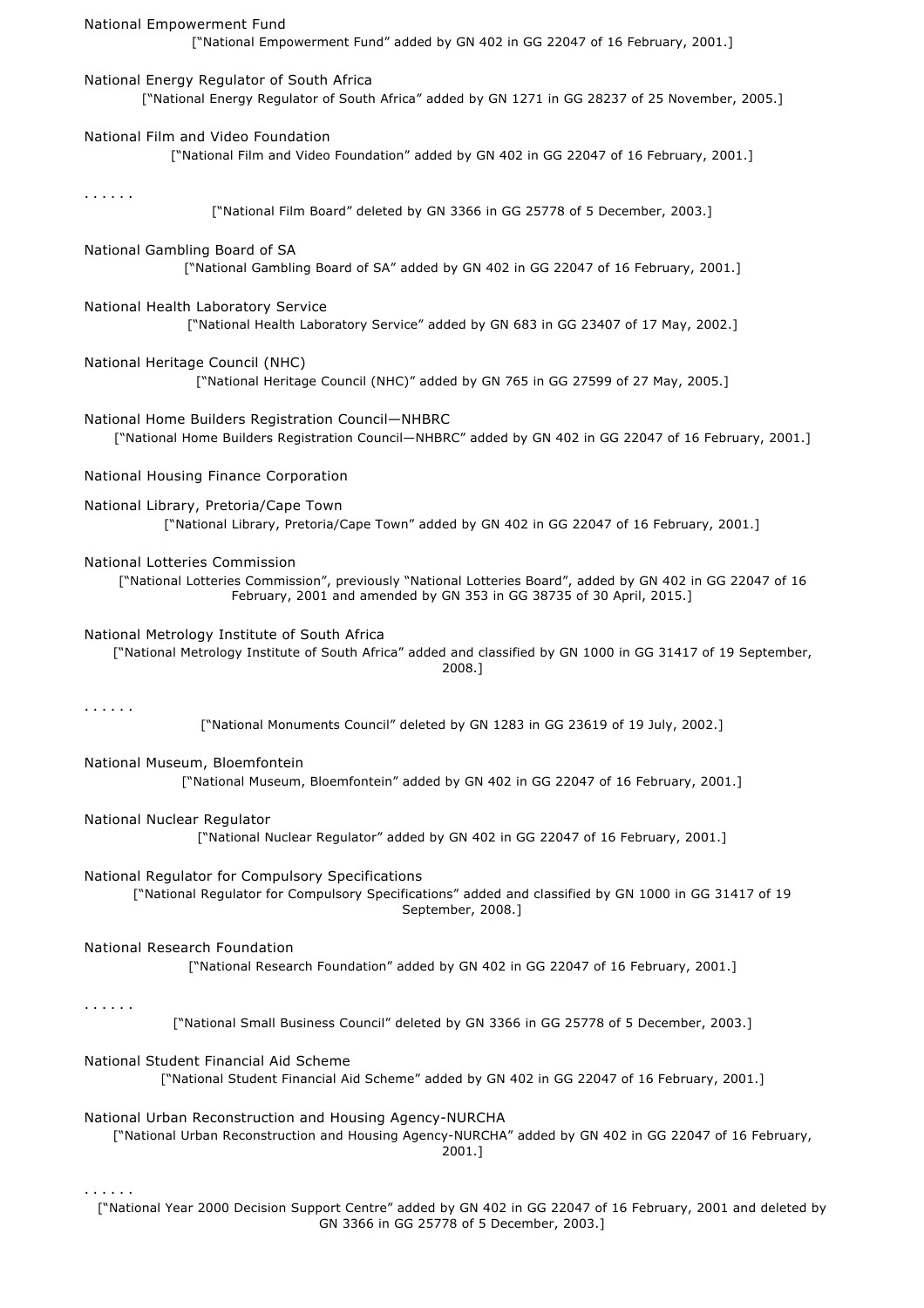. . . . . . ["National Youth Commission" deleted by GN 1253 in GG 33900 of 31 December, 2010 with effect from 1 April, 2010.]

## National Youth Development Agency

["National Youth Development Agency' added and classified by GN 311 in GG 32013 of 20 March, 2009.]

. . . . . .

["National Zoological Gardens of SA" added by GN 402 in GG 22047 of 16 February, 2001 and deleted by GN 1477 in GG 29293 of 20 October, 2006 (Editorial Note: GN 1477 in GG 29293 made reference to "National Zoological Gardens". We suggest "National Zoological Gardens of SA" was intended).]

Nelson Mandela Museum, Umtata ["Nelson Mandela Museum, Umtata" added by GN 402 in GG 22047 of 16 February, 2001.]

Ditsong: Museums of South Africa

["Ditsong: Museums of South Africa" previously "Northern Flagship Institution, Pretoria" added by GN 402 in GG 22047 of 16 February, 2001 and amended by GN 1250 in GG 33900 of 31 December, 2010.]

Office of Health Standards Compliance

["Office of Health Standards Compliance" added and classified by GN 393 in GG 37653 of 23 May, 2014 w.e.f 1 April, 2014 and by s. 8 of Act No. 12 of 2013.]

(Editorial Note: Please note that both GN 393 in GG 37653 of 23 May, 2014 and section 8 of the National Health Amendment Act, No. 12 of 2013 add/insert the expression "Office of Health Standards Compliance" in Schedule 3, Part A with effect from 1 April, 2014.)

Office of the Ombudsman for Financial Services Providers

["Office of the Ombudsman for Financial Services Providers" added and classified by GN 1000 in GG 31417 of 19 September, 2008.]

Office of the Pension Funds Adjudicator

["Office of the Pension Funds Adjudicator" added and classified by GN 1000 in GG 31417 of 19 September, 2008.]

## Performing Arts Council of the Free State

["Performing Arts Council Orange Free State (PACOFS), Bloemfontein" added by GN 402 in GG 22047 of 16 February, 2001.]

["Performing Arts Council of the Free State" previously "Performing Arts Council Orange Free State (PACOFS), Bloemfontein" amended by GN 1283 in GG 23619 of 19 July, 2002.]

## Perishable Products Export Control Board

["Perishable Products Export Control Board" added by GN 1283 in GG 23619 of 19 July, 2002.]

## . . . . . .

["Police, Private Security, Legal and Correctional Services" added by GN 402 in GG 22047 of 16 February, 2001.]

["Police, Private Security, Legal and Correctional Services Training Authority" previously "Police, Private Security, Legal and Correctional Services" amended by GN 1863 in GG 22577 of 24 August, 2001 and deleted by GN 1000 in GG 31417 of 19 September, 2008.]

## Ports Regulator of South Africa

["Ports Regulator of South Africa" added and classified by GN 1000 in GG 31417 of 19 September, 2008.]

## . . . . . .

["Primary Agricultural Education and Training Authority (PAETA)" added by GN 402 in GG 22047 of 16 February, 2001 and deleted by GN 1010 in GG 29050 of 28 July, 2006.]

# Private Security Industry Regulatory Authority

["Private Security Industry Regulatory Authority" added and classified by GN 1000 in GG 31417 of 19 September, 2008.]

# Productivity SA

["Productivity SA" previously "National Productivity Institute" added by GN 402 in GG 22047 of 16 February, 2001 and amended by GN 1003 in GG 31417 of 19 September, 2008.]

. . . . . .

["Public Investment Commissioners" added by GN 1397 in GG 22321 of 1 June, 2001 and deleted by GN 1114 in GG 27773 of 15 July, 2005.]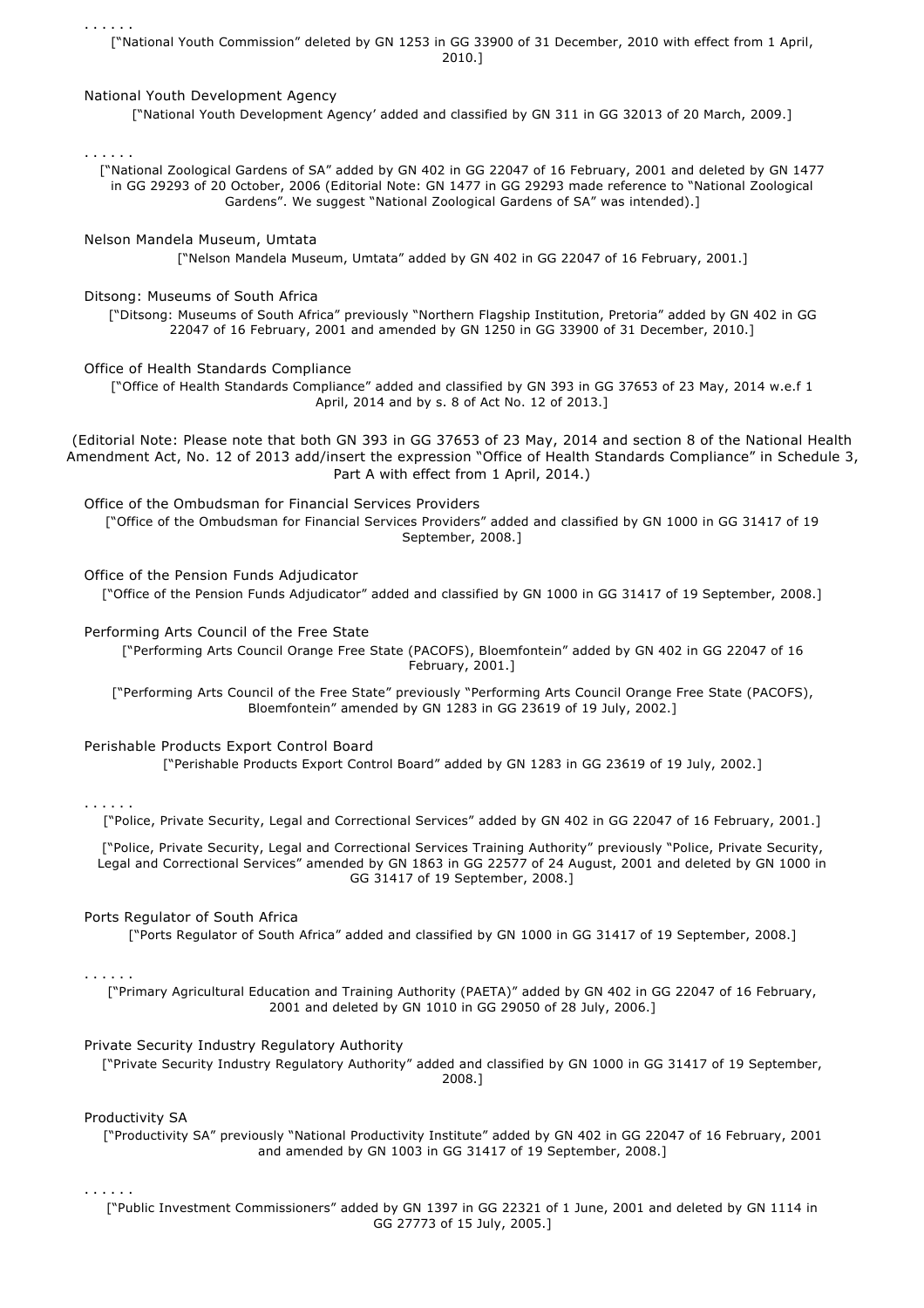. . . . . . ["Public Protector" added by GN 402 in GG 22047 of 16 February, 2001 and deleted by GN 1863 in GG 22577 of 24 August, 2001.]

Public Service Sector Education and Training Authority (PSETA)

["Public Service Sector Education and Training Authority (PSETA)" previously "Public Sector Education and Training Authority" added by GN 667 in GG 28847 of 26 May, 2006 and amended by GN 800 in GG 34631 of 30 September, 2011.]

. . . . . .

["Public Services Sector Education and Training Authority" added by GN 402 in GG 22047 of 16 February, 2001 and deleted by GN 2302 in GG 22860 of 30 November, 2001.]

## Quality Council for Trades and Occupations (QCTO)

["Quality Council for Trades and Occupations (QCTO)" added by GN 1254 in GG 33900 of 31 December, 2010 with effect retrospectively from 1 April, 2010.]

## Railway Safety Regulator

["Railway Safety Regulator" added by GN 3366 in GG 25778 of 5 December, 2003.]

## . . . . . .

["Rent Control Board" added by GN 1283 in GG 23619 of 19 July, 2002 and deleted by GN 765 in GG 27599 of 27 May, 2005.]

Road Accident Fund

## Road Traffic Infringement Agency (RTIA)

["Road Traffic Infringement Agency (RTIA)" added by GN 1254 in GG 33900 of 31 December, 2010 with effect retrospectively from 1 April, 2010.]

### Road Traffic Management Corporation

["Road Traffic Management Corporation" added by GN 1396 in GG 24042 of 15 November, 2002.]

#### Robben Island Museum, Cape Town

["Robben Island Museum, Cape Town" added by GN 402 in GG 22047 of 16 February, 2001.]

## Rural Housing Loan Fund

["Rural Housing Loan Fund" added by GN 3366 in GG 25778 of 5 December, 2003.]

## Safety and Security Sector Education and Training Authority (SASSETA)

["Safety and Security Sector Education and Training Authority (SASSETA)" previously "Safety and Security Sector Education and Training" added by GN 240 in GG 33059 of 1 April, 2010 with effect retrospectively from 1 July, 2005 and amended by GN 800 in GG 34631 of 30 September, 2011.]

#### . . . . . .

["South African Blind Workers Organization (SABWO)" added by GN 402 in GG 22047 of 16 February, 2001 and deleted by GN 441 in GG 28651 of 31 March, 2006 (Editorial Note: GN 441 in GG 28651 made reference to "South African Blind Workers Association (SABWO)". We suggest "South African Blind Workers Organization (SABWO)" was intended).]

#### . . . . . .

["SA Bureau of Standards (SABS)" moved from Schedule 3A to Schedule 3B by GN 504 in GG 22337 of 8 June, 2001.]

## SA Civil Aviation Authority

#### . . . . . .

["SA Communications Regulatory Authority" added by GN 402 in GG 22047 of 16 February, 2001 and deleted by GN 1863 in GG 22577 of 24 August, 2001.]

## . . . . . .

["SA Council for Architects" added by GN 1397 in GG 22321 of 1 June, 2001 and deleted by GN 1139 in GG 26477 of 25 June, 2004.]

## SA Council for Educators

["SA Council for Educators" added by GN 402 in GG 22047 of 16 February, 2001.]

## South African Diamond and Precious Metals Regulator

["SA Diamond and Precious Metals Regulator" added by GN 187 in GG 29669 of 9 March, 2007.]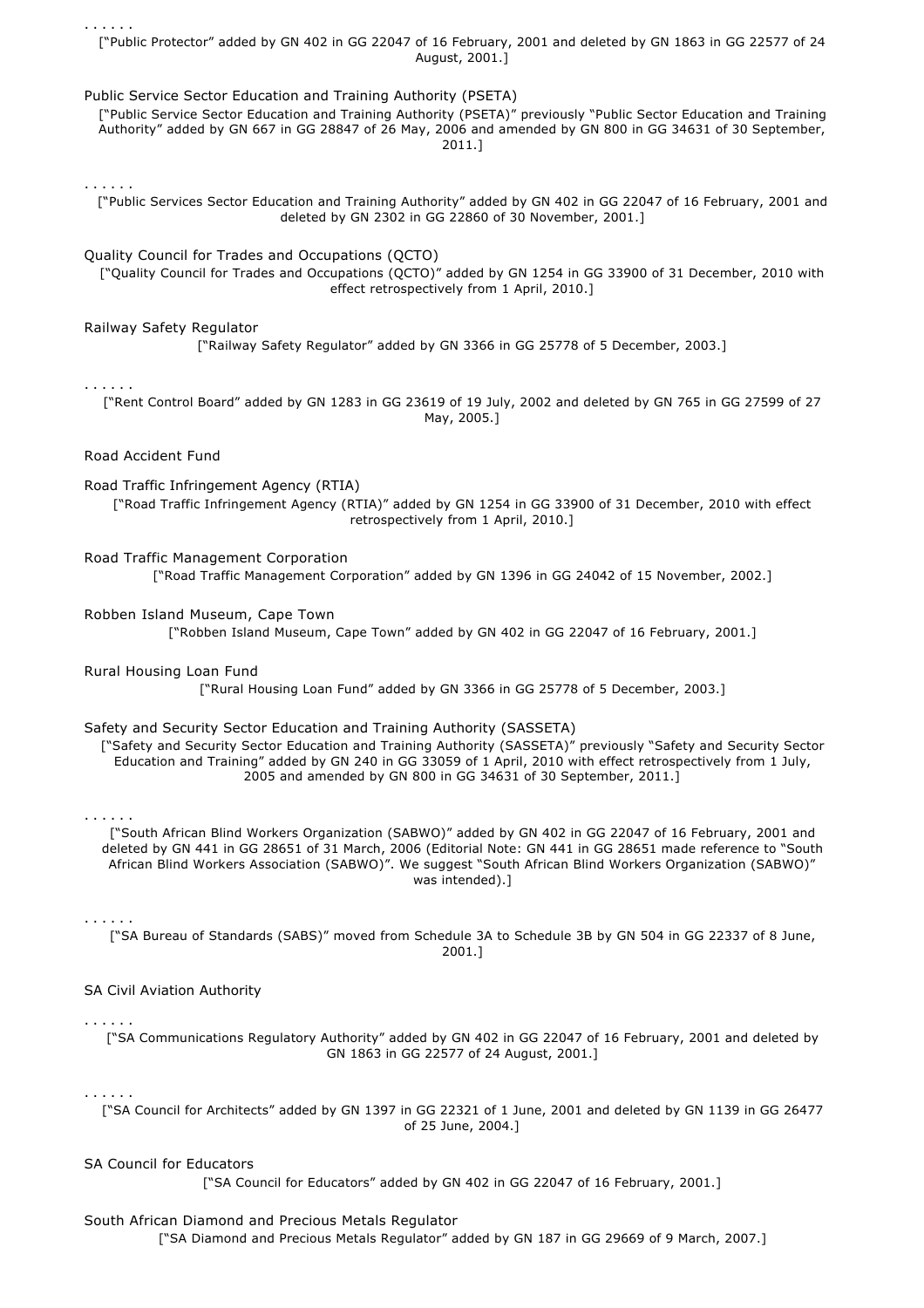| .                                                                                                                                                                                                                                     |
|---------------------------------------------------------------------------------------------------------------------------------------------------------------------------------------------------------------------------------------|
| ["SA Diamond Board" added by GN 402 in GG 22047 of 16 February, 2001 and deleted by GN 187 in GG 29669 of<br>9 March, 2007.]                                                                                                          |
| .<br>["SA Excellence Foundation" added by GN 402 in GG 22047 of 16 February, 2001 and deleted by GN 1268 in GG<br>28237 of 25 November, 2005.]                                                                                        |
| .<br>["SA Geographical Names Commission" added by GN 402 in GG 22047 of 16 February, 2001 and deleted by GN<br>1283 in GG 23619 of 19 July, 2002.]                                                                                    |
| SA Heritage Resources Agency<br>["SA Heritage Resources Agency" previously "National Heritage Council" added by GN 402 in GG 22047 of 16<br>February, 2001 and amended by GN 683 in GG 23407 of 17 May, 2002.]                        |
| ["SA Housing Development Board" previously "National Housing Board" amended by GN 1863 in GG 22577 of 24<br>August, 2001 and deleted by GN 1283 in GG 23619 of 19 July, 2002.]                                                        |
| .<br>["SA Housing Fund" deleted by GN 3366 in GG 25778 of 5 December, 2003.]                                                                                                                                                          |
| .<br>["SA Housing Trust Limited" deleted by GN 3366 in GG 25778 of 5 December, 2003.]                                                                                                                                                 |
| SA Institute for Drug-free Sport<br>["SA Institute for Drug-free Sport" added by GN 402 in GG 22047 of 16 February, 2001.]                                                                                                            |
| SA Library for the Blind, Grahamstown<br>["SA Library for the Blind, Grahamstown" added by GN 402 in GG 22047 of 16 February, 2001.]                                                                                                  |
| <b>SA Local Government Association</b><br>["SA Local Government Association" added by GN 1283 in GG 23619 of 19 July, 2002.]                                                                                                          |
| SA Maritime Safety Authority<br>["SA Maritime Safety Authority" added by GN 402 in GG 22047 of 16 February, 2001.]                                                                                                                    |
| SA Medical Research Council                                                                                                                                                                                                           |
| SA National Accreditation System<br>["SA National Accreditation System" added by GN 402 in GG 22047 of 16 February, 2001.]                                                                                                            |
| South African Health Products Regulatory Authority (SAHPRA)<br>["South African Health Products Regulatory Authority (SAHPRA)" added and classified by GN 159 in GG 40637 of 24<br>February, 2017.]                                    |
| South African National Biodiversity Institute (SANBI)<br>["South African National Biodiversity Institute (SANBI)" added by GN 765 in GG 27599 of 27 May, 2005.]                                                                       |
| South African National Energy Development Institute (SANEDI)<br>["South African National Energy Development Institute (SANEDI)" added by GN 1254 in GG 33900 of 31<br>December, 2010 with effect retrospectively from 1 April, 2010.] |
| South African National Parks<br>["South African National Parks" previously "National Parks Board" amended by GN 683 in GG 23407 of 17 May,<br>2002.]                                                                                  |
| SA National Roads Agency<br>["SA National Roads Agency" previously "National Road Fund" amended by GN 1863 in GG 22577 of 24 August,<br>2001.]                                                                                        |
| South African National Space Agency<br>["South African National Space Agency" added and classified by GN 311 in GG 32013 of 20 March, 2009.]                                                                                          |
| .                                                                                                                                                                                                                                     |

["SA Nuclear Energy Corporation" added by GN 402 in GG 22047 of 16 February, 2001 and deleted by GN 187 in GG36225 of 15 March, 2013 with effect retrospectively from 16 February, 2001.]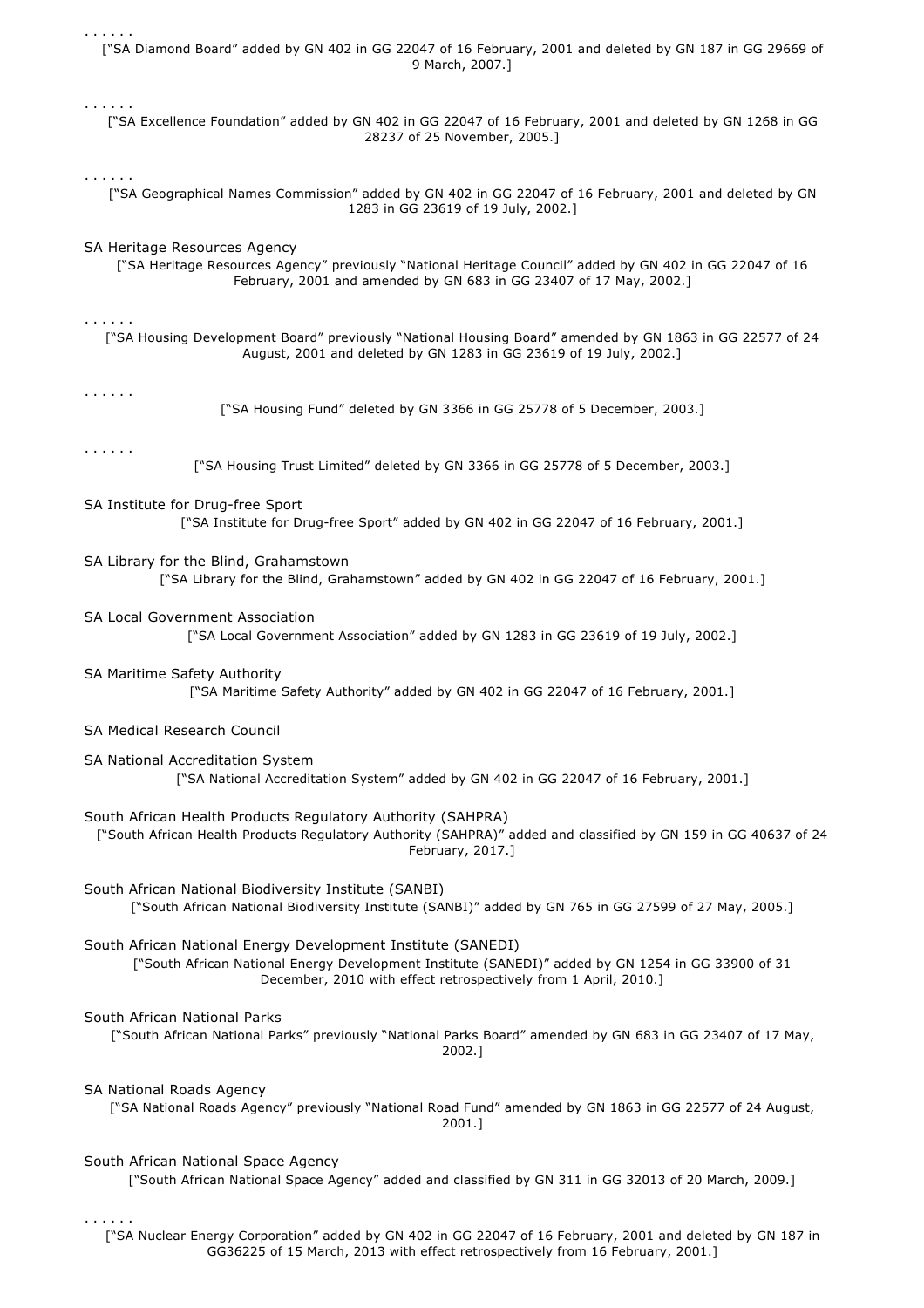## SA Qualifications Authority

["SA Quality Institute" added by GN 402 in GG 22047 of 16 February, 2001 and deleted by GN 1000 in GG 31417 of 19 September, 2008.]

## SA Revenue Service

#### . . . . . .

. . . . . .

["SA Road Board" deleted by GN 1396 in GG 24042 of 15 November, 2002.]

#### . . . . . .

["SA Road Safety Council" deleted by GN 1396 in GG 24042 of 15 November, 2002.]

#### South African Social Security Agency

["South African Social Assistance Agency" inserted by GN 230 in GG 28519 of 24 February, 2006 and corrected to read "South African Social Security Agency" by GN 436 in GG 28651 of 31 March, 2006.]

#### . . . . . .

["SA Sport Commission" added by GN 1397 in GG 22321 of 1 June, 2001 and deleted by GN 1000 in GG 31417 of 19 September, 2008.]

#### . . . . . .

["SA Telecommunications Regulatory Authority" deleted by GN 1863 in GG 22577 of 24 August, 2001.]

## SA Tourism Board

South African Weather Service ["South African Weather Service" added by GN 2302 in GG 22860 of 30 November, 2001.]

#### . . . . . .

["Secondary Agricultural Sector Education and Training Authority (SETSA)" added by GN 402 in GG 22047 of 16 February, 2001 and deleted by GN 1010 in GG 29050 of 28 July, 2006.]

## Servcon

["Servcon" added by GN 402 in GG 22047 of 16 February, 2001.]

Services Sector Education and Training Authority

["Services Sector Education and Training Authority" added by GN 402 in GG 22047 of 16 February, 2001.]

#### Small Enterprise Development Agency (SEDA)

["Small Enterprise Development Agency (SEDA)" added by GNs 1263, 1264 and 1265 in GG 28237 of 25 November, 2005.]

## . . . . . .

["Social Housing Foundation" added by GN 1397 in GG 22321 of 1 June, 2001 and deleted by GN 161 in GG 40637 of 24 February, 2017.]

## Special Investigation Unit

["Special Investigation Unit" added by GN 402 in GG 22047 of 16 February, 2001.]

## State Information Technology Agency

#### State Theatre, Pretoria

["State Theatre, Pretoria" added by GN 402 in GG 22047 of 16 February, 2001.]

#### Technology Innovation Agency

["Technology Innovation Agency' added and classified by GN 311 in GG 32013 of 20 March, 2009.]

## The Co-Operative Banks Development Agency

["The Co-Operative Banks Development Agency" added and classified by GN 1000 in GG 31417 of 19 September, 2008.]

The National English Literary Museum, Grahamstown ["The National English Literary Museum, Grahamstown" added by GN 402 in GG 22047 of 16 February, 2001.]

## The National Radioactive Waste Disposal Institute (NRWDI)

["The National Radioactive Waste Disposal Institute (NRWDI)" added and classified by GN 796 in GG 34631 of 30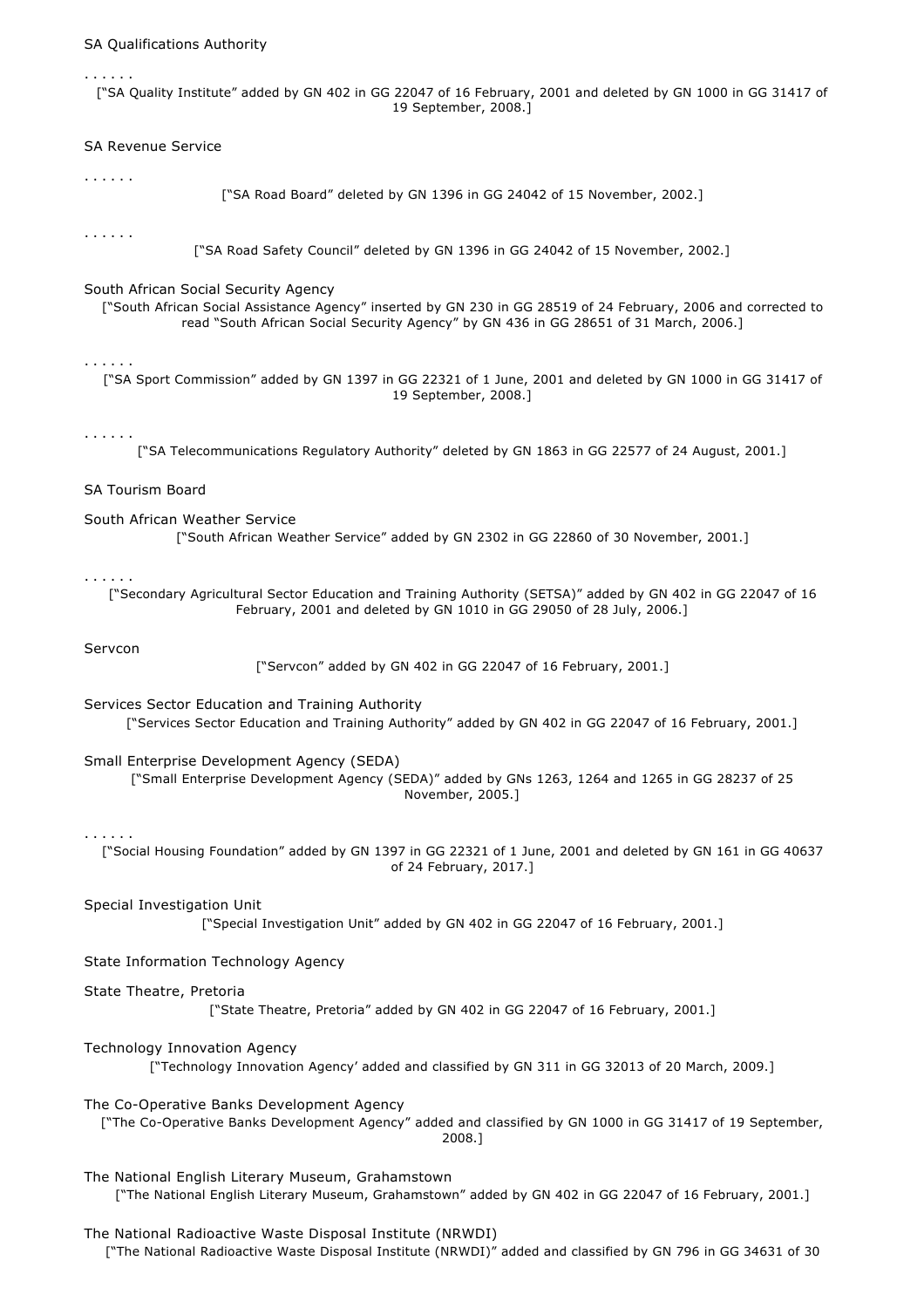## September, 2011.]

## The National Skills Fund (NSF)

["The National Skills Fund (NSF)" added by GN 821 in GG 35759 of 12 October, 2012 with effect from 1 April, 2012.]

### The Playhouse Company, Durban

["The Playhouse Company, Durban" added by GN 402 in GG 22047 of 16 February, 2001.]

#### The Social Housing Regulatory Authority (SHRA)

["The Social Housing Regulatory Authority (SHRA)" added by GN 1254 in GG 33900 of 31 December, 2010 with effect retrospectively from 1 April, 2010.]

## Thubelisha Homes

["Thubelisha Homes" added by GN 402 in GG 22047 of 16 February, 2001.]

### Tourism and Hospitality Education and Training Authority

["Tourism and Hospitality Education and Training Authority" added by GN 402 in GG 22047 of 16 February, 2001.]

#### . . . . . .

["Tourism, Hospitality & Sport Education and Training Authority" deleted by GN 824 in GG 35759 of 12 October, 2012 with effect retrospectively from 1 April, 2011.]

#### . . . . . .

["Investment South Africa" added by GN 402 in GG 22047 of 16 February, 2001.]

["Trade and Investment South Africa" previously "Investment South Africa" amended by GN 1863 in GG 22577 of 24 August, 2001.]

["Trade and Investment South Africa" moved from Schedule 3B to Schedule 3A by GN 2302 in GG 22860 of 30 November, 2001.]

["Trade and Investment South Africa" deleted by GN 1000 in GG 31417 of 19 September, 2008.]

#### Transport Education and Training Authority

["Transport Education and Training Authority" added by GN 402 in GG 22047 of 16 February, 2001.]

uMalusi Council for Quality Assurance in General and Further Education and Training ["Umalusi Council for Quality Assurance in General and Further Education and Training" previously "SA

Certification Council" amended by GN 1396 in GG 24042 of 15 November, 2002.]

# uMsunduzi Museum

["Voortrekker Museum, Pietermaritzburg" added by GN 402 in GG 22047 of 16 February, 2001.]

["uMsunduzi Museum" previously "Voortrekker Museum, Pietermaritzburg" amended by GN 190 in GG 36225 of 15 March, 2013 with effect from 15 March, 2013.]

## Unemployment Insurance Fund

# Universal Service and Access Agency of South Africa

["Universal Services Agency" added by GN 402 in GG 22047 of 16 February, 2001.]

["Universal Service Agency" previously "Universal Services Agency" amended by GN 1863 in GG 22577 of 24 August, 2001.]

["Universal Service and Access Agency of South Africa" previously "Universal Service Agency" amended by GN 1003 in GG 31417 of 19 September, 2008.]

# Universal Service and Access Fund

["Universal Services Fund" added by GN 402 in GG 22047 of 16 February, 2001.]

["Universal Service Fund" previously "Universal Services Fund" amended by GN 2302 in GG 22860 of 30 November, 2001.]

["Universal Service and Access Fund" previously "Universal Service Fund" amended by GN 1003 in GG 31417 of 19 September, 2008.]

#### Urban Transport Fund

["Urban Transport Fund" added by GN 1397 in GG 22321 of 1 June, 2001.]

#### Valuer-General, Office of the

["Valuer-General, Office of the" added by GN 388 in GG 41534 of 29 March, 2018.]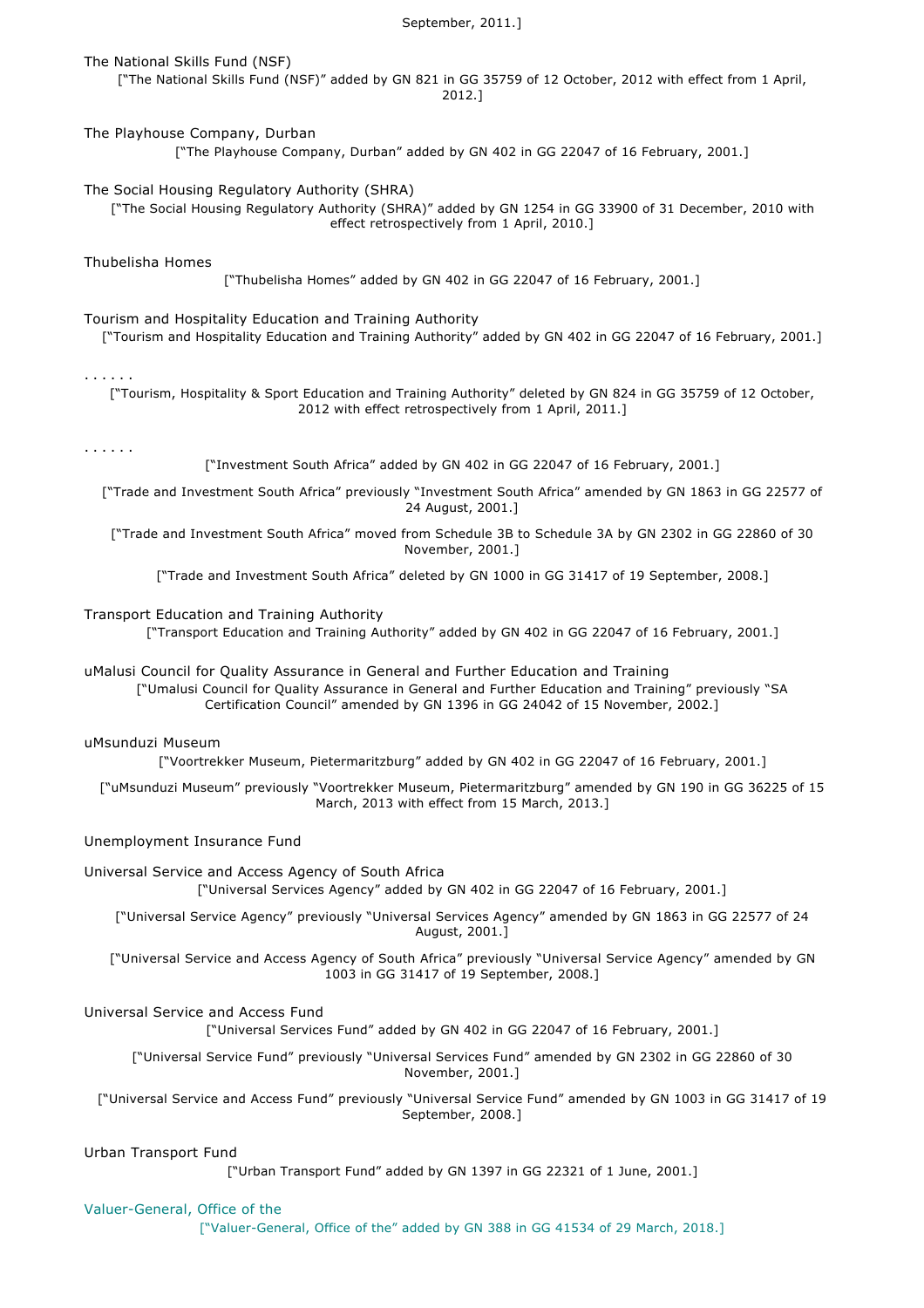## Vredefort Dome World Heritage Site

["Vredefort Dome World Heritage Site" added and classified by GN 354 in GG 38735 of 30 April, 2015 w.e.f 1 April, 2015.]

. . . . . . ["Wage Board" deleted by GN 3366 in GG 25778 of 5 December, 2003.] War Museum of the Boer Republics, Bloemfontein ["War Museum of the Boer Republics, Bloemfontein" added by GN 402 in GG 22047 of 16 February, 2001.] Water Research Commission Wholesale and Retail Sector Education and Training Authority ["Wholesale and Retail Sector Education and Training Authority" added by GN 402 in GG 22047 of 16 February, 2001.] William Humphreys Art Gallery ["William Humphreys Art Gallery" added by GN 402 in GG 22047 of 16 February, 2001 and by GN 1283 in GG 23619 of 19 July, 2002.] . . . . . .

["Windybrow Centre" added by GN 683 in GG 23407 of 17 May, 2002 and deleted by GN 161 in GG 40637 of 24 February, 2017.]

. . . . . .

["Woordeboek van die Afrikaanse Taal (WAT), Paarl" added by GN 402 in GG 22047 of 16 February, 2001 and deleted by GN 1283 in GG 23619 of 19 July, 2002.]

Any subsidiary or entity under the ownership control of the above public entities

## **Part B: National Government Business Enterprises**

[General Note: Amended public entities have been published under General Notice No. 402 in *Government Gazette* 22047 of 16 February, 2001 with effect from 1 April, 2001; under Government Notice No. 504 in *Government Gazette* 22337 of 8 June, 2001 with effect from 8 June, 2001; under General Notice No. 1863 in *Government Gazette* 22577 of 24 August, 2001 with effect from 24 August, 2001; under General Notice No. 2302 in *Government Gazette* 22860 of 30 November, 2001 with effect from 30 November, 2001; under General Notice No. 1283 in *Government Gazette* 23619 of 19 July, 2002 with effect from 19 July, 2002; under General Notice No. 1261 in *Government Gazette* 24731 of 17 April, 2003 with effect from 17 April, 2003; under General Notice No. 3366 in *Government Gazette* 25778 of 5 December, 2003 with effect from 5 December, 2003; under General Notice No. 1114 in *Government Gazette* 27773 of 15 July, 2005 with effect from 15 July, 2005 and under General Notices Nos. 1263, 1264 and 1265 in *Government Gazette* 28237 of 25 November, 2005 with effect from 25 November, 2005, under General Notice No. 431 in *Government Gazette* 28630 of 24 March, 2006, under Government Notice No. 647 in *Government Gazette* 30074 of 20 July, 2007 with effect from 20 July, 2007, under Government Notice No. 242 in *Government Gazette* 33059 of 1 April, 2010 with effect from 1 April, 2010, under Government Notice No. 1251 in *Government Gazette* 33900 of 31 December, 2010, under Government Notice No. 1252 in *Government Gazette* 33900 of 31 December, 2010 with effect from 1 April, 2010, under Government Notice No. 352 in *Government Gazette* 38735 of 30 April, 2015 with effect from 30 April, 2015, under Government Notice No. 357 in *Government Gazette* 38735 of 30 April, 2015 with effect from 31 March, 2015 and under Government Notice No. 164 in *Government Gazette* 40637 of 24 February, 2017 with effect from 24 February, 2017.]

. . . . . .

["Albany Coast Water Board" previously "Albaniekus Waterraad" amended by GN 1863 in GG 22577 of 24 August, 2001 and deleted by by GN 1252 in GG 33900 of 31 December, 2010 with effect from 1 April, 2010.]

## Amatola Water Board

["Amatola Water Board" previously "Amatola Water" added by GN 402 in GG 22047 of 16 February, 2001 and amended by GN 1863 in GG 22577 of 24 August, 2001.]

## Aventura

["Aventura" added by GN 402 in GG 22047 of 16 February, 2001.]

#### . . . . . .

["Bala Farms (Pty) Ltd" previously "Bala-Bala Farms (Pty) Ltd" amended by GN 1863 in GG 22577 of 24 August, 2001 and deleted by GN 431 in GG 28630 of 24 March, 2006.]

#### Bloem Water

. . . . . .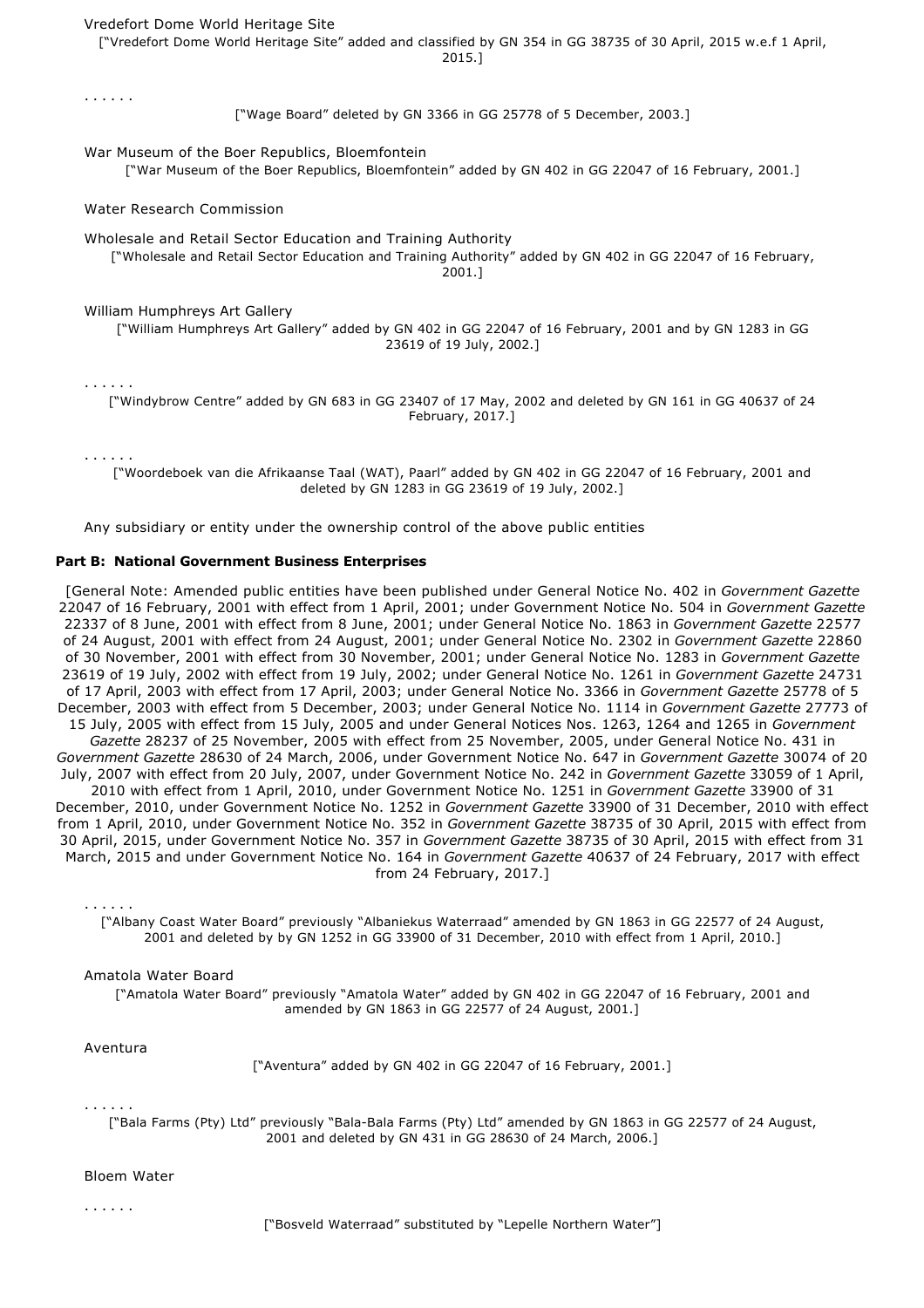| .<br>["Botshelo Water" previously "North West Water Supply Authority Board" added by GN 1863 in GG 22577 of 24<br>August, 2001, amended by GN 3366 in GG 25778 of 5 December, 2003 and deleted by GN 357 in GG 38735 of 30<br>April, 2015 w.e.f 31 March, 2015 (Editorial Note: GN 357 in GG 38735 made reference to "Botshelo Water Board".<br>We suggest "Botshelo Water" was intended).]<br>. |
|--------------------------------------------------------------------------------------------------------------------------------------------------------------------------------------------------------------------------------------------------------------------------------------------------------------------------------------------------------------------------------------------------|
| ["Bushbuckridge Water Board" previously "Bushbuckridge Water" added by GN 402 in GG 22047 of 16 February,<br>2001, amended by GN 1863 in GG 22577 of 24 August, 2001 and deleted by GN 357 in GG 38735 of 30 April, 2015<br>w.e.f 31 March, 2015.]                                                                                                                                               |
| Council for Scientific and Industrial Research (CSIR)<br>["Council for Scientific and Industrial Research (CSIR)" moved from Schedule 3A to Schedule 3B by GN 504 in GG<br>22337 of 8 June, 2001.]                                                                                                                                                                                               |
| Export Credit Insurance Corporation of South Africa Limited<br>["Export Credit Insurance Corporation of South Africa Limited" added by GN 2302 in GG 22860 of 30 November,<br>2001 and " amended by GN 1283 in GG 23619 of 19 July, 2002.]                                                                                                                                                       |
| .<br>["Ikangala Water" added by GN 1863 in GG 22577 of 24 August, 2001 and deleted by GN 1252 in GG 33900 of 31<br>December, 2010 with effect from 1 April, 2010.]                                                                                                                                                                                                                               |
| Inala Farms (Pty) Ltd<br>["Inala Farms (Pty) Ltd" previously "Iniala Farms (Pty) Ltd" amended by GN 1261 in GG 24731 of 17 April, 2003.]                                                                                                                                                                                                                                                         |
| .<br>["Kalahari East Water Board" previously "Kalahari-Oos Waterraad" amended by GN 1863 in GG 22577 of 24<br>August, 2001 and deleted by GN 3366 in GG 25778 of 5 December, 2003.]                                                                                                                                                                                                              |
| ["Kalahari West Water Board" previously "Kalahari-Wes Waterraad" amended by GN 1863 in GG 22577 of 24<br>August, 2001 and deleted by GN 3366 in GG 25778 of 5 December, 2003.]                                                                                                                                                                                                                   |
| $\alpha$ , and $\alpha$ , and $\alpha$<br>["Karos-Geelkoppen Waterraad" deleted by GN 1863 in GG 22577 of 24 August, 2001.]                                                                                                                                                                                                                                                                      |
| .<br>["Khula Enterprises" deleted by GN 164 in GG 40637 of 24 February, 2017.]                                                                                                                                                                                                                                                                                                                   |
| Lepelle Northern Water<br>["Lepelle Northern Water" inserted by GN 1863 in GG 22577 of 24 August, 2001.]                                                                                                                                                                                                                                                                                         |
| Magalies Water                                                                                                                                                                                                                                                                                                                                                                                   |
| Mhlathuze Water                                                                                                                                                                                                                                                                                                                                                                                  |
| Mintek<br>["Mintek", previously "Council for Mineral Technology (Mintek)" moved from Schedule 3A to Schedule 3B by GN<br>504 in GG 22337 of 8 June, 2001 and amended by GN 352 in GG 38735 of 30 April, 2015.]                                                                                                                                                                                   |
| .<br>["Mjindi Farming (Pty) Ltd" deleted from Schedule 3B and moved to Schedule 3D by GN 1863 in GG 22577 of 24<br>August, 2001.]                                                                                                                                                                                                                                                                |
| .<br>["Mpendle-Ntambanana Agricultural Company (Pty) Ltd" deleted from Schedule 3B and moved to Schedule 3D by<br>GN 1863 in GG 22577 of 24 August, 2001.]                                                                                                                                                                                                                                       |
| .<br>["Namakwa Water" deleted by GN 357 in GG 38735 of 30 April, 2015 w.e.f 31 March, 2015 (Editorial Note: GN 357<br>in GG 38735 made reference to "Namakwa Water Board". We suggest "Namakwa Water" was intended).]                                                                                                                                                                            |
| Ncera Farms (Pty) Ltd                                                                                                                                                                                                                                                                                                                                                                            |
| .<br>["Noord Transvaal Water/Meetse" substituted by "Lepelle Northern Water".]                                                                                                                                                                                                                                                                                                                   |
| .<br>["Ntsika Enterprises" deleted by GNs 1263, 1264 and 1265 in GG 28237 of 25 November, 2005.]                                                                                                                                                                                                                                                                                                 |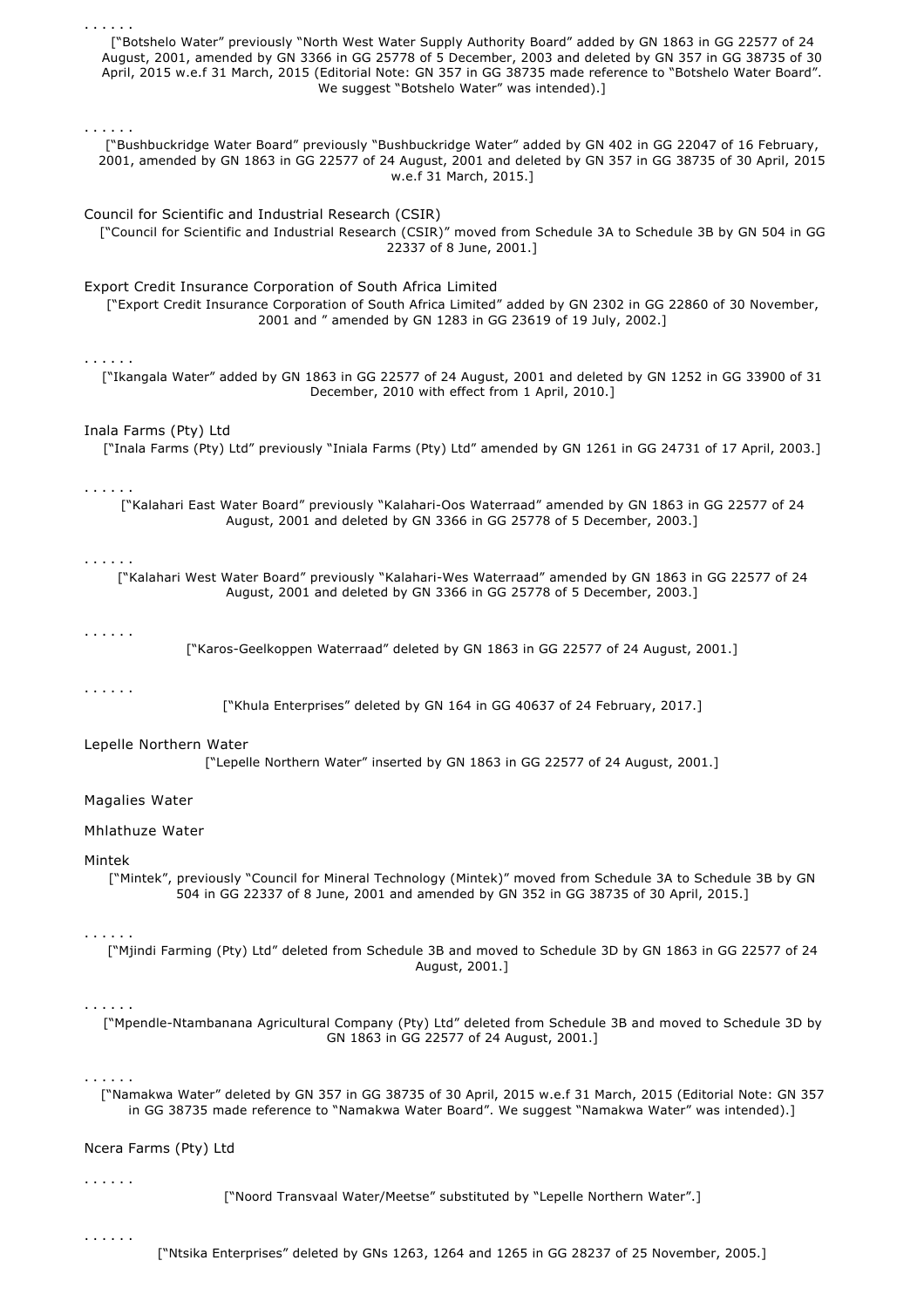## Onderstepoort Biological Products

["Onderstepoort Biological Products" added by GN 402 in GG 22047 of 16 February, 2001.]

### Overberg Water

## Passenger Rail Agency of South Africa

["Passenger Rail Agency of South Africa" previously "SA Rail Commuter Corporation Limited" amended by GN 242 in GG 33059 of 1 April, 2010.]

#### . . . . . .

["Pelladrift Water Board" previously "Pelladrift Water" amended by GN 1863 in GG 22577 of 24 August, 2001 and deleted by GN 357 in GG 38735 of 30 April, 2015 w.e.f 31 March, 2015.]

### . . . . . .

["Phalaborwa Water" substituted by "Lepelle Northern Water".]

## Public Investment Corporation Limited

["Public Investment Corporation Limited" added by GN 1114 in GG 27773 of 15 July, 2005.]

#### Rand Water

["Rand Water" previously "Rand Water Board" amended by GN 1863 in GG 22577 of 24 August, 2001.]

## SA Bureau of Standards (SABS)

["SA Bureau of Standards (SABS)" moved from Schedule 3A to Schedule 3B by GN 504 in GG 22337 of 8 June, 2001.]

### Sasria Limited

["Sasria Limited" previously "Sasria" added by GN 402 in GG 22047 of 16 February, 2001 and amended by GN 1251 in GG 33900 of 31 December, 2010.]

#### Sedibeng Water

["Sedibeng Water" previously "Goudveld Water" amended by GN 1863 in GG 22577 of 24 August, 2001.]

## Sentech

["Sentech" added by GN 402 in GG 22047 of 16 February, 2001.]

## State Diamond Trader

["State Diamond Trader" included by GN 647 in GG 30074 of 20 July, 2007.]

#### . . . . . .

["Trade and Investment South Africa" previously "Investment South Africa" amended by GN 1863 in GG 22577 of 24 August, 2001 and moved from Schedule 3B to Schedule 3A by GN 2302 in GG 22860 of 30 November, 2001.]

#### Umgeni Water

["Umgeni Water" previously "Umgeni Water Board" amended by GN 1863 in GG 22577 of 24 August, 2001.]

# . . . . . .

["Umsobomvu Youth Fund" previously "Umsombomvu Fund" added by GN 1261 in GG 24731 of 17 April, 2003, amended by GN 3366 in GG 25778 of 5 December, 2003 and deleted by GN 1252 in GG 33900 of 31 December, 2010 with effect from 1 April, 2010.]

Any subsidiary or entity under the ownership control of the above public entities

## Part C**: Provincial Public Entities**

[Part C added by s. 45 of Act No. 29 of 1999.]

[General Note: Amended public entities have been published under General Notice No. 402 in *Government Gazette* 22047 of 16 February, 2001 with effect from 1 April, 2001; under General Notice No. 1397 in *Government Gazette* 22321 of 1 June, 2001 with effect from 1 June, 2001; under General Notice No. 1863 in *Government Gazette* 22577 of 24 August, 2001 with effect from 24 August, 2001; under General Notice No. 2302 in *Government Gazette* 22860 of 30 November, 2001 with effect from 30 November, 2001; under General Notice No. 683 in *Government Gazette* 23407 of 17 May, 2002 with effect from 17 May, 2002; under General Notice No. 1283 in *Government Gazette* 23619 of 19 July, 2002 with effect from 19 July, 2002; under Government Notice No.1396 in *Government Gazette* 24042 of 15 November, 2002 with effect from 15 November, 2002; under General Notice No. 1261 in *Government Gazette* 24731 of 17 April, 2003 with effect from 17 April, 2003; under General Notice No. 3366 in *Government Gazette* 25778 of 5 December, 2003 with effect from 5 December, 2003; under General Notice No. 1139 in *Government Gazette* 26477 of 25 June, 2004 with effect from 25 June, 2004; under General Notice No. 765 in *Government Gazette* 27599 of 27 May, 2005 with effect from 27 May, 2005, under General Notices Nos. 1266, 1267 and 1270 in *Government*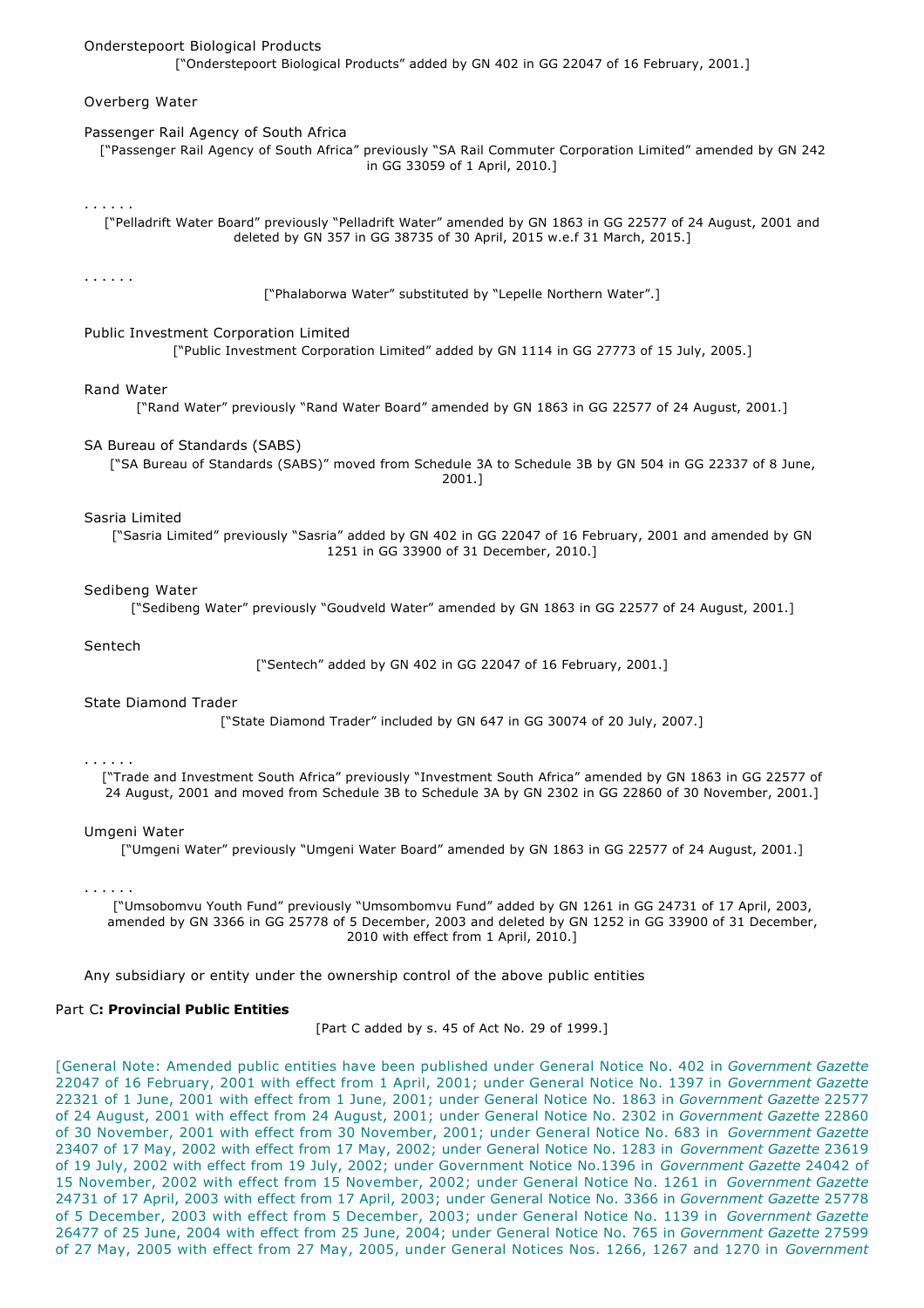*Gazette* 28237 of 25 November, 2005 with effect from 25 November, 2005, under General Notices Nos. 462 and 476 in *Government Gazette* 28679 of 7 April, 2006 with effect from 7 April, 2006, under General Notice No. 797 in *Government Gazette* 28937 of 23 June, 2006 with effect from 23 June, 2006, under General Notice No. 1475 in *Government Gazette* 29293 of 20 October, 2006 with effect from 20 October, 2006, under Government Notice No. 7 in *Government Gazette* 30637 of 4 January, 2008 with effect from 4 January, 2008, under Government Notice No. 1001 in *Government Gazette* 31417 of 19 September, 2008 with effect from 19 September, 2008, under Government Notice No. 1003 in *Government Gazette* 31417 of 19 September, 2008 with effect from 19 September, 2008, under Government Notice Nos. 309 and 310 in *Government Gazette* 32013 of 20 March, 2009 with effect from 20 March 2009, under Government Notice No. 241 in *Government Gazette* 33059 of 1 April, 2010 with effect from 1 April, 2010, under Government Notices Nos. 1247, 1248 and 1249 in *Government Gazette* 33900 of 31 December, 2010, with effect from 1 April, 2004, 1 July 2010 and 8 June 2010 respectively, under Government Notice No. 364 in *Government Gazette* 34233 of 29 April, 2011 with effect retrospectively from 1 April, 2010, under Government Notice No. 798 in *Government Gazette* 34631 of 30 September, 2011, under Government Notice No. 822 in *Government Gazette* 35759 of 12 October, 2012, with effect from 14 November, 2007, under Government Notice No. 188 in *Government Gazette* 36225 of 15 March, 2013 with effect retrospectively from 1 December, 2012, under Government Notice Nos. 189 and 191 in *Government Gazette* 36225 of 15 March, 2013 with effect from 15 March, 2013, under Government Notice No. 391 in *Government Gazette* 37653 of 23 May, 2014, under Government Notice Nos. 394 and 395 in *Government Gazette* 37653 of 23 May, 2014 with effect from 1 April, 2014, under Government Notice No. 355 in *Government Gazette* 38735 of 30 April, 2015 with effect from 1 April, 2013, under Government Notice No. 356 in *Government Gazette* 38735 of 30 April, 2015 with effect from 31 March, 2015, under Government Notice No. 523 in *Government Gazette* 39985 of 13 May, 2016 with effect from 13 May, 2016, under Government Notice Nos. 160 and 162 in *Government Gazette* 40637 of 24 February, 2017 with effect from 24 February, 2017, under Government Notice No. 165 in *Government Gazette* 40637 of 24 February, 2017 with effect from 7 April, 2006 and under Government Notice No. 388 in *Government Gazette* 41534 of 29 March, 2018 w.e.f. 29 March, 2018.]

### Commissioner for the Environment

["Commissioner for the Environment" added by GN 765 in GG 27599 of 27 May, 2005 (Editorial Note: No Province indicated).]

. . . . . .

["Destination Marketing Organisation" previously "Destinations Marketing Organisation" added by GN 7 in GG 30637 of 4 January, 2008, amended by GN 1003 in GG 31417 of 19 September, 2008 and deleted by GN 395 in GG 37653 of 23 May, 2014 w.e.f 1 April, 2014 (Editorial Note: No Province indicated).]

### Dube TradePort Corporation (DTPC)

["Dube TradePort Corporation (DTPC)" added and classified by GN 798 in GG 34631 of 30 September, 2011 w.e.f from 1 April 2011 (Editorial Note: No Province indicated).]

#### Royal Household Trust

["Royal Household Trust" added and classified by GN 822 in GG 35759 of 12 October, 2012 w.e.f 14 November, 2007 (Editorial Note: No Province indicated).]

### XHASA ATC Agency

["XHASA ATC Agency" added and classified by GN 1001 in GG 31417 of 19 September, 2008 (Editorial Note: No Province indicated).]

## **Eastern Cape:**

#### . . . . . .

["Centre for Investment and Marketing in the Eastern Cape" deleted by GN 1001 in GG 31417 of 19 September, 2008.]

#### . . . . . .

["Eastern Cape Appropriate Technology Unit" deleted by GN 356 in GG 38735 of 30 April, 2015 w.e.f 31 March, 2015 (Editorial Note: GN 356 in GG 38735 made reference to "Eastern Cape Appropriate Technology Unit (ECATU)". We suggest "Eastern Cape Appropriate Technology Unit" was intended).]

#### Eastern Cape Provincial Arts and Culture Council

["Eastern Cape Provincial Arts and Culture Council", previously "Eastern Cape Arts Council" amended by GN 388 in GG 41534 of 29 March, 2018.]

### . . . . . .

["Eastern Cape Consumer Affairs Court" deleted by GN 1001 in GG 31417 of 19 September, 2008.]

. . . . . .

["Eastern Cape Development Corporation" moved from Schedule 3C to Schedule 3D.]

. . . . . .

["Eastern Cape Development Tribunal" deleted by GN 1396 in GG 24042 of 15 November, 2002.]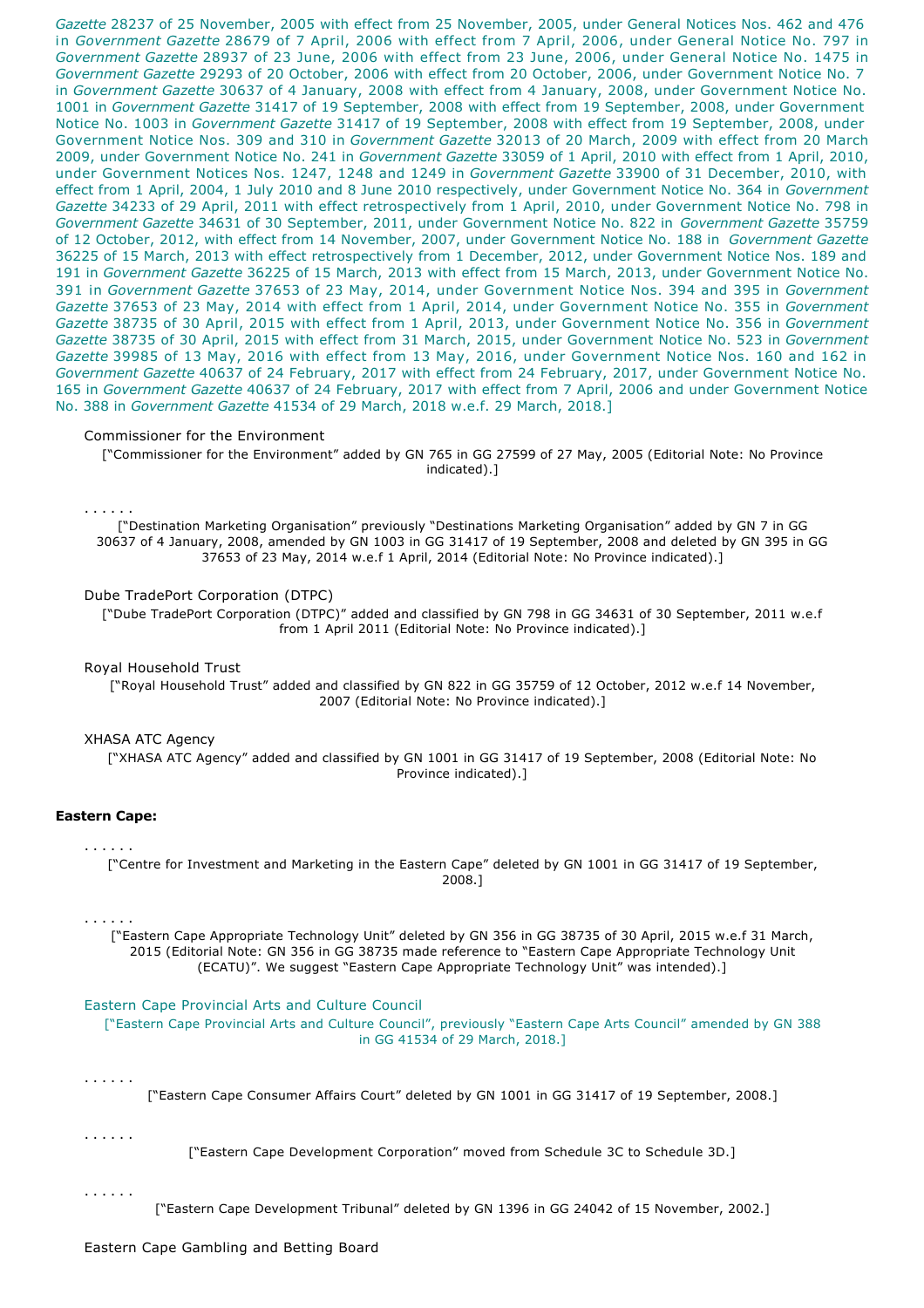| Eastern Cape Liquor Board |                                                                                                                                                                                                                                                                            |
|---------------------------|----------------------------------------------------------------------------------------------------------------------------------------------------------------------------------------------------------------------------------------------------------------------------|
| .                         | ["Eastern Cape Local Road Transport Board" deleted by GN 1001 in GG 31417 of 19 September, 2008.]                                                                                                                                                                          |
| .                         | ["Eastern Cape Museums" deleted by GN 1001 in GG 31417 of 19 September, 2008.]                                                                                                                                                                                             |
|                           | Eastern Cape Parks and Tourism Agency (ECPTA)<br>["Eastern Cape Parks and Tourism Agency (ECPTA)" added by GN 1248 in GG 33900 of 31 December, 2010 with<br>effect from 1 July, 2010.]                                                                                     |
| .                         | ["Eastern Cape Parks Board" added by GN 1270 in GG 28237 of 25 November, 2005 and deleted by GN 1249 in<br>GG 33900 of 31 December, 2010.]                                                                                                                                 |
| .                         | ["Eastern Cape Provincial Housing Board" deleted by GN 1001 in GG 31417 of 19 September, 2008.]                                                                                                                                                                            |
|                           | Eastern Cape Provincially Aided Libraries                                                                                                                                                                                                                                  |
| .                         | ["Eastern Cape Regional Authorities" deleted by GN 1001 in GG 31417 of 19 September, 2008.]                                                                                                                                                                                |
|                           | Eastern Cape Rural Development Agency<br>["Eastern Cape Rural Finance Corporation Limited" previously "Eastern Cape Agricultural Bank" amended by GN<br>1283 in GG 23619 of 19 July, 2002.]                                                                                |
|                           | ["Eastern Cape Rural Development Agency" previously "Eastern Cape Rural Finance Corporation Limited"<br>amended by GN 191 in GG 36225 of 15 March, 2013 with effect from 15 March, 2013.]                                                                                  |
|                           | Eastern Cape Socio-Economic Consultative Council                                                                                                                                                                                                                           |
| .                         | ["Eastern Cape Tender Board" deleted by GN 1283 in GG 23619 of 19 July, 2002.]                                                                                                                                                                                             |
| .                         | ["Eastern Cape Tourism Board" deleted by GN 1249 in GG 33900 of 31 December, 2010.]                                                                                                                                                                                        |
| .                         | ["Eastern Cape Township Board" deleted by GN 1396 in GG 24042 of 15 November, 2002.]                                                                                                                                                                                       |
| .                         | ["Eastern Cape Youth Commission" added by GN 1261 in GG 24731 of 17 April, 2003 and deleted by GN 523 in GG<br>39985 of 13 May, 2016.]                                                                                                                                     |
| .                         | ["East London Industrial Development Zone Corporation" added by GN 3366 in GG 25778 of 5 December, 2003<br>moved from Schedule 3C to Schedule 3D by GN 1267 in GG 28237 of 25 November, 2005.]                                                                             |
| <b>Free State:</b>        |                                                                                                                                                                                                                                                                            |
| .                         | ["Free State Consumer Affairs" added by GN 1396 in GG 24042 of 15 November, 2002 and deleted by GN 462 in<br>GG 28679 of 7 April, 2006.]                                                                                                                                   |
| .                         | ["Free State Council for Citizenship, Education and Conflict Resolution" added by GN 683 in GG 23407 of 17 May,<br>2002 and deleted by GN 1001 in GG 31417 of 19 September, 2008.]                                                                                         |
|                           | Free State Gambling, Liquor and Tourism Authority<br>["Free State Gambling, Liquor and Tourism Authority", previosuly "Free State Gambling and Liquor Authority<br>(FSGLA)" added by GN 1248 in GG 33900 of 31 December, 2010 with effect from 8 June, 2010 and amended by |

. . . . . . ["Free State Gambling and Racing Board" previously "Free State Gambling and Gaming Board" amended by GN 765 in GG 27599 of 27 May, 2005 and deleted by GN 1249 in GG 33900 of 31 December, 2010.]

GN 388 in GG 41534 of 29 March, 2018.]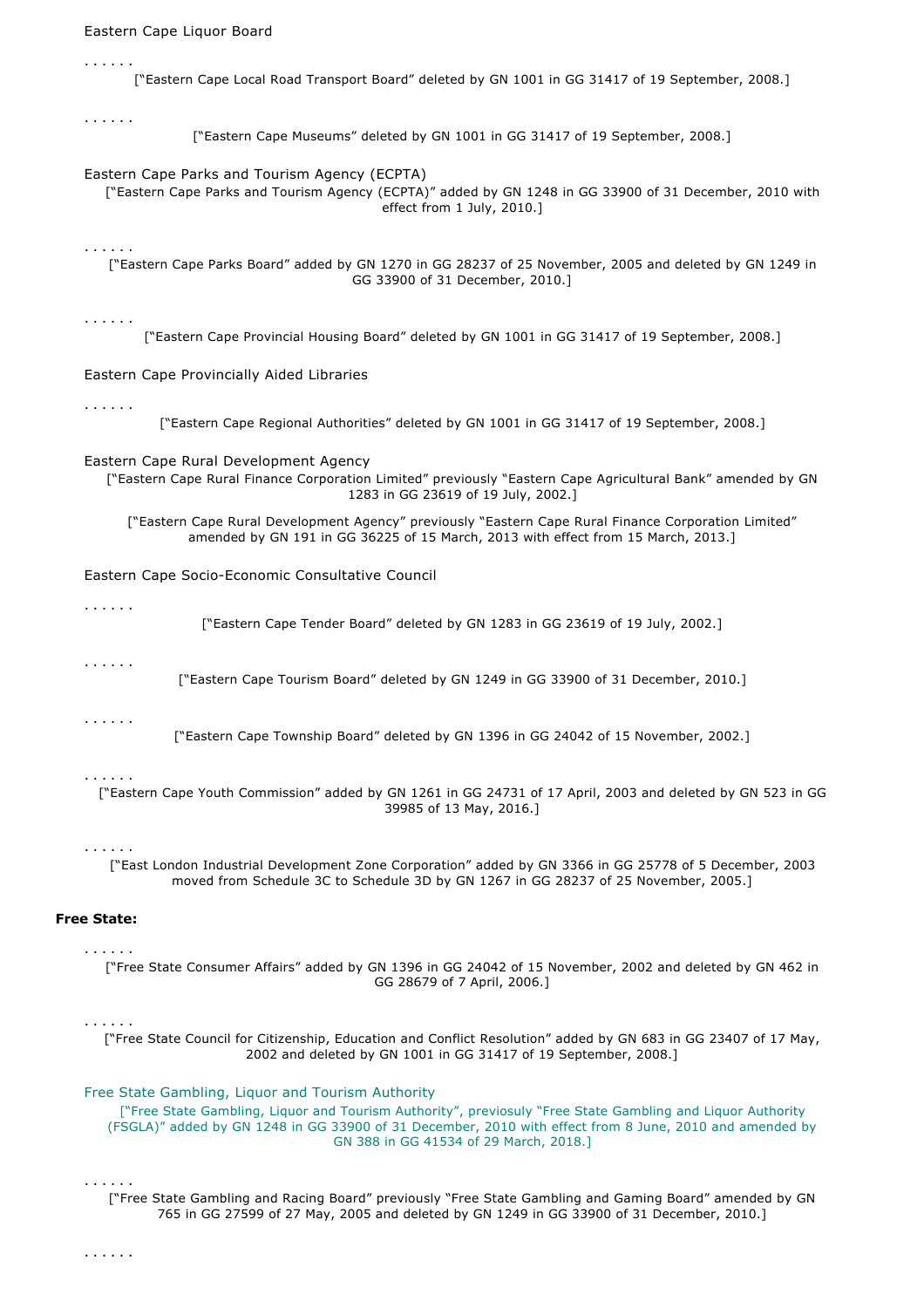| ["Free State Investment Agency" added by GN 1396 in GG 24042 of 15 November, 2002 and deleted by GN 462 in<br>GG 28679 of 7 April, 2006.]                                                                                                                                                                                                                |
|----------------------------------------------------------------------------------------------------------------------------------------------------------------------------------------------------------------------------------------------------------------------------------------------------------------------------------------------------------|
| .<br>["Free State Investment Promotion Agency" added and classified by GN 310 in GG 32013 of 20 March, 2009 and<br>deleted by GN 356 in GG 38735 of 30 April, 2015 w.e.f 31 March, 2015.]                                                                                                                                                                |
| .<br>["Free State Liquor Board" deleted by GN 462 in GG 28679 of 7 April, 2006.]                                                                                                                                                                                                                                                                         |
| .<br>["Free State Mangaung Nursing College" added by GN 1396 in GG 24042 of 15 November, 2002 and deleted by GN<br>462 in GG 28679 of 7 April, 2006.]                                                                                                                                                                                                    |
| .<br>["Free State Rural Foundation" deleted by GN 1396 in GG 24042 of 15 November, 2002.]                                                                                                                                                                                                                                                                |
| .<br>["Free State Rural Strategy Unit" deleted by GN 1396 in GG 24042 of 15 November, 2002.]                                                                                                                                                                                                                                                             |
| .<br>["Free State Tender Board" deleted by GN 1283 in GG 23619 of 19 July, 2002.]                                                                                                                                                                                                                                                                        |
| <b>CONTRACTOR</b><br>["Free State Tourism Authority" added by GN 797 in GG 28937 of 23 June, 2006 and deleted by GN 388 in GG<br>41534 of 29 March, 2018.]                                                                                                                                                                                               |
| .<br>["Free State Tourism Board" deleted by GN 1396 in GG 24042 of 15 November, 2002.]                                                                                                                                                                                                                                                                   |
| .<br>["Free State Youth Commission" deleted by GN 241 in GG 33059 of 1 April, 2010.]                                                                                                                                                                                                                                                                     |
| .<br>["Phakisa Major Sport and Development Corporation" added by GN 1396 in GG 24042 of 15 November, 2002 and<br>deleted by GN 356 in GG 38735 of 30 April, 2015 w.e.f 31 March, 2015.]                                                                                                                                                                  |
| Gauteng:                                                                                                                                                                                                                                                                                                                                                 |
| .<br>["Gauteng Agriculture and Farming Development Trust" added by GN 1863 in GG 22577 of 24 August, 2001 and<br>deleted by GN 1475 in GG 29293 of 20 October, 2006 (Editorial Note: GN 1475 in GG 29293 made reference to<br>"Gauteng Agriculture and Farming Trust". We suggest "Gauteng Agriculture and Farming Development Trust" was<br>intended).] |
| .<br>["Gauteng Consumer Affairs Court" deleted by GN 1283 in GG 23619 of 19 July, 2002.]                                                                                                                                                                                                                                                                 |
| .<br>["Gauteng Development Tribunal" deleted by GN 1261 in GG 24731 of 17 April, 2003.]                                                                                                                                                                                                                                                                  |
| .<br>["Gauteng Economic Development Agency" deleted by GN 395 in GG 37653 of 23 May, 2014 w.e.f 1 April, 2014.]                                                                                                                                                                                                                                          |
| .<br>["Gauteng Education and Training Board" deleted by GN 1283 in GG 23619 of 19 July, 2002.]                                                                                                                                                                                                                                                           |
|                                                                                                                                                                                                                                                                                                                                                          |
| Gauteng Enterprise Propeller<br>["Gauteng Enterprise Propeller" added and classified by GN 1001 in GG 31417 of 19 September, 2008.]                                                                                                                                                                                                                      |
| Gauteng Gambling Board                                                                                                                                                                                                                                                                                                                                   |
| .<br>["Gauteng Housing Fund" previously "Gauteng Provincial Housing Board" amended by GN 2302 in GG 22860 of 30<br>November, 2001 and deleted by GN 1283 in GG 23619 of 19 July, 2002.]                                                                                                                                                                  |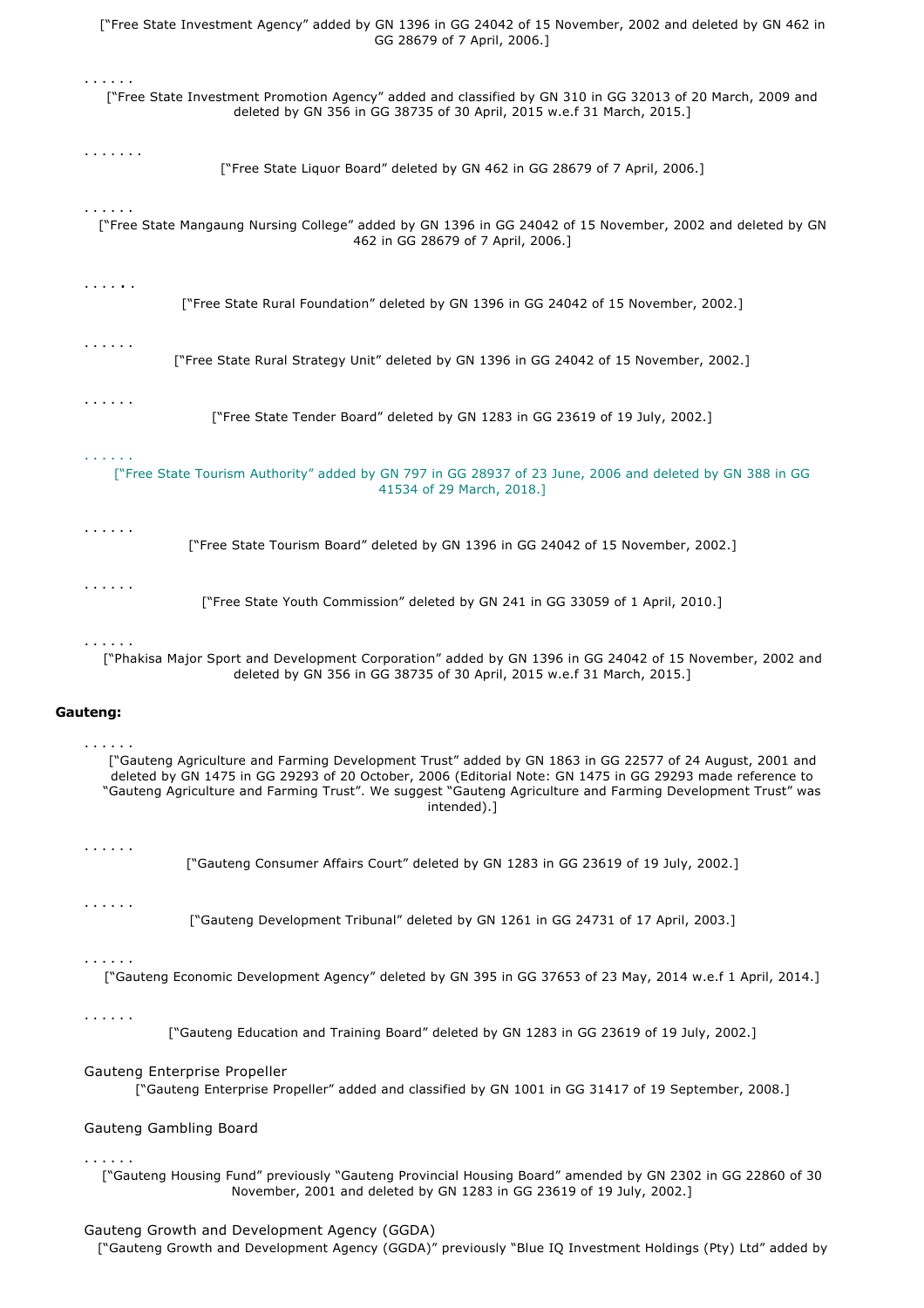| .<br>["Gauteng Municipal Demarcation Board" deleted by GN 1283 in GG 23619 of 19 July, 2002.]                                                                                                                                                |
|----------------------------------------------------------------------------------------------------------------------------------------------------------------------------------------------------------------------------------------------|
| Gauteng Partnership Fund (GPF)<br>["Gauteng Partnership Fund (GPF)" added by GN 1266 in GG 28237 of 25 November, 2005.]                                                                                                                      |
| .<br>["Gauteng Rental Housing Tribunal" added by GN 1283 in GG 23619 of 19 July, 2002 and deleted by GN 3366 in GG<br>25778 of 5 December, 2003.]                                                                                            |
| .<br>["Gauteng Services Appeal Board" deleted by GN 1283 in GG 23619 of 19 July, 2002.]                                                                                                                                                      |
| Gauteng Tourism Authority                                                                                                                                                                                                                    |
| .<br>["Gauteng Townships Board" deleted by GN 1261 in GG 24731 of 17 April, 2003.]                                                                                                                                                           |
| Gautrain Management Agency<br>["Gautrain Management Agency" added by GN 1001 in GG 31417 of 19 September, 2008.]                                                                                                                             |
| KwaZulu-Natal:                                                                                                                                                                                                                               |
| Amafa Akwazulu Natali<br>["Amafa Akwazulu Natali" previously "KwaZulu-Natal Monuments Council" amended by GN 1261 in GG 24731 of 17<br>April, 2003.]                                                                                         |
| Ezemvelo KwaZulu-Natal Wildlife<br>["Ezemvelo KwaZulu-Natal Wildlife" previously "KwaZulu-Natal Conservation Services" amended by GN 1261 in GG<br>24731 of 17 April, 2003.]                                                                 |
| Agri-Business Development Agency<br>["Agri-Business Development Agency" previously "KwaZulu-Natal Agricultural Development Trust" added by GN<br>1139 in GG 26477 of 25 June, 2004 and amended by GN 1247 in GG 33900 of 31 December, 2010.] |
| .<br>["KwaZulu-Natal Appeals Tribunal" deleted by GN 1261 in GG 24731 of 17 April, 2003.]                                                                                                                                                    |
| .<br>["KwaZulu-Natal Development Tribunal" deleted by GN 1261 in GG 24731 of 17 April, 2003.]                                                                                                                                                |
| .<br>["KwaZulu-Natal Economic Council" deleted by GN 1261 in GG 24731 of 17 April, 2003.]                                                                                                                                                    |
| KwaZulu-Natal Film Commission<br>["KwaZulu-Natal Film Commission" added and classified by GN 355 in GG 38735 of 30 April, 2015 w.e.f 1 April,<br>2013.]                                                                                      |
| .<br>["KwaZulu-Natal Gambling Board" deleted by GN 395 in GG 37653 of 23 May, 2014 w.e.f 1 April, 2014.]                                                                                                                                     |
| KwaZulu-Natal Gaming and Betting Board<br>["KwaZulu-Natal Gaming and Betting Board" added and classified by GN 798 in GG 34631 of 30 September, 2011<br>w.e.f 1 April, 2011.]                                                                |
| KwaZulu-Natal House of Traditional Leaders                                                                                                                                                                                                   |
| $\alpha$ , and $\alpha$ , and $\alpha$<br>["KwaZulu-Natal International Airport Development Initiative" deleted by GN 1261 in GG 24731 of 17 April 2003.]                                                                                    |
| KwaZulu-Natal Liquor Authority<br>["KwaZulu-Natal Liquor Authority" added and classified by GN 189 in GG 36225 of 15 March, 2013 w.e.f 15 March,<br>2013.]                                                                                   |
|                                                                                                                                                                                                                                              |

. . . . . .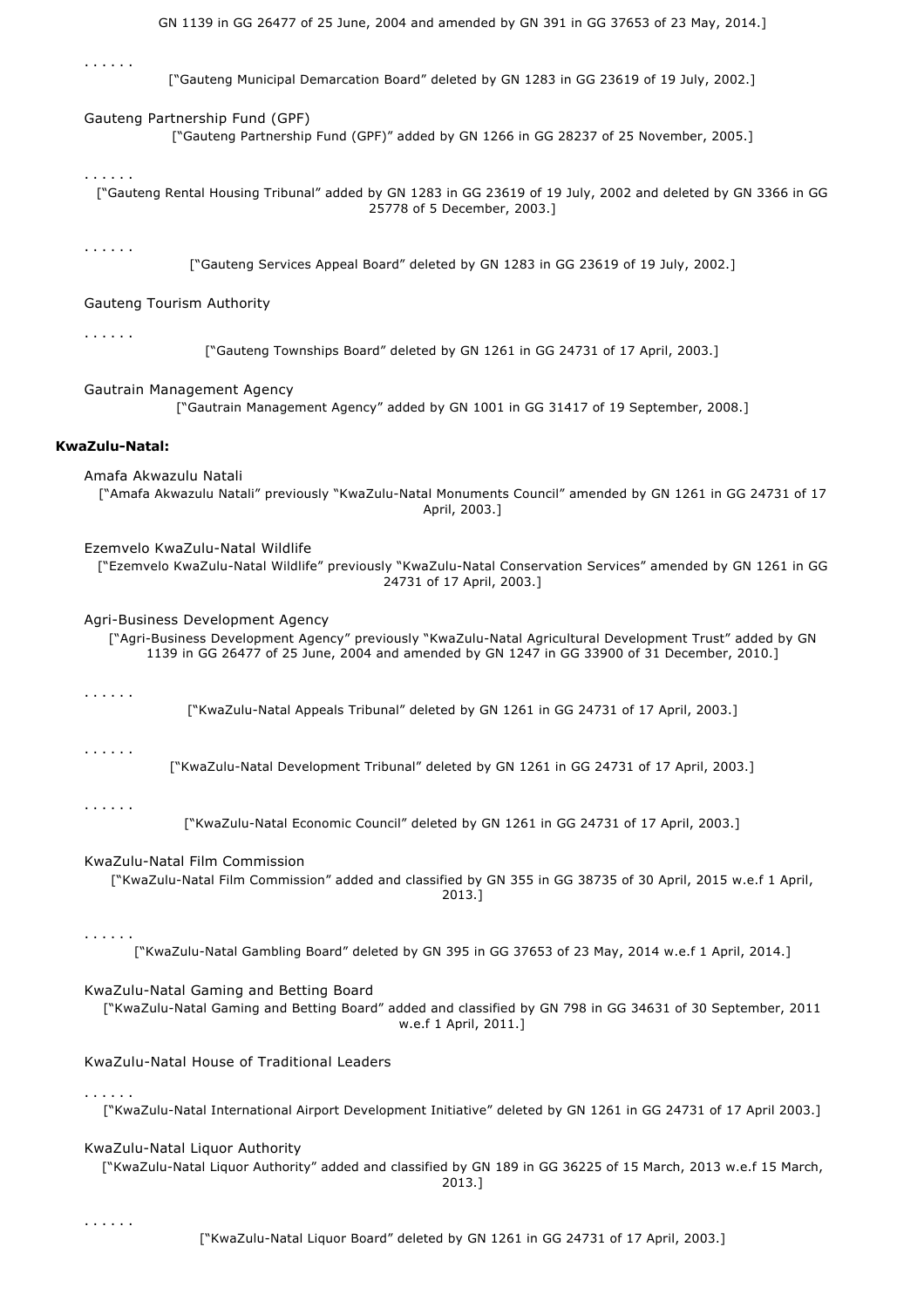| .<br>["KwaZulu-Natal Local Roads Transportation Board" deleted by GN 1283 in GG 23619 of 19 July, 2002.]                                                                                                                                                                                                           |
|--------------------------------------------------------------------------------------------------------------------------------------------------------------------------------------------------------------------------------------------------------------------------------------------------------------------|
|                                                                                                                                                                                                                                                                                                                    |
| .<br>["KwaZulu-Natal Marketing Initiative" deleted by GN 1261 in GG 24731 of 17 April, 2003.]                                                                                                                                                                                                                      |
| .<br>["KwaZulu-Natal Private Townships Board" deleted by GN 1261 in GG 24731 of 17 April, 2003.]                                                                                                                                                                                                                   |
| .<br>["KwaZulu-Natal Provincial Peace Committee" deleted by GN 1261 in GG 24731 of 17 April, 2003.]                                                                                                                                                                                                                |
| KwaZulu-Natal Provincial Planning and Development Commission<br>["KwaZulu-Natal Provincial Planning and Development Commission" previously "KwaZulu-Natal Town and Regional<br>Planning Commission" amended by GN 1261 in GG 24731 of 17 April, 2003.]                                                             |
| .<br>["Kwazulu-Natal Taxi Council" re-listed by GN 1396 in GG 24042 of 15 November, 2002 and deleted by GN 1001 in<br>GG 31417 of 19 September, 2008.]                                                                                                                                                             |
| .<br>["KwaZulu-Natal Taxi Task Team" deleted by GN 1283 in GG 23619 of 19 July, 2002.]                                                                                                                                                                                                                             |
| .<br>["KwaZulu-Natal Tender Board" deleted by GN 1283 in GG 23619 of 19 July, 2002.]                                                                                                                                                                                                                               |
| KwaZulu-Natal Tourism Authority                                                                                                                                                                                                                                                                                    |
| .<br>["KwaZulu-Natal Townships Board" deleted by GN 1261 in GG 24731 of 17 April, 2003.]                                                                                                                                                                                                                           |
| .<br>["KwaZulu-Natal Youth Commission" added by GN 402 in GG 22047 of 16 February, 2001 and deleted by GN 1261<br>in GG 24731 of 17 April, 2003.]                                                                                                                                                                  |
| .<br>["Natal Arts Trust" deleted by GN 3366 in GG 25778 of 5 December, 2003.]                                                                                                                                                                                                                                      |
| Natal Sharks Board                                                                                                                                                                                                                                                                                                 |
| .<br>["Natal Trust Fund" deleted by GN 3366 in GG 25778 of 5 December, 2003.]                                                                                                                                                                                                                                      |
| .<br>["S.A. Life Saving" deleted by GN 1261 in GG 24731 of 17 April, 2003.]                                                                                                                                                                                                                                        |
| Trade and Investment KwaZulu-Natal<br>["Trade and Investment KwaZulu-Natal" added and classified by GN 798 in GG 34631 of 30 September, 2011 w.e.f<br>1 April, 2011.]                                                                                                                                              |
| .<br>["uMsekeli Municipal Support Services" previously "KwaZulu-Natal Development & Services Board" amended by<br>GN 2302 in GG 22860 of 30 November, 2001 and deleted by GN 160 in GG 40637 of 24 February, 2017.]                                                                                                |
| <b>Mpumalanga:</b>                                                                                                                                                                                                                                                                                                 |
| .<br>(Editorial Note: "Mpumalanga Agricultural Development Corporation" deleted by GN 395 in GG 37653 of 23 May,<br>2014 w.e.f 1 April, 2014. Please note that this entity did not previously exist in Schedule 3, Part C, instead it was<br>added to Schedule 3, Part D by GN 1283 in GG 23619 of 19 July, 2002.) |
| Mpumalanga Economic Empowerment Corporation<br>["Mpumalanga Economic Empowerment Corporation" added by GN 683 in GG 23407 of 17 May, 2002.]                                                                                                                                                                        |
| .<br>[Mpumalanga Gaming Board previously "Mpumalanga Gambing Board" added by GN 683 in GG 23407 of 17 May,<br>2002, amended by GN 1283 in GG 23619 of 19 July, 2002.]                                                                                                                                              |
| ["Mpumalanga Gambling Board" previously "Mpumalanga Gaming Board" deleted by GN 1001 in GG 31417 of 19                                                                                                                                                                                                             |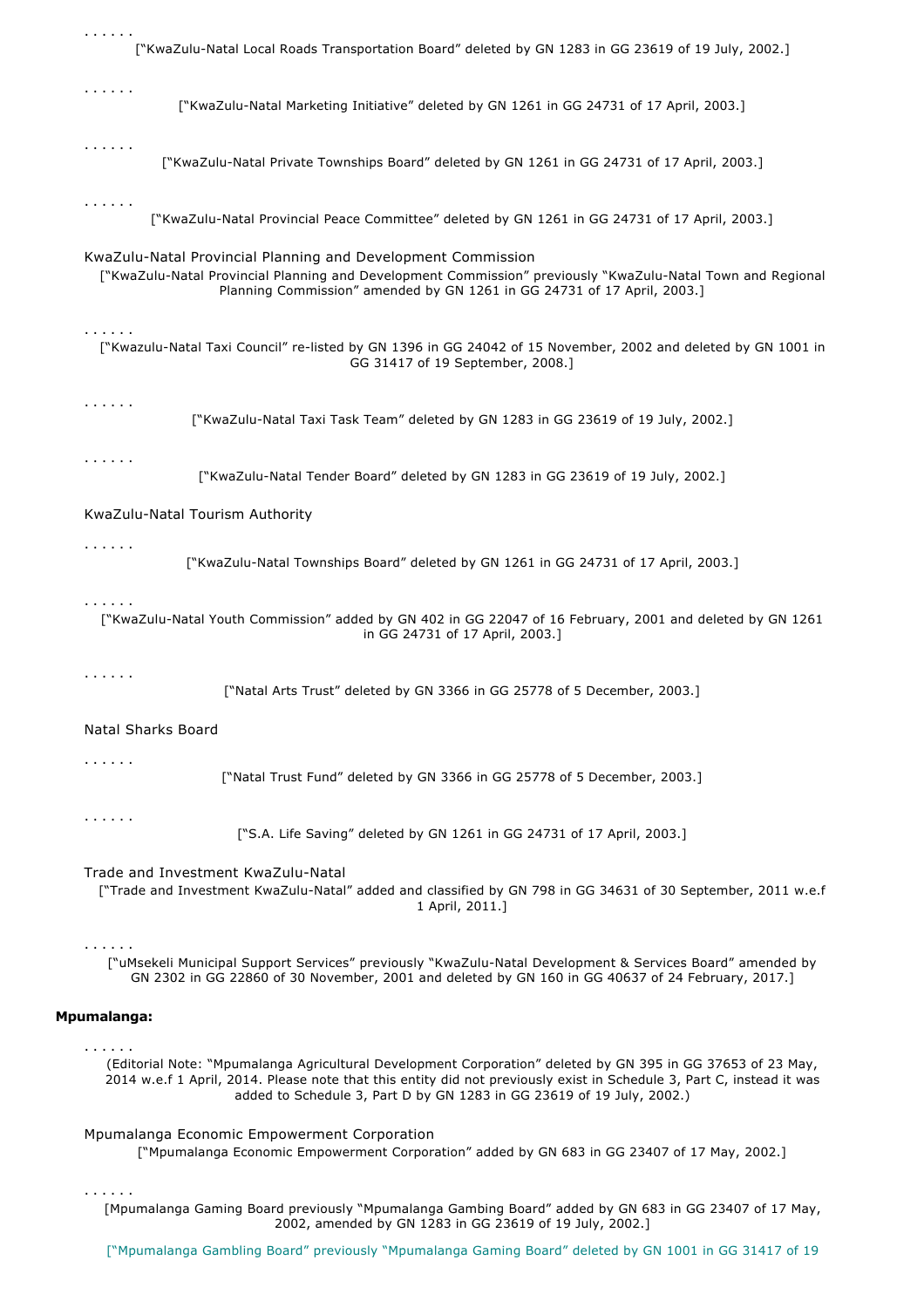## September, 2008, corrected by GN 309 in GG 32013 of 20 March, 2009 and deleted by GN 388 in GG 41534 of 29 March, 2018.]

(Editorial Note: Please note that GN 1001 in GG 31417 of 19 September, 2008 removes the entity "Mpumalanga Gambling Board" from this list. However, the name of this entity prior to removal is "Mpumalanga Gaming Board". This entity is later corrected, after removal from the list, to "Mpumalanga Gambling Board" by GN 309 in GG 32013 of 20 March, 2009.)

["Mpumalanga Housing Board" deleted by GN 1001 in GG 31417 of 19 September, 2008.]

(Editorial Note: "Mpumalanga Housing Finance Company" deleted by GN 395 in GG 37653 of 23 May, 2014 w.e.f 1 April, 2014. Please note that this entity did not previously exist in Schedule 3, Part C, instead it was added to Schedule 3, Part D by GN 1283 in GG 23619 of 19 July, 2002.)

["Mpumalanga Investment Initiative" added by GN 1397 in GG 22321 of 1 June, 2001 and by GN 683 in GG 23407 of 17 May, 2002 and deleted by GN 1001 in GG 31417 of 19 September, 2008.]

. . . . . . ["Mpumalanga Liquor Authority" added and classified by GN 355 in GG 38735 of 30 April, 2015 w.e.f 1 April, 2012 and deleted by GN 388 in GG 41534 of 29 March, 2018.]

. . . . . .

. . . . . .

. . . . . .

. . . . . .

["Mpumalanga Parks Board" deleted by GN 1001 in GG 31417 of 19 September, 2008.]

Mpumalanga Regional Training Trust ["Mpumalanga Regional Training Trust" added by GN 1283 in GG 23619 of 19 July, 2002.]

. . . . . .

["Mpumalanga Tender Board" deleted by GN 1283 in GG 23619 of 19 July, 2002.]

## Mpumalanga Tourism and Parks Board

["Mpumalanga Tourism and Parks Board" added and classified by GN 1001 in GG 31417 of 19 September, 2008.]

#### . . . . . .

["Mpumalanga Tourism Authority" added by GN 683 in GG 23407 of 17 May, 2002 and deleted by GN 1001 in GG 31417 of 19 September, 2008.]

# **Northern Cape:**

Kalahari Kid Corporation (KKC) ["Kalahari Kid Corporation (KKC)" added by GN 1248 in GG 33900 of 31 December, 2010 with effect from 1 April, 2004.]

McGregor Museum (Kimberley)

["McGregor Museum (Kimberley)" added and classified by GN 394 in GG 37653 of 23 May, 2014 w.e.f 1 April, 2014.]

Northern Cape Economic Development, Trade and Investment Promotion Agency (NCEDA) ["Northern Cape Economic Development, Trade and Investment Promotion Agency (NCEDA)" added by GN 364 in GG 34233 of 29 April, 2011 with effect retrospectively from 1 April, 2010.]

## . . . . . .

["Northern Cape Economic Development Unit" deleted by GN 1261 in GG 24731 of 17 April, 2003.]

. . . . . .

["Northern Cape Gambling and Racing Board" previously "Northern Cape Gambling Board" amended by GN 683 in GG 23407 of 17 May, 2002 and deleted by GN 1261 in GG 24731 of 17 April, 2003.]

## Northern Cape Gambling Board

["Northern Cape Gambling Board" added and classified by GN 1001 in GG 31417 of 19 September, 2008.]

. . . . . .

["Northern Cape Housing Board" deleted by GN 1261 in GG 24731 of 17 April, 2003.]

## Northern Cape Liquor Board

["Northern Cape Liquor Board" deleted by GN 1261 in GG 24731 of 17 April, 2003 and re-added and classified by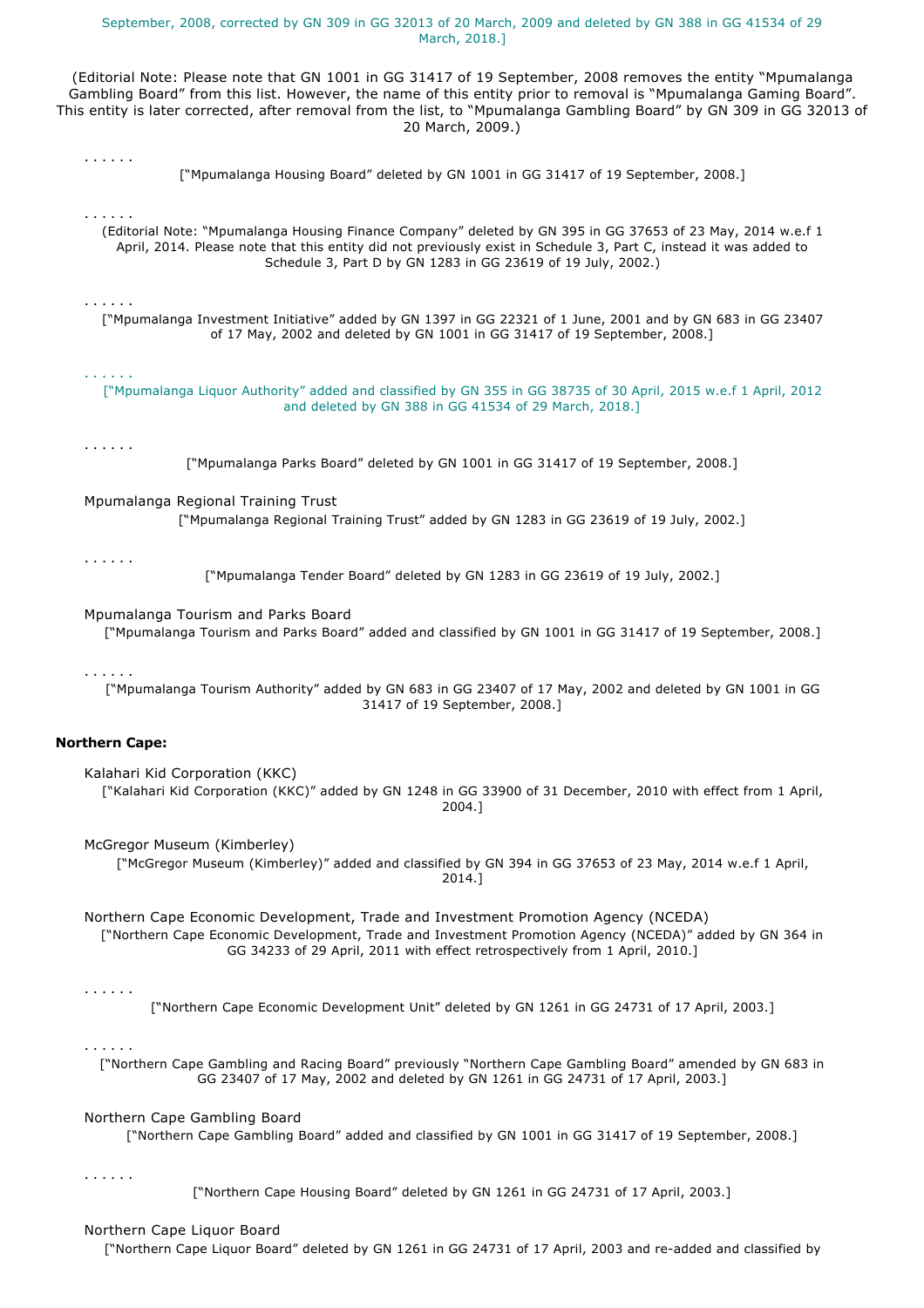. . . . . . ["Northern Cape Local Transportation Board" deleted by GN 1261 in GG 24731 of 17 April, 2003.] . . . . . . ["Northern Cape Provincial Tender Board" deleted by GN 1283 in GG 23619 of 19 July, 2002.] Northern Cape Tourism Authority . . . . . . ["Northern Cape Youth Commission" deleted by GN 1139 in GG 26477 of 25 June, 2004.] **Northern Province:** . . . . . . ["Gateway International Airport" deleted by GN 476 in GG 28679 of 7 April, 2006.] . . . . . . ["Limpopo Agribusiness Development Corporation" added and classified by GN 798 in GG 34631 of 30 September, 2011 w.e.f 1 April, 2009 and deleted by GN 188 in GG 36225 of 15 March, 2013 with effect retrospectively from 1 December, 2012.] . . . . . . ["Limpopo Appeal Tribunals" previously "Northern Province Appeal Tribunals" amended by GN 1003 in GG 31417 of 19 September, 2008 and deleted by GN 388 in GG 41534 of 29 March, 2018.] . . . . . . ["Limpopo Development Enterprise" inserted by GN 476 in GG 28679 of 7 April, 2006 and deleted by GN 165 in GG 40637 of 24 February, 2017 with effect from 7 April, 2006.] . . . . . . ["Limpopo Development Tribunals" previously "Northern Province Development Tribunals" amended by GN 1003 in GG 31417 of 19 September, 2008 and deleted by GN 388 in GG 41534 of 29 March, 2018.] . . . . . . (Editorial Note: We have been instructed by GN 191 in GG 36225, to change the entity "Limpopo Economic Development Enterprise (LimDev)" to "Limpopo Economic Development Agency (Leda)", however this entity does not exist in the Act.) Limpopo Gambling Board ["Limpopo Gambling Board" inserted by GN 476 in GG 28679 of 7 April, 2006.] . . . . . . ["Limpopo Housing Board" previously "Northern Province Housing Board" amended by GN 1003 in GG 31417 of 19 September, 2008 and deleted by GN 388 in GG 41534 of 29 March, 2018.] Limpopo Liquor Board ["Limpopo Liquor Board" previously "Northern Province Liquor Board" amended by GN 1003 in GG 31417 of 19 September, 2008.] . . . . . . ["Limpopo Local Business Centres" previously "Northern Province Local Business Centres" amended by GN 1003 in GG 31417 of 19 September, 2008 and deleted by GN 388 in GG 41534 of 29 March, 2018.] . . . . . . ["Limpopo Panel of Mediators" previously "Northern Province Panel of Mediators" amended by GN 1003 in GG 31417 of 19 September, 2008 and deleted by GN 388 in GG 41534 of 29 March, 2018.] . . . . . . ["Limpopo Planning Commission" previously "Northern Province Planning Commission" amended by GN 1003 in GG 31417 of 19 September, 2008 and deleted by GN 388 in GG 41534 of 29 March, 2018.] Limpopo Roads Agency ["Limpopo Roads Agency" previously "Northern Province Roads Agency" added by GN 402 in GG 22047 of 16 February, 2001 and amended by GN 1003 in GG 31417 of 19 September, 2008.]

GN 798 in GG 34631 of 30 September, 2011 w.e.f 1 April, 2010.]

Limpopo Tourism and Parks Board ["Limpopo Tourism and Parks Board" inserted by GN 476 in GG 28679 of 7 April, 2006.]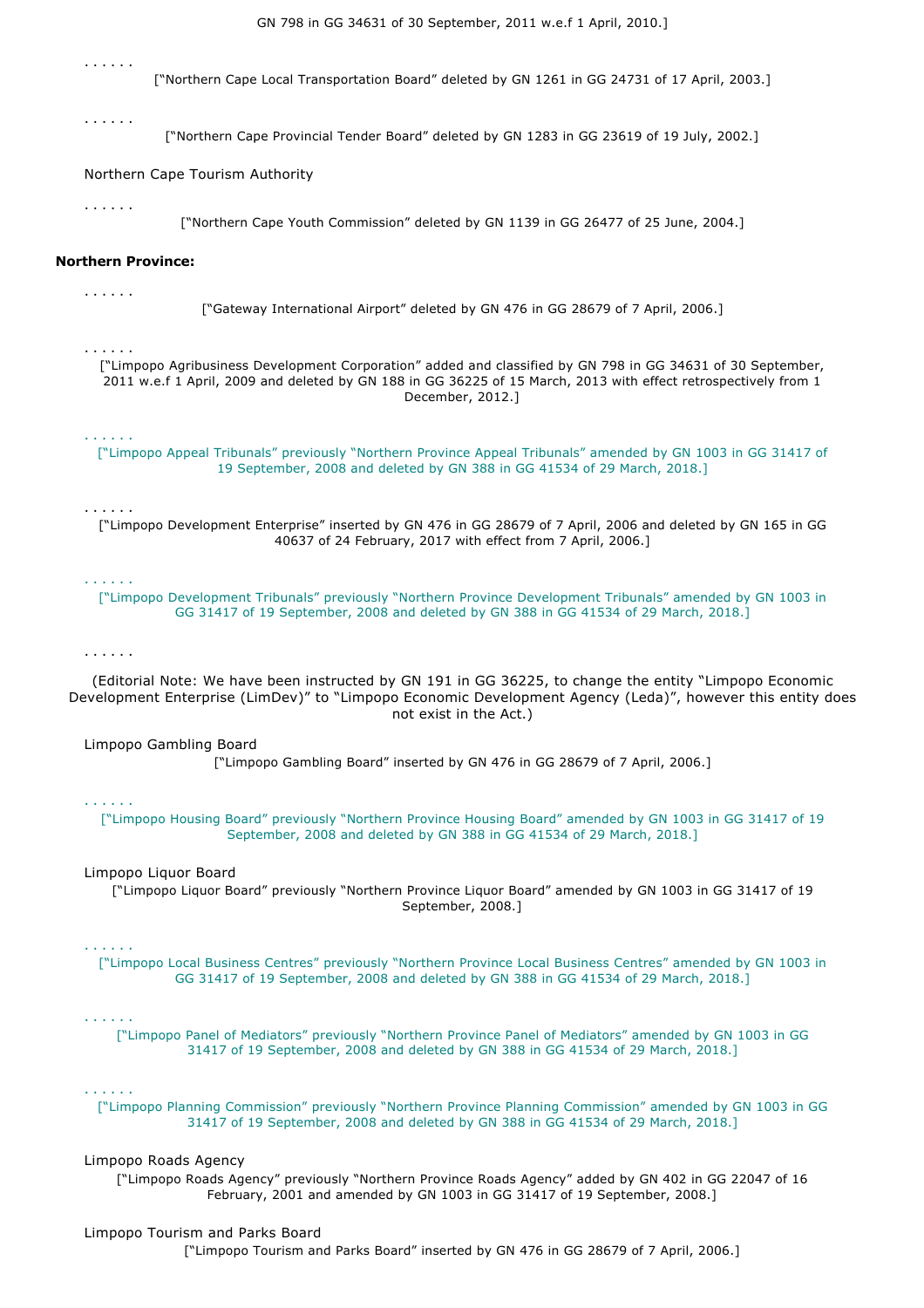. . . . . . ["Northern Province Agricultural and Rural Development Corporation" deleted by GN 476 in GG 28679 of 7 April, 2006.]

. . . . . . ["Northern Province Gaming Board" deleted by GN 476 in GG 28679 of 7 April, 2006.] . . . . . . ["Northern Province Investment Initiative" deleted by GN 476 in GG 28679 of 7 April, 2006.] . . . . . . ["Northern Province Provincial Tender Board" deleted by GN 1283 in GG 23619 of 19 July, 2002.] . . . . . . ["Northern Province Tourism Board" deleted by GN 476 in GG 28679 of 7 April, 2006.] . . . . . . ["Trade and Investment Limpopo" inserted by GN 476 in GG 28679 of 7 April, 2006 and deleted by GN 188 in GG 36225 of 15 March, 2013 with effect retrospectively from 1 December, 2012.] **North West:** . . . . . . ["Eastern Region Entrepreneurial Support Centre" added by GN 1283 in GG 23619 of 19 July, 2002, deleted by GN 1001 in GG 31417 of 19 September, 2008 and by GN 160 in GG 40637 of 24 February, 2017.] . . . . . . ["Invest North West" added by GN 1283 in GG 23619 of 19 July, 2002 and deleted by GN 160 in GG 40637 of 24 February, 2017.] Mmabana Arts, Culture and Sport Foundation ["Mmabana Arts, Culture and Sport Foundation" previously "NW Arts Council" and "NW Mmabana Cultural Foundation" amended by GN 1283 in GG 23619 of 19 July, 2002.] . . . . . . ["NW Agricultural Services Corporation" deleted by GN 1001 in GG 31417 of 19 September, 2008.] . . . . . . ["NW Arts Council" renamed by GN 1283 in GG 23619 of 19 July, 2002.] NW Parks Board ["NW Parks Board" added and classified by GN 162 in GG 40637 of 24 February, 2017.] . . . . . . ["NW Communication Service" deleted by GN 1001 in GG 31417 of 19 September, 2008.] NW Gambling Board NW Housing Corporation

. . . . . .

["NW Mmabana Cultural Foundation" renamed by GN 1283 in GG 23619 of 19 July, 2002.]

. . . . . .

["NW Ombudsman" deleted by GN 1283 in GG 23619 of 19 July, 2002.]

. . . . . .

["NW Parks and Tourism Board" deleted by GN 160 in GG 40637 of 24 February, 2017.]

## . . . . . .

. . . . . .

["NW Provincial Aids Council" added by GN 1283 in GG 23619 of 19 July, 2002 and deleted by GN 160 in GG 40637 of 24 February, 2017.]

["North West Provincial Heritage Resources Authority" added and classified by GN 1001 in GG 31417 of 19 September, 2008 and deleted by GN 388 in GG 41534 of 29 March, 2018.]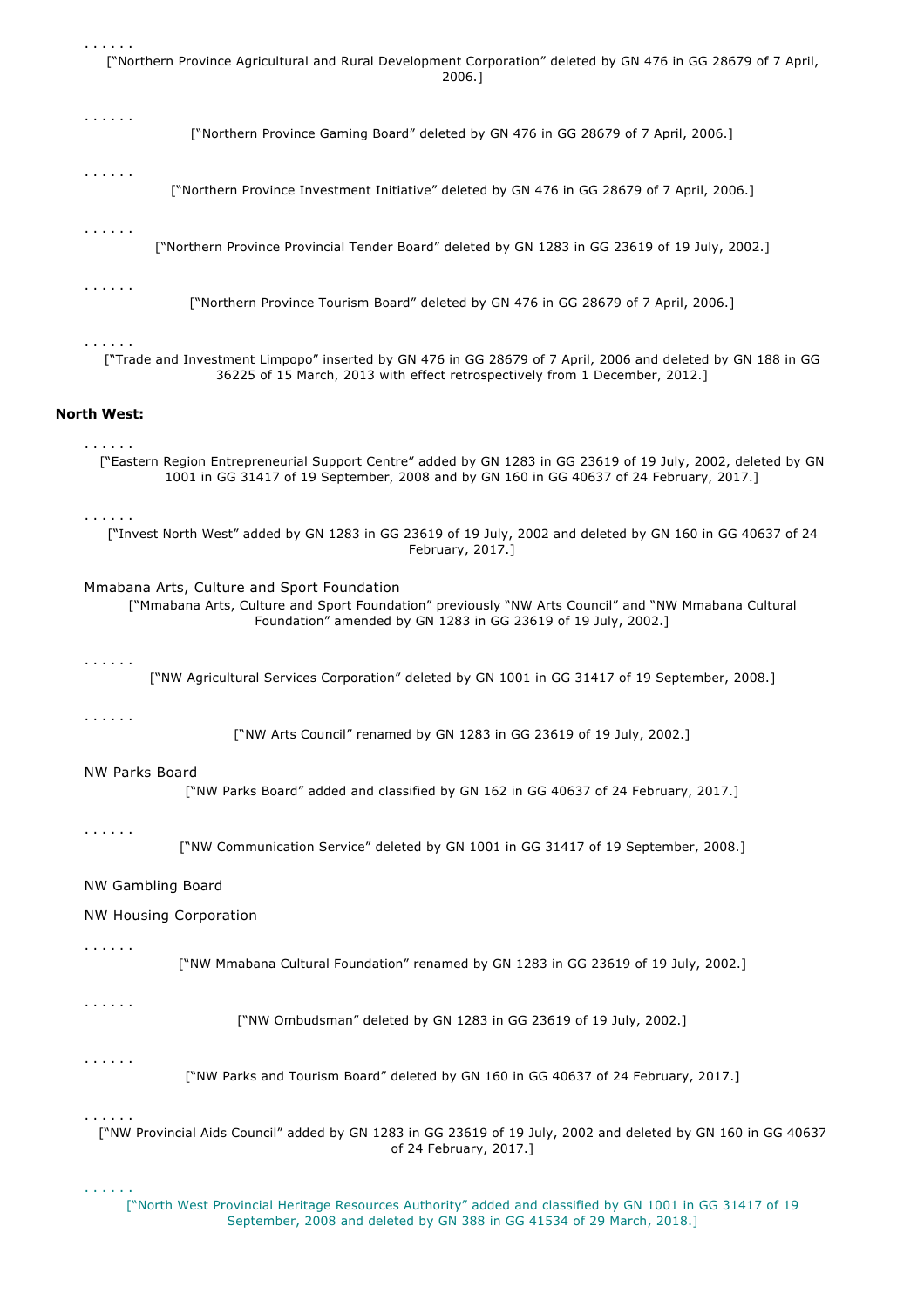NW Tourism Board ["NW Tourism Board" added and classified by GN 162 in GG 40637 of 24 February, 2017.] Provincial Arts and Culture Council ["Provincial Arts and Culture Council" added by GN 1283 in GG 23619 of 19 July, 2002.] . . . . . . ["NW Tender Board" deleted by GN 1283 in GG 23619 of 19 July, 2002.] . . . . . . ["NW Youth Development Trust" added by GN 1283 in GG 23619 of 19 July, 2002 and deleted by GN 160 in GG 40637 of 24 February, 2017.] **Western Cape:** Western Cape Cultural Commission ["Western Cape Cultural Commission" added by GN 1397 in GG 22321 of 1 June, 2001.] WC Gambling and Racing Board . . . . . . ["WC Housing Development Board" deleted by GN 1283 in GG 23619 of 19 July, 2002.] Western Cape Language Committee ["Western Cape Language Committee" added by GN 1397 in GG 22321 of 1 June, 2001.] Western Cape Nature Conservation Board ["Western Cape Nature Conservation Board" added by GN 402 in GG 22047 of 16 February, 2001.] Western Cape Liquor Authority ["Western Cape Liquor Authority" previously "WC Liquor Board" amended by GN 191 in GG 36225 of 15 March, 2013 with effect from 15 March, 2013.] . . . . . . ["WC Provincial Development Council" deleted by GN 523 in GG 39985 of 13 May, 2016.] . . . . . . ["WC Provincial Tender Board" deleted by GN 1283 in GG 23619 of 19 July, 2002.] Western Cape Tourism, Trade and Investment Promotion Agency ["Western Cape Tourism, Trade and Investment Promotion Agency", previously "WC Investment and Trade Promotion Agency", amended by GN 391 in GG 37653 of 23 May, 2014.] . . . . . . ["WC Tourism Board" deleted by GN 7 in GG 30637 of 4 January, 2008.] . . . . . . ["Western Cape Provincial Youth Commission" added by GN 765 in GG 27599 of 27 May, 2005 and deleted by GN 241 in GG 33059 of 1 April, 2010.]

Any subsidiary or entity under the ownership control of the above public entities

## **Part D: Provincial Government Business Enterprises**

[Part D added by s. 45 of Act No. 29 of 1999.]

[General Note: Amended public entities have been published under General Notice No. 402 in *Government Gazette* 22047 of 16 February, 2001 with effect from 1 April, 2001; under General Notice No. 1863 in *Government Gazette* 22577 of 24 August, 2001 with effect from 24 August, 2001; under General Notice No. 2302 in *Government Gazette* 22860 of 30 November, 2001 with effect from 30 November, 2001. Authorisation of public entities have been published under General Notice No. 318 in *Government Gazette* 23204 of 7 March, 2002. Amended public entities have been published under General Notice No. 1283 in *Government Gazette* 23619 of 19 July, 2002 with effect from 19 July, 2002; under General Notice No. 1315 in *Government Gazette* 23661 of 2 August, 2002 with effect from 2 August, 2002; under Government Notice No.1396 in *Government Gazette* 24042 of 15 November, 2002 with effect from 15 November, 2002; under General Notice No. 1261 in *Government Gazette* 24731 of 17 April, 2003 with effect from 17 April, 2003; under General Notice No. 1139 in *Government Gazette* 26477 of 25 June, 2004 with effect from 25 June, 2004, under General Notice No. 1267 in *Government Gazette* 28237 of 25 November, 2005 with effect from 25 November, 2005, under General Notice No. 476 in *Government Gazette* 28679 of 7 April, 2006, under General Notice No. 1002 in *Government Gazette* 31417 of 19 September, 2008 with effect from 19 September, 2008, under General Notice No. 799 in *Government Gazette* 34631 of 30 September, 2011 with effect retrospectively from 1 April,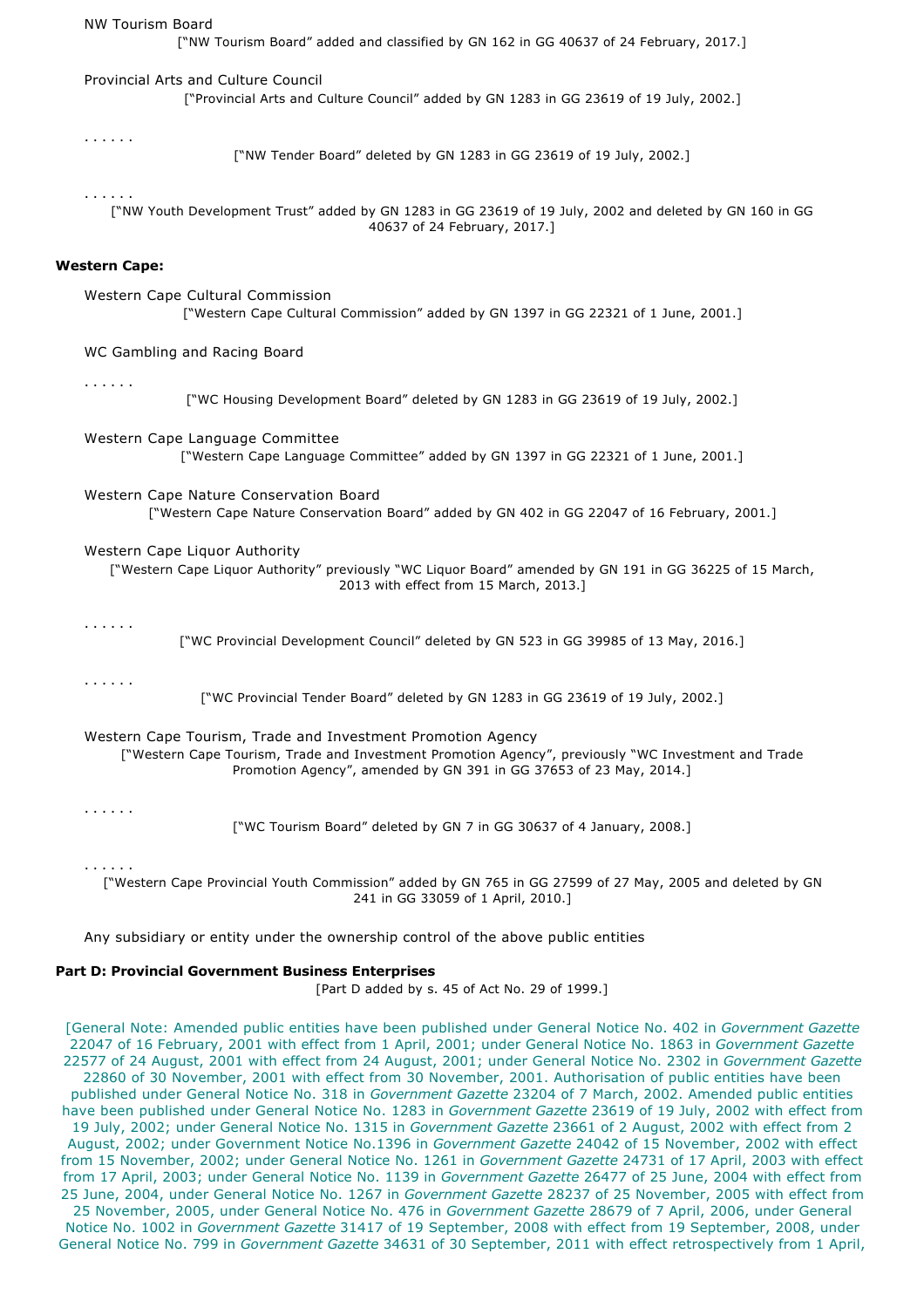2000, under Government Notice No. 823 in *Government Gazette* 35759 of 12 October, 2012, with effect from 1 April 2012, under General Notice No. 395 in *Government Gazette* 37653 of 23 May, 2014 with effect from 1 April, 2014, under Government Notice No. 524 in *Government Gazette* 39985 of 13 May, 2016 with effect from 13 May, 2016, under Government Notice No. 163 in *Government Gazette* 40637 of 24 February, 2017 with effect from 24 February, 2017, under Government Notice No. 165 in *Government Gazette* 40637 of 24 February, 2017 with effect from 15 March, 2013 and under Government Notice No. 388 in *Government Gazette* 41534 of 29 March, 2018 w.e.f. 29 March,

2018.]

## **Entity:**

. . . . . .

["Algoa Bus Company" deleted by GN 1283 in GG 23619 of 19 July, 2002.]

Casidra (Pty) Ltd

["Casidra (Pty) Ltd" previously "Lanok (Pty) Ltd" amended by GN 1261 in GG 24731 of 17 April, 2003.]

#### Cowslip Investments (Pty) Ltd

["Cowslip Investment (Pty) Ltd" previously "Cowslip (Pty) Ltd" amended by GN 1315 in GG 23661 of 2 August, 2002.]

["Cowslip Investments (Pty) Ltd" previously "Cowslip Investment (Pty) Ltd" amended by GN 1396 in GG 24042 of 15 November, 2002.]

#### Eastern Cape Development Corporation

["Eastern Cape Development Corporation" moved from Schedule 3C to Schedule 3D.]

# East London Industrial Development Zone

["East London Industrial Development Zone " previously "East London Industrial Development Zone Corporation" added by GN 1267 in GG 28237 of 25 November, 2005 and amended by GN 524 in GG 39985 of 13 May, 2016.]

. . . . . .

["Free State Agri-Eco (Pty) Ltd" deleted by GN 1396 in GG 24042 of 15 November, 2002.]

Free State Development Corporation

## Gateway Airport Authority Limited

["Gateway Airport Authority Limited" inserted by GN 476 in GG 28679 of 7 April, 2006.]

#### Ithala Development Finance Corporation

["Ithala Finance Corporation" previously "KwaZulu-Natal Finance & Investment Corporation" amended by GN 1863 in GG 22577 of 24 August, 2001.]

["Ithala Development Finance Corporation" previously "Ithala Finance Corporation" amended by GN 2302 in GG 22860 of 30 November, 2001.]

#### . . . . . .

["KwaZulu Transport Corporation Ltd" added by GN 402 in GG 22047 of 16 February, 2001 and deleted by GN 1139 in GG 26477 of 25 June, 2004.]

## . . . . . .

["Mafikeng Industrial Development Zone (Pty) Ltd" added and classified by GN 1002 in GG 31417 of 19 September, 2008 and deleted by GN 160 in GG 40637 of 24 February, 2017.]

## Mayibuye Transport Corporation

Mjindi Farming (Pty) Ltd

["Mjindi Farming (Pty) Ltd" deleted from Schedule 3B and moved to Schedule 3D by GN 1863 in GG 22577 of 24 August, 2001.]

Mpendle Ntambanana Agricultural Company (Pty) Ltd

["Mpendle Ntambanana Agricultural Company (Pty) Ltd" deleted from Schedule 3B and moved to Schedule 3D by GN 1863 in GG 22577 of 24 August, 2001.]

#### . . . . . .

["Mpumalanga Agricultural Development Corporation" added by GN 1283 in GG 23619 of 19 July, 2002 and deleted by GN 395 in GG 37653 of 23 May, 2014 w.e.f 1 April, 2014 (Editorial Note: Please note that GN 395 of 23 May, 2014 instructs that this entity be removed from Schedule 3, Part C. It is suggested that Schedule 3, Part D was in fact meant).]

. . . . . .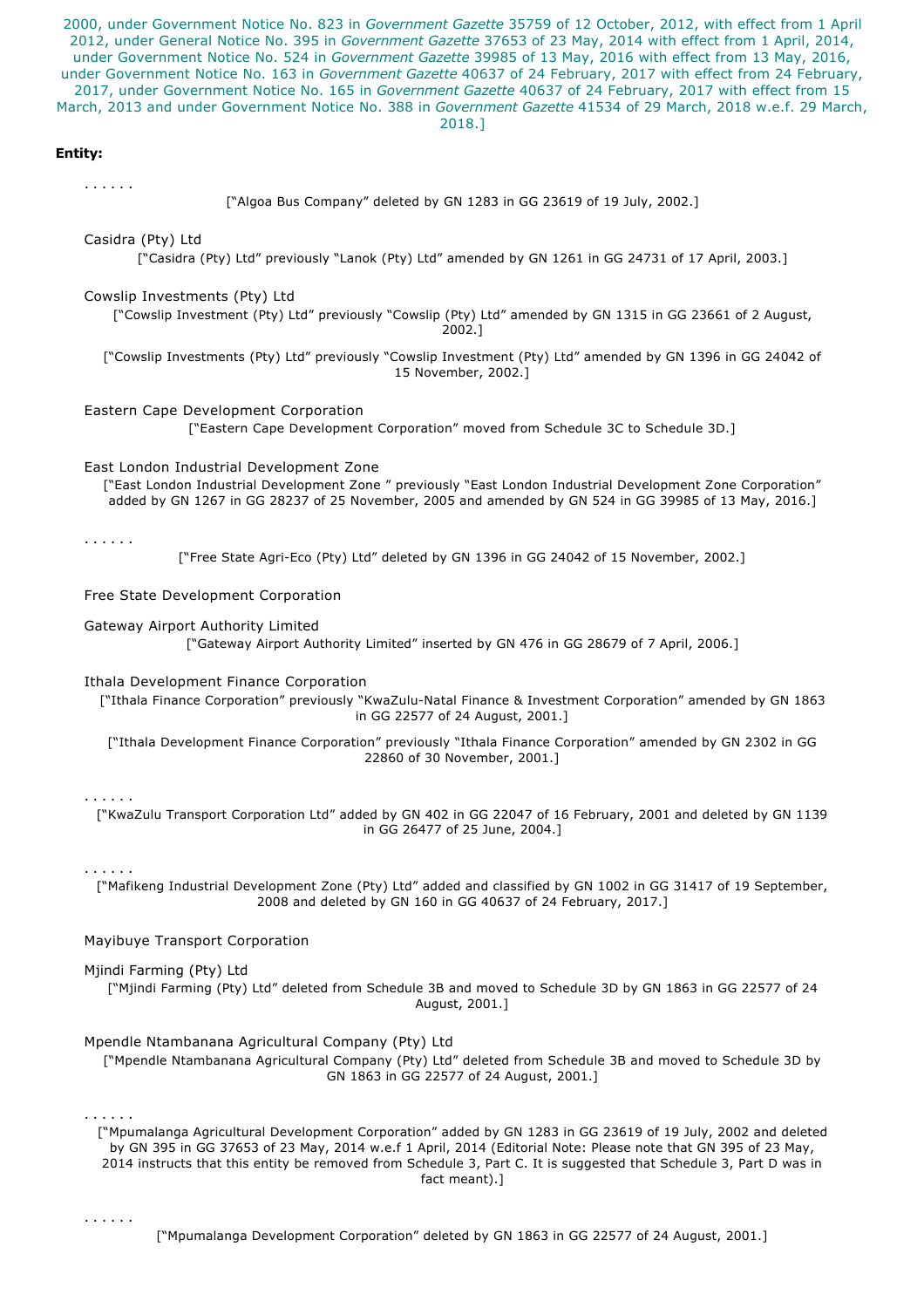. . . . . .

["Mpumalanga Economic Empowerment Corporation" previously "Mpumalanga Finance Corporation" and "Mpumalanga Development Corporation" re-listed by GN 1863 in GG 22577 of 24 August, 2001 and deleted by GN 1002 in GG 31417 of 19 September, 2008.]

## Mpumalanga Economic Growth Agency

["Mpumalanga Economic Growth Agency" added and classified by GN 1002 in GG 31417 of 19 September, 2008.]

## Mpumalanga Economic Regulator

["Mpumalanga Economic Regulator" added by GN 388 in GG 41534 of 29 March, 2018. (Ediorial note: The instruction in GN 388 of 2018 states that "Mpumalanga Economic Regulator" should be inserted under "Mpumalanga Economic Growth Agency" in Part C, however, we suggest that the instruction was intended to be read as Part D.)]

. . . . . .

["Mpumalanga Finance Corporation" deleted by GN 1863 in GG 22577 of 24 August, 2001.]

. . . . . .

["Mpumalanga Housing Finance Company" added by GN 1283 in GG 23619 of 19 July, 2002 and deleted by GN 395 in GG 37653 of 23 May, 2014 w.e.f 1 April, 2014 (Editorial Note: Please note that GN 395 of 23 May, 2014 instructs that this entity be removed from Schedule 3, Part C. It is suggested that Schedule 3, Part D was in fact meant).]

. . . . . .

["Natal Trust Farms (Pty) Ltd" deleted by GN 1261 in GG 24731 of 17 April, 2003.]

Limpopo Economic Development Agency

["Limpopo Economic Development Agency" previously "Northern Province Development Corporation" and "Limpopo Development Enterprise" replaced by GN 165 in GG 40637 of 24 February, 2017 with effect from 7 April, 2006 and by GN 165 in GG 40637 of 24 February, 2017 with effect from 15 March, 2013.]

Northwest Transport Investments (Pty) Ltd

["Northwest Transport Investments (Pty) Ltd" added and classified by GN 799 in GG 34631 of 30 September, 2011.]

North West Youth Entrepreneurship Services Fund

["North West Youth Entrepreneurship Services Fund" added by GN 388 in GG 41534 of 29 March, 2018. (Ediorial note: The instruction in GN 388 of 2018 states that "North West Youth Entrepreneurship Services Fund" should be inserted under "Northwest Transport Investments (Pty) Ltd" in Part C, however, we suggest that the instruction was intended to be read as Part D.)]

## NW Development Corporation

Richards Bay Industrial Development Zone Company

["Richards Bay Industrial Development Zone Company", previously "Richards Bay Industrial Development Zone" added and classified by GN 823 in GG 35759 of 12 October, 2012 with effect from 1 April, 2012 and amended by GN 388 in GG 41534 of 29 March, 2018.]

Saldanha Bay IDZ Licencing Company SOC Ltd

["Saldanha Bay IDZ Licencing Company SOC Ltd" added and classified by GN 163 in GG 40637 of 24 February, 2017.]

Any subsidiary or entity under the ownership control of the above public entities

**Schedule 4** EXCLUSIONS FROM REVENUE FUNDS

(In terms of section  $13(1)$  or  $22(1)$ ) [Heading substituted by s. 46 of Act No. 29 of 1999.]

- 1. SA Schools Act (covering school fees)
- 2. Fines and estreated bails paid in respect of offences and alleged offences in terms of—
	- (a) by-laws enacted by municipalities; or
	- (*b*) national or provincial legislation, the administration of which is assigned to municipalities. [Item 2 added by s. 121 of Act No. 32 of 2000.]

# **Schedule 5**

DIRECT CHARGES AGAINST NATIONAL REVENUE FUND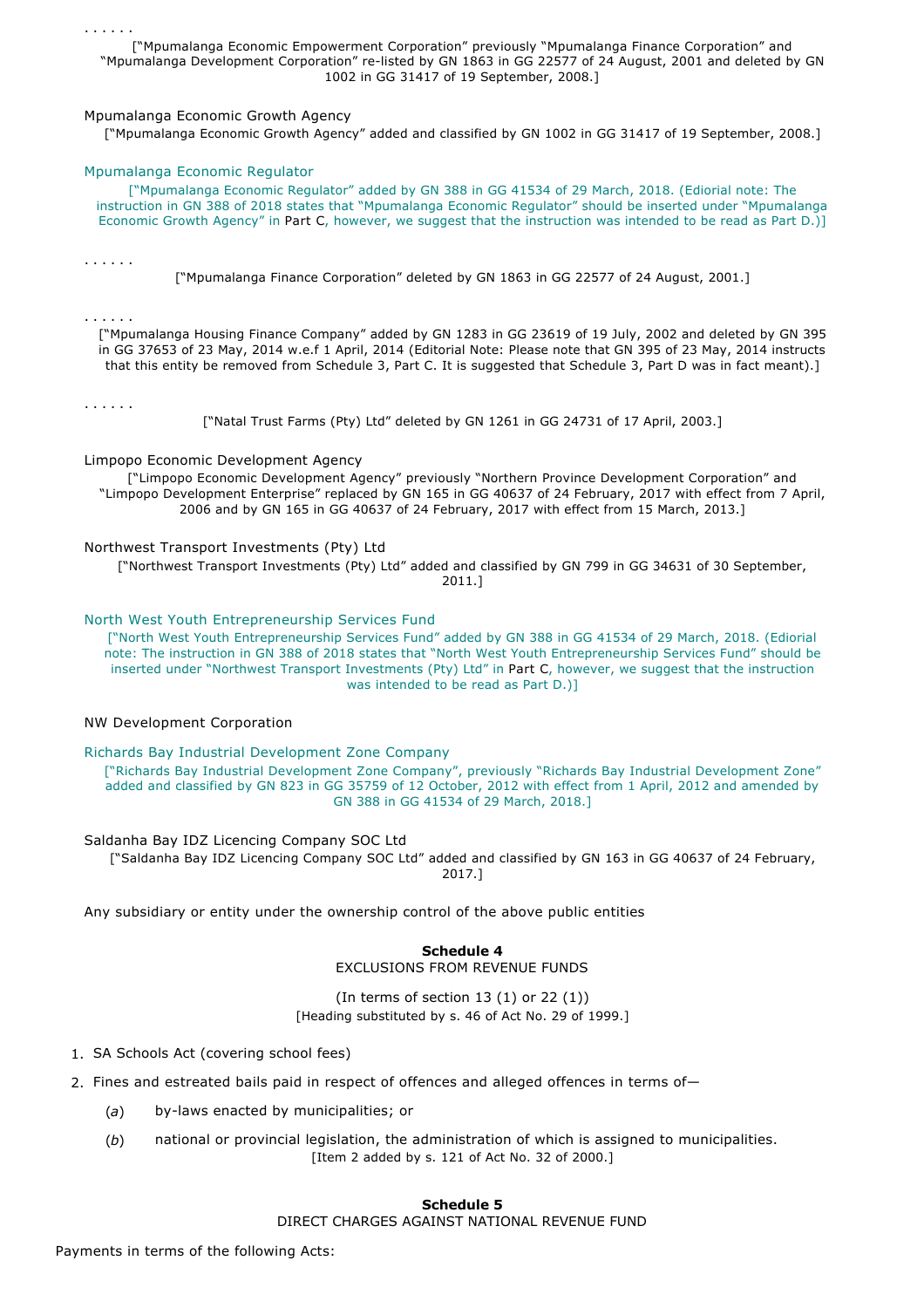- 1. Remuneration of Public Office Bearers Act, 1998 (Act No. 20 of 1998) (Covering the President's salary and the salaries of members of Parliament sections 2 (7) and 3 (7));
- 2. Remuneration and Allowances of Deputy Presidents, Ministers and Deputy Ministers Act, 1994 (Act 53 of 1994) (Covering the salary of the Deputy President section 4 (a));
- 3. Judges' Remuneration and Conditions of Employment Act, 1989 (Act 88 of 1989) (Covering salaries and allowances of Judges and Judges seconded to governments of other countries in terms of section 2).
- 4. Magistrates Act, 1993 (Act No. 90 of 1993) (covering remuneration of magistrates in terms of section 12). [Item 4 added by s. 13 of Act No. 28 of 2003.]

# **Schedule 6** REPEAL OF LEGISLATION

## (Section 94)

| No. and year of Act                        | Short title                                                           | <b>Extent of repeal</b>                                                                                  |
|--------------------------------------------|-----------------------------------------------------------------------|----------------------------------------------------------------------------------------------------------|
| (a) Act No. 66 of 1975                     | Exchequer Act, 1975                                                   | The whole, except<br>sections 28, 29, 30                                                                 |
| $&\#x20;$<br>Act No. 106 of 1976           | Financial Arrangements with the<br>Transkei Act, 1976                 | The whole                                                                                                |
| Act No. 93 of 1977                         | Financial Arrangements with<br>Bophuthatswana Act, 1977               | The whole                                                                                                |
| Act No. 105 of 1979                        | Financial Arrangements with Venda<br>Act, 1979                        | The whole                                                                                                |
| Proclamation No. R.85 of<br>1968           | South West Africa Constitution Act,<br>1968 (Act No. 39 of 1968)      | Part 3                                                                                                   |
| Act No. 67 of 1980                         | Railways and Harbours Acts<br>Amendment Act, 1980                     | Section 19                                                                                               |
| Act No. 29 of 1981                         | Railways and Harbours Acts<br>Amendment Act 1981                      | Section 21                                                                                               |
| Act No. 118 of 1981                        | Financial Arrangements with Ciskei<br>Act, 1981                       | The whole                                                                                                |
| Act No. 100 of 1984                        | Exchequer and Audit Amendment Act,<br>1984                            | The whole                                                                                                |
| Act No. 9 of 1989                          | Legal Succession of the South African<br>Transport Services Act, 1989 | Schedule 2 Part 6 of the<br>Act insofar as it relates<br>to the Exchequer Act,<br>1975                   |
| Act No. 120 of 1991                        | Finance Act, 1991                                                     | Sections 14, 15 and 16                                                                                   |
| <br>Act No. 96 of 1992                     | Part Appropriation Acts Abolition Act,<br>1992                        | The whole                                                                                                |
| Act No. 69 of 1993                         | Exchequer Amendment Act, 1993                                         | The whole                                                                                                |
| Act No. 123 of 1993                        | Finance Act, 1993                                                     | The whole                                                                                                |
| Act No. 142 of 1993                        | Exchequer Second Amendment Act,<br>1993                               | The whole                                                                                                |
| Act No. 182 of 1993                        | Exchequer Third Amendment Act,<br>1993                                | The whole                                                                                                |
| Act No. 41 of 1994                         | Finance Act, 1994                                                     | Sections 17 and 18                                                                                       |
| (b) Act No. 93 of 1992                     | Reporting by Public Entities Act, 1992                                | The whole                                                                                                |
| (c) Act No. 66 of 1975                     | Exchequer and Audit Act, 1975                                         | The whole insofar as it is<br>in force in the area of<br>the former Republic of<br>Transkei              |
| Act No. 102 of 1976                        | Finance Act, 1976                                                     | Sections 23, 24 and 25<br>insofar as it is in force in<br>the area of the former<br>Republic of Transkei |
| (d) Act No. 29 of 1992<br>(Bophuthatswana) | Exchequer Act, 1992                                                   | The whole                                                                                                |
| Act No. 16 of 1993<br>(Bophuthatswana)     | Exchequer Amendment Act, 1993                                         | The whole                                                                                                |